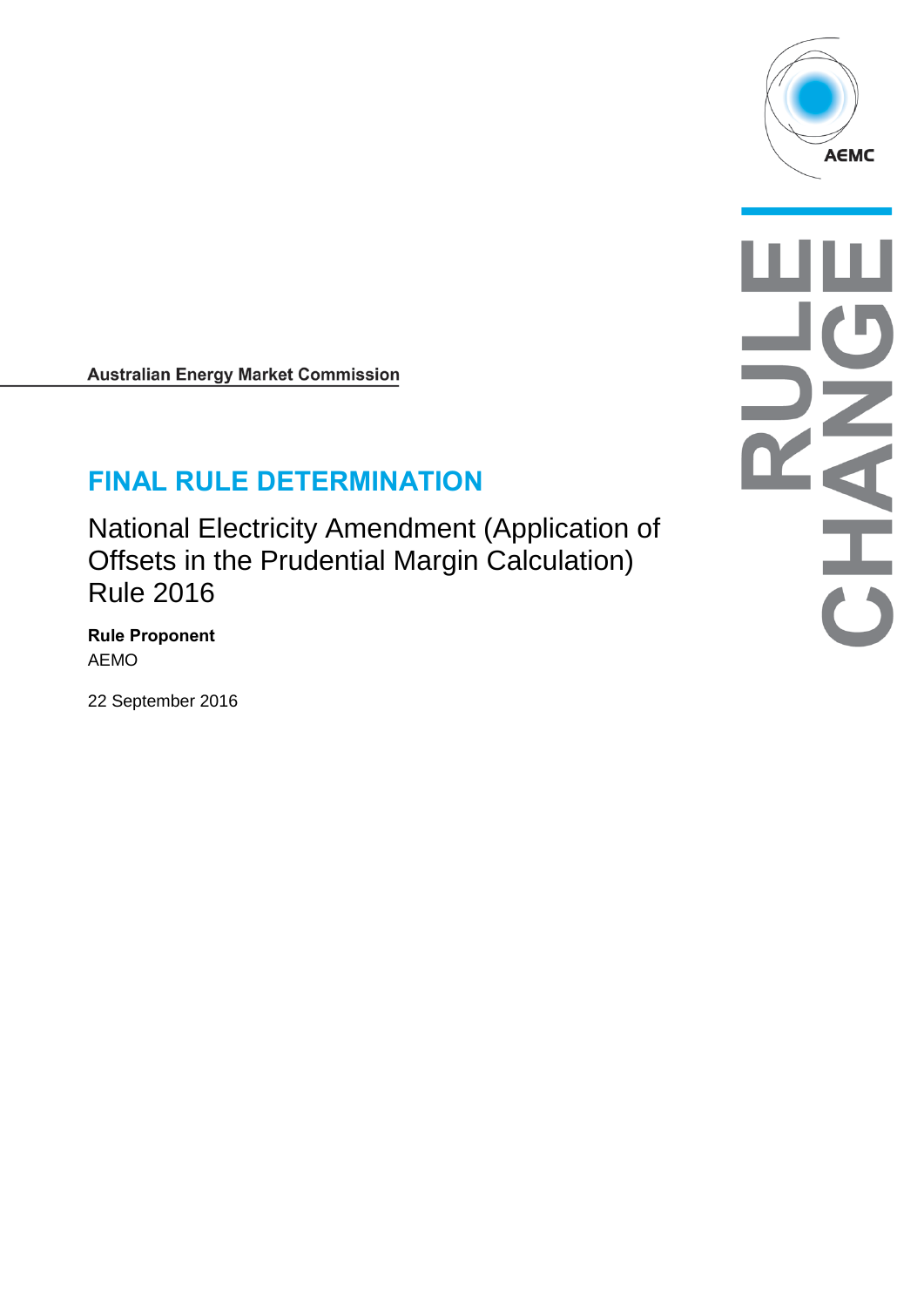#### **Inquiries**

Australian Energy Market Commission PO Box A2449 Sydney South NSW 1235

**E**: aemc@aemc.gov.au **T**: (02) 8296 7800 **F**: (02) 8296 7899

Reference: ERC0188

#### **Citation**

AEMC 2016, Application of Offsets in the Prudential Margin Calculation, Final Rule Determination, 22 September 2016, Sydney

#### **About the AEMC**

The AEMC reports to the Council of Australian Governments (COAG) through the COAG Energy Council. We have two functions. We make and amend the national electricity, gas and energy retail rules and conduct independent reviews for the COAG Energy Council.

This work is copyright. The Copyright Act 1968 permits fair dealing for study, research, news reporting, criticism and review. Selected passages, tables or diagrams may be reproduced for such purposes provided acknowledgement of the source is included.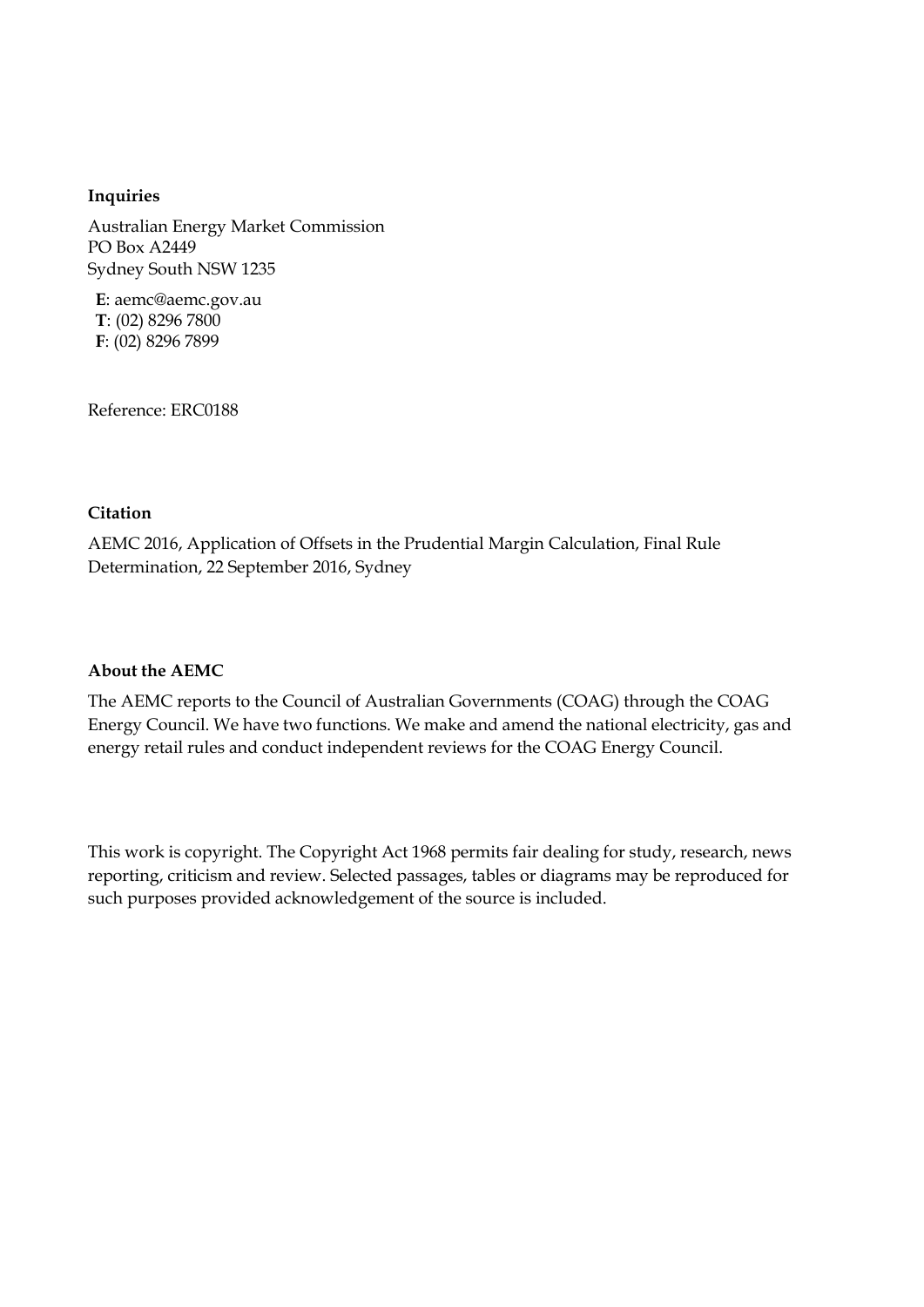# **Summary**

The Australian Energy Market Commission (AEMC or Commission) has made a more preferable Rule (final Rule) that removes the restriction on offsetting trading amounts and reallocation amounts in the calculation of a market participant's prudential margin under the National Electricity Rules (NER) in response to a rule change request from AEMO.

The effect of this change is that AEMO may offset between trading and reallocation amounts when determining a market participant's prudential margin. This has the potential to reduce the amount of credit support required from market participants while maintaining financial stability in the NEM.

#### **Rule change request**

<u>.</u>

The purchase and sale of electricity in the National Electricity Market (NEM) occurs through a central trading platform, the spot market. The Australian Energy Market Operator (AEMO) acts as the principal in the settlement of transactions with market participants in the spot market. In the NEM, the settlement of transactions occurs up to five weeks after the transaction occurs, which results in large amounts outstanding and gives rise to the need for a carefully managed prudential framework.

The prudential framework for the NEM is a set of requirements established to minimise the risk of a shortfall (known as the prudential probability of exceedance) in the settlement process in the event of a default by a market participant.<sup>1</sup>The prudential framework includes the prudential settings and the prudential standard.

The prudential standard sets the value of the prudential probability of exceedance to be 2%. The prudential standard is used by AEMO to determine the prudential settings to apply to each market participant. The prudential settings refer to the three components that determine the credit support provided by a market participant to AEMO: the maximum credit limit (MCL), the outstanding limit (OSL), and the prudential margin. The MCL is the sum of the OSL and the prudential margin. For each market participant, the prudential settings are set at a level such that the amount of credit support provided by that market participant covers that participant's liabilities in 98 out of 100 instances of default. In the remaining 2% of cases, a market participant's default can result in a payment shortfall to those market participants who are net creditors in the NEM.

The minimum amount of credit support required is known as the Maximum Credit Limit (MCL), which is one of the prudential settings. The MCL is calculated as being the total of the outstanding limit (OSL) and the prudential margin, which are the other two components of the prudential settings. The OSL is AEMO's estimate of the maximum value that a market participant's liabilities (or 'outstandings') can reach over the payment period.

<sup>&</sup>lt;sup>1</sup> The prudential framework is set out in Rule 3.3 of the NER and is supported by AEMO's Credit Limit Procedures. The National Electricity Market Amendment (New Prudential Standard and Framework) Rule 2012 established the current framework, which was implemented by AEMO in November 2013.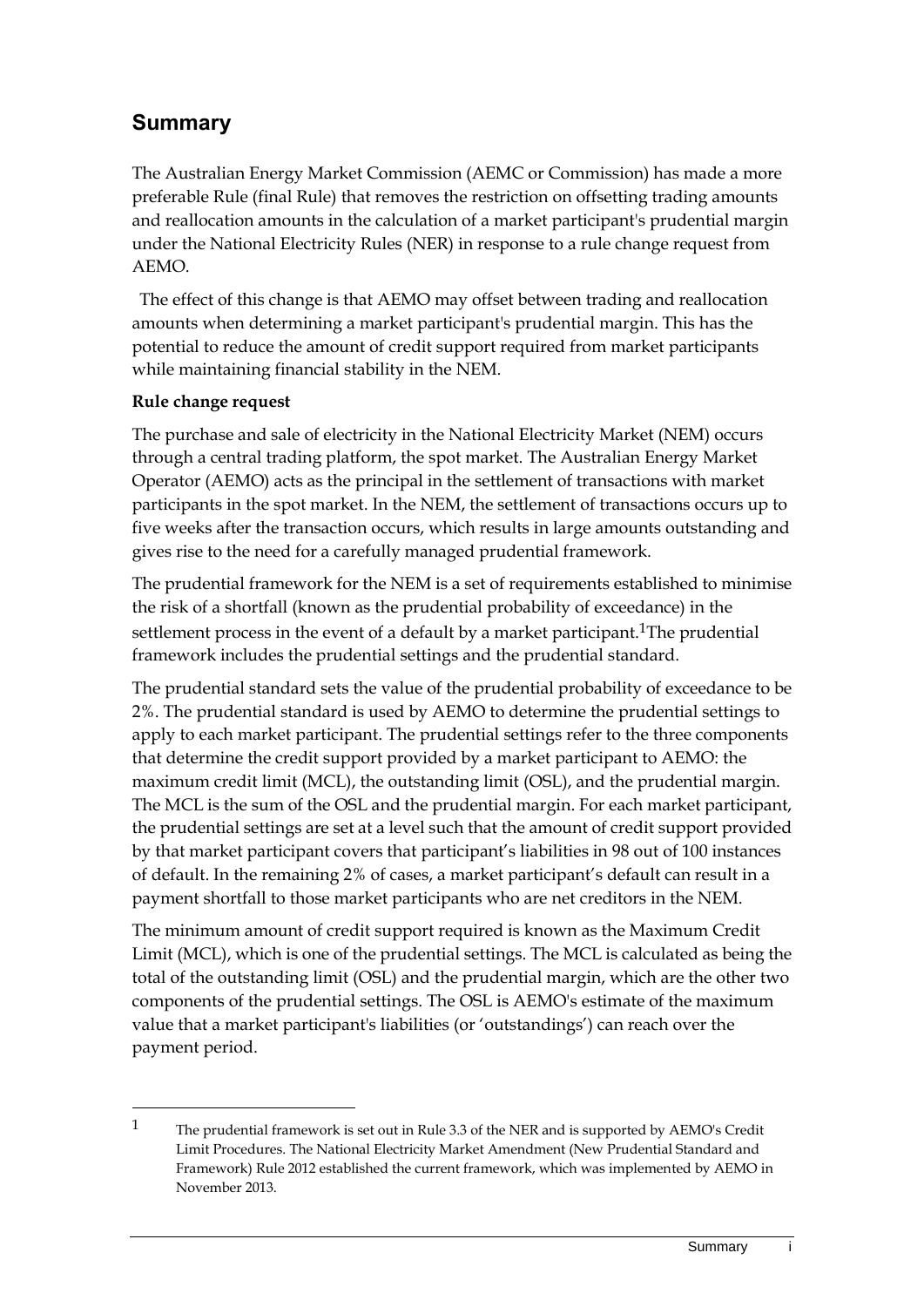The prudential margin acts as a "buffer" to cover the potential loss that may occur for consumed but not yet paid for electricity between a market participant defaulting and its suspension from the NEM. The prudential margin cannot be less than zero.

The prudential margin for each market participant is calculated as the sum of the market participant's trading amounts and reallocation amounts. Trading amounts are defined in the Rules as the positive or negative dollar amount resulting from consuming or generating electricity. Generally, the trading amount is negative for a retailer, and positive for generators. Reallocation amounts are defined in the Rules as the positive or negative dollar amount, in respect of a reallocation transaction, being an amount payable to (for a positive reallocation amount), or by (for a negative reallocation amount), the market participant.

A reallocation arrangement is a Rules-supported financial arrangement between two market participants, supported by an off-market trading relationship (such as a hedging contract) between the two market participants. A reallocation arrangement can avoid circular cash flows and minimise settlement risk by netting this off-market commitment against pool settlement. A reallocation agreement can also provide credit support relief to a market participant by lowering their MCL.

AEMO submitted a rule change request to the AEMC seeking to remove the current restriction on offsetting between trading amounts and reallocation amounts in the prudential margin calculation, and therefore impacts on the level of credit support provided by a market participant to AEMO.2

AEMO considers that the current restriction on offsetting between trading amounts and reallocation amounts in the prudential margin calculation raises the following issues:

- The impact on competition, as the restriction affects market participants using reallocations, but does not affect them equally; and
- The current Rules result in an inefficient use of (some) market participant's collateral.

### **Commission's analysis and conclusions**

Having regard to the issues raised in the rule change request, the Commission is satisfied that the final Rule will, or is likely to, contribute to the achievement of the National Electricity Objective (NEO) by:

- enhancing the efficient operation of the prudential framework, while maintaining the NEM prudential standard;
- supporting competition in the NEM, by potentially lowering the costs of providing credit support for market participants particularly for standalone retailers and generators;
- providing greater regulatory certainty for all market participants with regard to the prudential margin calculation.

-

<sup>&</sup>lt;sup>2</sup> The rule change request also seeks to make a minor consequential amendment to clause 3.3.8(d) of the NER to remove the reference to clause 3.3.8(e).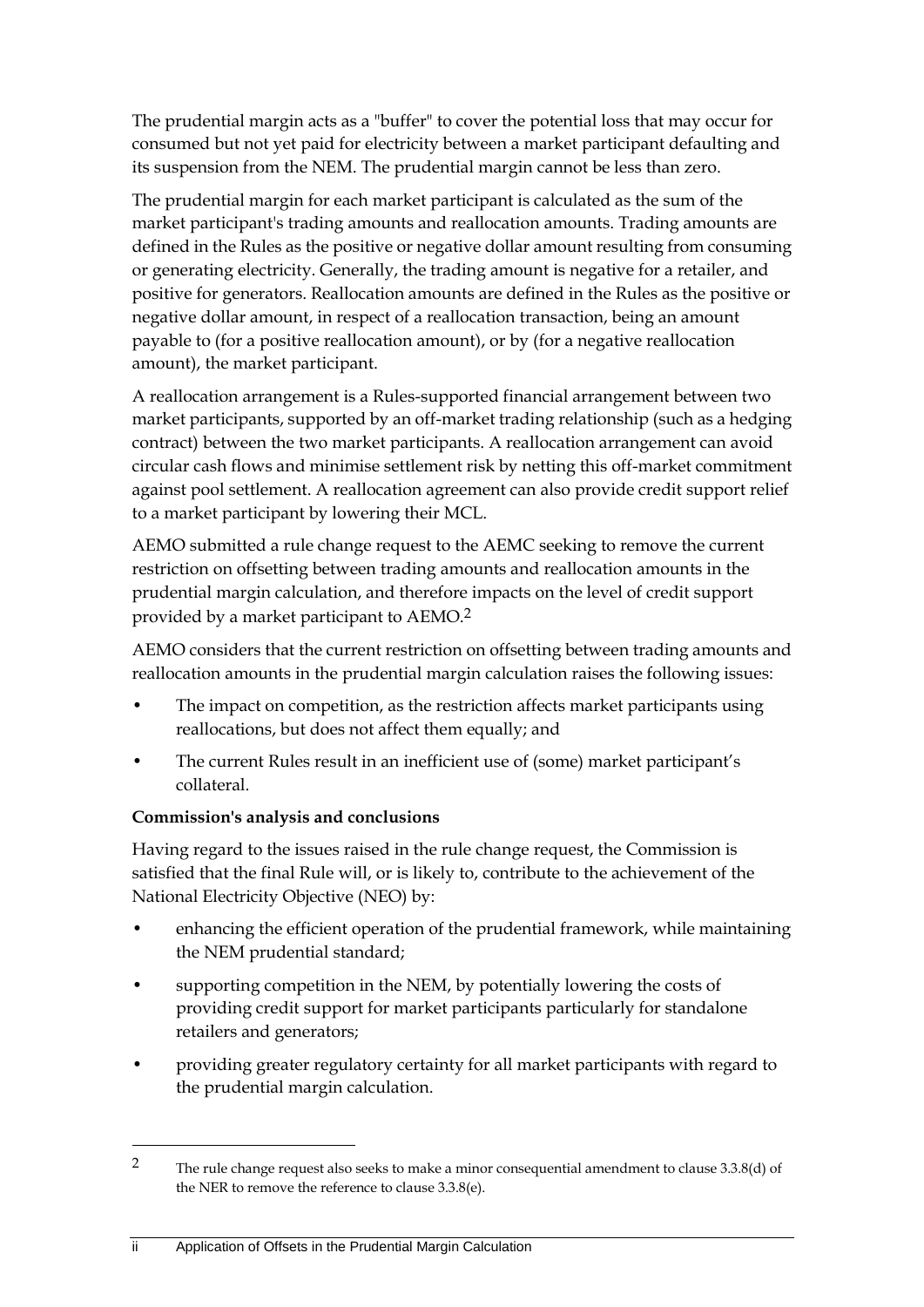In addition, the Commission is satisfied that the final Rule will better contribute to the achievement of the NEO than the proposed Rule.

By removing restriction on offsetting between trading amounts and reallocation amounts in the prudential margin calculation, there is a risk that the prudential margin may be reduced to below zero. While this may be unlikely given the requirement that AEMO must determine the prudential margin to meet the prudential standard<sup>3</sup>, the Commission has determined to include a clause in the final Rule to stipulate the prudential margin cannot be a negative amount in order to eliminate any prudential risks associated with a negative prudential margin. Whilst AEMO cannot determine a prudential margin that is a negative amount under the final rule, AEMO will have the discretion to determine what non-negative amount the prudential margin should be in accordance with the credit limit procedures and in order to meet the prudential standard for the NEM.

### **Final Rule**

<u>.</u>

The final Rule has the following key features:

- removal of the prohibition in clause  $3.3.8(e)$  of the NER on offsetting of trading and reallocation amounts in the prudential margin calculation with effect from 20 October 2017;
- introduction of a new clause that stipulates that the prudential margin cannot be a negative amount in order to eliminate any prudential risks associated with a prudential margin being less than zero;
- retains AEMO's discretion in relation developing the methodology to determine the prudential settings to apply to market participants, including the extent to which it takes account of prospective reallocation amounts in the calculation of the prudential margin; and
- imposes (through transitional rules) a requirement for AEMO to amend and publish the Credit Limit Procedures, reallocation procedures and the reallocation timetable (as required) to take into account the final Rule (by 1 July 2017).

<sup>3</sup> Clause 3.3.8(j) of the NER. Under Clause 3.1.1A the prudential standard means the value of the prudential probability of exceedance, expressed as a percentage, and as specified under clause 3.3.4A, to be used by AEMO to determine the prudential settings to apply to Market Participants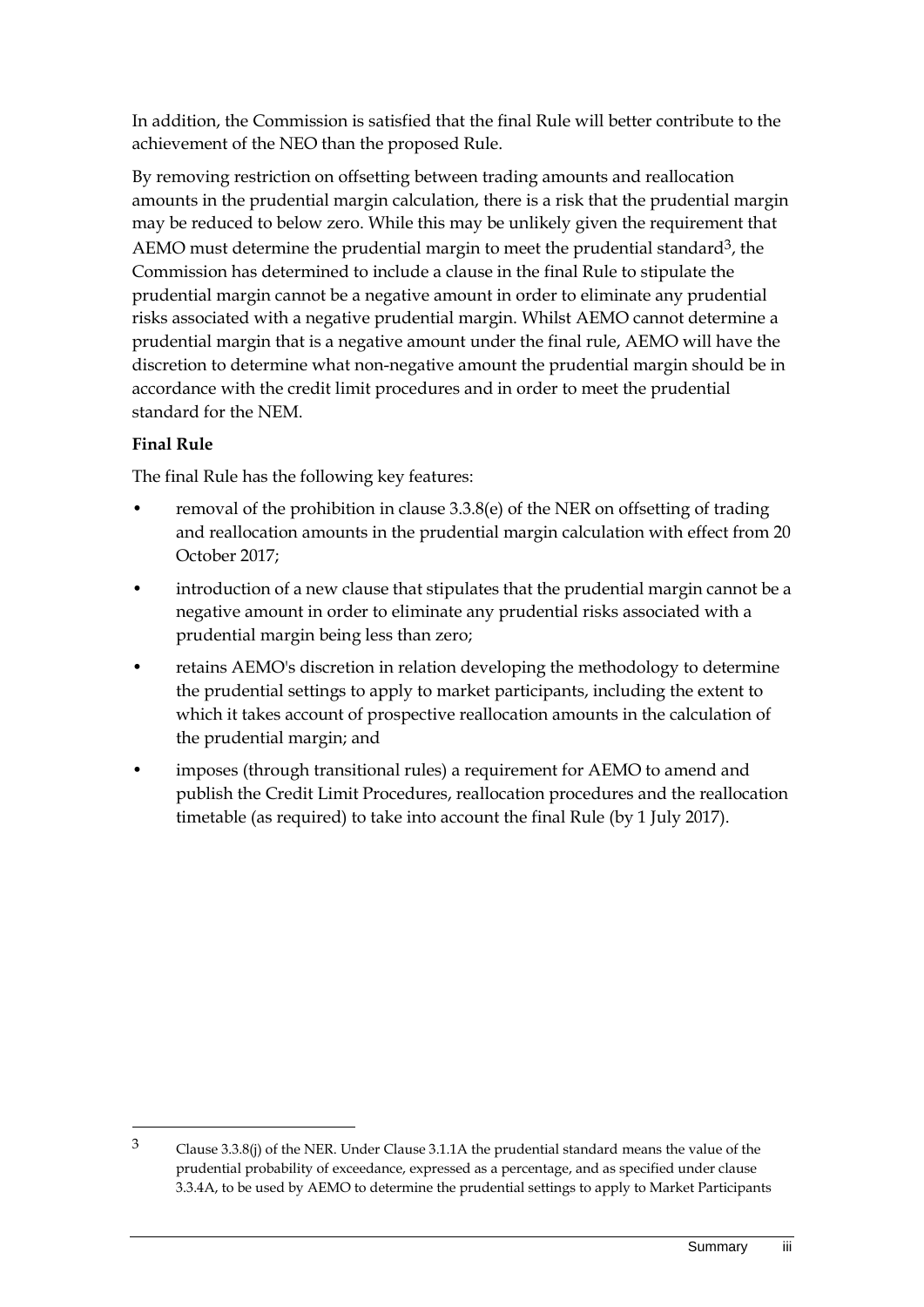# **Contents**

| $\mathbf{1}$   |     |  |  |  |  |  |
|----------------|-----|--|--|--|--|--|
|                | 1.1 |  |  |  |  |  |
|                | 1.2 |  |  |  |  |  |
|                | 1.3 |  |  |  |  |  |
|                | 1.4 |  |  |  |  |  |
|                | 1.5 |  |  |  |  |  |
| $\overline{2}$ |     |  |  |  |  |  |
|                | 2.1 |  |  |  |  |  |
|                | 2.2 |  |  |  |  |  |
|                | 2.3 |  |  |  |  |  |
|                | 2.4 |  |  |  |  |  |
|                | 2.5 |  |  |  |  |  |
| 3              |     |  |  |  |  |  |
|                | 3.1 |  |  |  |  |  |
|                | 3.2 |  |  |  |  |  |
|                | 3.3 |  |  |  |  |  |
|                | 3.4 |  |  |  |  |  |
| 4              |     |  |  |  |  |  |
|                | 4.1 |  |  |  |  |  |
|                | 4.2 |  |  |  |  |  |
|                | 4.3 |  |  |  |  |  |
|                | 4.4 |  |  |  |  |  |
| 5              |     |  |  |  |  |  |
|                | 5.1 |  |  |  |  |  |
|                | 5.2 |  |  |  |  |  |
|                | 5.3 |  |  |  |  |  |
|                | 5.4 |  |  |  |  |  |
| 6              |     |  |  |  |  |  |
|                | 6.1 |  |  |  |  |  |
|                | 6.2 |  |  |  |  |  |
|                | 6.3 |  |  |  |  |  |
|                | 6.4 |  |  |  |  |  |
| 7              |     |  |  |  |  |  |
|                | 7.1 |  |  |  |  |  |
|                | 7.2 |  |  |  |  |  |
|                | 7.3 |  |  |  |  |  |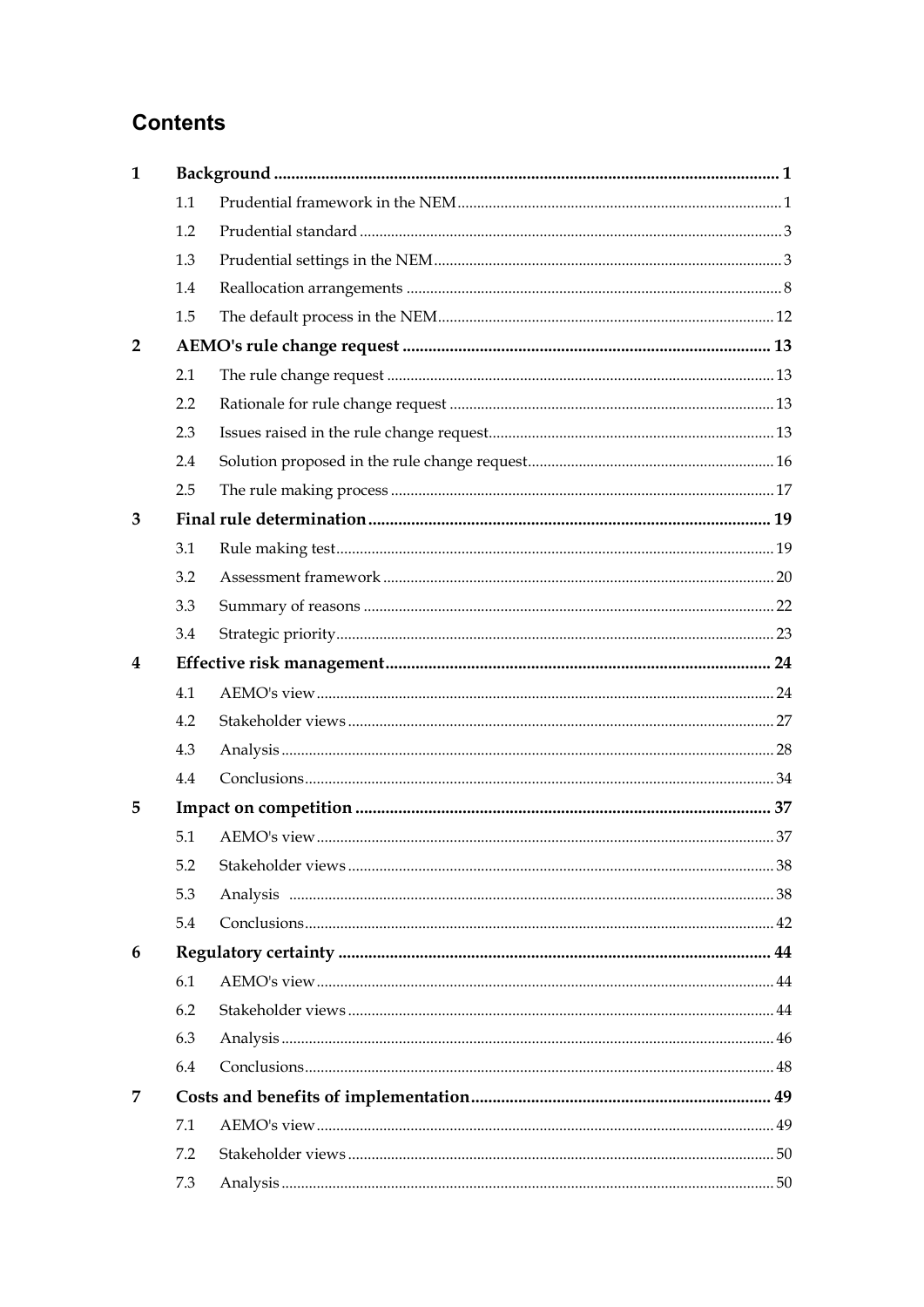| $\mathbf{A}$ |                |  |  |  |
|--------------|----------------|--|--|--|
|              | A 1            |  |  |  |
|              |                |  |  |  |
| B            |                |  |  |  |
|              | <b>B</b> 1     |  |  |  |
|              | B <sub>2</sub> |  |  |  |
|              | B.3            |  |  |  |
|              | <b>B.4</b>     |  |  |  |
|              | B.5            |  |  |  |
|              |                |  |  |  |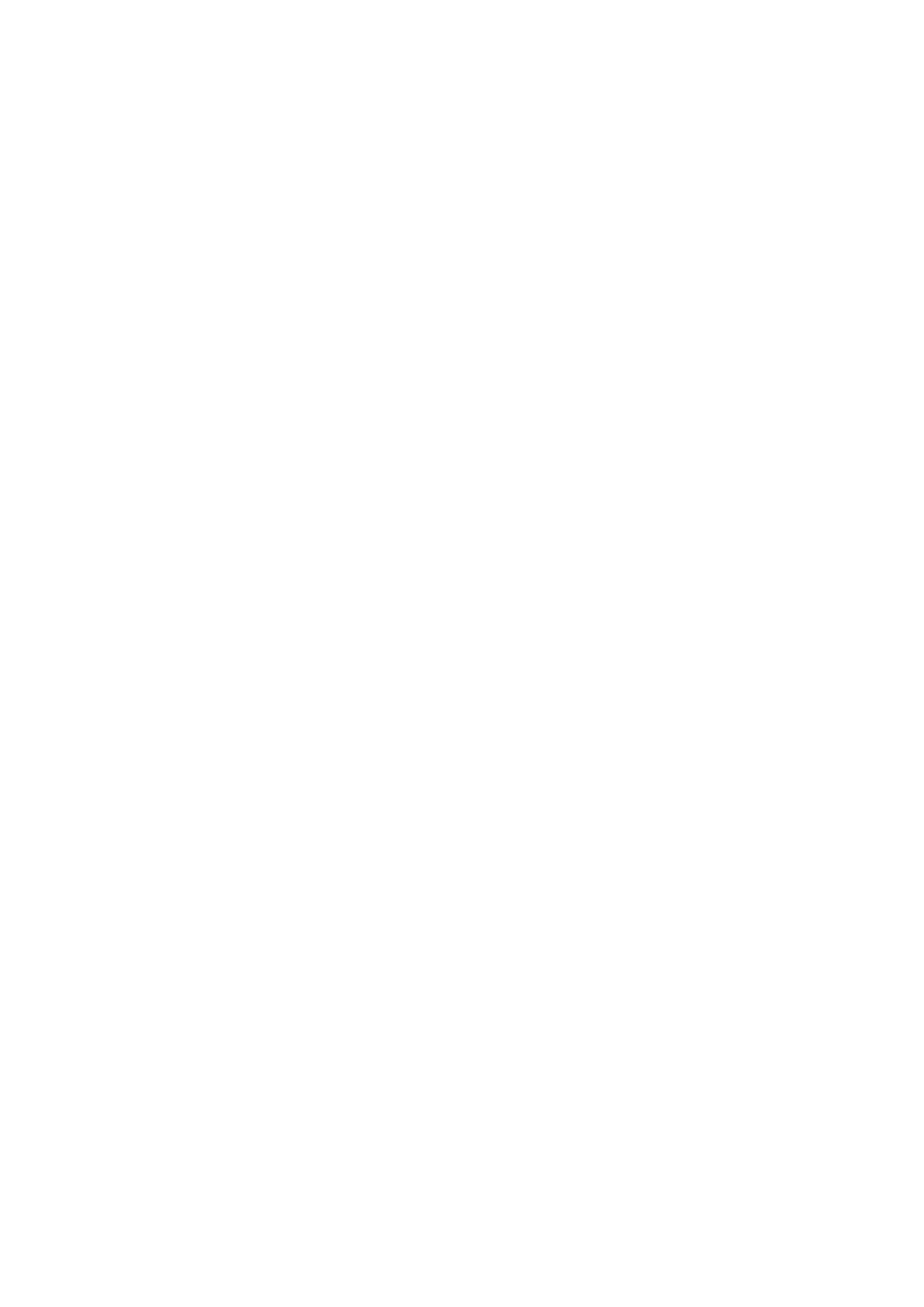# <span id="page-8-0"></span>**1 Background**

On 28 May 2015, the Australian Energy Market Operator (AEMO) submitted a rule change request to the Australian Energy Market Commission (AEMC or Commission). The rule change request proposes to remove the restriction on offsetting of trading and reallocation amounts in the prudential margin calculation by removing clause  $3.3.8(e)^4$ from the National Electricity Rules (NER or Rules).

Under clause 3.3.8(e), when determining the prudential margin, AEMO must not take into account estimates of a market participant's:

- quantity and pattern of trading amounts where the estimate of the aggregate of all trading amounts for the period being assessed is a positive amount; and
- quantity and pattern of reallocation amounts where the estimate of the aggregate of all reallocation amounts for the period being assessed is a positive amount.

The proposed Rule would allow AEMO to offset a market participant's trading amounts and reallocation amounts when determining the prudential margin for that market participant.

This chapter sets out the following background information to the rule change request including providing a discussion on:

- the prudential framework in the National Electricity Market (NEM);
- the prudential standard;
- other prudential settings;

1

- overview of reallocation arrangements in the NEM; and
- the default process in the NEM.

### <span id="page-8-1"></span>**1.1 Prudential framework in the NEM**

The prudential framework for the NEM is a set of requirements established to minimise the risk of short payment to those who are net receivers in the NEM, in the event of a default by a market participant.<sup>5</sup>

The NEM is a gross pool, with the purchase and sale of electricity occurring through a central trading platform, the spot market. AEMO acts as the principal in the settlement of transactions with market participants in the spot market. Settlement occurs up to five weeks after the liability accrues, which results in large amounts outstanding.

AEMO's obligation to settle payments due to market participants in relation to a billing period is limited to the extent of funds received from marker participants in respect of

<sup>&</sup>lt;sup>4</sup> The rule change request also seeks to make a minor consequential amendment to clause 3.3.8(d) to remove the reference to clause 3.3.8(e).

<sup>&</sup>lt;sup>5</sup> The prudential framework is set out in Rule 3.3 of the NER and is supported by AEMO's Credit Limit Procedures. The National Electricity Market Amendment (New prudential standard and Framework) Rule 2012 established the current framework, which was implemented by AEMO in November 2013.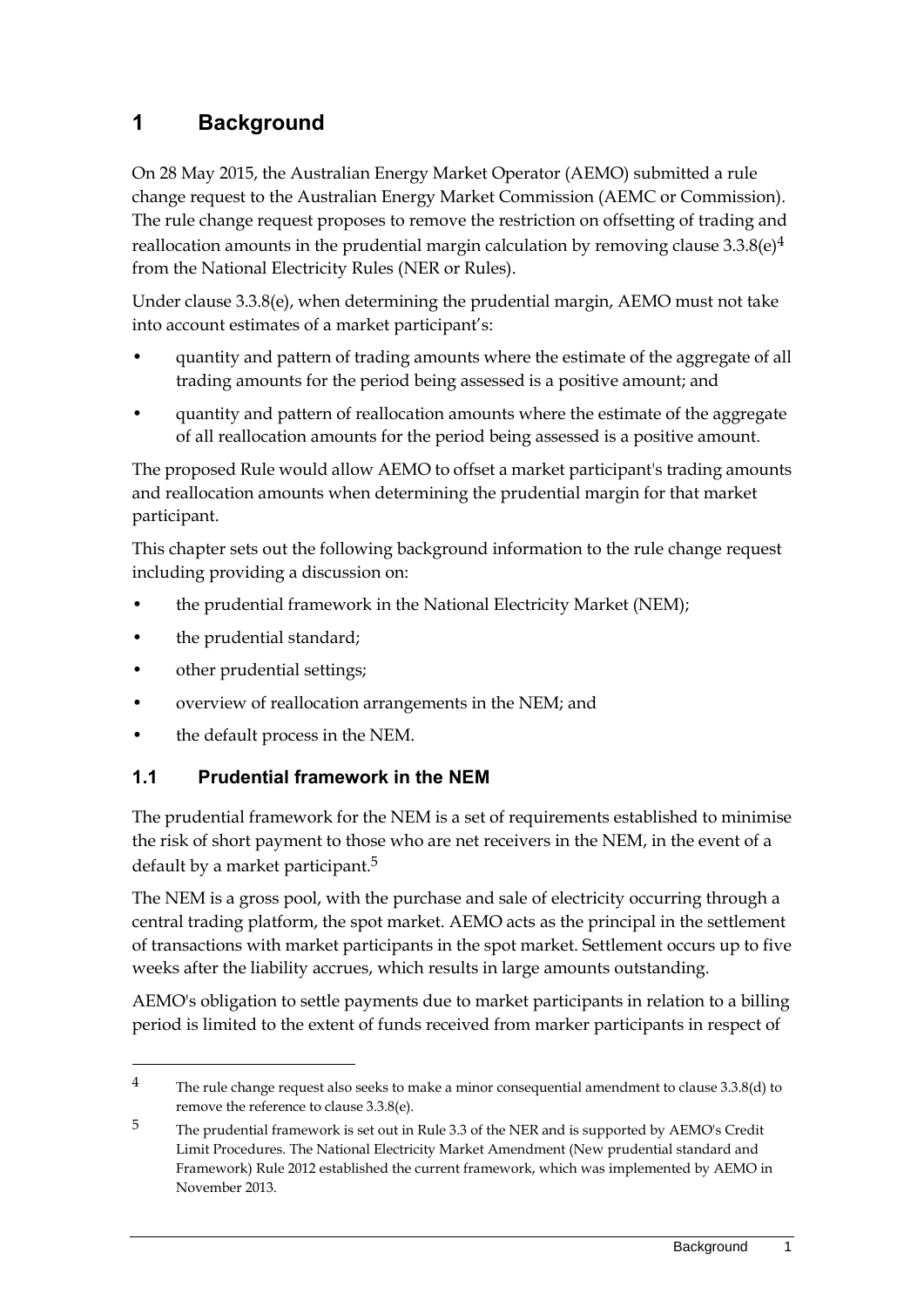that billing period (or provided under credit support arrangements). The relationship between AEMO and market participants is illustrated in Figure 1.1 which shows the two types of market participants: net receivers (for example, generators) who are paid by AEMO, and net payers (for example, retailers) who pay AEMO. In addition, there are credit support providers who are not market participants, but provide credit support to AEMO in respect of the obligations of the market participants. AEMO settles the transactions between net receivers and net payers, paying net receivers with the funds received from the net payers and, in the event of a default event, from credit support providers.





If a market participant does not satisfy the acceptable credit criteria<sup>6</sup> (and none of the current market participants satisfies those criteria), then that market participant must provide AEMO with an unconditional guarantee in the form specified by AEMO from a credit support provider (such as a financial institution) that meets the acceptable credit criteria. A credit support provider cannot be a market participant. The unconditional guarantee must be for an amount that is greater than or equal to the market participant's MCL. A market participant's MCL is the minimum amount of credit support it is required to provide to AEMO and is discussed in more detail in section 1.3.1. AEMO may call on that guarantee if payment by a market participant is not cleared in time to meet a settlement deadline.7

Any shortfall in AEMO's recovery from any market participant in relation to a billing period is shared proportionately by market participants (typically generators) who are due payments in that billing cycle, in accordance with the Rules.<sup>8</sup>

 $6$  Set out in clauses 3.3.3 and 3.3.4 of the NER.

<sup>7</sup> Clause 3.3.2, clause 3.3.5 and clause 3.15.21(b)(2) of the NER.

<sup>8</sup> Clauses 3.15.22 and 3.15.23 of the NER.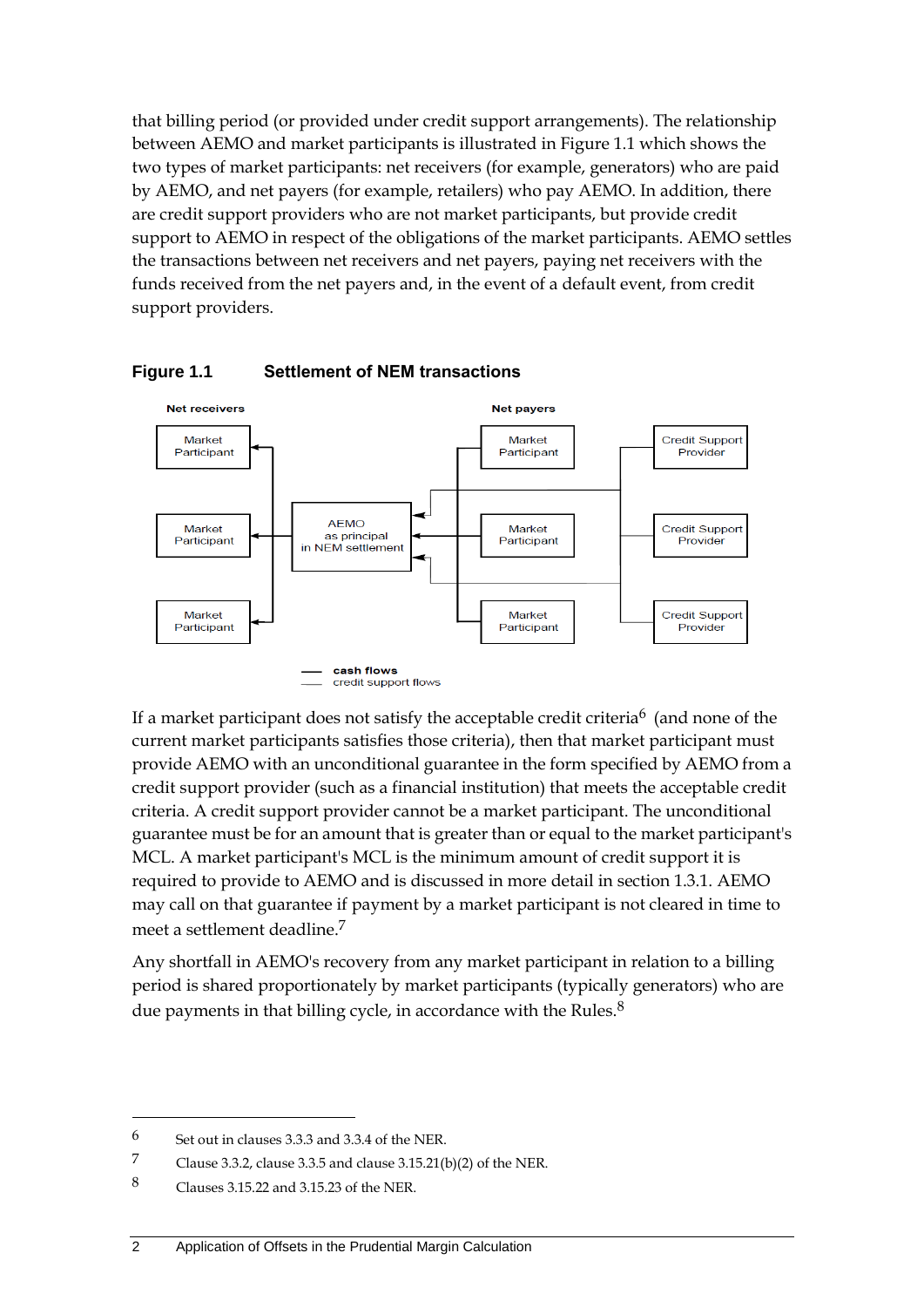### <span id="page-10-0"></span>**1.2 Prudential standard**

The prudential standard is set at a prudential probability of exceedance (POE)<sup>9</sup> of  $2\%$ .<sup>10</sup> This standard implies that the credit support arrangements in the NEM is designed to prevent any shortfall of monies collected by AEMO in 98 out of 100 instances of a market participant defaulting. In the remaining 2% of cases, AEMO's inability to collect sufficient funds following that market participant's default may result in a payment shortfall to those market participants who are net creditors in the NEM (as discussed in section 1.2.1). Critically, the prudential standard does not reflect the size of the potential losses that could occur in the 2% of cases. These potential losses are left to the creditor market participants, and their insurers and financiers, to estimate and manage.

The prudential standard is used by AEMO to calculate the prudential settings for every market participant in the NEM. AEMO's approach to calculating each of these settings is explained in the Credit Limit Procedures (CLP), and a brief discussion is provided in the next sections. The objective of the CLP is to establish the process by which AEMO will determine the prudential settings for each market participant so that the prudential standard is met for the NEM.

AEMO intends that the application of the CLP will meet the prudential standard on average, over time, with no systemic or persistent bias in the estimated MCL for any category of market participants. It is stated in AEMO's Procedures that given the nature of the estimate process used by AEMO, it can be expected that the prudential standard may not be met or may be exceeded from time to time.11

Under clause 3.3.8(f), AEMO is required to review, prepare and publish an annual report on the effectiveness of its methodologies in achieving the objective of ensuring the prudential standard is met for the NEM.

### <span id="page-10-1"></span>**1.3 Prudential settings in the NEM**

The prudential settings for a market participant comprise the MCL, outstandings limit (OSL) and the prudential margin as determined by AEMO in accordance with clause 3.3.8 of the Rules.12 These settings are explained in more detail below.13

### **1.3.1 Maximum Credit Limit (MCL)**

A market participant's MCL is the minimum amount of credit support it is required to provide to AEMO, for which there is no more than a 2% probability that, were that

<sup>9</sup> Also referred to in AEMO's Procedures as the Probability of Loss Given Default [P(LGD)] . Clause 3.1.1A of the NER defines the prudential probability of exceedance as the probability of the Market Participant's maximum credit limit being exceeded by its outstandings at the end of the reaction period, following the Market Participant exceeding its outstandings limit on any day and failing to rectify this breach.

<sup>10</sup> Clause 3.3.4A of the NER.

<sup>11</sup> AEMO, Credit Limit Procedures, v2.0, 1 August 2014, clause 4.2, p. 10.

<sup>12</sup> These terms are defined in clause 3.1.1A of the NER.

<sup>13</sup> These are the requirements for determining the prudential settings under both the Rules and AEMO's CLP.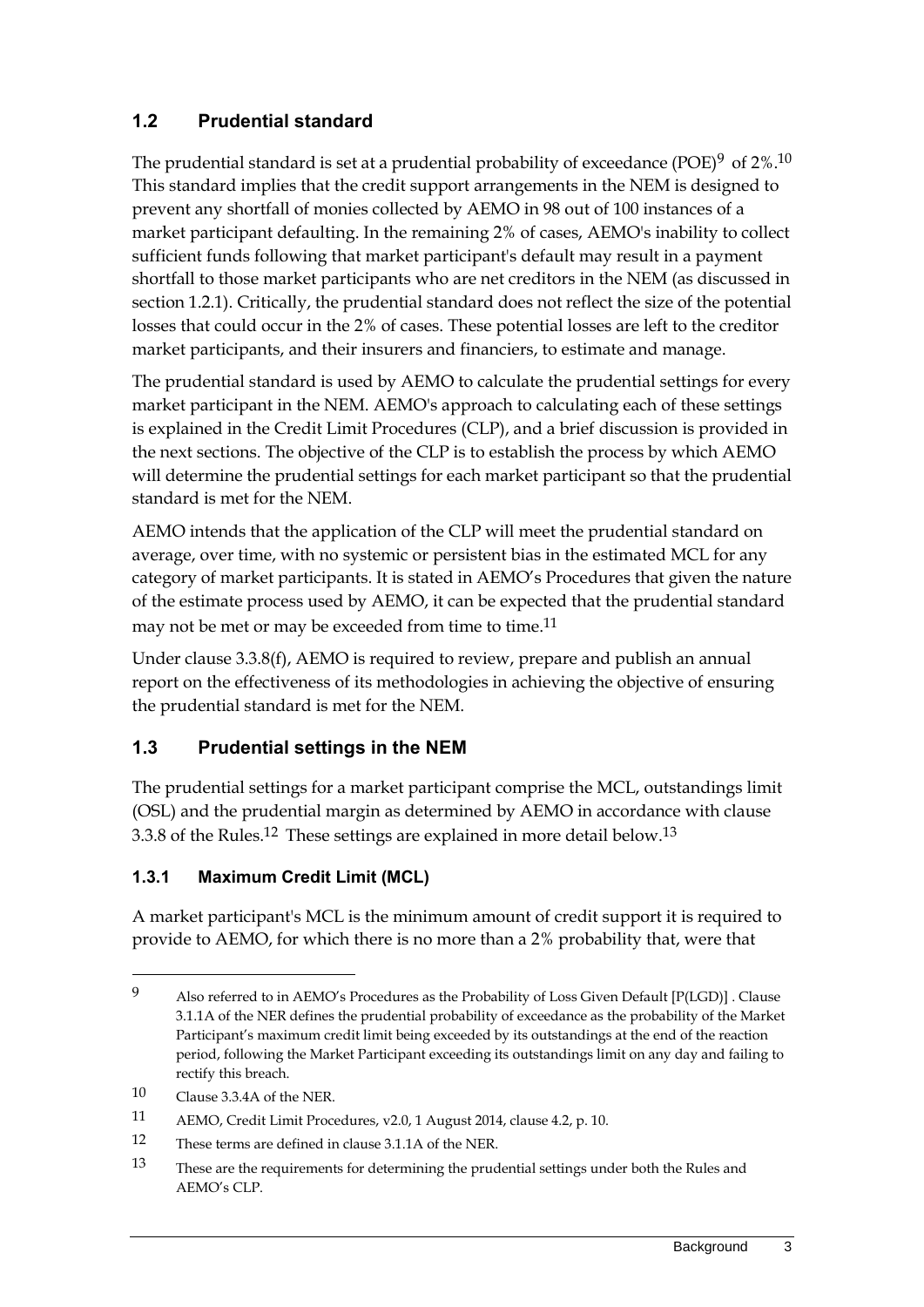market participant to default, its credit support would be insufficient to fully meet the liabilities it owes to the spot market.

The MCL is calculated using the following formula:<sup>14</sup>

 $MCL = OSL + PM$ 

Where:

- MCL is the maximum credit limit;
- OSL is the outstandings limit; and
- PM is the prudential margin.

The OSL can be negative or positive, but both the MCL and prudential margin must be zero or positive (i.e., non-negative).

AEMO's methodology for calculating the MCL is set out in the CLP. The MCL is calculated by AEMO for each market participant and for each region that market participant has a market presence using the following inputs:15

- Background Calculations: region-specific parameters, including the regional reference price (RRP);
- Inputs into the calculation of the prudential settings: both regional parameters (such as the Regional Volatility Factors) and market participant-specific parameters like estimated loads in the region; and
- Market participant-specific prudential settings: based on the above inputs, AEMO calculates the OSL and therefore the MCL for each market participant.

In determining these calculations, clause 3.3.8(d) allows AEMO to consider any other relevant factors, having regard to the objective of the CLP.16

### **1.3.2 Outstandings limit (OSL)**

The OSL is AEMO's estimate of the maximum value that a market participant's liabilities (or 'outstandings') can reach over the payment period.17 The purpose of the OSL is to 'cap' the total outstandings of the market participant, with breaches of this cap requiring the market participant to provide additional credit support.

The OSL is designed to provide that the NEM is not exposed to a prudential risk that is inconsistent with the prudential standard.

### **1.3.3 Prudential Margin (PM)**

The prudential margin is set at an amount that is expected to cover the liabilities accrued by the market participant from the time that a call notice is issued to that market participant, to the time that the market participant is suspended from the NEM.

<sup>14</sup> Clause 3.3.8(k) of the NER.

<sup>15</sup> AEMO, Credit Support Procedures, v2.0, 1 August 2014, p. 9.

<sup>16</sup> AEMO's ability to have regard to such factors is subject to restriction in clause 3.3.8(e) of the NER

<sup>17</sup> Clause 3.1.1A of the NER.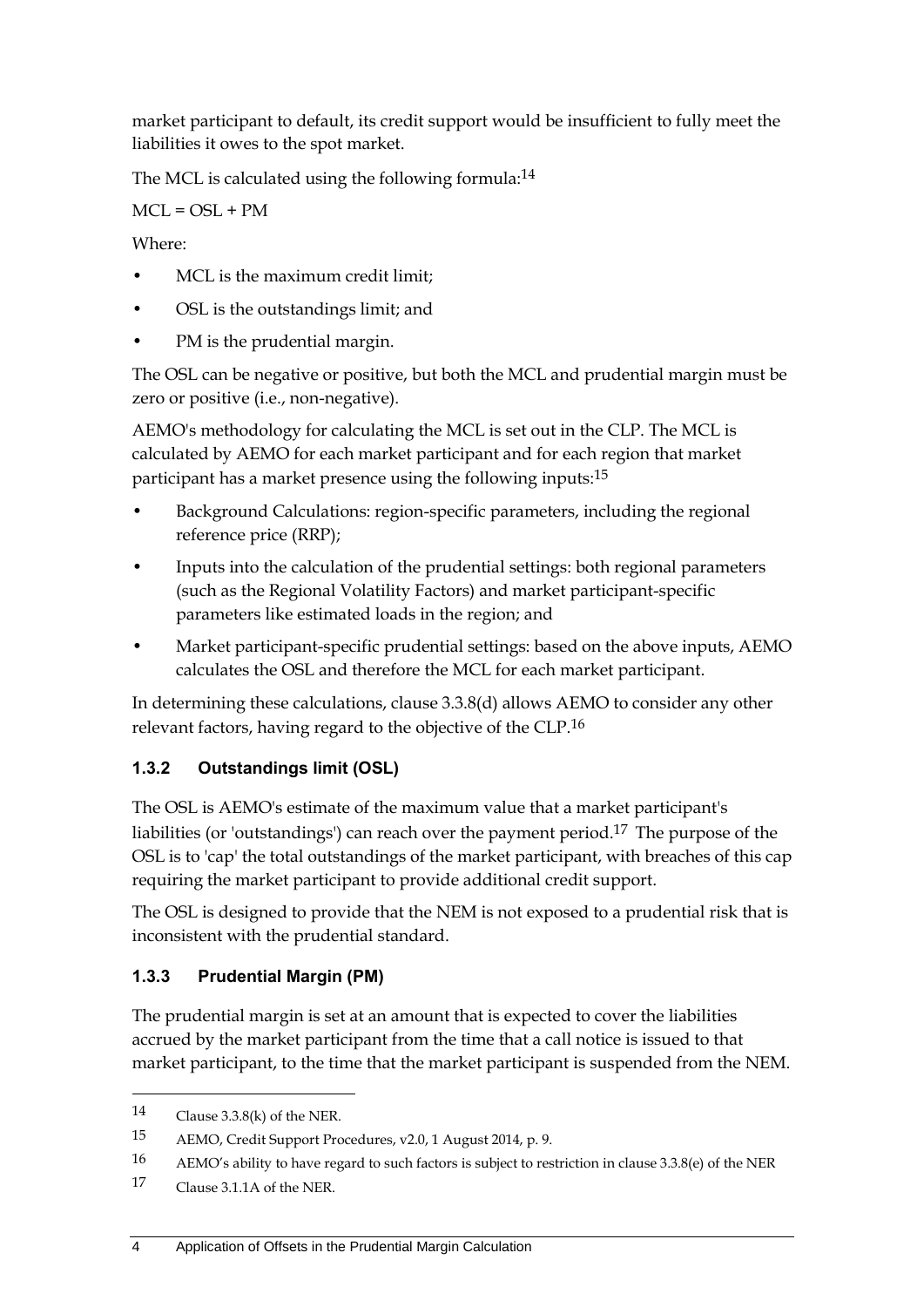For the purposes of calculating the prudential margin, this period is defined as a 7 day period (the reaction period).18

The prudential margin acts as a "buffer" to cover the potential loss that may occur between a market participant defaulting and its suspension from the NEM. The prudential margin cannot be less than zero.

The prudential margin for each market participant is calculated as the sum of the prudential margin for the market participant's trading amounts and reallocation amounts:

 $PM = PM_{\text{trading amounts}} + PM_{\text{reallocation amounts}}$ 

Where:

- PM<sub>trading amounts</sub> is a function of aggregate trading amounts; and
- PM<sub>reallocation amounts</sub> is a function of aggregate reallocation amounts.<sup>19</sup>

Trading amounts are defined in the Rules as the positive or negative dollar amount resulting from a transaction.<sup>20</sup> Generally, the trading amount is negative for a retailer, and positive for generators. Reallocation amounts are defined in the Rules as the positive or negative dollar amount in respect of a reallocation transaction being an amount payable to (for a positive reallocation amount) or by (for a negative reallocation amount) the market participants.

Reallocations are discussed further below.

### **1.3.4 Relationship between the MCL, OSL and prudential margin**

The relationship between the MCL, OSL and prudential margin is shown in Figure 1.2, using the example of a hypothetical market participant during the 2014 calendar year.

In this example, during April 2014, high spot prices in the NEM, meant the market participant's MCL increased by approximately \$700,000 (from \$1.7 million to \$2.4 million). Of this, \$500,000 came from the OSL, and \$200,000 from the prudential margin. Likewise, in July 2015, the MCL decreased by approximately \$300,000 with related decreases of about \$250,000 and \$50,000 in the OSL and prudential margin, respectively.

1

<sup>18</sup> Clause 3.1.1A of the NER.

<sup>19</sup> AEMO, Credit Limit Procedures, v2.0, 1 August 2014, p. 16.

<sup>20</sup> See the definition of trading amount in Chapter 10 of the NER. The Rules define a transaction as either spot market transaction, reallocation transaction or any other transaction in the market or to which AEMO is a party.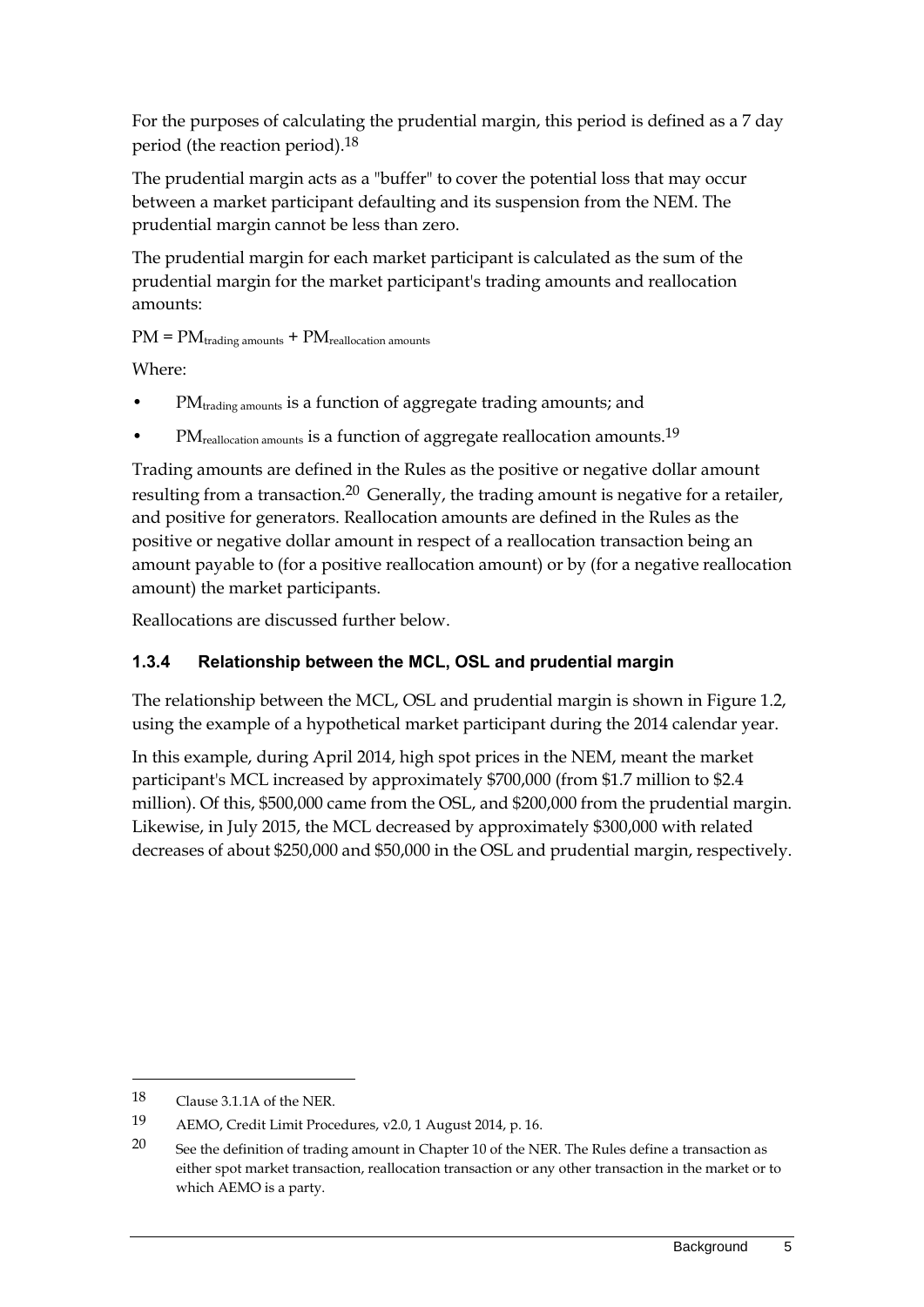**Figure 1.2 Relationship between the MCL, OSL and prudential margin**



The prudential settings are assessed and varied by AEMO regularly. Each market participant has access to its own online prudential dashboard which provides real-time information on its prudential settings. The information displayed on the dashboard provides market participants with access to information to make trading and prudential decisions. This information is used by AEMO to make its calculations of the prudential settings for that market participant. For generators, the dashboard provides information about their accrued financial position with AEMO.21

### **1.3.5 Trading limit (TL)**

The trading limit is the maximum amount that a market participant's outstandings are allowed to reach before AEMO issues a call notice under clause 3.3.11.

The trading limit is defined as:<sup>22</sup>

 $TL = CS - PM$ 

-

Where CS is the credit support provided by the market participant.

The purpose of the trading limit is to minimise the risk that a market participant incurs liability to AEMO in excess of the amount of security AEMO holds for that market participant. The trading limit acts as a cap on the amount owing by a market participant to AEMO. Market participants are required to monitor their amount owing and to provide additional security to AEMO immediately if a breach of the trading limit occurs.

<sup>21</sup> AEMO, Prudential Dashboard Support Information, 1 December 2010.

<sup>22</sup> Clause 3.3.10 of the NER.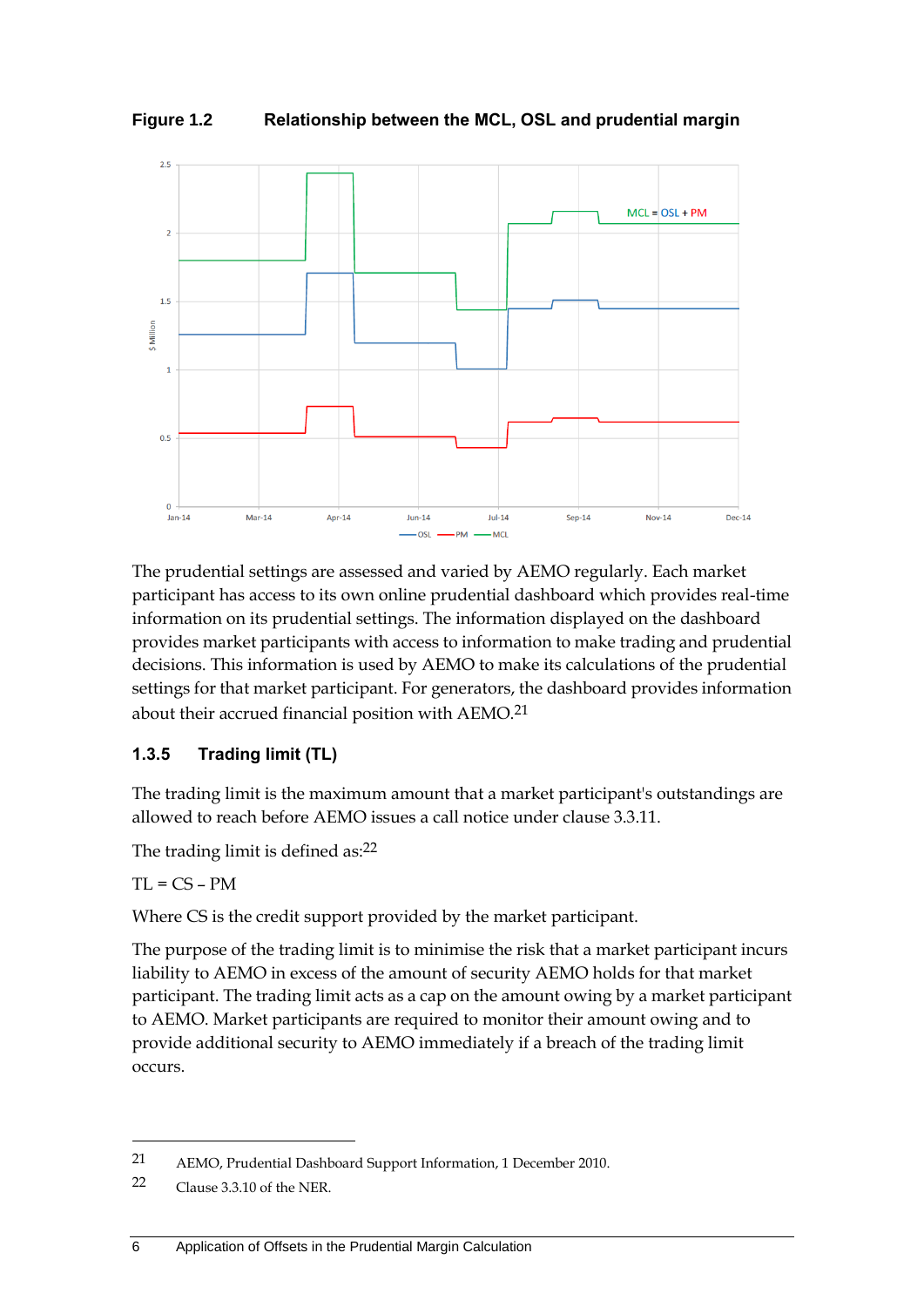**Figure 1.3 The trading limit, outstandings and MCL**



Figure 1.3 illustrates the relationship between the dollar amount of credit support (vertical axis), the MCL, trading limit, the typical accrual and the level of outstandings, for a hypothetical market participant. Typical accrual is an amount which AEMO determines would have been the outstandings of the market participant if spot prices, ancillary service prices and trading amounts for the market participant had been at average levels.23

In this example, the amount of credit support is set equal to MCL, which is a sufficient amount of credit support as long as the amount of outstandings is less than the trading limit, which is initially the case. In practice, it is typically the case that the amount of credit support provided by a market participant is equal to their MCL, provided their outstandings remain no higher than their trading limit.

The figure shows that, as time passes (horizontal axis), the outstandings gradually increases until it exceeds the trading limit. At this point, a call notice may be issued by AEMO under clause 3.3.11(a)(2), requiring the market participant to provide additional credit support.24 The amount of additional credit support is the higher of outstandings less typical accrual, and outstandings less trading limit. This additional credit support, if provided by the market participant, is sufficient to raise the trading limit back above

<sup>23</sup> Clause 3.3.12 of the NER.

<sup>24</sup> AEMO has established a further, informal step in the daily monitoring process in addition to the formal procedure described in clause 3.3.11 prior to issuing a call notice. Under this additional step, AEMO advises NEM Participants at about 8.30am if their outstandings from the previous day exceeded their trading limit. This then provides those NEM Participants with the opportunity to pay a security deposit (or register a reallocation arrangement or provide a bank guarantee) equal to the difference by 10.30am, and thereby avoid the need for a call notice under cl. 3.3.11(a)(2), and/or an interim statement under cl. 3.3.11(a)(1), to be issued.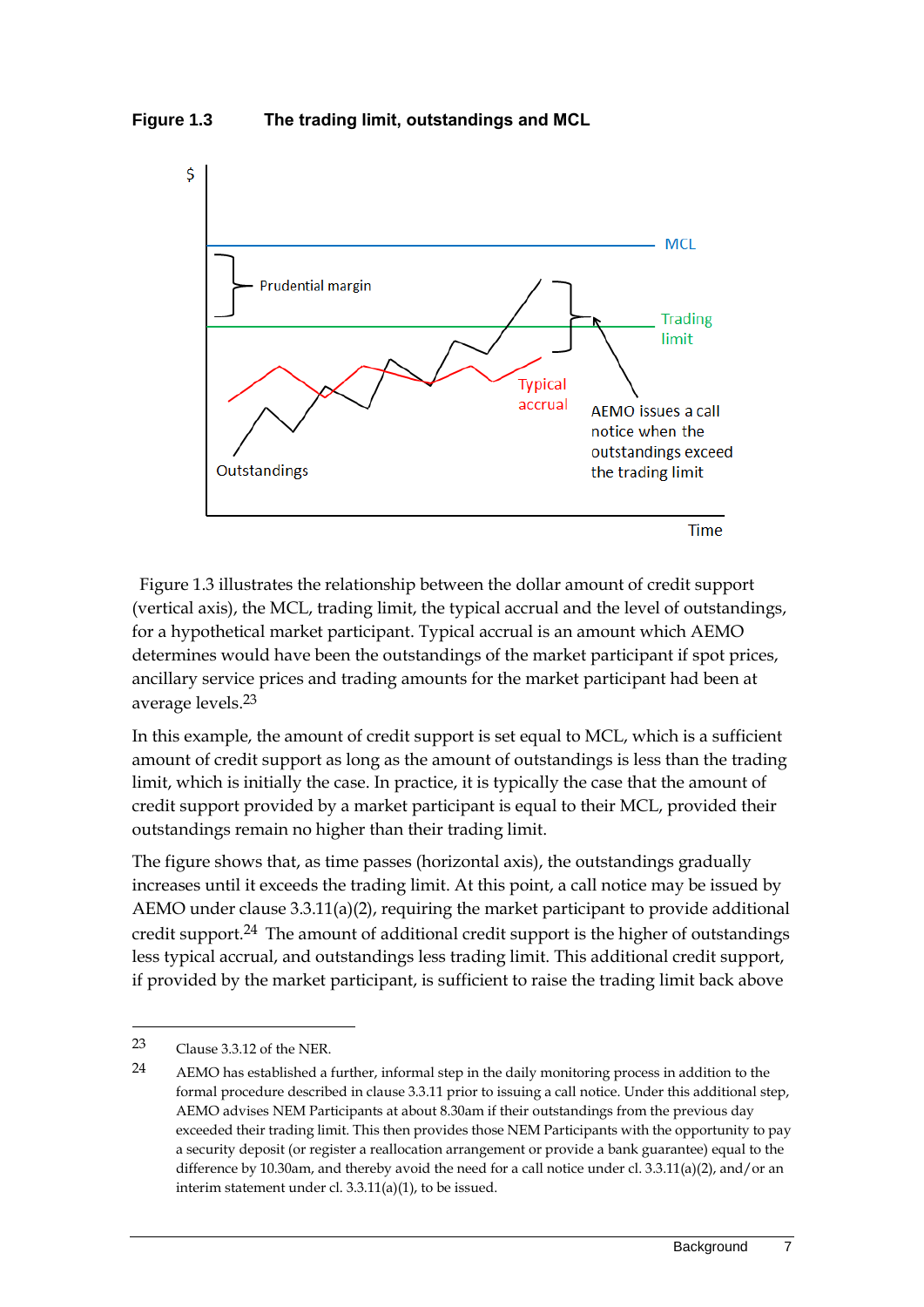outstandings, and therefore satisfy the prudential standard for this hypothetical market participant.

### <span id="page-15-0"></span>**1.4 Reallocation arrangements**

The gross pool nature of the NEM, in conjunction with hedging arrangements in place between market participants, gives rise to circular cash flows. Using the example of a retailer-generator transaction, a circular cash flow occurs in the situation where, for the same payment period:

- the retailer pays AEMO for energy consumed;
- AEMO pays the generator for the energy generated; and
- the generator and retailer exchange cash representing the settlement obligations under the hedging contracts (referred to as difference payments).

The retailer's MCL is based on its pool liability, taking into account reallocation arrangements between the retailer and other market participants.

A reallocation arrangement<sup>25</sup> is a Rules-supported<sup>26</sup> financial arrangement between two market participants, supported by an off-market trading relationship (including, but not limited to, a hedging contract) between two market participants. A reallocation arrangement can serve up to two purposes:

- 1. Avoid circular cash flows, and therefore minimise the associated settlement risk, between the market participants and AEMO, by allowing the off-market commitment (for example, a hedging contract) to be netted against pool settlement; and
- 2. Provide credit support relief, by lowering the MCL, to a market participant who has an existing hedge contract in place.

Figure 1.4 and Figure 1.5 demonstrates how reallocation arrangements can be used to avoid circular and potentially volatile cash flows in the NEM and thereby minimise the associated settlement risks for AEMO and market participants. In this stylised example, a retailer and generator have entered into a reallocation arrangement with a strike price of \$40/MWh. The average weekly pool price is assumed to be \$450/MWh, with generation and load for that week assumed to be 16,800 MWh. Therefore, the AEMO pool settlement is \$7,560,000 (\$450 x 16,800).27

In Figure 1.4, the reallocation arrangement has not been registered with AEMO. Consequently, the retailer must pay AEMO the full settlement amount of \$7,560,000 and AEMO must pay the generator \$7,560,000. The generator must then pay the retailer the amount of \$6,888,000 (being the difference in settlement amounts to the generator under

1

<sup>&</sup>lt;sup>25</sup> For the sake of simplicity, we use the term 'reallocation arrangement' to describe either: a reallocation; a reallocation request; or a reallocation transaction. The term 'reallocation arrangement' is not defined in the Rules.

<sup>26</sup> Clause 3.15.11 of the NER.

<sup>27</sup> This example, and associated images, are taken from AEMO, Reallocation Procedure: Energy and Dollar Offset Reallocations, v. 2.1, 5 May 2011, pp. 11-13.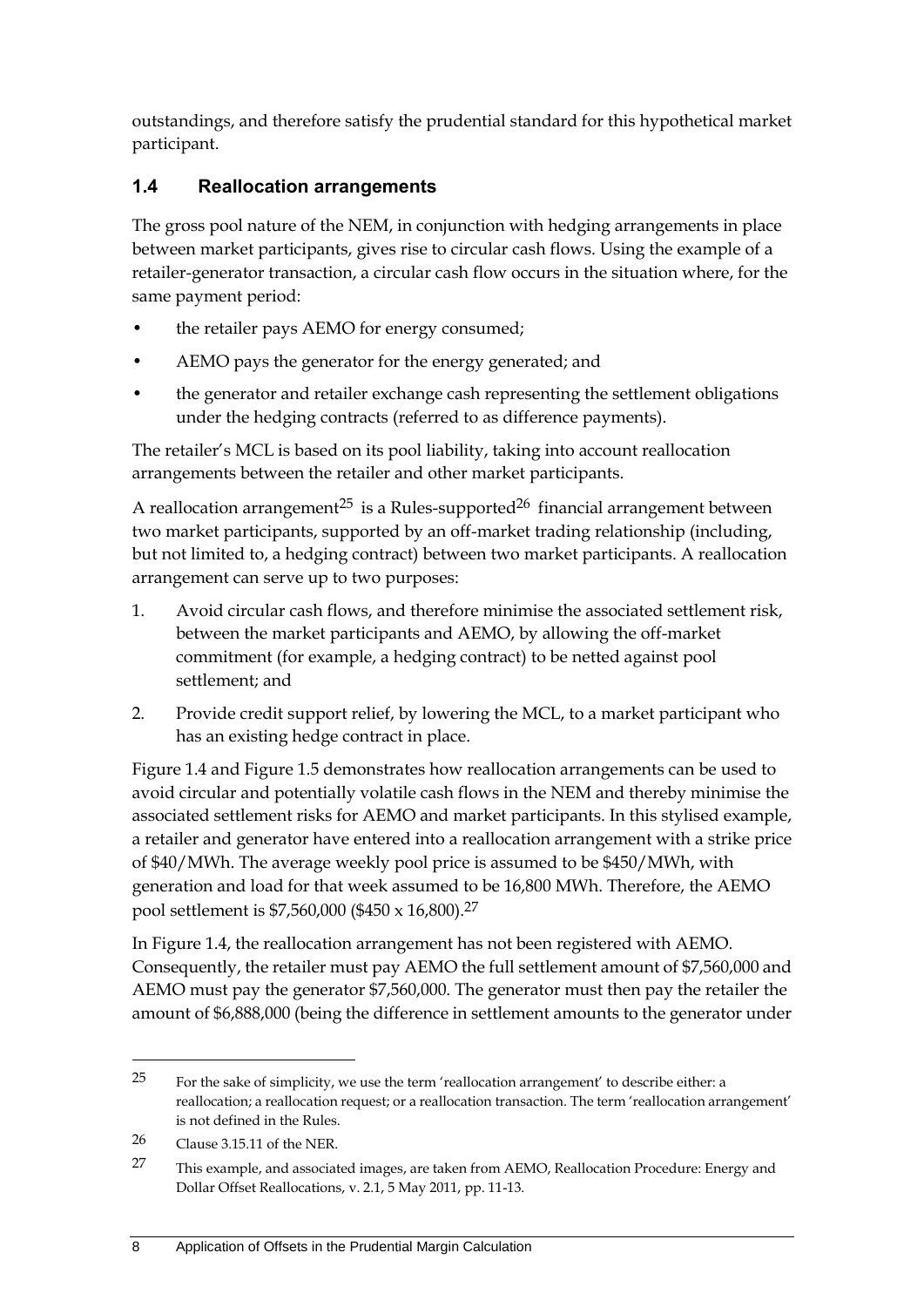the pool price and the strike price, respectively:  $$7,560,000 - (16,800 \times (\$40 - \$450) =$ -\$6,888,000).

#### **Figure 1.4 Circular cash flows in the NEM settlement: reallocation arrangement not registered**



In contrast, in Figure 1.5 a reallocation arrangement reflecting the agreement between the parties has been registered with, and approved by, AEMO. In this situation, a credit is allocated against the retailer's trading amount (\$6,888,000) and a debit against the generator's trading amount (-\$6,888,000). The AEMO pool settlement is reduced to \$672,000 (\$7,560,000 - \$6,888,000), and so the retailer pays AEMO \$672,000 and AEMO pays the generator \$672,000.

#### **Figure 1.5 Circular cash flows in the NEM settlement: reallocation arrangement registered**



In order to avoid these circular cash flows, a reallocation arrangement needs to be registered with AEMO. To begin the registration process for a reallocation arrangement, market participants submit a reallocation request to AEMO. A reallocation arrangement is jointly requested by two parties, usually a retailer and a generator. A reallocation request is an instruction lodged with AEMO to initiate a reallocation transaction, and according to clause 3.15.11(d) of the Rules must:

- 1. contain the information required by the reallocation procedures; and
- 2. be lodged with AEMO in accordance with the reallocation procedures and the timetable for reallocation requires as published by AEMO from time to time ( the reallocation timetable).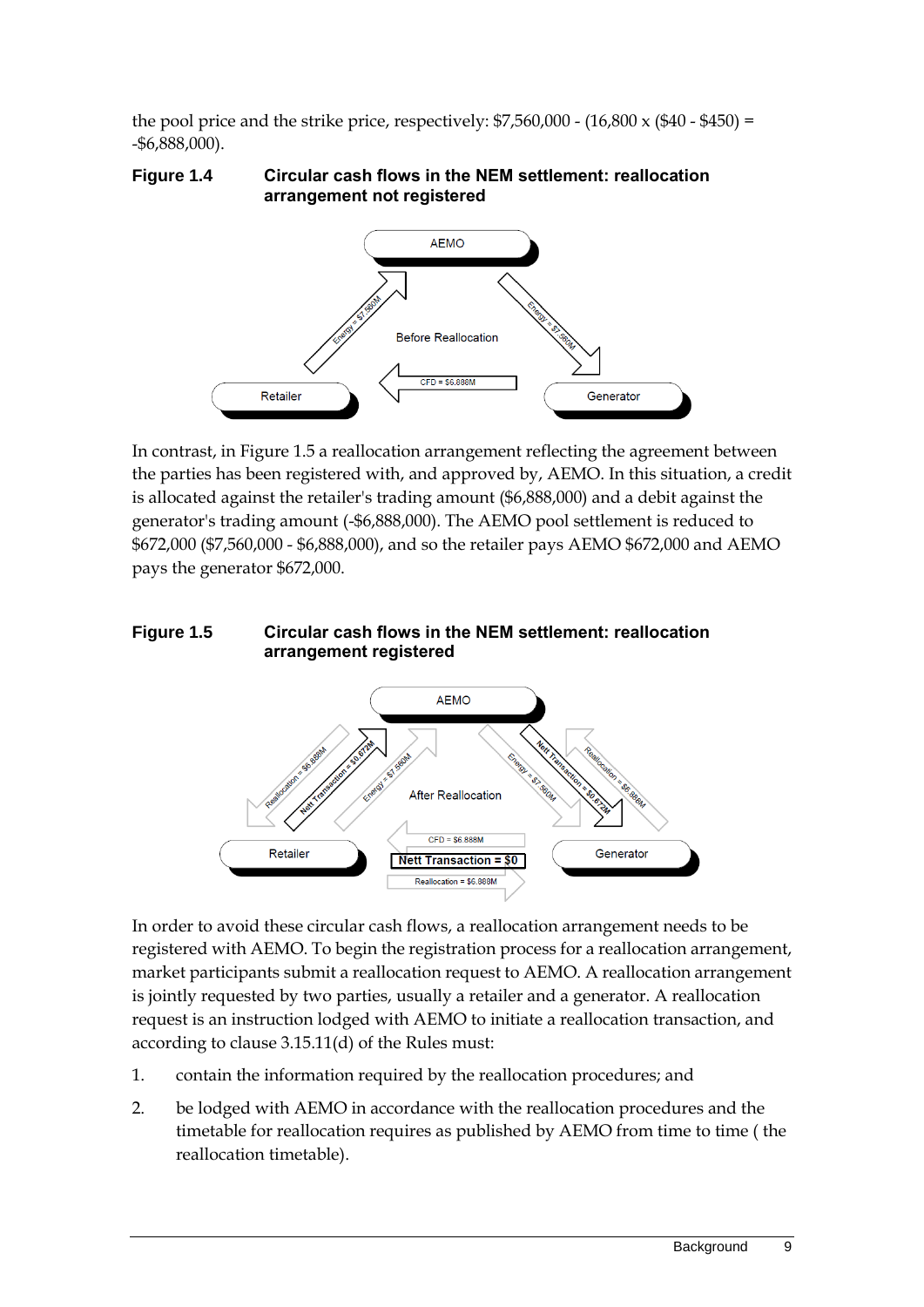Reallocation requests may be submitted either before a specified trading interval has occurred (referred to as a "prospective reallocation" or "ex-ante reallocation") or after the specified trading interval has occurred (referred to as an "ex-post reallocation"). Prospective reallocations are currently used by around 25% of market participants.<sup>28</sup>

Once registered, the reallocation arrangement can be used to reduce each of the two market participants' settlements amounts with AEMO via a reallocation transaction. A reallocation transaction is defined in clause 3.15.11(a) of the Rules as follows:29

"A reallocation transaction is a transaction undertaken with the consent of two Market Participants and AEMO under which AEMO credits one Market Participant with a positive trading amount in respect of a trading interval, in consideration of a matching negative trading amount debited to the other Market Participant in respect of the same trading interval."

While both prospective and ex-post reallocations can be used to reduce circular cash flows, only prospective reallocations can provide credit support relief. Prospective reallocations submitted according to AEMO's ex-ante reallocation timetable can be included in the determination of a market participant's MCL under the Rules.

For reallocation requests related to prospective reallocations, AEMO's reallocation procedures stipulate that the party submitting the request must confirm there is a contractual arrangement between the credit and debit party which underpins the reallocation for the entire period of the reallocation request.30 If the contractual arrangement is terminated during the period of the reallocation request, the party who submitted the request must immediately notify AEMO that they require the reallocation arrangement to be deregistered in accordance with clause 3.15.11(f) of the Rules.

In the absence of an underlying contract between the parties to a prospective reallocation, there was, and remains, a concern that AEMO could, in effect, assume the role of clearing and settling a financial contract rather than, as intended, reflecting an existing hedge contract in the determination of the MCL and in the NEM settlement process.

Clause 3.15.11(b) of the Rules allows AEMO to specify the permitted types of reallocation transactions. It states that "[r]eallocation transactions may be of any type permitted in the Reallocation Procedures." AEMO's reallocation procedures permit two broad types of reallocation transactions:

1. Energy Offset: also referred to as a MWh or quantity-based offset, this reallocation specifies a half-hourly energy profile, and uses the half-hourly regional reference price for the nominated region to determine a trading amount for each trading

<sup>28</sup> AEMO, Electricity Rule Change Proposal, Offsets in the Prudential Margin, 28 May 2015, p. 6.

<sup>29</sup> Chapter 10 of the NER defines a reallocation transaction as a transaction which occurs when the applicable trading interval specified in a reallocation request occurs and the reallocation request has been registered and not deregistered before the expiration of the trading interval.

<sup>30</sup> This stipulation reflects the recommendations made by the Commission in its June 2010 Review into the role of hedging contracts in the existing NEM prudential framework . At the time of this Review, AEMO's procedures for offset arrangements did not require such confirmation.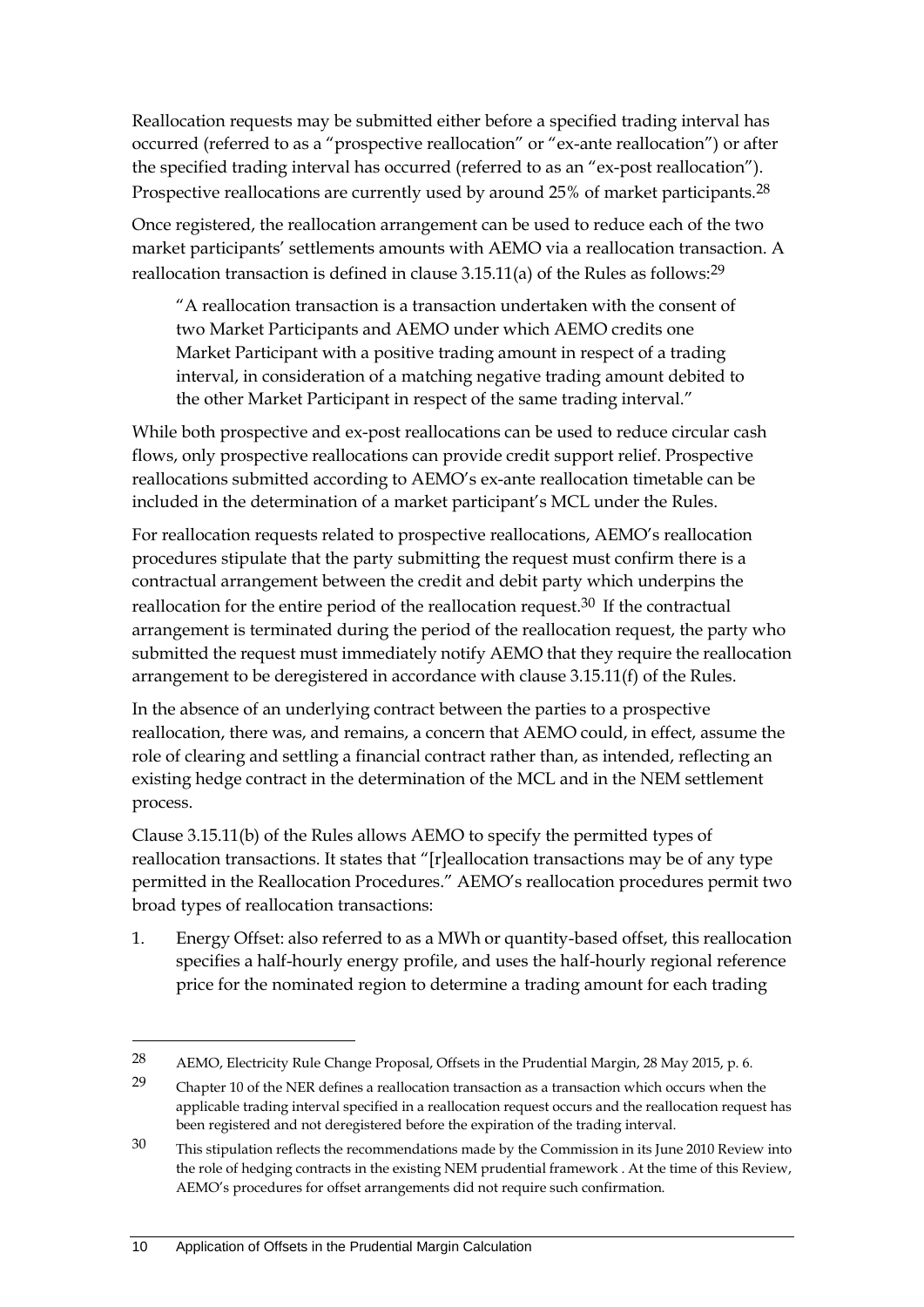interval. This is mainly used as a prospective reallocation, where there is an underlying contract which is specified as an energy quantity;

2. Dollar Offset: this reallocation specifies a dollar amount (usually a single value) which is used directly to determine the trading amount. This is used primarily, though not necessarily exclusively, as an ex-post reallocation.

There is a third group of reallocations, Swaps and Options Offset, which cover three offsets: (i) Swap Offset; (ii) Cap Offset; and (iii) Floor Offset. These offsets are based on the type of hedge contract that underlies the reallocation transaction.<sup>31</sup> On 1 March 2016, ASIC granted AEMO an exemption from holding a Clearing and Settlement Facility Licence, permitting AEMO to operate these reallocations in accordance with the exemption conditions.<sup>32</sup> AEMO has commenced stakeholder consultation as a precursor to incorporating these offsets into its reallocation procedures.33

Continuing the example of a retailer-generator off-market commitment, an Energy Offset reallocation arrangement can be used to reduce the retailer's outstandings in the NEM (by crediting the retailer's account) to reflect the energy under the reallocation arrangement. At the same time, the revenue owed to the generator would be reduced (by debiting the generator's account) by the same amount. The retailer and generator bilaterally settle for the energy under the reallocation arrangement, outside the NEM.

While ex-post reallocations cannot be directly used to provide credit support relief, they can still impact a market participant's level of credit support. An ex-post reallocation can reduce a market participant's level of outstandings and therefore reduce the risk that its outstandings exceeds its trading limit, reducing, in turn, the chance of this market participant being issued a Call Notice. Ultimately, an ex-post reallocation can reduce the possibility of this market participant being suspended from the NEM, avoiding potential flow-on market disruption.

### **1.4.1 Reallocation arrangements and the MCL**

Prospective reallocations can provide credit support relief to a market participant in two ways:

1. By reducing its OSL; and

<u>.</u>

2. By reducing its prudential margin.

Regardless of the type of market participant, prospective reallocations, if entered into by a market participant, can be used to lower that market participant's OSL. This can be done in three forms:

33 For more details, see: https://www.aemo.com.au/Stakeholder-Consultation/Consultations/2016-NEM-Reallocation-Pro cedures-Consultation

<sup>31</sup> AEMO, Reallocation Procedure: Swap and Option Offset Reallocations, v. 2.1.

<sup>32</sup> For more details, see: http://download.asic.gov.au/media/3551695/australian-energy-market-operator-limited-cs-facilit y-exemption-published-1-march-2016.pdf. AEMO is currently undertaking various steps to implement these reallocations, including updating its reallocation procedure to reflect the ASIC announcement.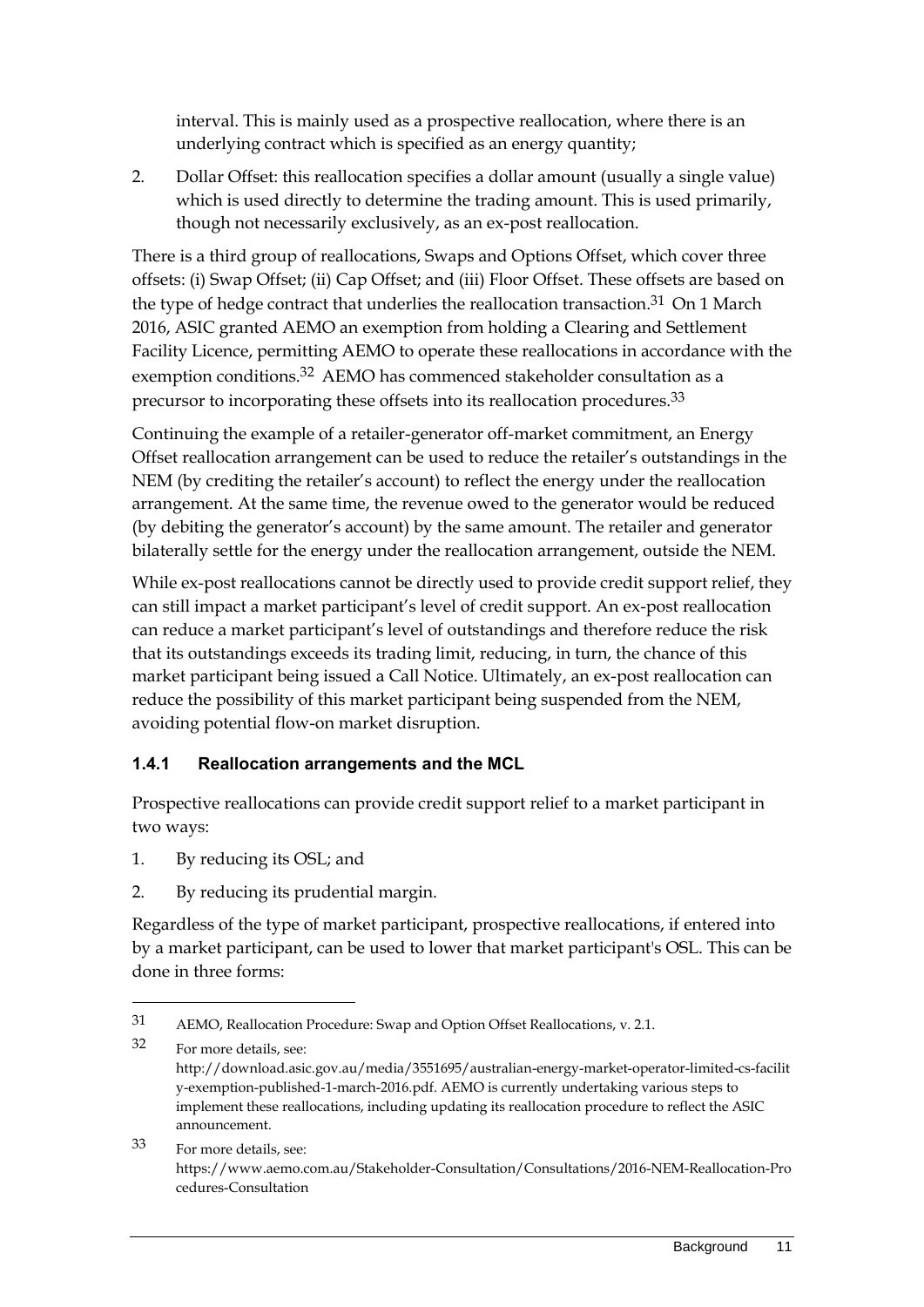- 1. Positive reallocation amounts can be offset against negative reallocation amounts;
- 2. Positive trading amounts can be offset against negative reallocation amounts; and
- 3. Negative trading amounts can be offset against positive reallocation amounts.

In addition, within the trading account, positive trading amounts can be offset against negative trading amounts, a feature which provides credit support relief for a market participant even when they have no reallocation arrangements.

As reallocations can be used to reduce circular, and potentially volatile, cash flows, the risk to the NEM from a market participant defaulting is reduced. To reflect this reduced risk, the Rules and AEMO's CLP allow for reallocations to reduce the amount of credit support via the OSL provided by market participants to AEMO.

In contrast, when calculating the prudential margin, the Rules, in particular, clause 3.3.8(e), do not permit the second and third form of offsetting.34 While clause 3.3.8(e) applies to all market participants, AEMO is of the view that, in practice, it creates a potential inconsistency in the calculation of the prudential margin between different types of market participants. In particular, as discussed in AEMO's rule change request,  $35$  there is an inconsistency in the calculation of the prudential margin between, on the one hand, so-called 'gentailers' and, on the other, (standalone) generators and retailers.

### <span id="page-19-0"></span>**1.5 The default process in the NEM**

As illustrated in Figure 1.3 when a market participant's outstandings exceeds its trading limit, AEMO may issue a call notice requiring the market participant to provide additional security.

If the market participant fails to respond to the call notice in the time permitted under the Rules, AEMO may issue a default notice.

If the market participant fails to respond, or responds inadequately, to the Default Notice, AEMO may issue a Suspension Notice<sup>36</sup>, notifying the market participant of the date and time from which it will be suspended from trading in the NEM.

The default process is discussed in detail in the AEMC's consultation paper on this rule change.37

1

<sup>34</sup> The first form, offsetting positive and negative reallocation amounts, is still permitted, as is the offsetting of positive and negative trading amounts, in the calculation of the prudential margin.

<sup>35</sup> AEMO, Electricity Rule Change Proposal, Offsets in the Prudential Margin, 28 May 2015, p. 6.

<sup>36</sup> Clause 3.15.21 (c) of the NER.

<sup>37</sup> AEMC, National Electricity Amendment (Application of Offsets in the Prudential Margin Calculation) Rule 2015, Consultation Paper, 10 December 2015, Appendix B.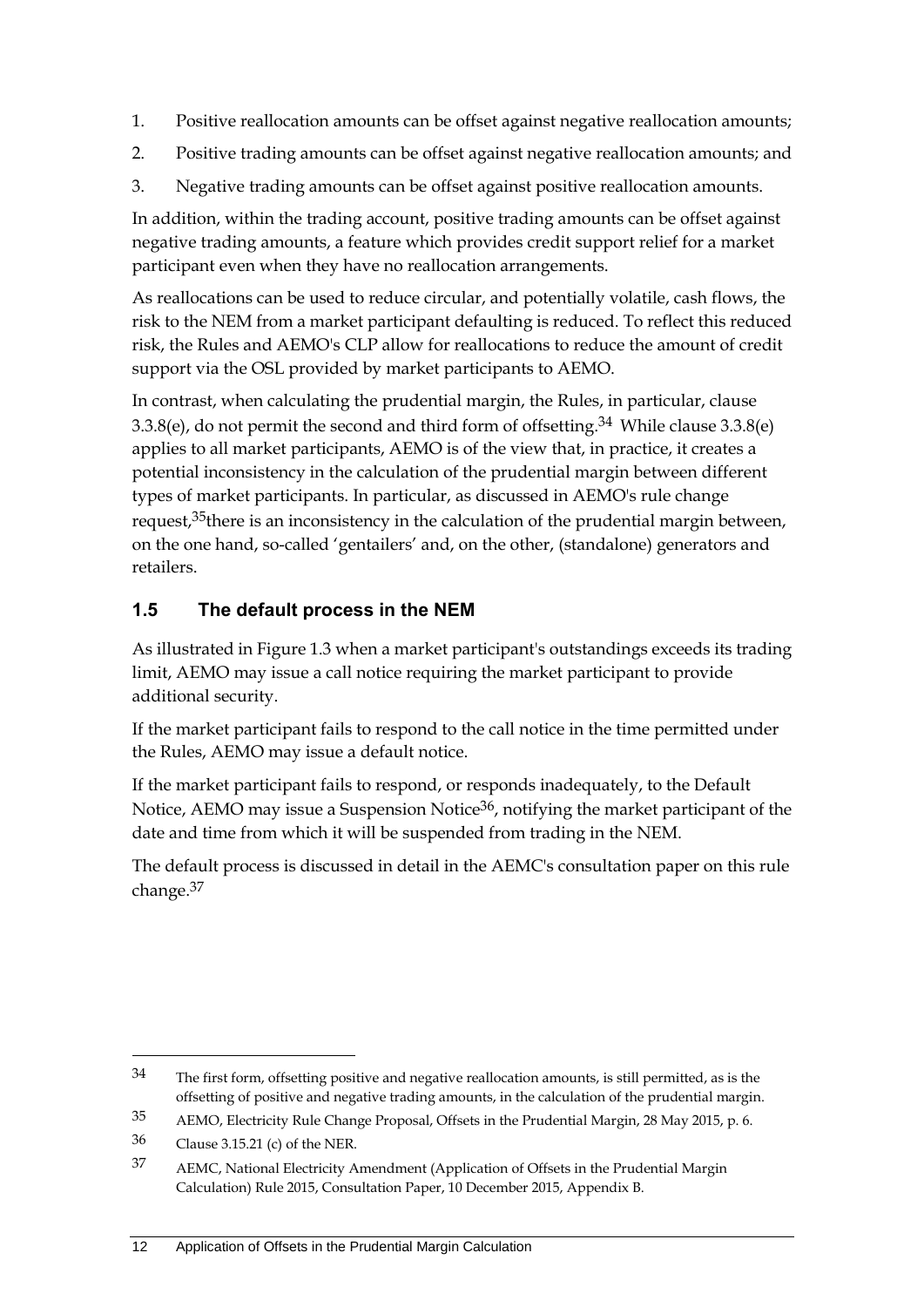# <span id="page-20-0"></span>**2 AEMO's rule change request**

This chapter sets out AEMO's rationale for the rule change request and the solution it has proposed. This chapter also sets out the Commission's rule making process to date.

### <span id="page-20-1"></span>**2.1 The rule change request**

On 27 May 2015, AEMO made a request to the Commission to make a rule in relation to determining a market participant's prudential margin under the NER.

The rule change request sought to remove clause 3.3.8(e) from the NER. This clause currently restricts offsetting between trading amounts and reallocation amounts in the prudential margin calculation, and therefore impacts on the level of credit support provided by a market participant to AEMO.

### <span id="page-20-2"></span>**2.2 Rationale for rule change request**

In the rule change request, AEMO considered that removing clause 3.3.8 (e), which would remove the current restriction on offsetting between trading amounts and reallocation amounts in the calculation of the prudential margin, would reduce a market participant's credit support requirements and, as a result, would deliver the following benefits:

- enhanced competition by reducing barriers to entry for smaller market participants;
- efficient operation of the prudential framework through efficient use of market participant collateral;
- reduced consumer costs through reduced prudential costs for market participants; and
- reduced credit support requirements whilst maintaining the NEM prudential standard.

The rationale for this rule change informs AEMO's proposed solution, which is outlined in section 2.4.

### <span id="page-20-3"></span>**2.3 Issues raised in the rule change request**

AEMO raised two primary issues associated with the current restriction, contained in clause 3.3.8(e) of the NER, on offsetting between trading amounts and allocation amounts in the calculation of the prudential margin:

- the impact on competition, as the restriction affects market participant's using reallocations, but does not affect them equally; and
- the current rule results in an inefficient use of (some) market participant's collateral.

These issues are summarised below.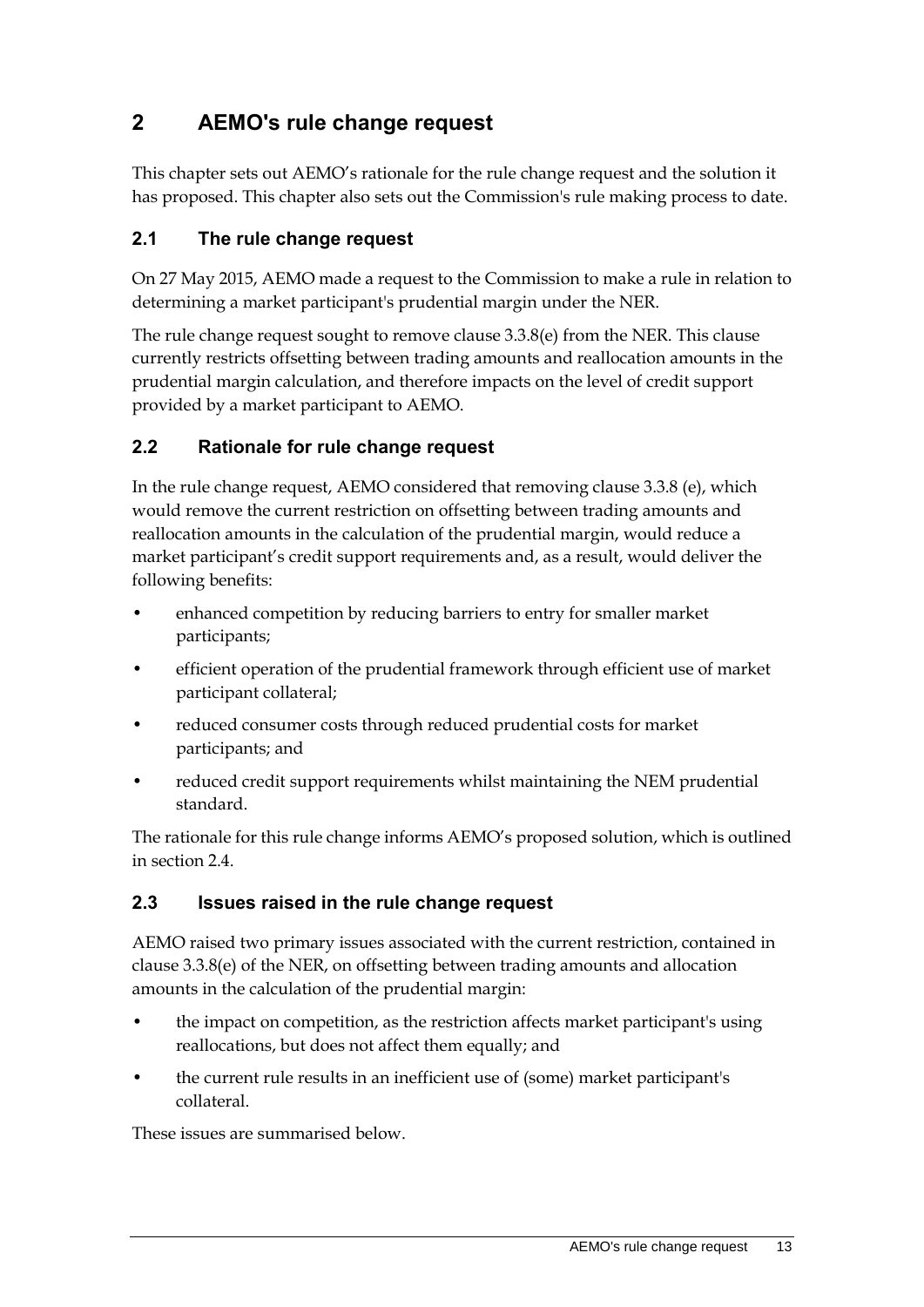### **2.3.1 Impact on competition**

AEMO considered that removing clause 3.3.8(e) would remove the unequal treatment of market participants with equivalent financial exposure in the NEM, as well as the unequal treatment between the calculations of the OSL and the prudential margin, for each market participant. AEMO also considered that removing the current restriction would enhance competition through reducing barriers to entry, specifically for smaller market participants who currently face higher costs for obtaining credit support relative to larger, vertically integrated competitors.<sup>38</sup>

The disparity in treatment of reallocations in the prudential margin calculation by market participant type is shown in Figure 2.1, where:

- Panel A is a gentailer with a load of 120MWh and is generating 100MWh;
- Panel B is a reallocator with no trading amounts; $39$
- Panel C is standalone retailer with a load of 120MWh and a hedging agreement with a reallocator for 100MWh;
- Panel D is a standalone generator with a generation amount of 100MWh.

In this example, the gentailer has the same load amount as the standalone retailer (120MWh) and the same generation amount as the standalone generator (100MWh). However, as the gentailer can internally hedge (or offset) load and generation amounts, rather than externally hedge using a reallocation arrangement, the gentailer's prudential margin amount is reduced to 20MWh. In contrast under the existing arrangements, while both the retailer (Panel C) and generator (Panel D) have reallocation arrangements in place which have reduced their actual exposure to the NEM to 20MWh each, the prudential margin for both these participant types is calculated on the full amount of the 120MWh load (for the retailer) and 120MWh reallocation (for the generator).

On this basis, AEMO argued that clause 3.3.8(e) confers an advantage to gentailers in terms of the amount of prudential margin calculated, compared to standalone generators and retailers that have the same financial exposure to the NEM, but rely on reallocation arrangements, rather than internal hedging arrangements. AEMO considered standalone generators and retailers face higher costs of providing credit support, than their vertically integrated competitors, placing them at a competitive disadvantage.40

<sup>38</sup> AEMO, Electricity Rule Change Proposal, Offsets in the Prudential Margin, 28 May 2015, p. 19.

<sup>39</sup> Reallocators are neither a generator, nor a retailer. Reallocators are typically large financial institutions that enter hedging contracts with other market participants.

<sup>40</sup> AEMO, Electricity Rule Change Proposal, Offsets in the Prudential Margin, 28 May 2015, p. 19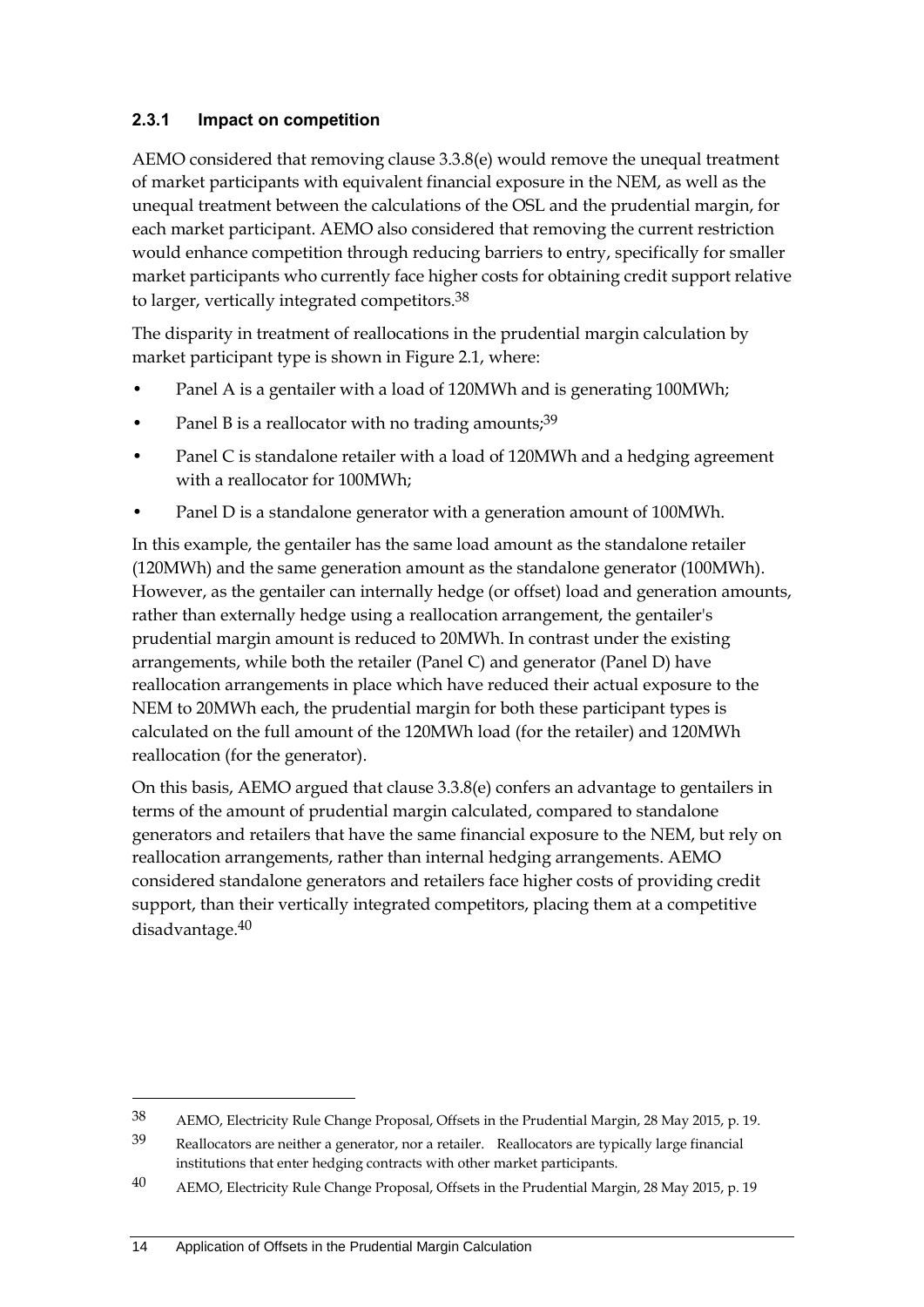

#### **Figure 2.1 Stylised example of prudential margin calculations under existing Rules41**

Note: for the purpose of this figure, MWh and \$ reallocations are treated the same for the prudential margin calculation.

### **2.3.2 Inefficient use of market participant collateral**

<u>.</u>

Under the existing Rules and CLP, trading and reallocation amounts can be offset against each other when calculating the OSL, but not when calculating the prudential margin. This means that the prudential margin for those market participants with both trading and reallocation amounts (such as the retailer and generator in Figure 1.1) is higher than would be the case if the trading and reallocation amounts could be offset against each other for both the OSL and the prudential margin (provided the prudential margin remained non-negative)

AEMO, in its rule change request and in its submission to the consultation paper, argued that adopting the proposed Rule would not result in a breach of the prudential standard.42 As a consequence, AEMO argued that the current Rules lead to an allocatively inefficient outcome. AEMO note that "[p]roviding a reduction in credit support requirements without reducing the standard of prudential cover to the NEM, improves the efficiency of the prudential framework (and hence, the operation of the NEM)".43

<sup>41</sup> AEMO, Electricity Rule Change Proposal, Offsets in the Prudential Margin, 28 May 2015, p. 10.

<sup>42</sup> AEMO, Electricity Rule Change Proposal, Offsets in the Prudential Margin, 28 May 2015, p. 2 & 17; and AEMO, Consultation Paper submission, 17 February 2016, p. 1.

<sup>43</sup> AEMO, Electricity Rule Change Proposal, Offsets in the Prudential Margin, 28 May 2015, p. 20.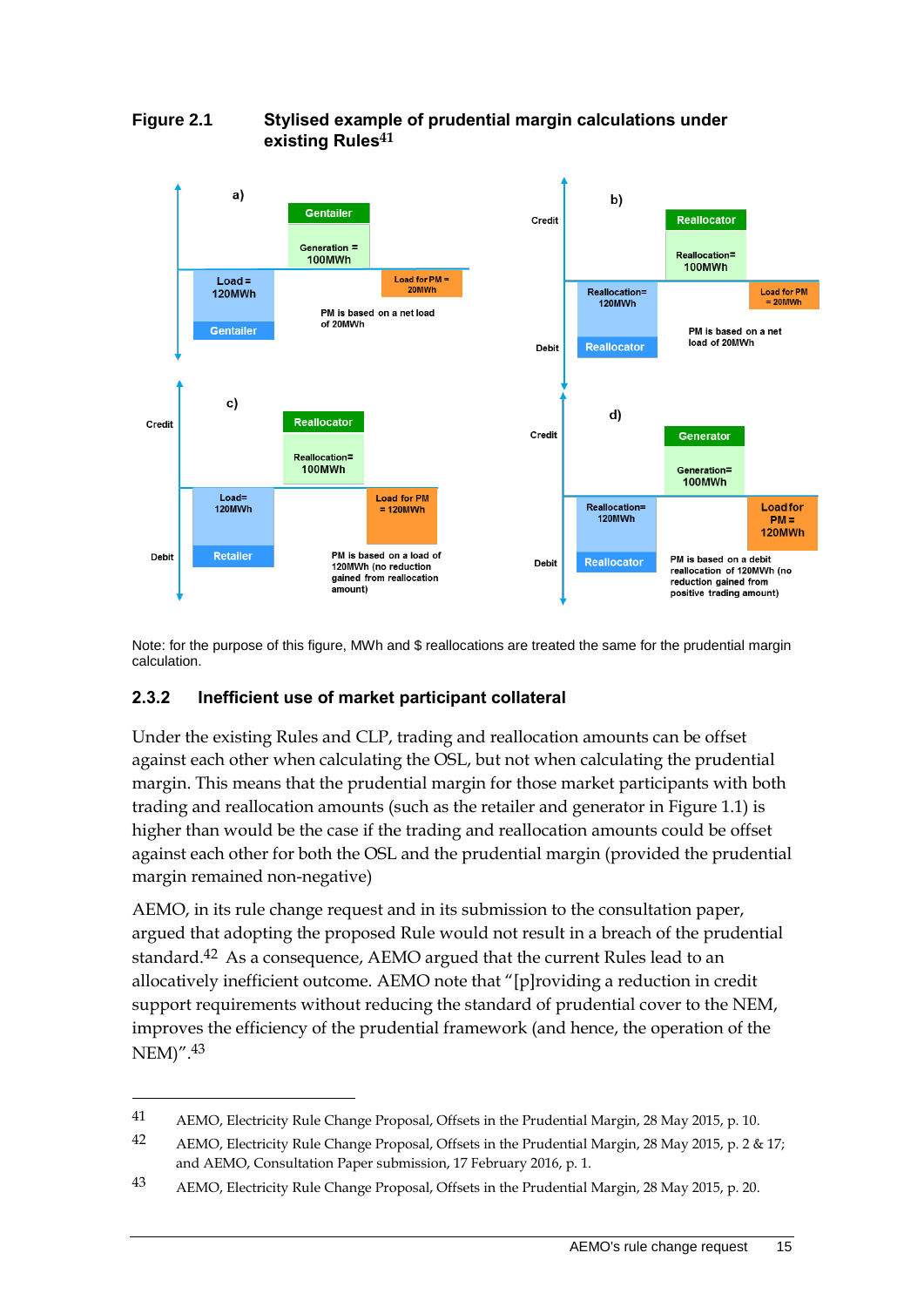In the rule change request, AEMO provided modelling that estimated the current level of credit support across all market participants in the NEM is around \$12 million (or 1.3%) higher than it would be under the proposed Rule.44 In its submission to the consultation paper, AEMO revised the estimate to a 6.3% reduction, or approximately \$60 million, across all market participants in the NEM (based on summer 2014 data).

AEMO considered that the proposed rule would reduce the amount of credit support required by market participants without breaching the prudential standard. As such, AEMO considered the proposed Rule would improve the efficiency of the prudential framework and the operation of the NEM.

### <span id="page-23-0"></span>**2.4 Solution proposed in the rule change request**

AEMO sought to resolve the issues discussed above by proposing a rule to remove clause 3.3.8(e) from the NER. AEMO considered that this would reduce market participant's credit support requirements and, as a result, would deliver the following benefits:

- enhanced competition by reducing barriers to entry for smaller market participants;
- efficient operation of the prudential framework through efficient use of market participant collateral;
- reduced consumer costs through reduced prudential costs for market participants; and
- reduced credit support requirements whilst maintaining the NEM prudential standard.

Figure 2.2 shows AEMO's view of the effect of the proposed Rule on the four market participant types presented in Figure 2.1, using the same load and generation amounts as in Figure 2.1. In this example, it can be seen that the proposed Rule has no impact on the prudential margin calculation of either the gentailer (Panel A), or the reallocator (Panel B). However, the proposed Rule may reduce the prudential margin to 20MWh each for both the standalone retailer (Panel C) and the standalone generator (Panel D).

Under the existing Rules (clause 3.3.8), AEMO has some discretion in relation to developing the methodology to determine the prudential settings to apply to market participants.

NER clause 3.3.8(d) provides AEMO with some discretion in relation to developing the methodology to determine the prudential settings to apply to market participants. In particular, this discretion includes the extent to which AEMO takes account of prospective reallocation amounts in the calculation of the prudential margin. Clause 3.3.8(d) states:

"subject to paragraph (e) [which was proposed to be removed under the proposed Rule], in developing the methodology to be used by AEMO to

1

<sup>44</sup> AEMO, Electricity Rule Change Proposal, Offsets in the Prudential Margin, 28 May 2015, p. 16.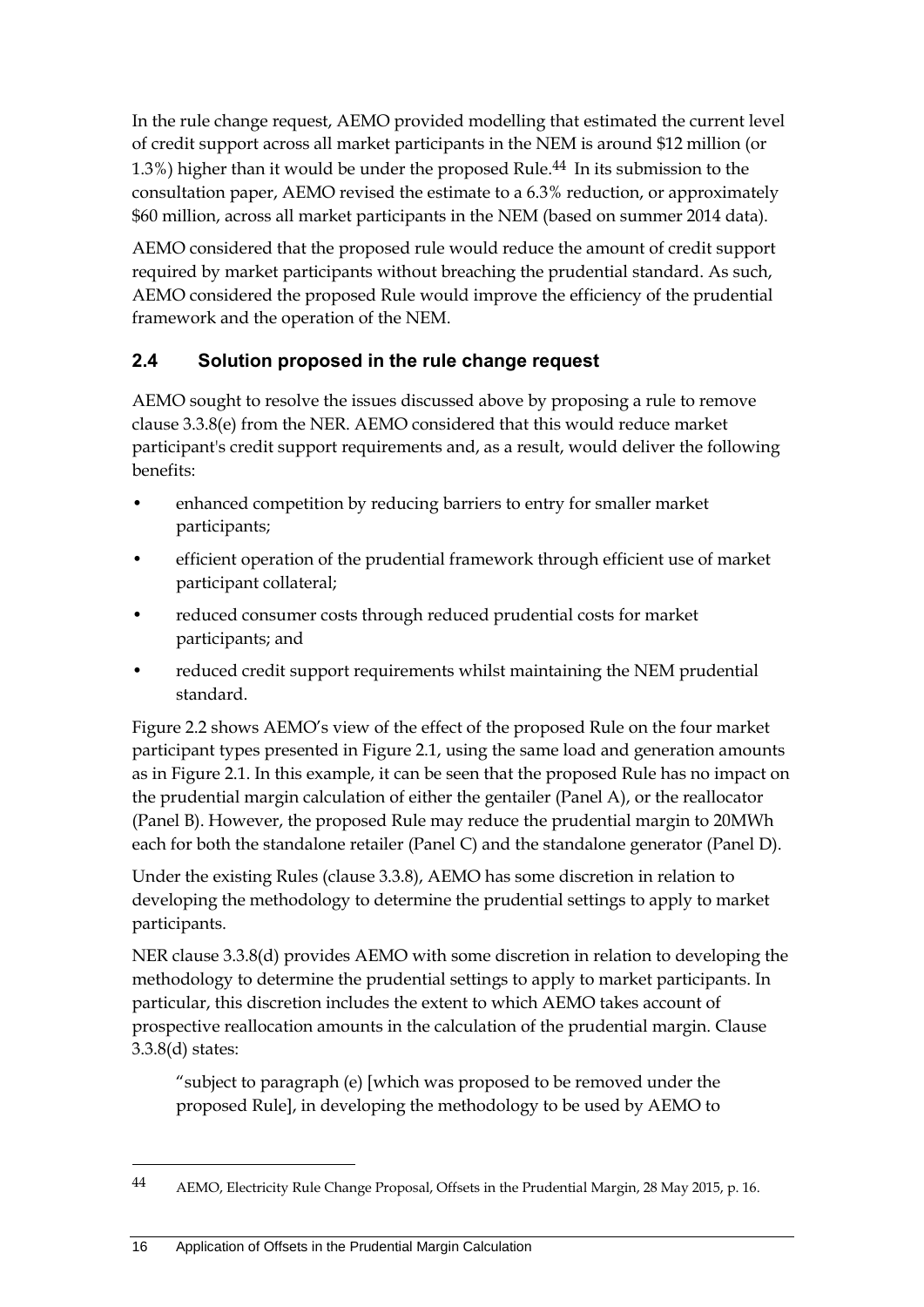determine the prudential settings to apply to Market Participants, AEMO must take into consideration the following factors:

[….]

(6) any prospective reallocations for the period being assessed.

 $[....]$ "

Chapter 6 discusses the discretion provided to AEMO in clause 3.3.8 in more detail.



#### **Figure 2.2 Stylised example of prudential margin calculations under the proposed Rule45**

Note: for the purpose of this figure, MWh and \$ reallocations are treated the same for the prudential margin calculation.

### <span id="page-24-0"></span>**2.5 The rule making process**

### **2.5.1 Consultation paper**

-

On 10 December 2015, the Commission published a notice advising of its intention to commence the rule making process in respect of the rule change request.46

A consultation paper prepared by AEMC staff identifying specific issues and questions for consultation was also published with the notice. Submissions closed on 11 February 2016.

<sup>45</sup> AEMO, Electricity Rule Change Proposal, Offsets in the Prudential Margin, 28 May 2015, p. 13.

<sup>46</sup> This notice was published under section 95 of the National Electricity Law (NEL).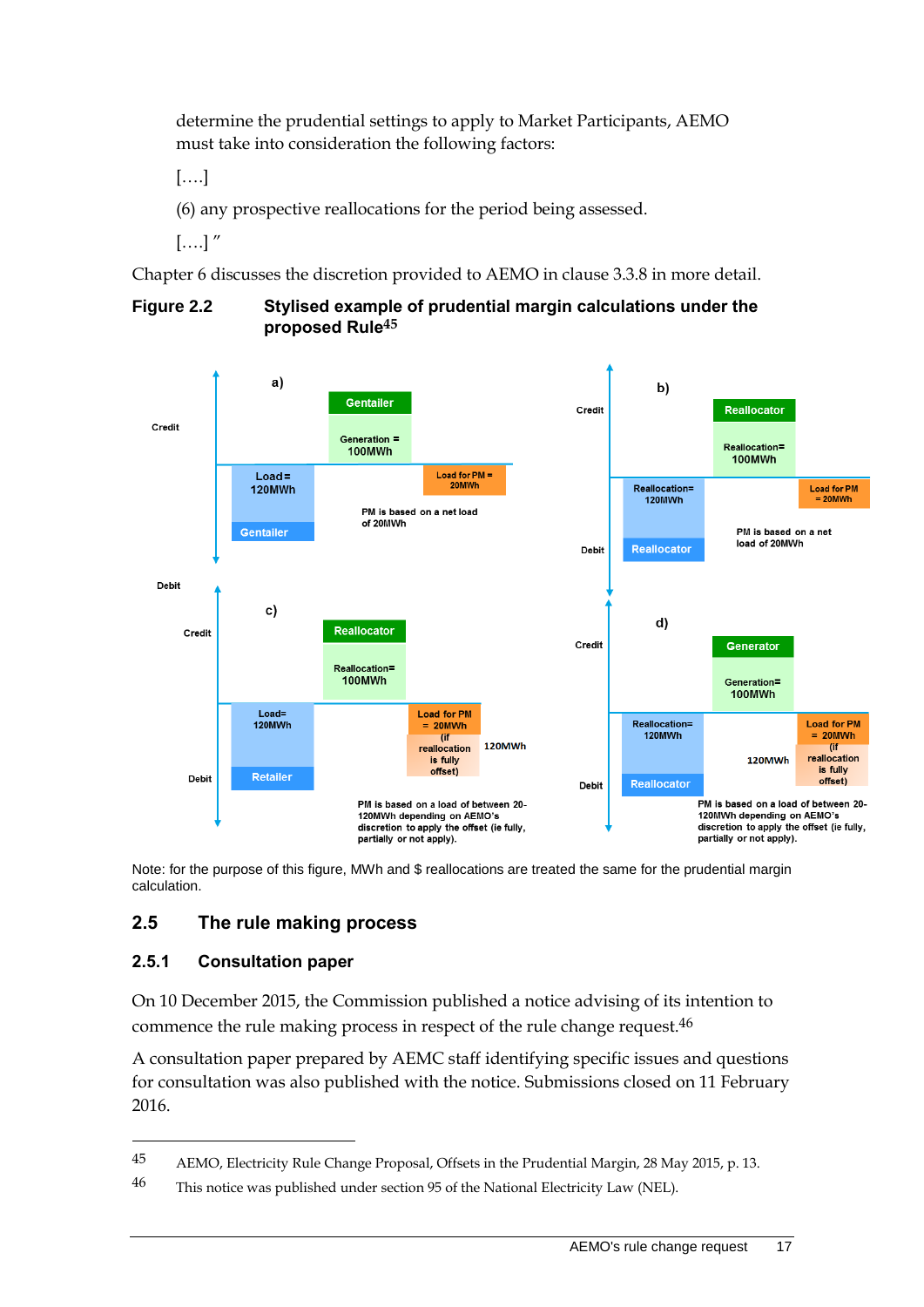The Commission received five submissions on the rule change request as part of the first round of consultation: ERM Power; GDF Suez Australian Energy (GDFSAE, now ENGIE ); Australian Energy Council (AEC); Origin Energy (Origin); and AEMO.

The submissions are available on the AEMC website.47 The issues raised in submissions, and the Commission's response to each issue, are summarised in Appendix A.1.

The Commission extended the period of time to make the draft determination by 11 weeks, from 14 April 2016 to 30 June 2016 in order to fully consider the new information provided to it by AEMO in its submission to the consultation paper.

### **2.5.2 Publication of draft rule determination**

On 30 June 2016, the Commission published a notice under section 99 of the NEL and a draft Rule determination in relation to the rule change request (Draft Determination). The Draft Determination included a draft more preferable Rule (draft Rule). The draft Rule:

- removed the prohibition in clause 3.3.8(e) of the NER on offsetting of trading and reallocation amounts in the prudential margin calculation with effect from 1 December 2017;
- introduced a new clause that stipulated that the prudential margin cannot be a negative amount in order to eliminate any prudential risks associated with the prudential margin being less than zero;
- retained AEMO's discretion in relation to developing the methodology to determine the prudential settings to apply to market participants, including the extent to which it takes account of prospective reallocation amounts in the calculation of the prudential margin; and
- imposed (through transitional rules) a requirement for AEMO to amend and publish the credit limit procedures and reallocation procedures to take into account the draft Rule (by 1 July 2017).

Submissions to the Draft Determination closed on 11 August 2016. The Commission received three submissions on the Draft Determination: ERM Power, Australian Energy Council and AEMO. The submissions are available on the AEMC website.48 A summary of the issues raised in the submissions, and the Commission's response to each issue, is contained in Appendix A.2.

-

<sup>47</sup> www.aemc.gov.au

<sup>48</sup> www.aemc.gov.au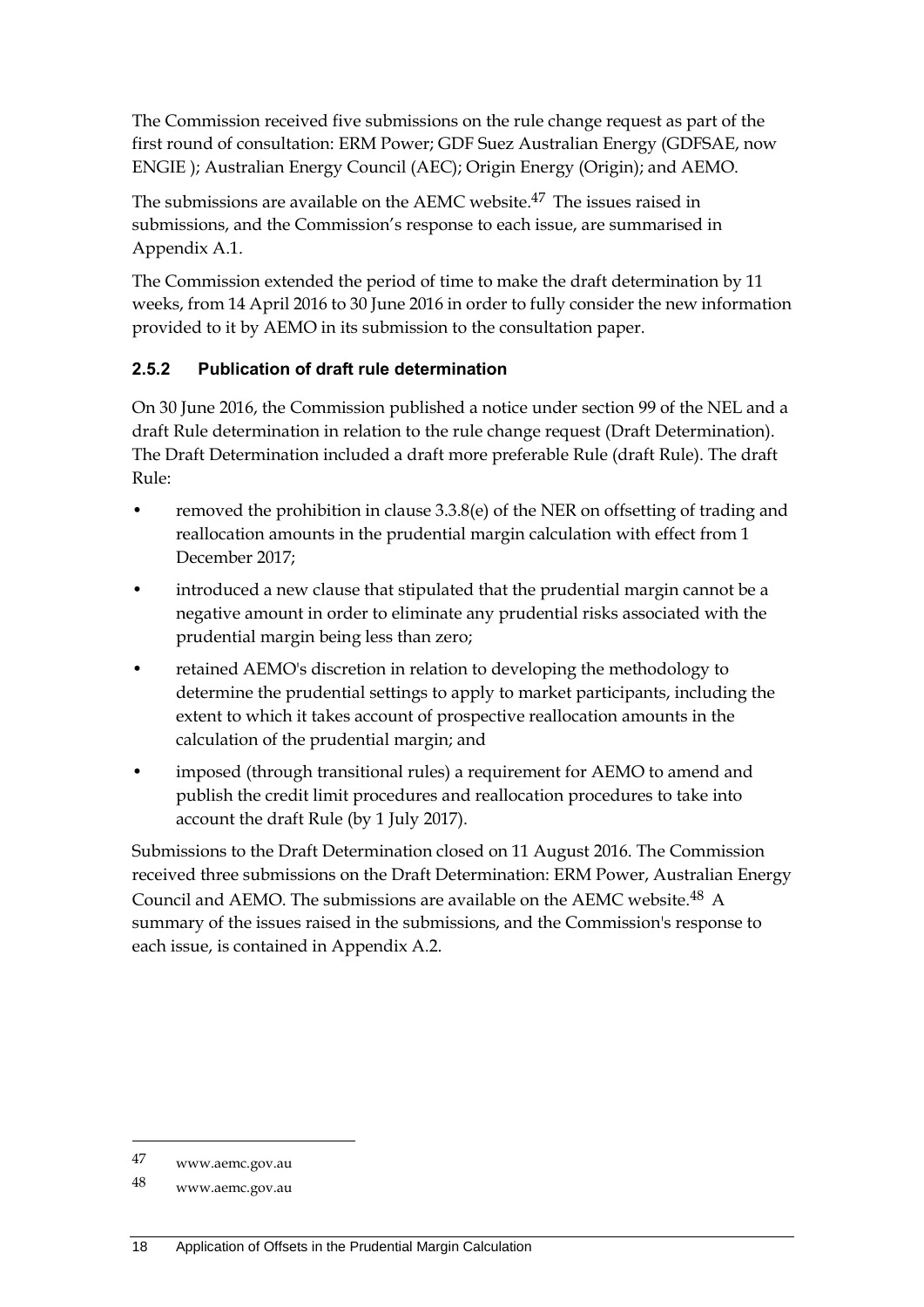# <span id="page-26-0"></span>**3 Final rule determination**

The Commission's final rule determination is to make a more preferable Rule (final Rule). The final Rule:

- removes existing NER clause 3.3.8(e), which restricts the offsetting between trading and reallocation amounts in the prudential margin calculation with effect from 20 October 2017;
- introduces a requirement that the prudential margin for a market participant must not be a negative amount;
- imposes (through transitional rules that commence on 29 September 2016), a requirement for AEMO to amend and publish credit limit procedures, reallocation procedures and reallocation timetable, as required, to take into account the final rule (by 1 July 2017).

The *National Electricity Amendment (Application of Offsets in the Prudential Margin Calculation) Rule 2016 No 8* (Rule as Made) is published with this final Rule determination.

From 1 July 2016, the NER $49$ , as amended from time to time, apply in the Northern Territory, subject to derogations set out in Regulations made under the Northern Territory legislation adopting the NEL.50 Under those Regulations, only certain parts of the NER have been adopted by the Northern Territory. As the Rule as Made relates to part of the NER that currently do not apply in the Northern Territory, the Commission is not required to assess the rule against additional elements required by Northern Territory legislation.51

This chapter outlines:

- the Commission's rule making test for changes to the NER;
- the Commission's assessment framework for considering the rule change request; and
- the Commission's reasons for making the final Rule.

Further information on the legal requirements for making this Rule determination is set out in Appendix B.

### <span id="page-26-1"></span>**3.1 Rule making test**

Under the NEL the Commission may only make a rule if it is satisfied that the rule will, or is likely to, contribute to the achievement of the NEO.52

The NEO is:

1

<sup>49</sup> See www.aemc.gov.au for details about parts of the NER adopted by the Northern Territory.

<sup>50</sup> National Electricity (Northern Territory) (National Uniform Legislation) (Modifications) Regulations.

<sup>51</sup> National Electricity (Northern Territory) (National Uniform Legislation) Act 2015.

<sup>52</sup> See section 88(1) of the NEL.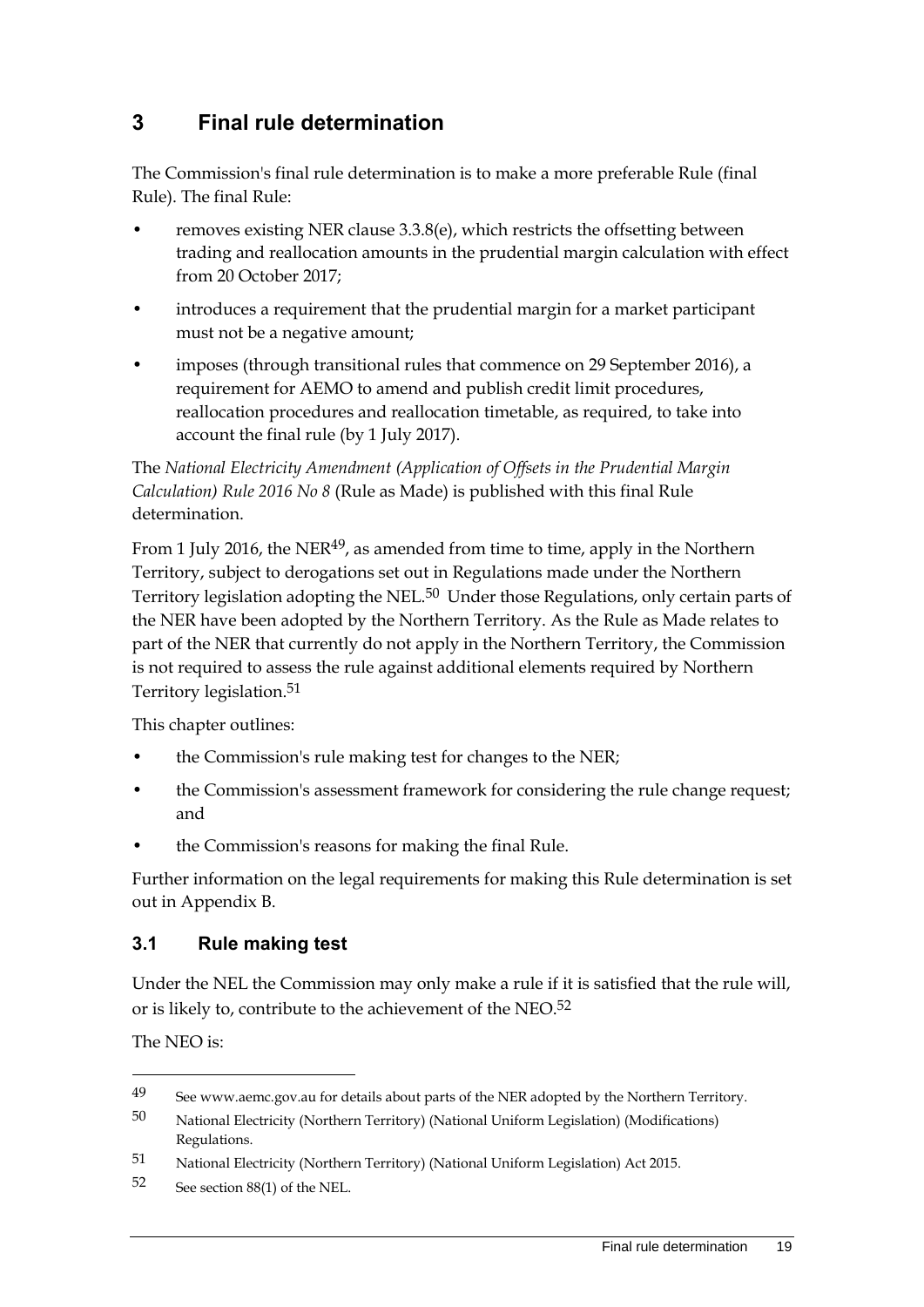"to promote efficient investment in, and efficient operation and use of, electricity services for the long term interests of consumers of electricity with respect to:

- (a) price, quality, safety, reliability and security of supply of electricity; and
- (b) the reliability, safety and security of the national electricity system.<sup>53"</sup>

The Commission can make a rule that is different (including materially different) from the proposed rule if it is satisfied that, having regard to the issues raised by the proposed rule, the more preferable rule will or is likely to better contribute to the achievement of the NEO.54

For this rule change request, the Commission considers that the relevant aspects of the NEO are the efficient investment in, and efficient operation of electricity services for the long term interests of consumers.

### <span id="page-27-0"></span>**3.2 Assessment framework**

In assessing the rule change request against the NEO the Commission considered the risks associated with a market participant default and how the costs associated with managing these risks could be allocated to parties in order to best promote the NEO. In assessing the rule change request, the Commission considered the following factors:

- Effective risk management:
	- the extent to which risks are allocated appropriately to the parties that have the information, ability and incentives to best manage each risk in order to minimise the long-term costs to consumers;
	- the risk and impact of a market participant defaulting, the time taken by AEMO to suspend the market participant following the default event, while maintaining the NEM prudential standard of 2% probability of exceedance, following a default event;
- Impact on competition: the impact of inefficient barriers to entry to the NEM;
- Regulatory certainty: the trade-off between flexibility and regulatory certainty; and
- Costs and benefits: the costs and benefits associated with implementation.

### **3.2.1 Effective risk management**

In its assessment of the proposed Rule, the Commission considered whether removing the restriction on offsetting between trading and reallocation amounts improves the efficiency of the NEM. In the context of this rule change, an efficient outcome is one where the benefit provided by the credit support, that is the reduced settlement risk to

-

<sup>53</sup> See section 7 of the NEL.

<sup>54</sup> See section 91A of the NEL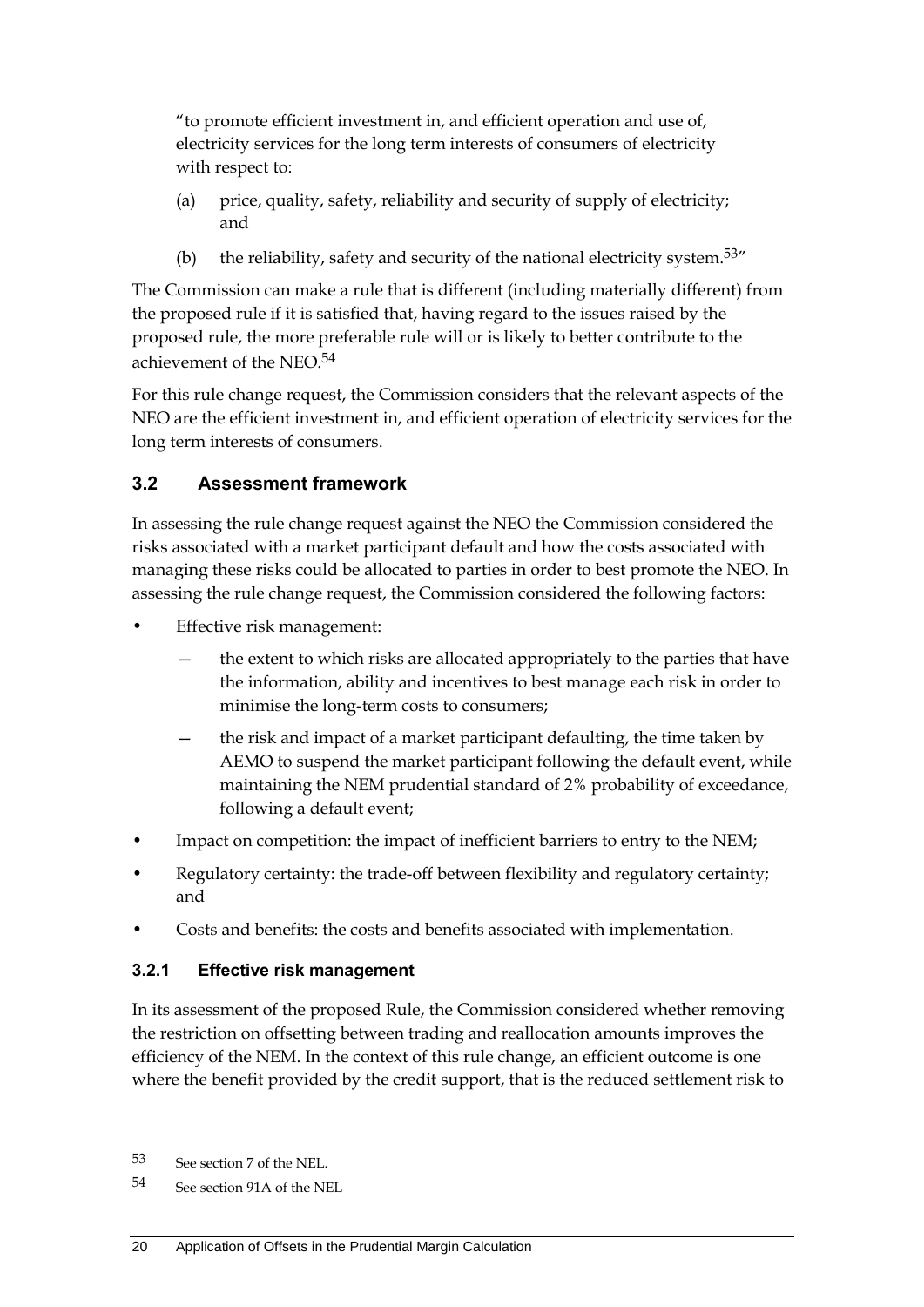the NEM, equals the costs (explicit and implicit) incurred in providing that credit support. In terms of effective risk management, the Commission considered:

- **the prudential risk (the risk of a shortfall in the case of a default event):** the risk and impact of a market participant defaulting, the time taken by AEMO to suspend the market participant following the default event, while maintaining the NEM prudential standard of 2% probability of exceedance, following a default event; and
- **appropriate allocation of risks:** the extent to which risks are allocated appropriately to the parties that have the information, ability and incentives to best manage each risk in order to minimise the long-term costs to consumers. Included in this analysis is the firmness of reallocation, generation and load offsets during the reaction period and AEMO's processes for managing any prudential risks arising from "non-firm" offsets.

### **3.2.2 Impact on competition**

1

Costs associated with market entry may deter potential market participants from entering the NEM. However, while costs associated with providing credit support may be considered a barrier to entry, it may be appropriate for a market participant to bear such costs if it leads them to making better decisions about whether to enter the NEM, which may ultimately result in lower costs for consumers in the long-term. Furthermore, costs such as those incurred in providing credit support to AEMO, may be an accurate reflection of the risks posed by a new market participant to other market participants who are net receivers in the NEM settlement process.

The Commission considered the impact of the costs of providing credit support as a barrier to entry. The Commission also considered whether these costs are borne disproportionately by non-vertically integrated retailers and generators, as these market participants are required to provide more credit support than gentailers, despite all three having the same economic exposure (see Figure 2.1).

### **3.2.3 Trade-off between flexibility and regulatory certainty**

In order for markets to operate effectively, market rules must be clear and enforceable. The regulatory frameworks should be flexible, and provide market participants with a clear, transparent and consistent set of rules that allow them to independently develop business strategies/models to adjust to changes in the market.

In 2012, AEMO sought to change the treatment of offsets in the prudential margin calculation.55 While there was broad support from stakeholders for the principle of modifying the Rules, there were significant concerns that the proposal could grant AEMO discretion that it did not have in other parts of the prudential framework,

<sup>55</sup> In 2012, AEMO made a submission to amend clause 3.3.8(e) in response to the AEMC's draft determination on the draft determination on the National Electricity Amendment (New prudential standard and Framework in the NEM) Rule 2012 which established the current prudential framework (for further detail see AEMC, National Electricity Amendment (Application of Offsets in the Prudential Margin Calculation) Rule 2015, Consultation Paper, 10 December 2015, pp. 2-3).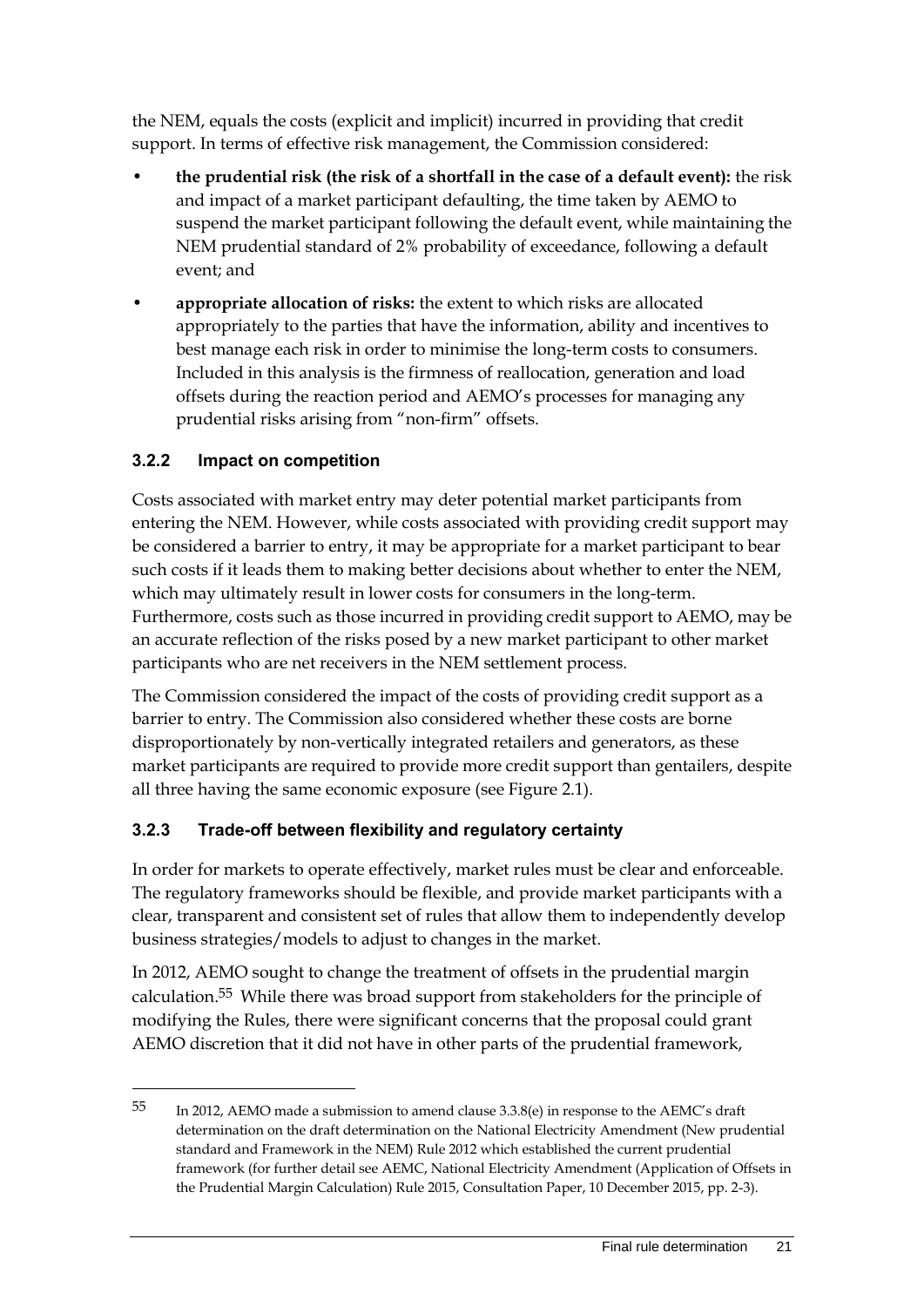thereby unnecessarily decreasing transparency and regulatory certainty for market participants.

Consequently, in considering the proposed rule's contribution to the achievement of the NEO, the Commission considered the trade-off between providing AEMO with sufficient flexibility to respond to changes in the market participants' reallocation and trading amounts in order to minimise the risk of shortfall in the NEM (i.e., maintain the prudential standard), relative to the uncertainty for market participants about the extent to which offsets may be applied in the prudential margin calculation.

### **3.2.4 Costs and benefits of implementation**

In its rule change proposal, AEMO provided NEM-wide estimates of the reduction in MCL (\$12 million) and a reduction in the costs of providing credit support (\$200-000-\$500,000 per annum). These estimates were revised in AEMO's submission to the AEMC's consultation paper to a reduction in MCL of \$62 million and a reduction in costs of providing credit support of \$0.92-\$2.4 million per annum. The Commission also considered the advice of Promontory Australasia on the effectiveness and appropriateness of these models for estimating the financial and prudential risk impacts of the proposed Rule.

In the submission to the consultation paper, AEMO also noted that it may be required to make significant operational and/or procedural changes in order to ensure the firmness of reallocation and generation offsets and minimise the prudential risk associated with implementing the proposal Rule. Consequently, the Commission considered the potential costs of these changes, along with any additional prudential risks associated with the proposed Rule, against the financial benefits estimated by AEMO (and validated by Promontory Australasia).

### <span id="page-29-0"></span>**3.3 Summary of reasons**

The final Rule made by the Commission is attached to and published with this draft determination. The key features of the final Rule are:

- the prohibition on offsetting of trading and reallocation amounts in the prudential margin calculation, under clause 3.3.8(e) of the NER, will be removed with effect from 20 October 2017;
- a prohibition on a market participant's prudential margin being a negative amount will be introduced in clause 3.3.8, with effect from 20 October 2017;
- AEMO will retain discretion in relation to developing the methodology to determine the prudential settings to apply to market participants, including the extent to which it takes account of prospective reallocation amounts in the calculation of the prudential margin; and
- transitional rules requiring AEMO to amend and publish the Credit Limit Procedures, reallocation procedures and the reallocation timetable (as required) to take into account the final Rule (by 1 July 2017).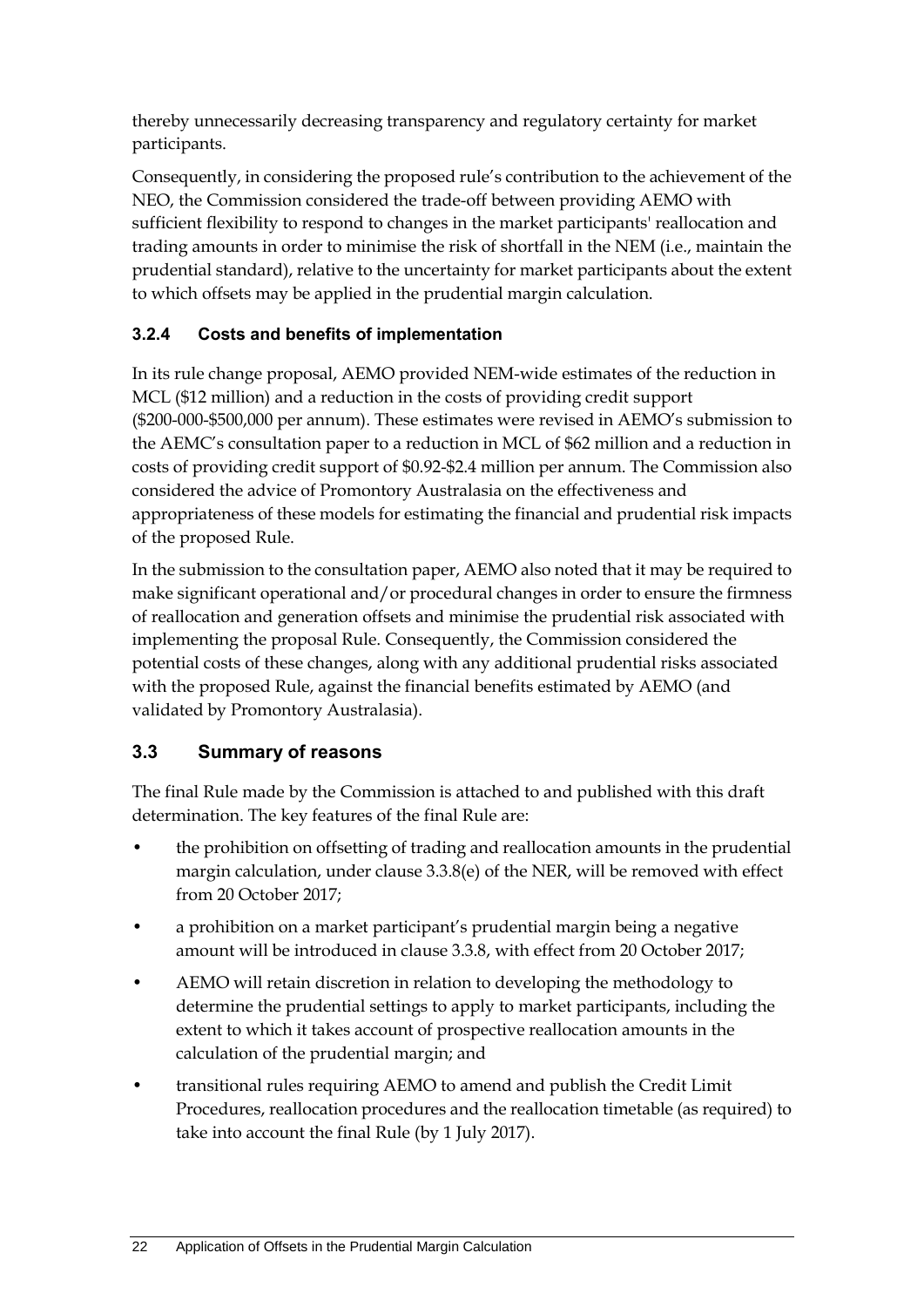Having regard to the issues raised in the rule change request, the Commission is satisfied that the final Rule, which is a more preferable rule will, or is likely to, better contribute to the achievement of the NEO by:

- enhancing the efficient operation of the prudential framework, whilst maintaining the NEM prudential standard;
- supporting competition in the NEM, by potentially lowering the costs of providing credit support for market participants particularly for standalone retailers and generators; and
- providing greater regulatory certainty for all market participants with regard to the prudential margin calculation.

By removing existing clause 3.3.8(e) of the NER, there is a risk that the prudential margin may be reduced to below zero. While this may be unlikely, given the requirement that AEMO must determine the prudential margin to meet the prudential standard, 56 the Commission has determined to include a clause in the final Rule (which was not provided for in the proposed Rule) to stipulate the prudential margin cannot be a negative amount in order to eliminate any prudential risks associated with a negative prudential margin Whilst AEMO cannot determine a prudential margin that is a negative amount under the final Rule, AEMO will have the discretion to determine what non-negative amount the prudential margin should be in accordance with the credit limit procedures and in order to meet the prudential standard. 57 Therefore, the Commission is satisfied that the final Rule will better contribute to the achievement of the NEO than the proposed Rule.

Further details of the final Rule are provided in Chapters 4 to 7.

### <span id="page-30-0"></span>**3.4 Strategic priority**

<u>.</u>

This rule change request relates to the AEMC's strategic priority on markets and networks: encouraging efficient investment and flexibility. By removing the restriction on offsetting trading and reallocation amounts in the prudential margin calculation, the final Rule is expected to reduce the costs of providing credit support for market participants. This in turn is expected to lower barriers to entry, improve competition in the NEM and free-up market participant's capital so that it may be used to invest in other areas of their business.

<sup>56</sup> Clause 3.3.8(j) of the NER. Under Clause 3.1.1A the prudential standard means the value of the prudential probability of exceedance, expressed as a percentage, and as specified under clause 3.3.4A, to be used by AEMO to determine the prudential settings to apply to Market Participants

<sup>57</sup> For example, AEMO may determine a prudential margin that is zero or a positive amount.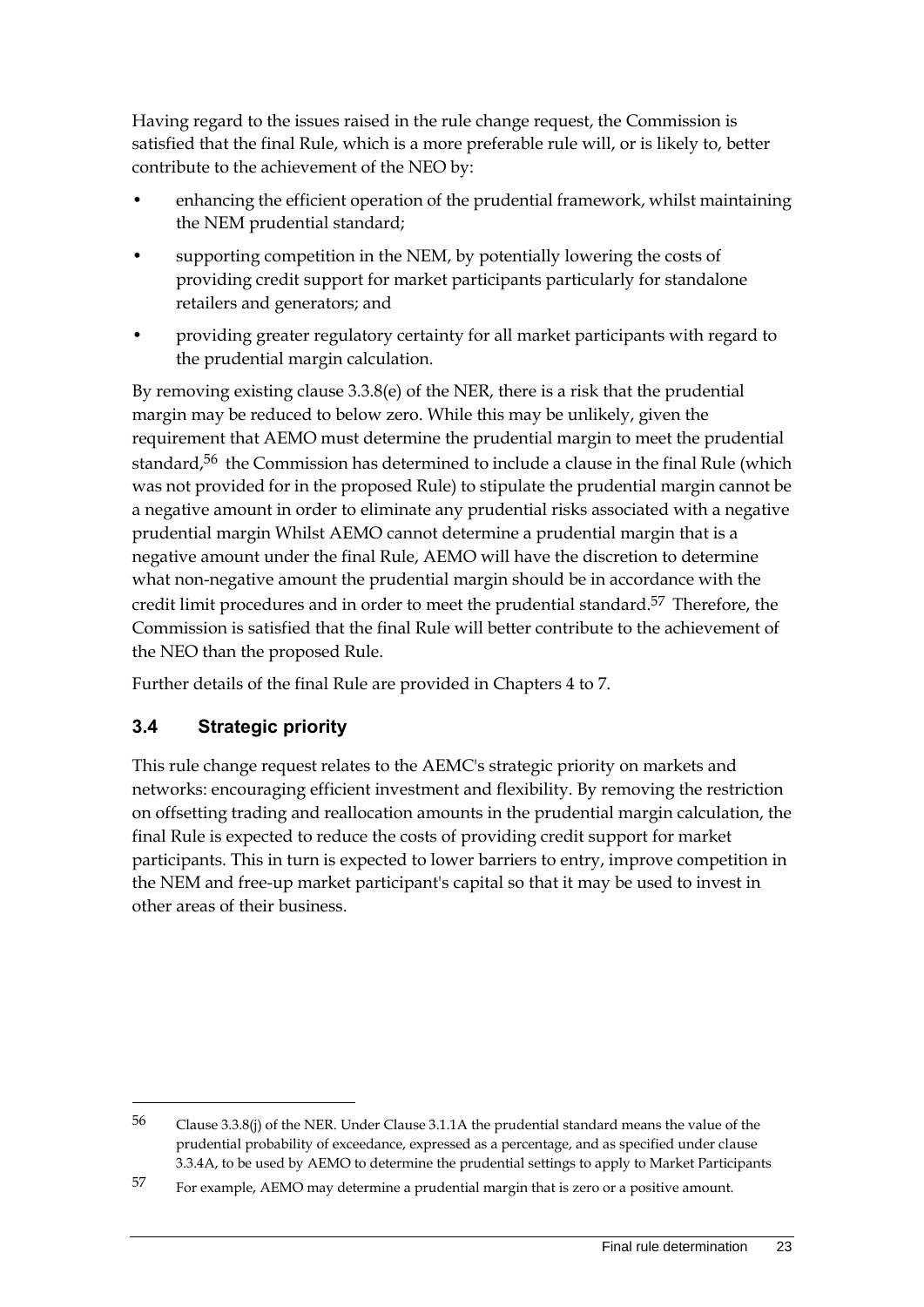## <span id="page-31-0"></span>**4 Effective risk management**

This chapter discusses the risks associated with a market participant default and how the costs associated with managing these risks are allocated. In particular, the Commission has considered:

- the prudential risk (the risk of a shortfall in the case of a default event); and
- the appropriate allocation of risks, including the firmness of reallocation amounts and trading amounts and AEMO's processes for managing those risks.

### <span id="page-31-1"></span>**4.1 AEMO's view**

<u>.</u>

### **4.1.1 The prudential risk**

AEMO argued that removing the restriction on allowing offsets between trading and reallocation amounts in the prudential margin has two impacts:

- 1. A reduction in the level of credit support provided, and thus the cost of credit support, by market participants. The modelling provided by AEMO estimates the proposed rule would have lowered NEM-wide credit support by \$62 million in 2014 (leading to an estimated cost saving of \$0.92-\$2.46 million per annum);58 and
- 2. Maintains the prudential standard, and therefore maintains the risk of payment shortfalls to the NEM at the 2% probability of exceedance.<sup>59</sup>

AEMO, in its rule change proposal and submission to the AEMC's consultation paper, provided modelling to demonstrate that the reduction in credit support calculated for the proposed rule would not significantly increase the likelihood of exceedance and that the prudential standard would continue to be met for all regions.<sup>60</sup> This modelling is discussed further in section 4.3.1. A detailed discussion of the estimated credit support savings can be found in Chapter 7.

<sup>58</sup> The modelling was completed by AEMO and validated by Promontory. See Promontory Australasia, Offsets in the Prudential Margin Economic Analysis, report prepared for the AEMC, 3 June 2016, p. 21 & 29.

<sup>59</sup> AEMO, Electricity Rule Change Proposal, Offsets in the Prudential Margin, 28 May 2015, p. 2 & AEMO, Submission to Consultation Paper, 17 February 2016, p. 1.

<sup>60</sup> AEMO, Electricity Rule Change Proposal, Offsets in the Prudential Margin, 28 May 2015, p. 16 & AEMO, Submission to Consultation Paper, 17 February 2016, p. 1.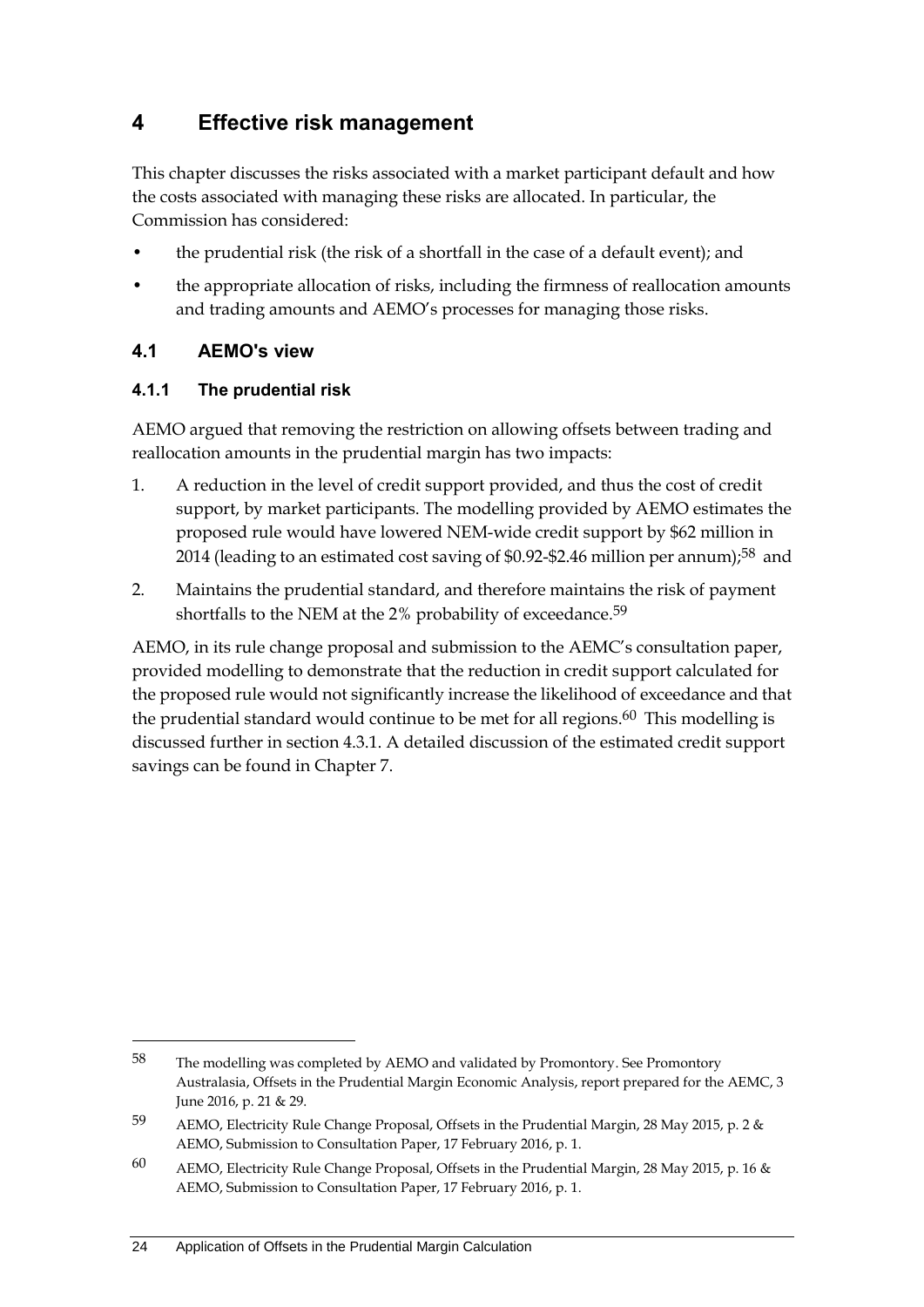| <b>NEM</b> region | <b>Modelling provided in AEMO's</b><br>submission (May 2015) |                      | Revised modelling provided in<br><b>AEMO's submission (February</b><br>2016) |                      |
|-------------------|--------------------------------------------------------------|----------------------|------------------------------------------------------------------------------|----------------------|
|                   | <b>Current Rules</b>                                         | <b>Proposed Rule</b> | <b>Current Rules</b>                                                         | <b>Proposed Rule</b> |
| <b>NSW</b>        | 1.8%                                                         | 1.8%                 | 1.7%                                                                         | 1.8%                 |
| QLD               | 1.8%                                                         | 1.8%                 | 1.9%                                                                         | 1.9%                 |
| <b>SA</b>         | 1.8%                                                         | 1.8%                 | 1.8%                                                                         | 1.9%                 |
| <b>TAS</b>        | 1.7%                                                         | 1.7%                 | 2.2%                                                                         | 2.3%                 |
| <b>VIC</b>        | 1.8%                                                         | 1.8%                 | 1.7%                                                                         | 1.8%                 |

#### **Table 4.1 AEMO's prudential standard analysis61**

AEMO argued that the results in Table 4.1 (with the exception of Tasmania) imply that if the proposed Rule had been in place since the commencement of the NEM,<sup>62</sup> there would have been no material increase in prudential risk attributable to the proposed Rule, with the proposed Rule remaining consistent with the prudential standard.<sup>63</sup>

AEMO further argued that an increase in the actual probability of exceedance can be managed through adjustments to the regional volatility factors. These adjustments are used to calculate the regional MCL required in order to meet the prudential standard.<sup>64</sup>

### **4.1.2 Appropriate allocation of risks**

In the rule change proposal, AEMO outlined its approach to managing the prudential risks associated with allowing offsetting between trading amounts and reallocation amounts in the prudential margin calculation. In particular, AEMO's rule change proposal outlined its approach to managing the firmness of reallocation amounts and trading amounts during the reaction period.65

#### **Reallocation offsets**

<u>.</u>

In relation to reallocation offsets during the reaction period, AEMO considered there are adequate processes in place to determine the firmness of reallocations and to act

<sup>61</sup> AEMO, Electricity Rule Change Proposal, Offsets in the Prudential Margin, 28 May 2015, p. 17 & Promontory Australasia, Offsets in the Prudential Margin Economic Analysis, report prepared for the AEMC, 3 June 2016, p. 24.

<sup>62</sup> AEMO's rule change proposal indicates the model is based on data from the implementation of the new prudential framework in 2012. However the model itself draws on life-of-NEM data (see Promontory Australasia, Offsets in the Prudential Margin Economic Analysis, report prepared for the AEMC, 3 June 2016, pp. 22-26).

<sup>63</sup> AEMO, Electricity Rule Change Proposal, Offsets in the Prudential Margin, 28 May 2015, p. 17.

<sup>64</sup> AEMO, Submission to Consultation Paper, 17 February 2016, pp. 1-2.

<sup>65</sup> See section 1.3.3, the reaction period is the time between AEMO issuing a call notice and suspension of a market participant from the NEM.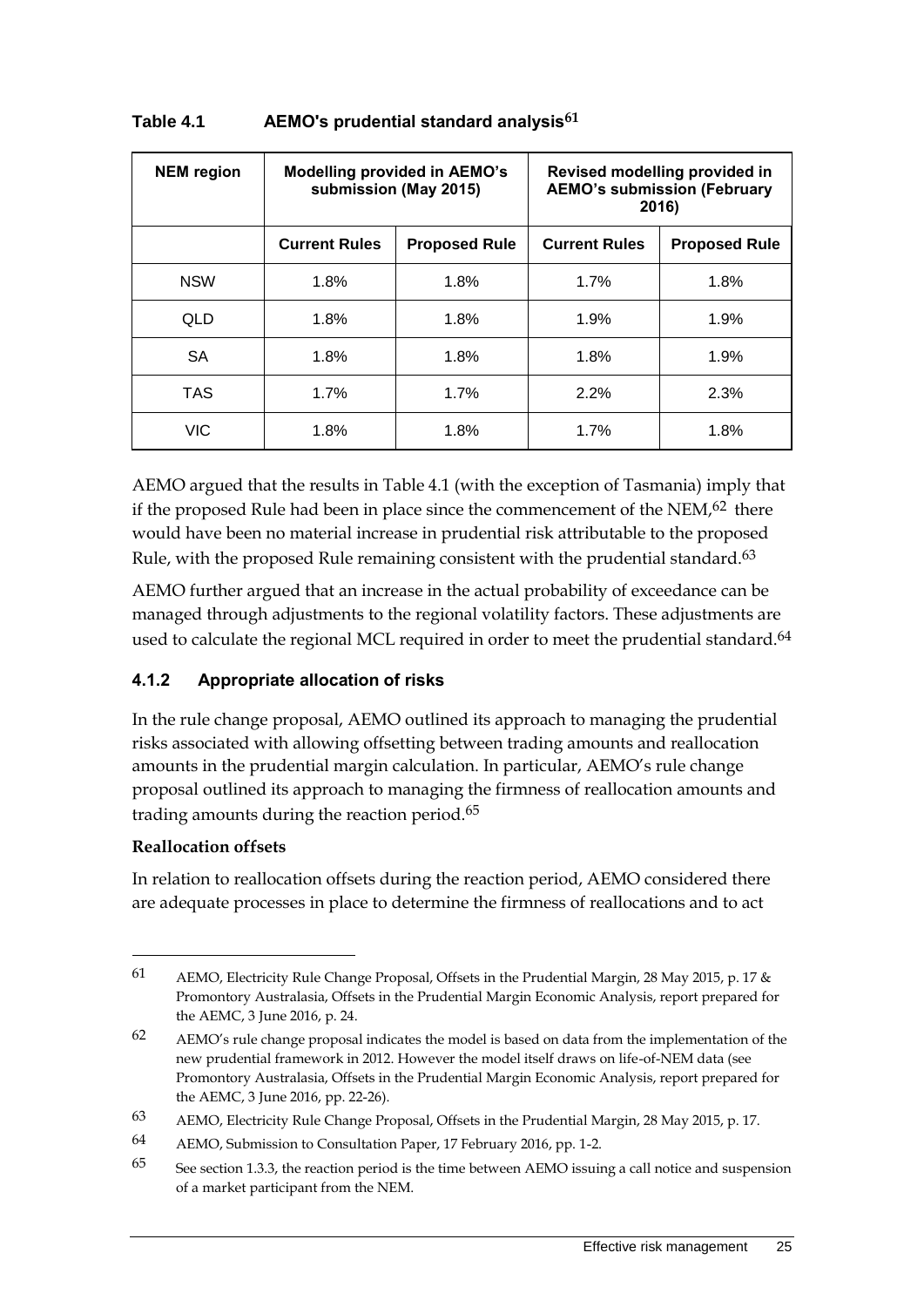quickly to deregister those reallocations that are not sufficiently firm.<sup>66</sup> In particular, AEMO noted that it has the following options available to it:

- AEMO may deregister a reallocation request in the case of a default event in respect of either party to the reallocation;
- AEMO may deregister a reallocation request at the request of both parties to the reallocation; and
- AEMO may review the market participant's MCL if AEMO believes there is a prudential impact arising from any reallocation requests (ad-hoc MCL review).

In addition, neither party can unilaterally deregister a reallocation request and, even if both parties request the reallocation be deregistered, AEMO is not compelled to do so if this could result in a breach of the prudential standard.

However, in AEMO's submission to the AEMC's consultation paper<sup>67</sup> it noted that current processes may be insufficient to ensure the firmness of reallocations. AEMO identified four options to mitigate the risk of including reallocations in the prudential margin that cease to be firm during the reaction period, and therefore minimise the risk of a potential breach of the prudential standard under the proposed Rule. One option is to not make a Rule; the other three options are associated with making the proposed Rule. The options are:

- 1. **Option 1: Do not make the proposed Rule:** the current Rules would remain as they are, (i.e., no offsetting between trading amounts and reallocation amounts would be permitted), with no change to either the existing procedures (i.e., CLP and reallocation procedures) or existing processes associated with implementing MCL increases remaining in place.
- 2. **Option 2: Implement full offsets, and ensure MCL increases are effective after one business day:** in the event that a reallocation ceases (either by expiring or being deregistered) AEMO could require the market participant with the (now ceased) credit reallocation amount to provide additional credit support within 24 hours (under clause 3.3.6(b)).
- 3. **Option 3: implement offsetting and extend the ex-ante reallocation timetable (AEMO's preferred option):** AEMO could extend the ex-ante reallocation timetable from seven to 14 business days, requiring market participants to lodge reallocation requests 14 days ahead of the trading interval to which the reallocation applies (this option would require amendments to the reallocation procedures).
- 4. **Option 4: Partial offsets:** AEMO would allow partial offsetting between reallocation and trading amounts in the prudential margin calculation for a market participant (this option would require amendments to the CLP).

Options 2 to 4 are discussed further in section 4.3.2.

-

<sup>66</sup> AEMO, Electricity Rule Change Proposal, Offsets in the Prudential Margin, 28 May 2015, pp. 20-21.

<sup>67</sup> AEMO, Submission to Consultation Paper, 17 February 2016, pp. 2-5.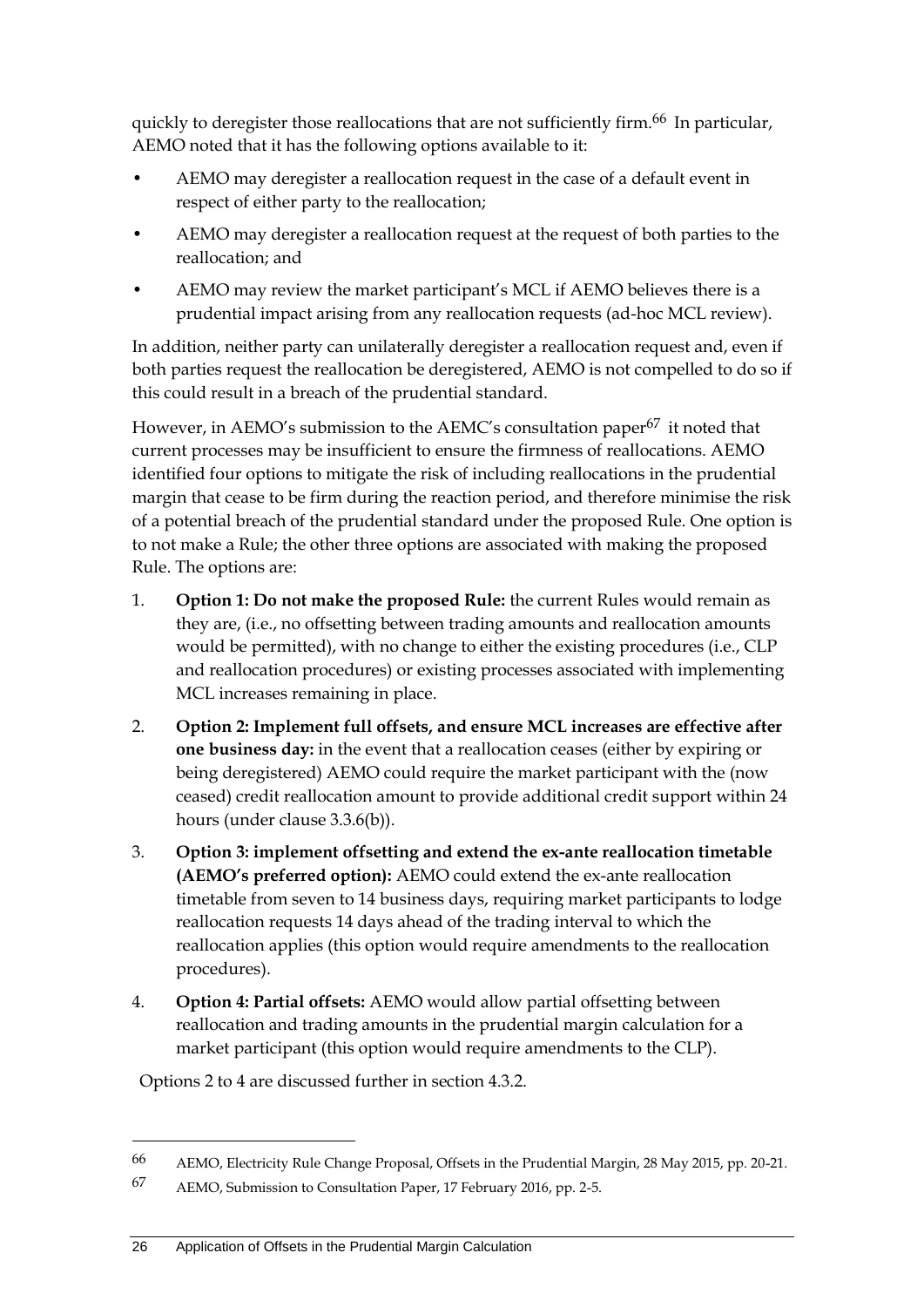### **Generation offsets**

In the rule change proposal, AEMO noted it is reasonable to assume that a generator or gentailer would continue to operate its generation facilities during the reaction period. AEMO therefore considers generation amounts to be firm and:

"allowing offsetting between trading amounts and reallocation amounts in the prudential margin would not increase the prudential risks in the NEM under most reasonable scenarios." 68

However, AEMO noted that the reason for a default event could be the loss of a generating unit, which means the reduced generation output during the reaction period could represent a prudential risk when offsetting load with generation, as generation credits would be reduced and additional credit support would therefore be required.69

### <span id="page-34-0"></span>**4.2 Stakeholder views**

### **4.2.1 First round of consultation**

Stakeholder submissions to the AEMC's consultation paper expressed support for the proposed Rule and the view that AEMO's processes are sufficient to minimise any prudential risks to the NEM associated with the proposed Rule.<sup>70</sup> In particular, CS Energy noted that it is satisfied that adequate processes exist to determine the firmness of offsets from credit reallocations or electricity generation and that AEMO has adequate powers to deregister a reallocation request and reject reallocation termination requests.71

The AEC submission noted that it is sensible that AEMO take account of offsetting arrangements in the NEM (vertical integration or electricity derivatives with reallocations) in determining whether a participant must provide collateral to protect creditors from the risk of a participant default.

### **4.2.2 Second round of consultation**

1

Two submissions to the Draft Determination commented on the options provided by AEMO to change their systems in order to support changes proposed under the draft Rule.

ERM Power noted that these options would be subject to further consultation under a relevant procedure amendment. However, the submission indicated a preference for option 2, which would mean market participants would have to provide credit support within 24 hours of a MCL review. This option, according to ERM Power's submission, has the advantage of alleviating the identified risks associated with the rule change

<sup>68</sup> AEMO, Electricity Rule Change Proposal, Offsets in the Prudential Margin, 28 May 2015, p. 21.

<sup>69</sup> AEMO, Electricity Rule Change Proposal, Offsets in the Prudential Margin, 28 May 2015, p. 21.

<sup>70</sup> AEC, Submission to Consultation Paper, 4 February 2016; CS Energy, Submission to Consultation Paper, 4 February 2016; ERM Power, Submission to Consultation Paper, 1 February 2016.

<sup>71</sup> AEC, Submission to Consultation Paper, 4 February 2016, p. 2.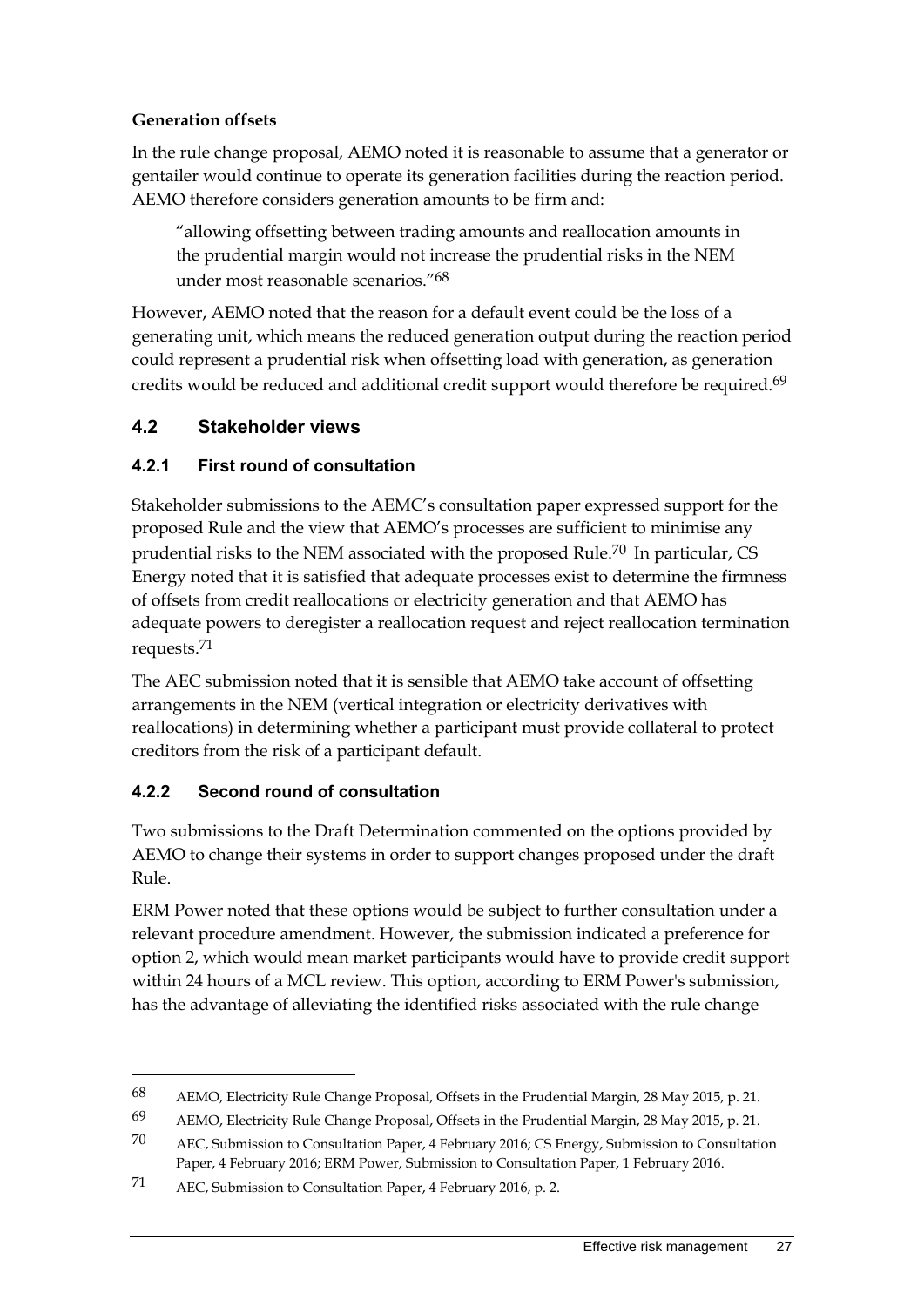while maintaining opportunities for shorter qualifying  $ex$  ante reallocations.<sup>72</sup> The Australian Energy Council (AEC) noted that option 2 may maximise the efficiency gains of reallocations, however, having to provide credit support within one business day may be a difficult requirement for smaller market participants to meet.<sup>73</sup>

The submission from the AEC supported option 3, extending the reallocation timetable to 14 days. Support for this option is predicated on the understanding that AEMO also shifts its timetable for the release of the initial MCL accordingly. This would mean that participants still have the same number of days from the date of the initial MCL to finalise their reallocations.74 ERM Power considered option 3 feasible but inferior to option 2. Option 3 may diminish the choice of reallocation products available and flexibility to participants for using reallocations as a risk management tool. The AEC also noted that option 3 may reduce the choice of reallocation products available to market participants.75

The AEC stated that option 4, partial offsets, provides limited risk reduction and was therefore not preferred.76

### <span id="page-35-0"></span>**4.3 Analysis**

<u>.</u>

### **4.3.1 The prudential risk**

In its rule change proposal, AEMO estimated the impact of the proposed Rule on the prudential probability of exceedance (POE). The prudential standard sets the value of the prudential POE at 2%.

The AEMC engaged Promontory Australasia (Promontory) to verify AEMO's modelling results. Promontory's report was published with the Draft Determination.77

The Commission has noted Promontory's overall finding that the proposed Rule would not impact the ability of AEMO to meet the prudential standard, and does not pose material additional prudential risk to the NEM.78

The Commission has also noted the following observations made by Promontory, which relates to specific aspects of AEMO's analysis, such as the model (dubbed the 'POE model') used to determine whether the proposed Rule is consistent with the prudential standard: 79

<sup>72</sup> ERM Power, Submission to the Draft Determination, 9 August 2016, p.2.

<sup>73</sup> AEC, Submission to the Draft Determination, 11 August 2016.

<sup>74</sup> AEC, Submission to the Draft Determination, 11 August 2016.

<sup>75</sup> ERM Power, Submission to the Draft Determination, 9 August 2016, p.2.

<sup>76</sup> AEC, Submission to the Draft Determination, 11 August 2016, p.2.

<sup>77</sup> Promontory's report is available at http://www.aemc.gov.au/Rule-Changes/Application-of-offsets-in-the-prudential-margin-ca

<sup>78</sup> Promontory Australasia, Offsets in the Prudential Margin Economic Analysis, report prepared for the AEMC, 3 June 2016, pp. 27 & 32.

<sup>79</sup> Promontory Australasia, Offsets in the Prudential Margin Economic Analysis, report prepared for the AEMC, 3 June 2016, pp. 24.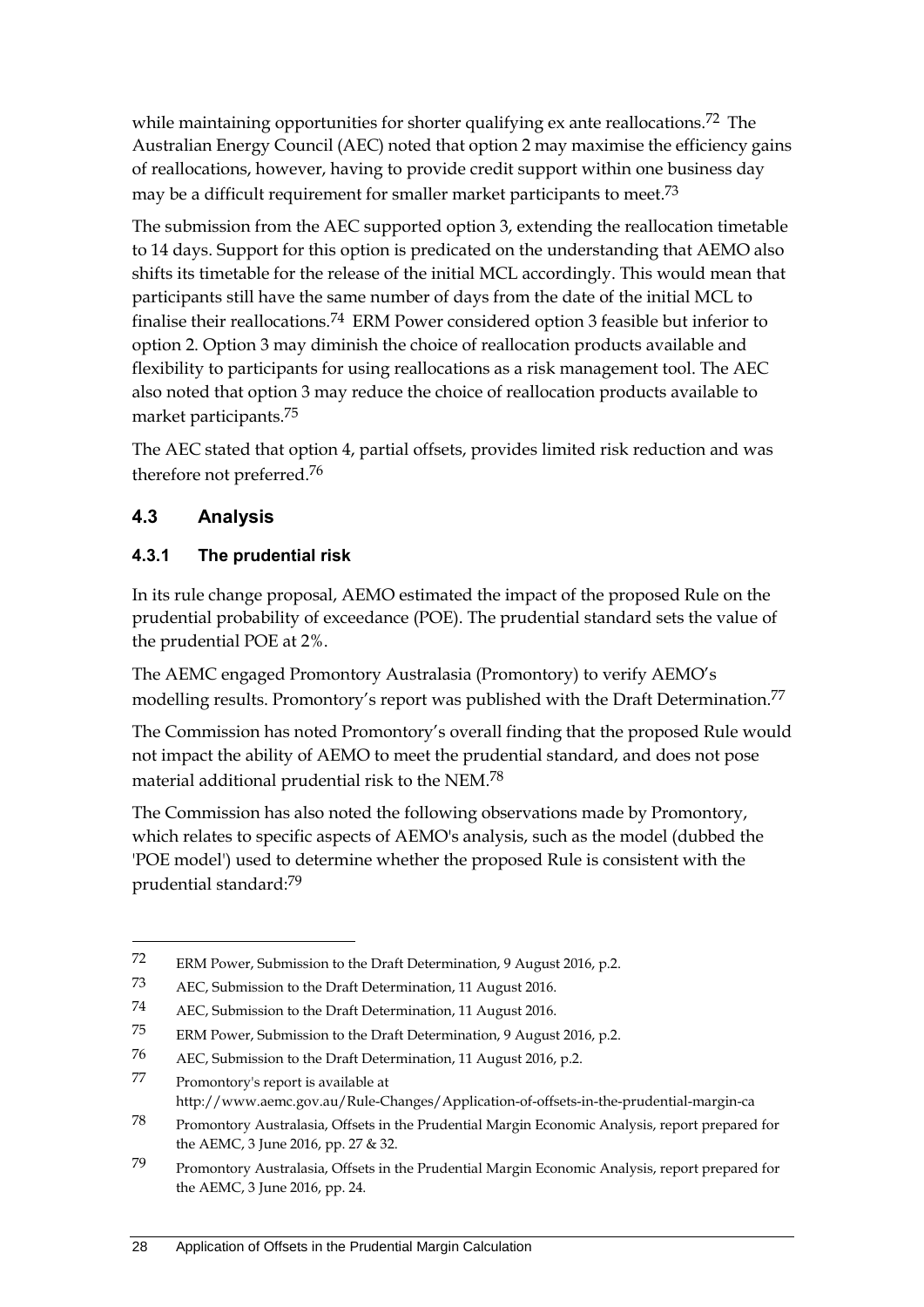- **Probability of exceedance at the market participant vs regional level:** a key assumption in the POE model is that a single retailer exists within each region. As such the model provides an estimate of the number of non-remedied default instances at the region level, but not the number of non-remedied market participant default instances at the market participant level. This means there may be instances where a market participant's outstandings may breach its trading limit, and subsequently exceed its MCL, but this exceedance may not be captured at the region level and reflected in the modelling results;
- **Reallocations:** the model assumes debit and credit reallocations are netted out within each region, and therefore reallocation amounts are not taken into account in the MCL calculation for the purposes of the POE model. In practice, this perfect offset of credit and debit reallocations within a region is unlikely to always occur, as market participants are likely to have different levels of debit and credit reallocations within a region;
- **Consistency with the CLP:** while the exclusion of reallocations from the POE analysis is likely to result in a conservative estimate of the MCL in the model, Promontory note this approach deviates from the approach set out in the CLP and may lead to a calibration of the OSL and prudential margin parameters that could be inconsistent with the prudential standard.
- **Reduction in MCL requirements:** the model allocates the reduction in MCL proportionally across the regions, by regional market share. In practice, the allocation of MCL savings may not exactly align this way, which may lead to an overestimate or underestimate of the MCL in a region;
- **Use of historical data:** the model draws on life-of-NEM data (from the time of the NEM's commencement, in December 1998), which may reduce its relevance in estimating (and calibrating) future POEs. Promontory updated the model drawing on ten and five years' worth of data in order to observe trends or more recent increases in the number of MCL exceedances (Table 4.2). The results show that there is an increase in the prudential POE under the proposed Rule, although the increases are not considered to be material.

| <b>NEM</b> region | <b>Five years</b>    |                                | Ten years            |                         |
|-------------------|----------------------|--------------------------------|----------------------|-------------------------|
|                   | <b>Current Rules</b> | <b>Proposed</b><br><b>Rule</b> | <b>Current Rules</b> | <b>Proposed</b><br>Rule |
| <b>NSW</b>        | 0.27%                | 0.38%                          | 1.92%                | 1.97%                   |
| QLD               | 0.88%                | 0.93%                          | 2.14%                | 2.16%                   |
| <b>SA</b>         | 0.93%                | 1.20%                          | 2.19%                | 2.33%                   |
| <b>TAS</b>        | 1.42%                | 1.48%                          | 2.24%                | 2.27%                   |
| VIC               | 0.11%                | 0.16%                          | 2.14%                | 2.16%                   |

#### **Table 4.2 Prudential POE estimates (five and ten years' worth of data)**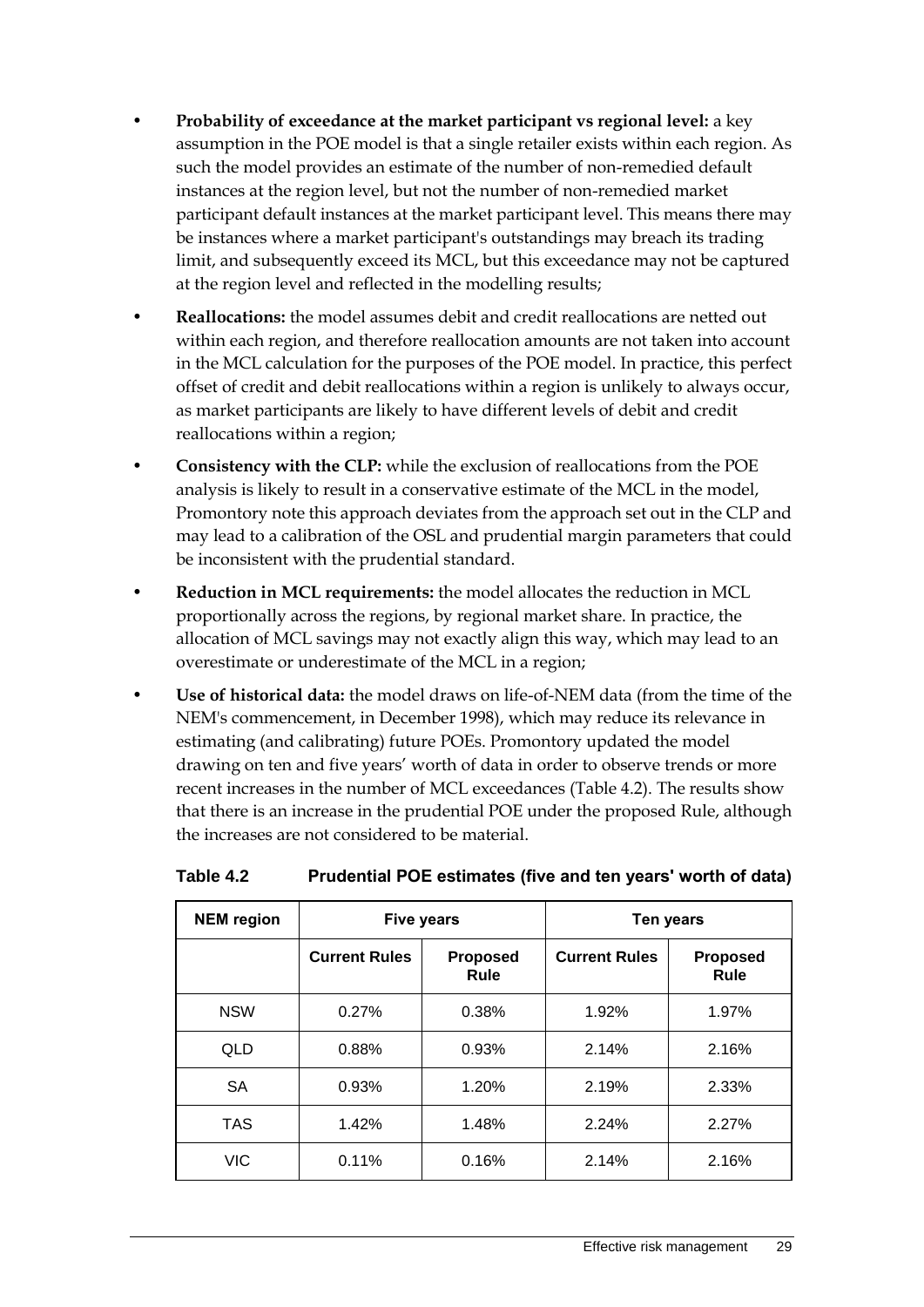#### **4.3.2 Appropriate allocation of risks**

While AEMO's proposal does not increase the likelihood of market participant default in the NEM, it may reduce the amount of credit support available to cover any liabilities accruing during the reaction period in the event that a market participant defaults. $80$ 

By allowing for offsetting between reallocation and trading amounts in the calculation of the prudential margin, the proposed Rule changes the way that prospective reallocations, generation offsets (for net positive trading amounts) and load offsets (for net negative trading amounts) may be treated during the reaction period. These offsets are considered "firm" if the trading amounts and reallocation amounts continue throughout the reaction period. To the extent that these amounts are not firm (potentially because they may unexpectedly cease during the reaction period), there is a risk that the credit support available may be insufficient to cover the market participant's liabilities, which can represent a prudential risk.

The Commission has noted Promontory's advice that the proposed Rule could result in the inclusion of some non-firm reallocation and/or generation offsets in the prudential margin calculation. These are discussed further below.

#### **Reallocation offsets**

<u>.</u>

AEMO's MCL calculation assumes that reallocations last 42 days (35 days for the OSL calculation and 7 days for the prudential margin calculation). A reallocation that expires or is deregistered within that period could result in a potential shortfall in the amount of credit support held by AEMO to cover liabilities accrued during the reaction period. A reallocation may fail to be rolled over or registered for the following reasons:

- a party to the reallocation transaction defaults;
- the premiums for the reallocation are no longer economically feasible for either party; or
- the seven day ex-ante reallocation timetable for registering reallocations with AEMO has not been met.

A reallocation may also be deregistered during the reaction period by AEMO if one party defaults or if both parties request the deregistration of the reallocation.

As noted in section 4.1.2, AEMO has identified possible improvements to its existing processes in place to ensure the firmness of reallocations.

As the proposed Rule may reduce the MCL held by AEMO, there are additional prudential risks that must be mitigated by ensuring that reallocations are firm in all circumstances during the reaction period. In its submission to the AEMC's consultation paper, AEMO provided three options to mitigate these additional risks. These options were discussed briefly in section 4.1.2, and are discussed further below.

<sup>80</sup> The extent to which the credit support available to AEMO is reduced will depend on whether, and the extent to which AEMO allows offsetting. AEMO is not compelled to offset reallocation and trading amounts under either the proposed Rule or final Rule.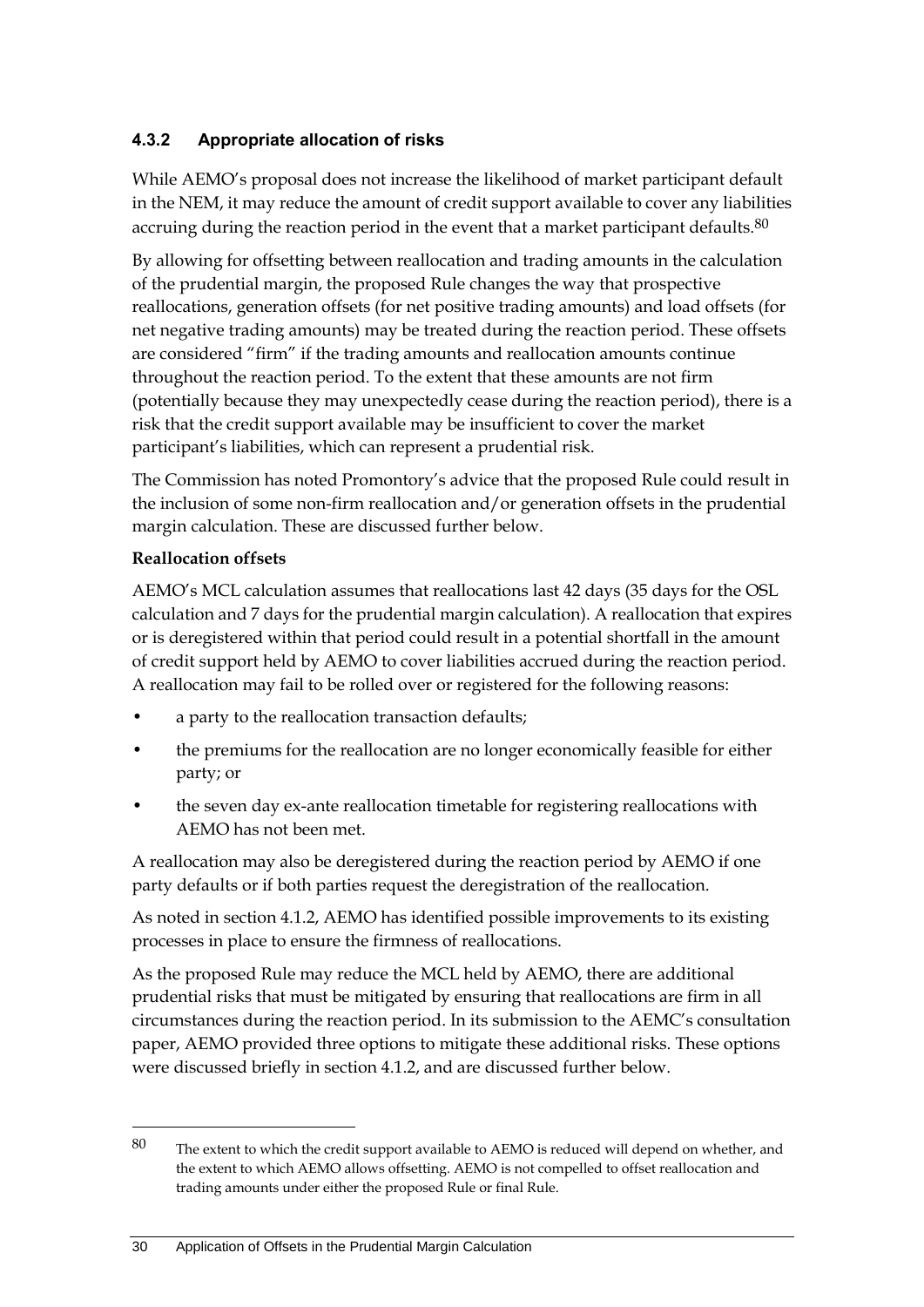#### **Option 2: Implement offsetting between reallocation and trading amounts and ensure MCL increases are effective after one business day**81

Currently, AEMO gives market participants up to seven days to respond to MCL requests as the MCL review is often prepared up to one month ahead of an expected change in MCL settings. However, under the proposed Rule, in order to mitigate the prudential risk of exposing the NEM to a potential payment shortfall in the case that the reallocation ceases (either by expiring or being deregistered) AEMO may need to require market participants to provide additional credit support within 24 hours (under clause 3.3.6(b)).

In its submission to the consultation paper, AEMO proposed to establish a seven day-ahead reallocation alert that would run daily on each market participant. The purpose of this alert would be to compare the reallocation amounts used in the market participant's MCL calculation to the actual reallocation request registered with AEMO. In the event the actual reallocation amount (over the coming seven days) falls, relative to the MCL settings, AEMO will immediately conduct a MCL review and if necessary require additional credit support be provided.82 This is demonstrated in Figure 4.1 where a market participant's reallocation is due to expire on Day 0:

- Day -6: using alert system, AEMO identifies the reallocation expiry at 4.00pm;
- Day -5: AEMO performs the MCL review and notifies the market participant of the need to provide additional credit support;
- the market participant is given 24 hours to respond to the MCL request and fails to do so;
- Day -3: AEMO issues a Default Notice (under clause 3.15.21(b)(1));
- the market participant fails to respond (or responds inadequately) to the Default Notice;
- Day -2: AEMO issues a Suspension Notice; and
- Day -1: AEMO transfers the market participant's customers to Retailer of Last Resort (ROLR) and draws on the market participant's credit support to meet any liabilities accrued.

At this point, the market participant cannot accrue any further liabilities and the outstandings remain under the trading limit and there is no shortfall and no exposure to the NEM in 98 out of 100 occasions.

-

<sup>81</sup> AEMO, Submission to Consultation Paper, 17 February 2016, p. 3.

<sup>82</sup> AEMO, Submission to Consultation Paper, 17 February 2016, p. 3.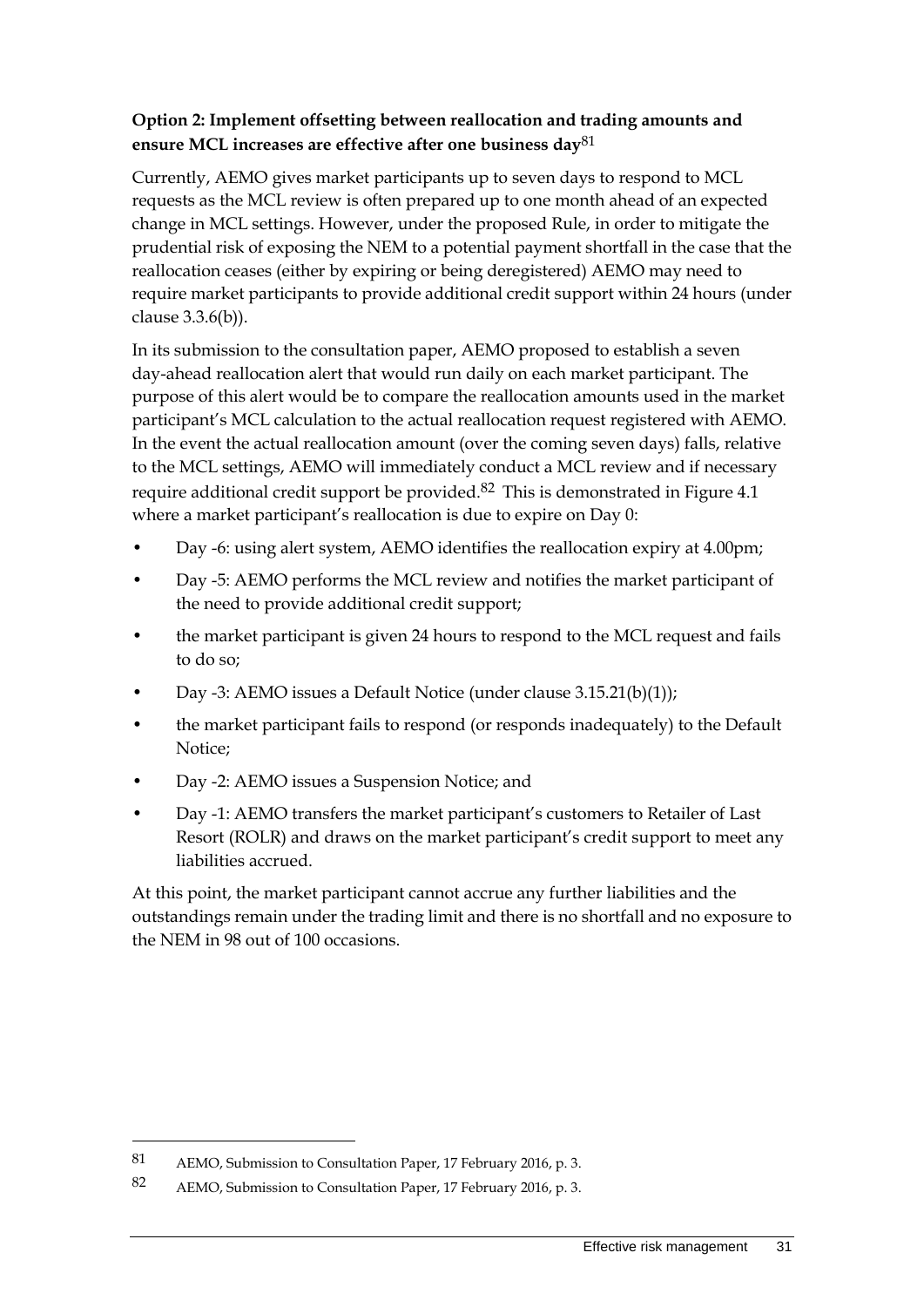

#### **Figure 4.1 Immediate increase in MCL (clause 3.3.6(b))83**

However, AEMO noted that:

<u>.</u>

"enforcing the one business day credit support rule could potentially compound the existing advantage conferred to the major gentailers, as smaller retailers and generators will find it challenging to provide bank guarantees in such short time." 84

#### **Option 3: extend the ex-ante reallocation timetable (AEMO's preferred option)**85

AEMO noted in its submission to the consultation paper that it could extend the ex-ante reallocation timetable from seven to 14 business days. This change would require market participants to lodge reallocation requests 14 days ahead of the trading interval to which the reallocation applies.

AEMO noted that in relation to energy reallocations:<sup>86</sup>

- more than 95% have a term of three months or more;
- less than 1% are submitted on a weekly basis; and
- less than 2% are authorised after the ex-ante due date.

By changing the timetable, AEMO could continue giving market participants up to 7 days to respond to a request for additional credit support without any increase in the prudential risks to the NEM under the proposed Rule. This is demonstrated in Figure 4.2, where a market participant's reallocation is due to expire on Day 0:

• Day -13: using alert system, AEMO identifies the reallocation expiry at 4.00pm;

<sup>83</sup> AEMO, Submission to Consultation Paper, 17 February 2016, p. 3.

<sup>84</sup> AEMO, Submission to Consultation Paper, 17 February 2016, p. 3.

<sup>85</sup> AEMO, Submission to Consultation Paper, 17 February 2016, p. 4.

<sup>86</sup> AEMO, Submission to Consultation Paper, 17 February 2016, p. 4.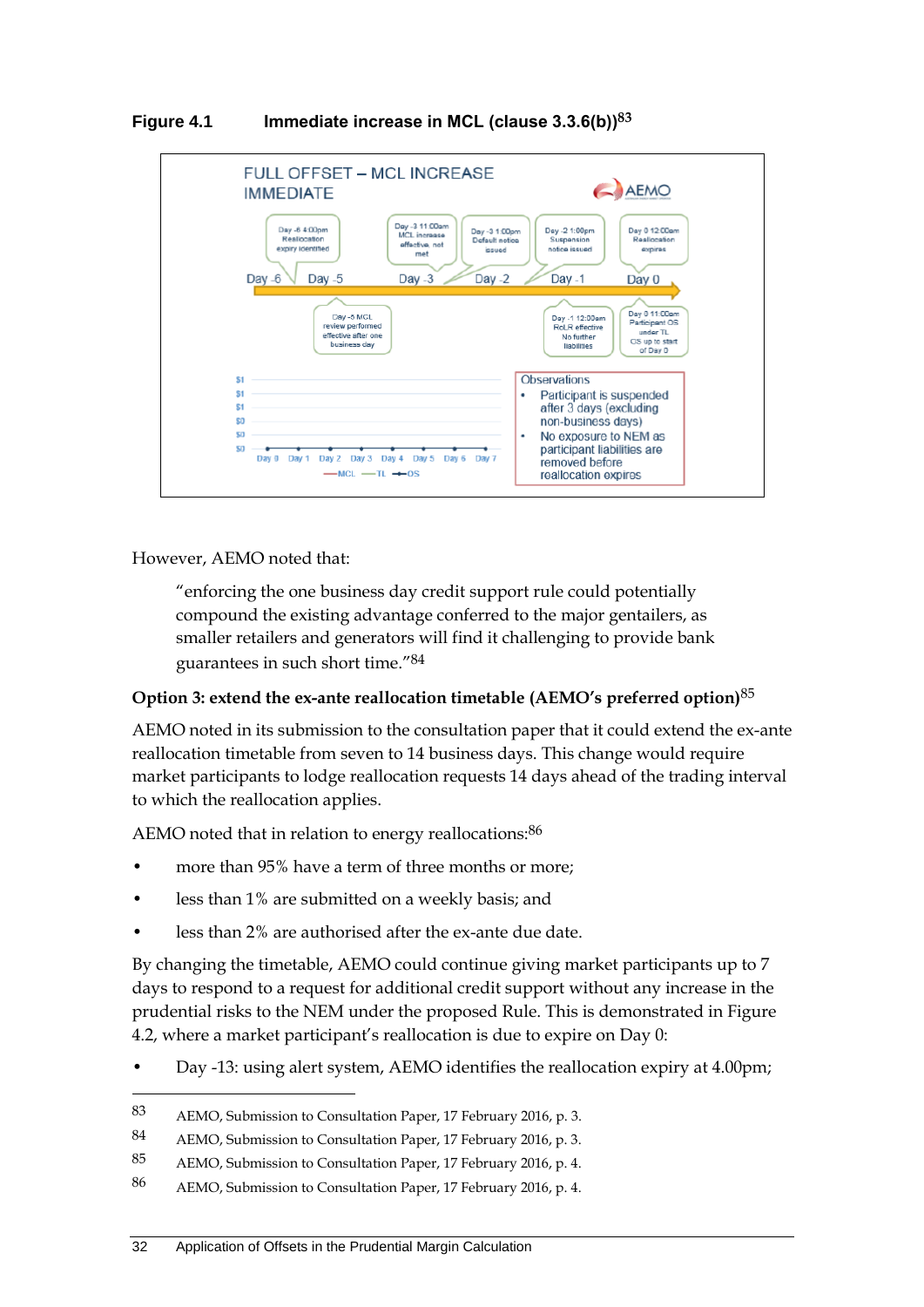- Day -12: AEMO performs the MCL review and notifies the market participant of the need to provide additional credit support;
- the market participant is given 6 days to respond to the MCL request and fails to do so;
- Day -4: AEMO issues a Default Notice (under clause 3.15.21(b)(1));
- the market participant fails to respond (or responds inadequately) to the Default Notice;
- Day -3: AEMO issues a Suspension Notice; and
- Day -2: AEMO transfers the market participant's customers to Retailer of Last Resort (ROLR) and draws on the market participant's credit support to meet any liabilities accrued.

#### **Figure 4.2 Extend the ex-ante reallocation timetable to 14 days87**



Under this option, a market participant is given approximately one week to respond to a request for additional credit support. AEMO considered "this option will give participants sufficient time to provide bank guarantees without increasing the prudential risks to the NEM."88

To implement this change, AEMO noted that it will need to amend its reallocation procedures and CLP and this may take up to six months from the date any final Rule is made. 89

AEMO considers this option best meets the objectives of the proposed Rule and the NEO.90

<sup>87</sup> AEMO, Submission to Consultation Paper, 17 February 2016, p. 4.

<sup>88</sup> AEMO, Submission to Consultation Paper, 17 February 2016, p. 5.

<sup>89</sup> AEMO, Submission to Consultation Paper, 17 February 2016, p. 6.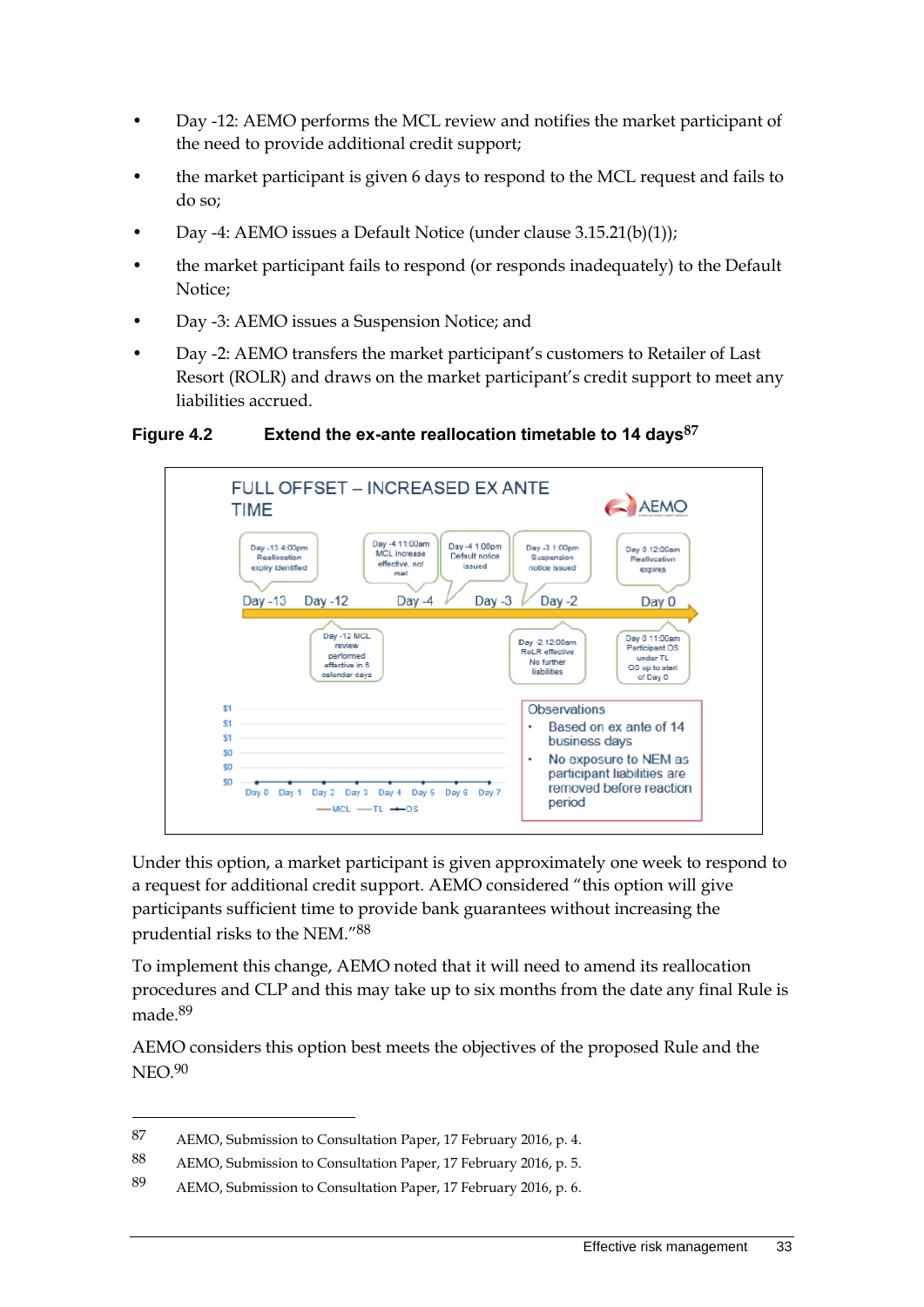#### **Option 4: Partial offsets**91

AEMO submitted that a fourth option for ensuring firmness of reallocations is to allow partial offsetting between reallocation and trading amounts in the market participant's prudential margin calculation.

AEMO considered that it could reduce the risk by allowing up to five days of offsets in the prudential margin. To implement this change, AEMO noted that it will need to amend its reallocation procedures and/or its CLP and this may take up to six months from the date any final Rule is made.<sup>92</sup>

#### **Generation offsets**

As noted in section 4.1.2, AEMO considers generation offsets to be firm in most circumstances. However, the failure of a generating unit could result in a prudential risk if the reduction in generation occurred during the reaction period and the generation is no longer available to offset against the load or reallocation amount. 93 In this circumstance, the generation amount would no longer be considered firm and could lead to a potential shortfall in the amount of credit support collected by AEMO to cover liabilities accrued during the reaction period.

The Commission notes that AEMO proposes to mitigate the risk of a payment shortfall due to the loss in generation by implementing a low generation alert. In the event that a potential generation loss is detected, AEMO will immediately conduct a MCL review and may require additional credit support to be provided.<sup>94</sup>

The Commission notes both AEMO's submission and Promontory's advice that while, overall, the proposed Rule does not pose material prudential risk to the NEM, within AEMO's current systems and processes there is a risk that some non-firm offsets could be included in the prudential margin calculation. Promontory noted the mitigating strategies (as discussed above) should be implemented ahead of the proposed Rule being implemented.95

## **4.4 Conclusions**

<u>.</u>

On balance, the Commission considers that the proposed Rule is unlikely to result in a breach of the prudential standard; that is, the proposed Rule does not pose a material risk to the NEM. On this basis, the Commission has determined to make a final Rule that, consistent with the proposed Rule, removes the existing prohibition in clause 3.3.8(e) of the NER on offsetting between trading and reallocation amounts in the prudential margin calculation.

<sup>90</sup> AEMO, Submission to Consultation Paper, 17 February 2016, p. 2.

<sup>91</sup> AEMO, Submission to Consultation Paper, 17 February 2016, p. 5.

<sup>92</sup> AEMO, Submission to Consultation Paper, 17 February 2016, pp. 5-6.

<sup>93</sup> AEMO, Electricity Rule Change Proposal, Offsets in the Prudential Margin, 28 May 2015, p. 21.

<sup>94</sup> AEMO, Submission to Consultation Paper, 17 February 2016, p. 6.

<sup>95</sup> Promontory Australasia, Offsets in the Prudential Margin Economic Analysis, report prepared for the AEMC, 3 June 2016, pp. 32-33.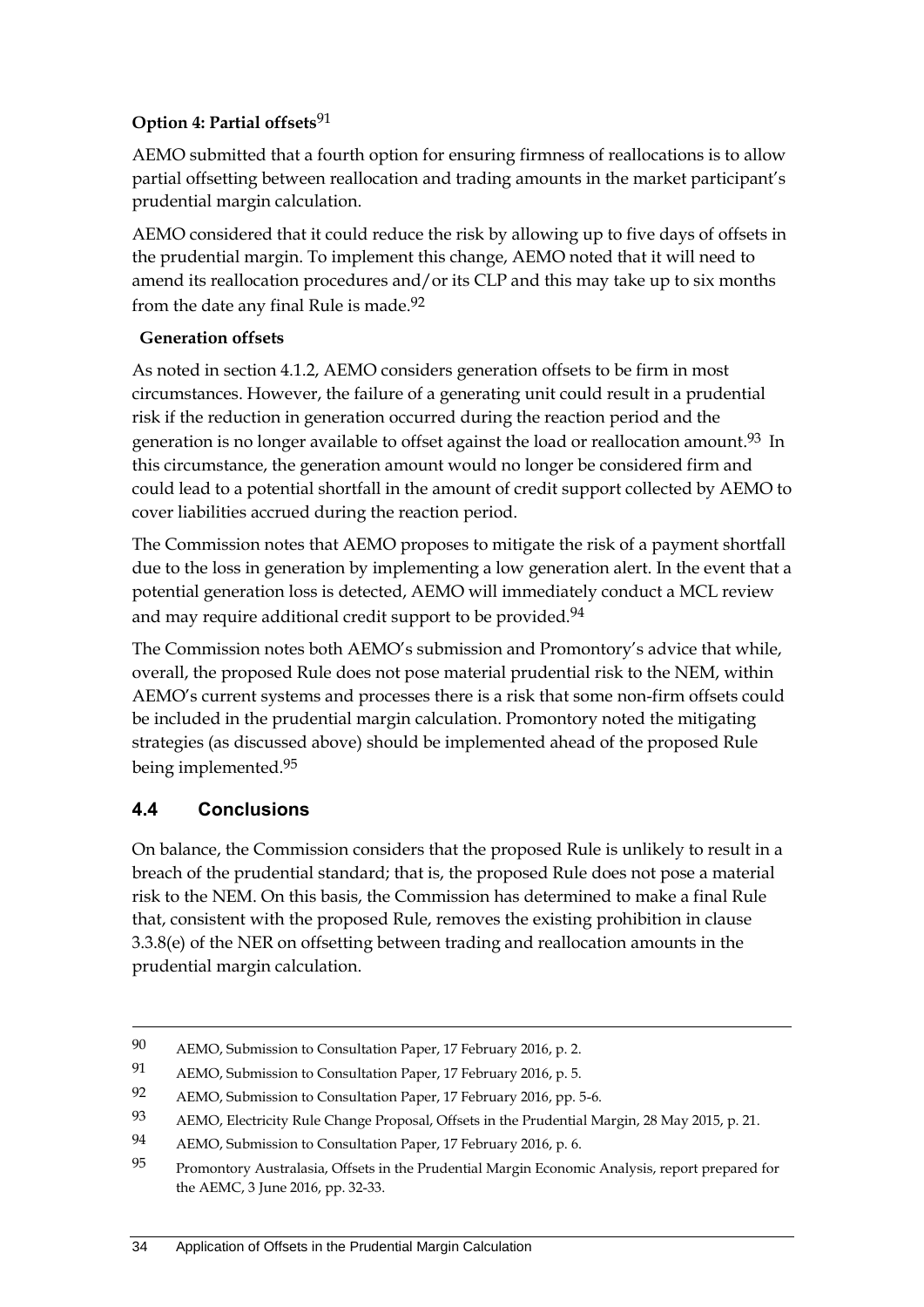The Commission considers that the options for managing prudential risk outlined by AEMO in its submission, and the advice provided by Promontory, to be relevant to the Commission's considerations. This is because both the final Rule and the proposed Rule would require that AEMO consider options to mitigate the risk that non-firm offsets are included in the prudential margin calculation.

The Commission notes Promontory's observations in relation to the POE model. In particular, the Commission notes the material increase in exceedance values for 2015 under the proposed Rule and the advice that this increase is as a result of the volatility factors not being calibrated for 2015. The Commission understands that the calibration of volatility factors may have the effect of increasing the MCL required for market participants, which may reduce some of the benefits of the proposed Rule and, accordingly, the final Rule. The Commission encourages AEMO to consider whether volatility factors, and other key parameters used by AEMO to determine the prudential settings, should be updated prior to the prohibition on offsetting being removed under the final Rule.

Non-firm offsets in the prudential margin calculation could occur under the final Rule, as discussed in section 4.3.2. However, the Commission considers that it is appropriate for such risks to be identified and managed by AEMO through changes to its systems and procedures rather than to include any additional prescription in the Rules regarding the management of such risks.

In its submission to the consultation paper, AEMO put forward three options designed to mitigate the prudential risk associated with the proposed Rule. These options require amendments to the CLP, and possibly also the reallocation procedures and reallocation timetable. The Commission considers there may be other options available to AEMO to manage this risk and encourages stakeholders to engage in the consultation process for amending AEMO's procedures to support changes made under the final Rule.<sup>96</sup>

The final Rule includes a transitional rule requiring AEMO to update its CLP, reallocation procedures and reallocation timetable, as required, by 1 July 2017 to take into account the final Rule. The removal of the current clause 3.3.8(e) will take effect from 20 October 2017. The time between when the requisite changes to AEMO's procedures are made (if any) and when the changes to Chapter 3 of the NER commence has been provided for AEMO to update its internal systems to reflect the changes to the NER and its procedures. This time has also been provided to allow market participants to make any necessary changes to their systems or processes.

Whilst requisite changes to AEMO's procedures must be published by 1 July 2017, offsetting of trading amounts and reallocation amounts in respect of the prudential margin (if permitted by AEMO) cannot occur prior to 20 October 2017 under the final Rule. AEMO has indicated its intention to begin to allow offsetting of trading and reallocation amounts in market participants' MCL reviews for the summer 2017/2018 season, which begins on 1 December 2017.

<sup>96</sup> The final Rule includes a transitional rule requiring AEMO to update the CLP and reallocation procedures by 1 July 2017. A further five months has been allowed in order for AEMO to update its internal systems to reflect the changes to the NER and its procedures.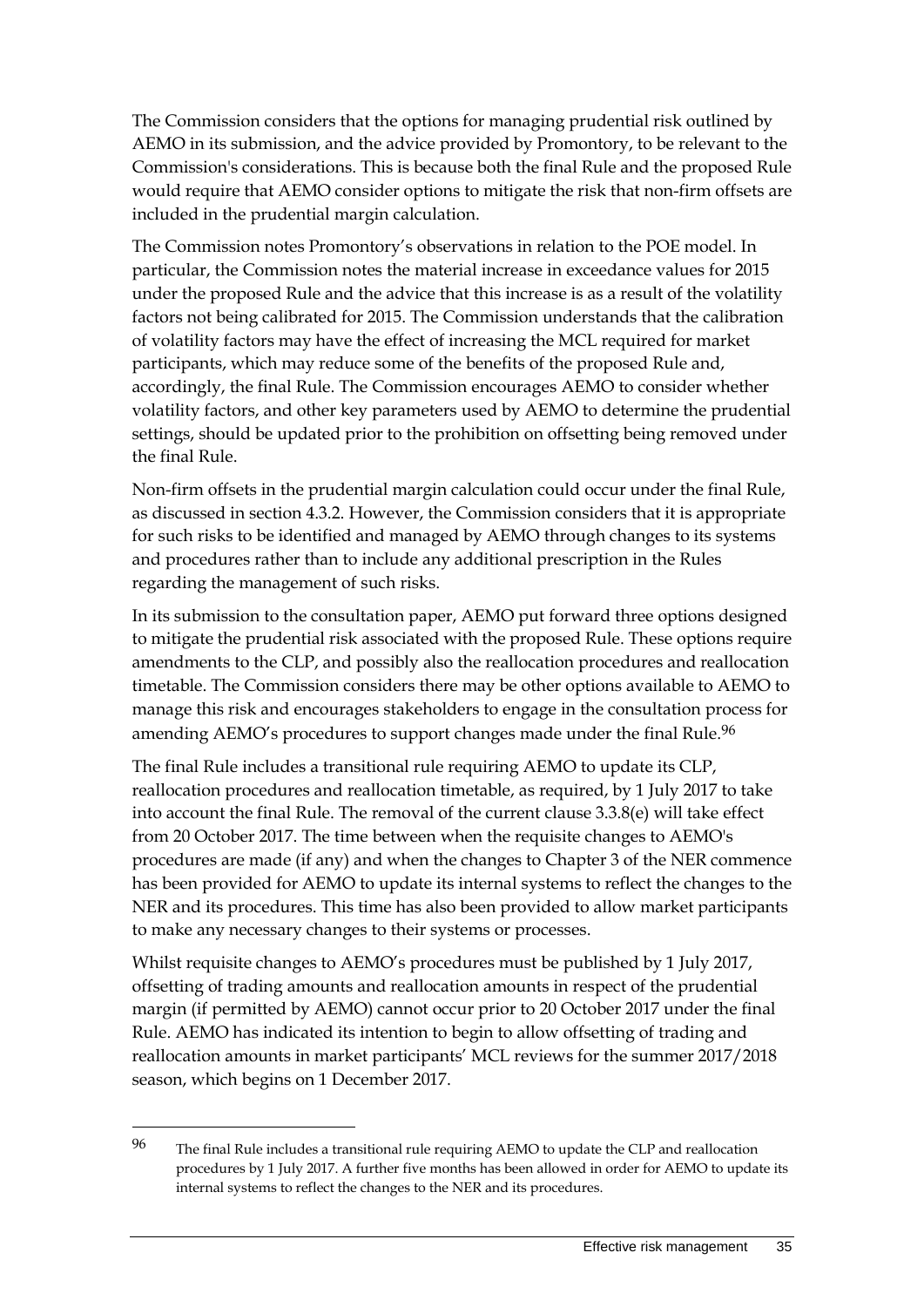In some cases, the proposed Rule could enable participants to reduce their MCL to a very low level (or zero). The Commission notes that by removing clause 3.3.8(e) of the NER, there is a risk that the prudential margin may be reduced to below zero. Whilst the Commission considers that a prudential margin equalling a negative amount is unlikely given the purpose of the prudential margin and the requirement that AEMO must determine the prudential margin to meet the prudential standard<sup>97</sup>, the Commission has determined to include a requirement in the final Rule that the prudential margin must not be a negative amount to eliminate any prudential risks associated with a prudential margin that could be less than zero. Whilst AEMO cannot determine a prudential margin that is a negative amount under the final Rule, AEMO will have the discretion to determine what non-negative amount the prudential margin should be in accordance with the credit limit procedures and in order to meet the prudential standard.

<sup>97</sup> See clause 3.3.8(j) of the NER. Under cl. 3.1.1A the prudential margin is defined as the allowance made by AEMO in determining a market participant's MCL for the accrual of the market participant's outstandings during the reaction period.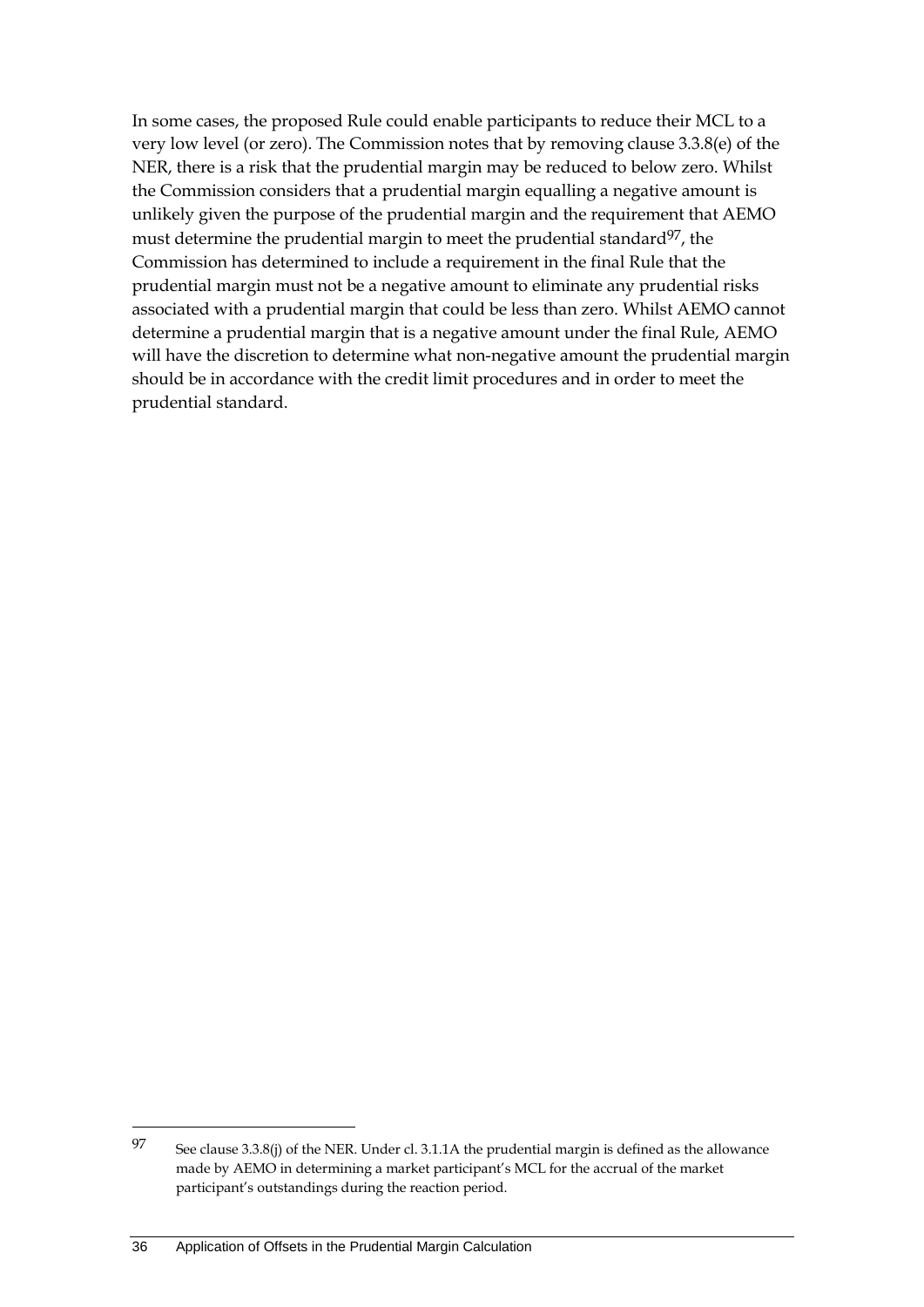## **5 Impact on competition**

This chapter considers the impact of the final Rule on competition. Specifically, the Commission has considered whether the treatment of offsetting trading amounts and reallocation amounts would reduce barriers to entry or expansion for smaller market participants. The Commission has also considered AEMO's argument that the proposed Rule will remove the unequal treatment of market participants with equivalent financial exposure in the NEM.98

## **5.1 AEMO's view**

<u>.</u>

AEMO considers that the restriction on offsetting trading and reallocation amounts in the prudential margin contained in clause 3.3.8(e) results in unequal treatment of market participants with similar financial exposure in the NEM.<sup>99</sup>

In the rule change request, AEMO argued that clause 3.3.8(e) results in higher costs than necessary of providing credit support. These costs are higher than the benefits, and may therefore represent an inefficient and excessive barrier to entry. AEMO estimated that the savings resulting from reduced credit support requirements could be \$0.92-\$2.4 million per year<sup>100</sup>, across all market participants (originally estimated to be \$200,000-\$500,000 per year).101

Furthermore, AEMO argued, these costs are disproportionately borne by non-vertically integrated retailers and generators, as these market participants are required to provide more credit support than gentailers even when all three have the same economic exposure (see Figure 2.1).102

AEMO considers that the removal of the restriction in clause 3.3.8(e) will enhance competition by reducing barriers to entry, especially for smaller market participants who do not have generation capacity to offset load and who currently face higher relative costs for obtaining credit support compared to their larger, vertically integrated competitors.103

However, in AEMO's submission to the AEMC's consultation paper, it noted that if it were, as per its option 2, to mitigate the prudential risks associated with the proposed Rule by requiring all market participants to respond to MCL reviews and requests for additional credit support within 24 hours, this could:

<sup>98</sup> AEMO, Electricity Rule Change Proposal, Offsets in the Prudential Margin, 28 May 2015, p. 19.

<sup>99</sup> AEMO, Electricity Rule Change Proposal, Offsets in the Prudential Margin, 28 May 2015, p. 19.

<sup>100</sup> Promontory Australasia, Offsets in the Prudential Margin Economic Analysis, report prepared for the AEMC, 3 June 2016, p. 24.

<sup>101</sup> AEMO, Electricity Rule Change Proposal, Offsets in the Prudential Margin, 28 May 2015, p. 16.

<sup>102</sup> AEMO, Electricity Rule Change Proposal, Offsets in the Prudential Margin, 28 May 2015, p. 16.

<sup>103</sup> AEMO, Electricity Rule Change Proposal, Offsets in the Prudential Margin, 28 May 2015, p. 19.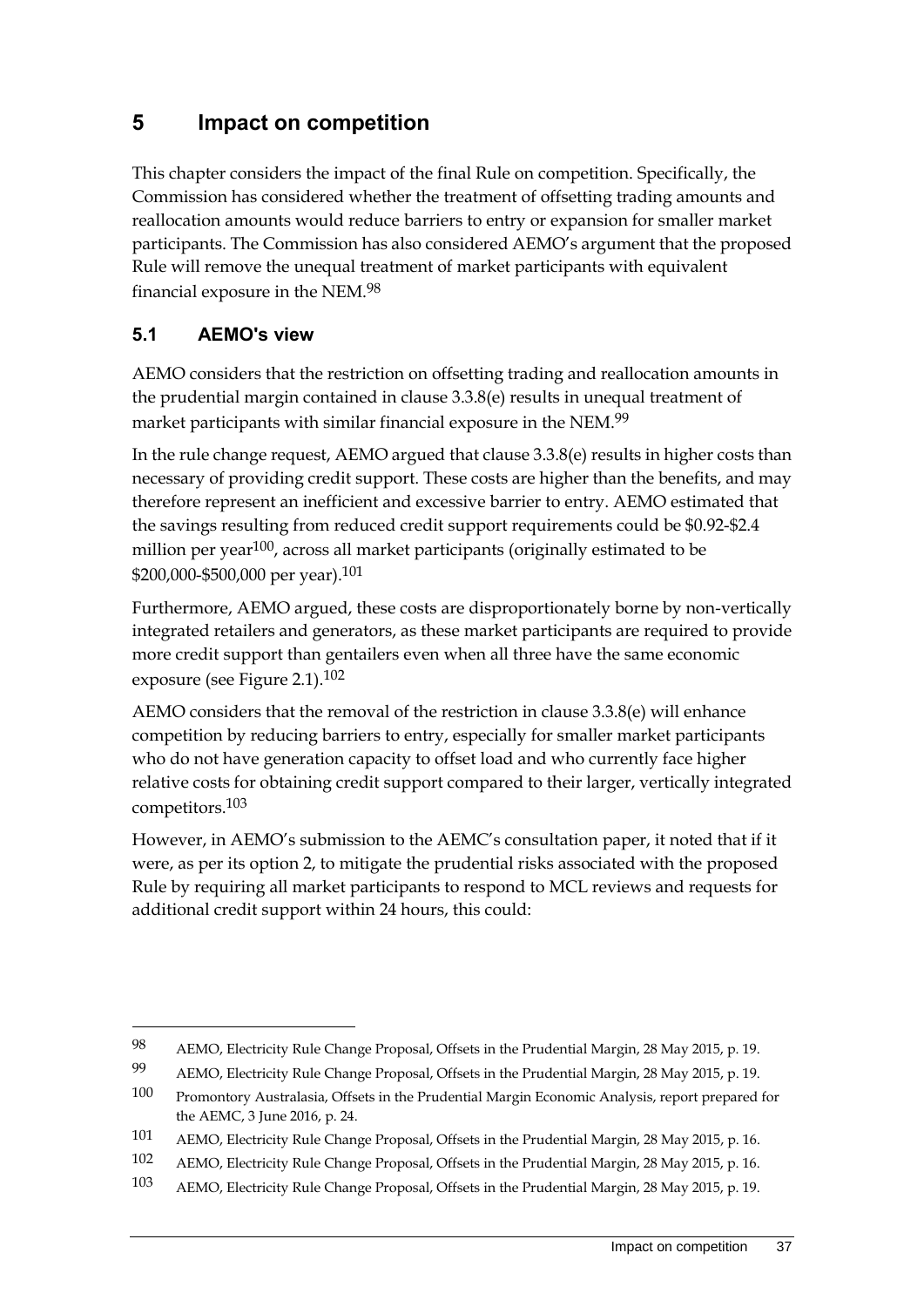"potentially compound the existing advantage conferred to the major gentailers, as smaller retailers and generators will find it challenging to provide bank guarantees in such short time." 104

## **5.2 Stakeholder views**

#### **5.2.1 First round of consultation**

In their submissions to the consultation paper, CS Energy and the AEC highlighted the estimated reductions in MCL and credit support costs associated with the proposed Rule and noted that these cost savings should promote competition by reducing barriers to entry.105

ERM Power noted that the current restriction provides a competitive advantage to vertically integrated market participants. By removing the restriction, ERM consider that independent retailers and generators will be able to compete on equivalent terms, supporting competition. ERM also expect this will also reduce the barriers to entry, as entrants' collateral requirements will be more efficient.<sup>106</sup>

#### **5.2.2 Second round of consultation**

ERM Power reiterated their comments regarding the effect of the rule change on competition in its submission to the Draft Determination. ERM Power consider that the draft Rule would allow collateral to be used more efficiently, easing barriers to entry for prospective retailers, while maintaining the prudential standard. The submission also stated that the draft Rule removes the competitive advantage held by vertically-integrated market participants and allows for a more level basis for competition.107

## **5.3 Analysis**

1

#### **5.3.1 Barriers to entry**

The Commission considers that prudential requirements are necessary to safeguard the integrity of the NEM. In setting the appropriate prudential settings there is a need to ensure that credit support requirements are at a level that is appropriate to maintain the prudential standard but are not so high as to represent an inefficient use of market participant capital. The costs of credit support for market participants should therefore be reflective of the financial risk that the market participant poses to the NEM.

AEMO argued in its rule change request that a consequence of the proposed Rule would be the achievement of the prudential standard at a lower cost. As a result, less market participant capital would be tied up to support the provision of credit support. This would allow market participants to invest in other, wealth-generating, areas of

<sup>104</sup> AEMO, Submission to Consultation Paper, 17 February 2016, p. 3.

<sup>105</sup> AEC, Submission to Consultation Paper, 4 February 2016; CS Energy, Submission to Consultation Paper, 4 February 2016.

<sup>106</sup> ERM Power, Submission to Consultation Paper, 2 February 2016.

<sup>107</sup> ERM Power, Submission to the Draft Determination, 9 August 2016.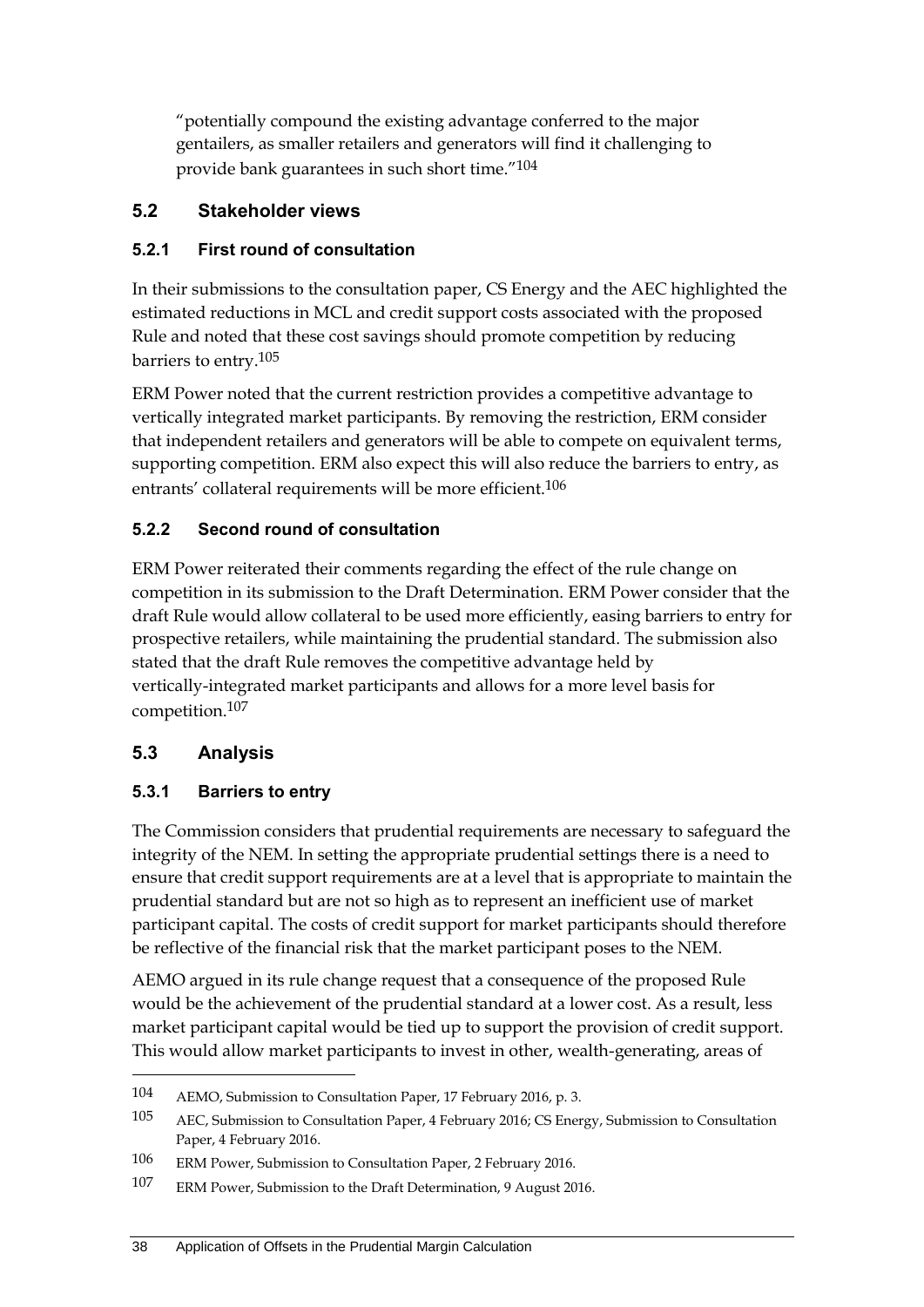their business, thereby enhancing the efficiency, and potentially profitability, of market participants, and the efficiency of the NEM.

Inefficient costs can discourage new entrants from entering the market. Requirements that impose credit support requirements at inefficiently high levels can therefore represent a barrier to entry.

The removal of these inefficient costs may reduce barriers to entry, or barriers to expansion, for market participants. Under the proposed Rule, the level of credit support would be more reflective of the financial risk that these market participants pose to the NEM. The reduction in costs as a result of the proposed Rule would make the costs of providing credit support more equal to the benefits provided by that credit support.

Promontory conducted an economic analysis of the proposed Rule and estimated the cost savings that will accrue to market participants as a result of this rule change. The cost savings are summarised in Table 5.1.108

| <b>Market</b><br><b>Participant</b><br>types | Bank guarantee cost at 1.5% p.a. |             | Bank guarantee cost at 4% p.a. |             |
|----------------------------------------------|----------------------------------|-------------|--------------------------------|-------------|
|                                              | Summer 2014                      | Summer 2015 | Summer 2014                    | Summer 2015 |
| Retailer                                     | 0.32                             | 0.19        | 0.85                           | 0.50        |
| Gentailer                                    | 0.52                             | 0.46        | 1.38                           | 1.30        |
| Generator                                    | 0.09                             | 0.04        | 0.23                           | 0.11        |
| Total                                        | 0.92                             | 0.72        | 2.46                           | 1.91        |

**Table 5.1 Credit support cost savings (\$ million per annum (p.a.))**

Note: The figures for cost savings are aggregated across all market participants of a given type.

The figures given above are estimated cost savings as a result of the reduction in MCL requirements. The table shows that the extent of the cost savings as a result of the reduction in MCL requirements will depend on the cost of funding faced by an individual market participant. The above range of cost savings are based on assumed costs of bank guarantees of between 1.5% and 4% per annum. These figures were provided in AEMO's rule change proposal<sup>109</sup> and Promontory<sup>110</sup> consider them to be an appropriate estimate of the cost of credit support faced by market participants.

1

<sup>108</sup> Promontory Australasia, Offsets in the Prudential Margin Economic Analysis, report prepared for the AEMC, 3 June 2016, p. 31.

<sup>109</sup> AEMO, Electricity Rule Change Proposal, Offsets in the Prudential Margin, 28 May 2015, p. 16.

<sup>110</sup> Promontory Australasia, Offsets in the Prudential Margin Economic Analysis, report prepared for the AEMC, 3 June 2016, p30.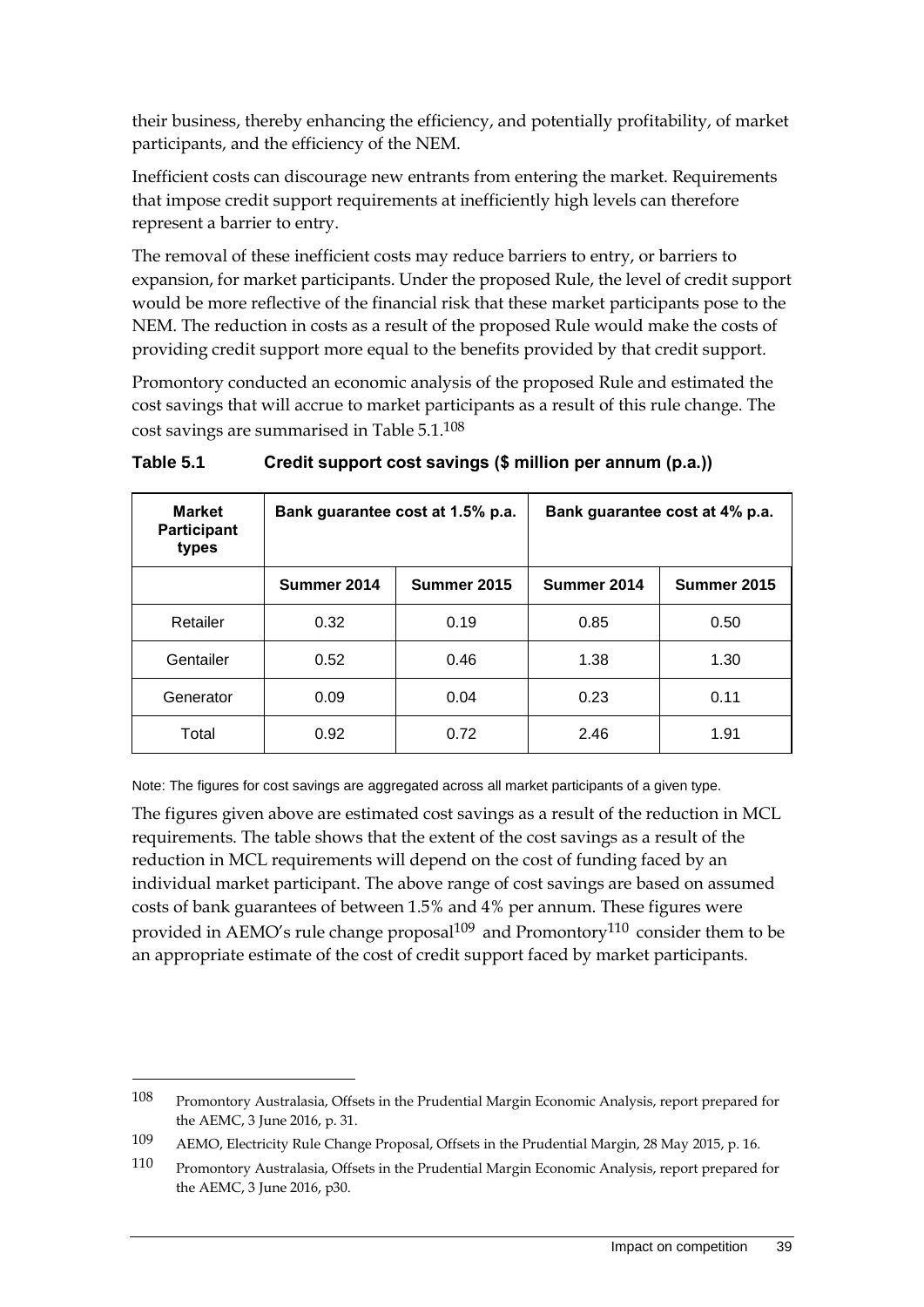Promontory found that the proposed Rule results in a 7% reduction in MCL (that is, a 7% fall in the amount of credit support provided), without posing material additional prudential risk to the NEM.111

Furthermore, it is reasonable to assume that new entrant or smaller market participants would face a higher cost of capital than larger, vertically-integrated gentailers. Therefore, the cost reductions would remove a barrier to entry or a barrier to expansion for new or smaller market participants.

## **5.3.2 Impact of the proposed Rule by type of market participant**

The above discussion shows that the proposed Rule would result in benefits in the form of cost reductions for market participants. However, the distribution of these benefits across categories of market participants is also worthy of consideration. AEMO argued that the proposed Rule would remedy the unequal treatment of market participants with equivalent financial exposure under the current prudential settings.<sup>112</sup>

In AEMO's view, the ability of gentailers to offset generation with load gives them an unfair advantage over market participants who are not vertically integrated. AEMO argued that the proposed rule would reduce this advantage by allowing retailers and generators to offset between trading and reallocation amounts.113

In determining whether the proposed Rule would result in a more equal outcome for standalone retailers and generators relative to gentailers the impact of the proposed Rule on different categories of market participants is considered below. This discussion is informed by Promontory's economic analysis.

The charts below show the reduction in MCL requirements for summer 2014 and summer 2015 by type of market participant category (gentailers, retailers and generators).

<sup>111</sup> See Promontory Australasia, Offsets in the Prudential Margin Economic Analysis, report prepared for the AEMC, 3 June 2016, p32 and Section 7.3.1.

<sup>112</sup> AEMO, Electricity Rule Change Proposal, Offsets in the Prudential Margin, 28 May 2015, p. 19.

<sup>113</sup> AEMO, Electricity Rule Change Proposal, Offsets in the Prudential Margin, 28 May 2015, p. 19.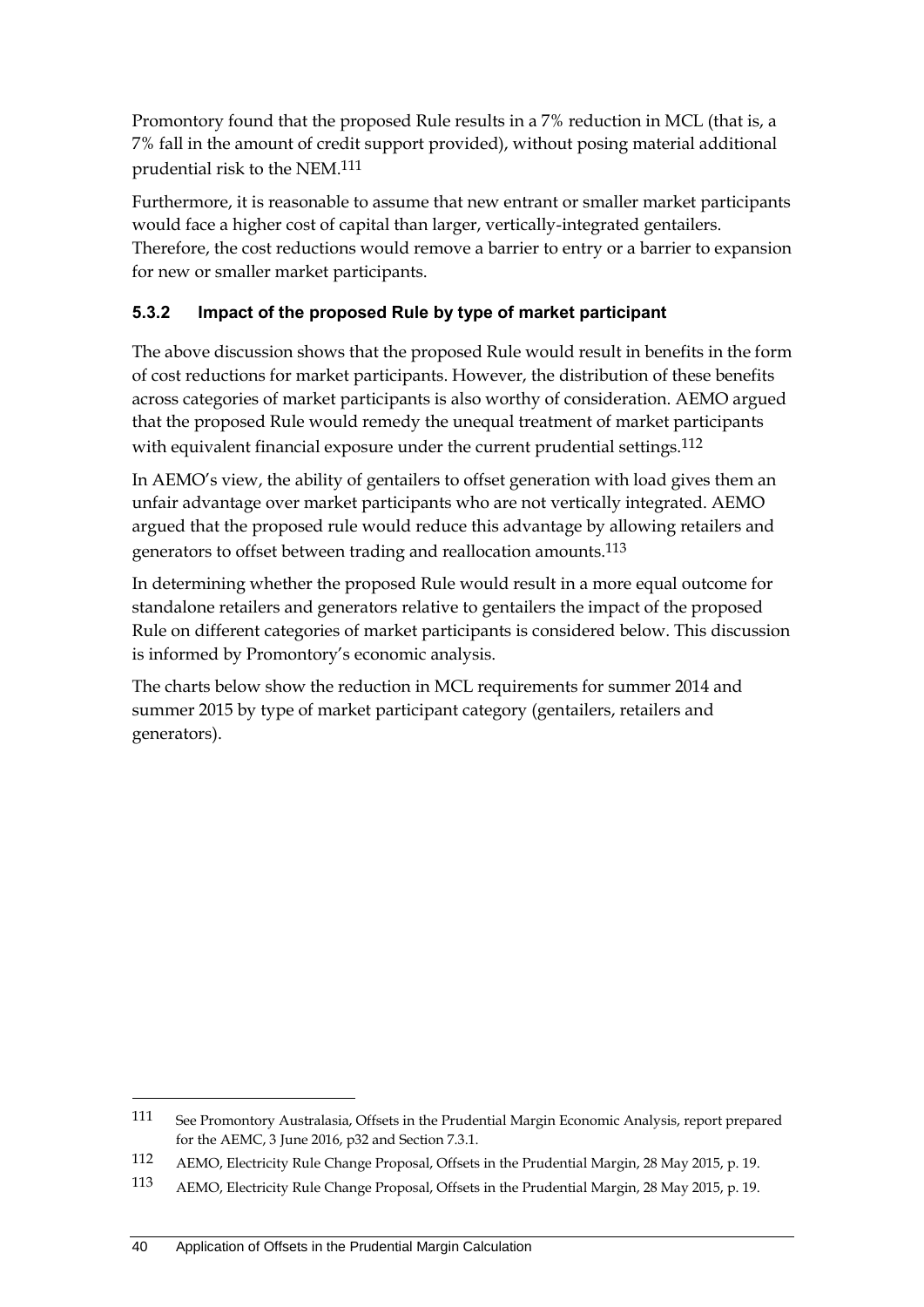#### **Figure 5.1 Reduction in MCL requirements by market participant type, summer 2014 and summer 2015 (\$ million)**



The size of the reduction in MCL by market participant type reflects the share of total MCL requirements provided by that market participant type, as well as the share of prospective reallocations that are used by that type of market participant.

The proportion of MCL savings per market participant type relative to their share of the total MCL requirements, is summarised in Table 5.2 below:

| Table 5.2 | MCL savings and requirements (%) |
|-----------|----------------------------------|
|-----------|----------------------------------|

| <b>Market</b><br><b>Participants</b> | Summer 2014        |                    | Summer 2015        |                    |
|--------------------------------------|--------------------|--------------------|--------------------|--------------------|
|                                      | <b>Current MCL</b> | <b>MCL savings</b> | <b>Current MCL</b> | <b>MCL savings</b> |
| Retailer                             | 21.6%              | 34.5%              | 25.4%              | 26.3%              |
| Gentailer                            | 77.8%              | 56.1%              | 73.2%              | 68.0%              |
| Generator                            | 0.65%              | 9.41%              | 1.47%              | 5.62%              |

During summer 2014, it appears that retailers and generators receive a disproportionate share of the MCL savings relative to their share in total MCL requirements. In contrast, during summer 2015, this is not clear as the shares of MCL savings are closer to the share of total MCL by market participant type.

The Commission considers that there is some evidence that the proposed Rule would reduce the advantage that gentailers have under the current prudential arrangements. In particular, Table 5.2 reveals that gentailers' share of the MCL savings being lower than their share of total MCL amounts. A more compelling form of evidence of a reduction in gentailers' competitive advantage would be where gentailers' share of the MCL savings was lower than that of other market participant types, which is not the case in Table 5.2. Consequently, the Commission considers the argument that the proposed Rule would reduce the advantage that gentailers have under the current prudential arrangements to not be compelling.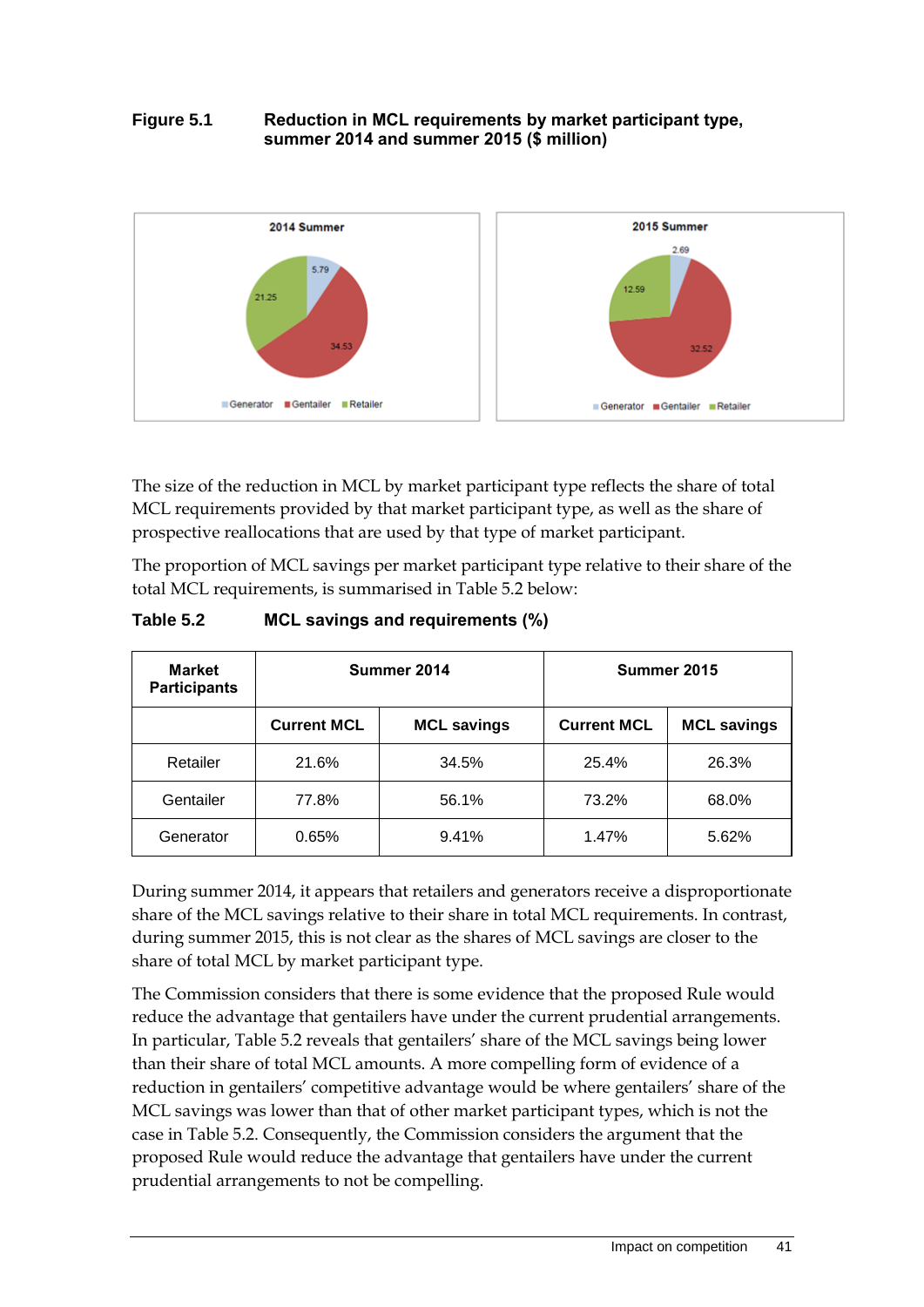The Commission has determined to make a final Rule that, consistent with the proposed Rule, removes the existing prohibition in clause 3.3.8(e) of the NER on offsetting between trading and reallocation amounts in the prudential margin calculation. The Commission considers that the estimated benefits of the proposed Rule also apply with respect to the final Rule given the consistency between the proposed and final Rules.

The benefits of the final Rule for smaller market participants may be lessened, depending on changes to AEMO's procedures. If option 2114, as proposed by AEMO, is chosen, market participants would have to provide credit support within one business day. This fast turnaround to provide credit support may be infeasible or very costly for smaller market participants. This may lower the extent of any reduction in competitive advantage of larger market participants, particularly for large, vertically integrated market participants who have easier access to finance and could arrange for additional credit support relatively quickly. AEMO acknowledged this potential difficulty in their submission to the AEMC's consultation paper.<sup>115</sup>

## **5.4 Conclusions**

-

The Commission is satisfied that the final Rule will, or is likely to, contribute to the NEO, because it would reduce barriers to entry in the following ways:

- Inefficient costs imposed by a market participant's entry to the NEM may deter potential market participants from entering. The final Rule would support a reduction in MCL requirements without breaching the prudential standard and therefore represents an efficient cost saving for market participants.
- New entrants to the market or smaller market participants face higher relative costs for obtaining credit support compared to larger, vertically integrated competitors. A reduction in MCL requirements would therefore reduce barriers to entry or expansion for such market participants.

However, the Commission considers that there is limited evidence to support AEMO's assertion that the removal of the prohibition on offsetting between trading and reallocation amounts would reduce the advantage enjoyed by gentailers relative to standalone retailers or standalone generators, with respect to credit support requirements.

Firstly, the final Rule, consistent with the proposed Rule, would still allow offsetting of a gentailer's generation and load. This means that there would continue to be an alternative way for gentailers to reduce their MCL requirements that is not available to standalone retailers and generators.

The estimated reduction in MCL requirements show that retailers and generators may gain a larger share of the MCL savings under the proposed Rule, than that implied by their share of overall MCL requirements. However, the bulk of the potential MCL savings still accrue to gentailers. Furthermore, the analysis provided above was conducted only for two seasons and may not be representative of the MCL savings, and

<sup>114</sup> This option is discussed in more detail in Section 4.3.2 and illustrated in Figure 4.1

<sup>115</sup> AEMO, Submission to Consultation Paper, 17 February 2016, p. 2.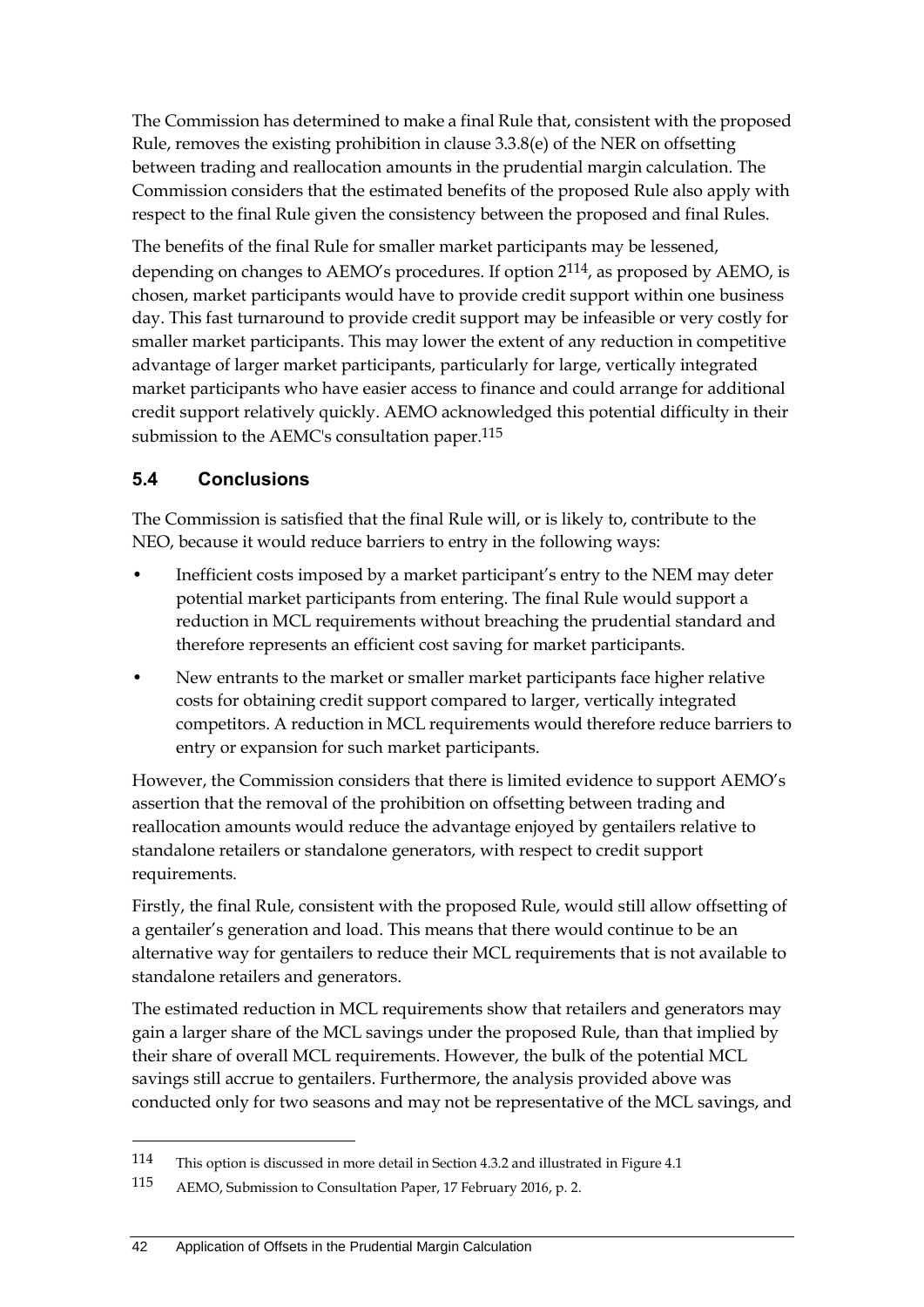the distribution of savings by type of market participant, for other seasons. Therefore, the argument relating to levelling the playing field between gentailers and standalone retailers and generators appears somewhat tenuous.

In addition, gentailers are currently extensive users of prospective allocations. As gentailers are larger in size they may have more sophisticated internal financial systems and processes in place. The benefits of the final Rule will only accrue to market participants that use prospective reallocations; therefore gentailers may benefit more relative to retailers and generators. AEMO estimate that approximately 25 per cent of market participants currently use ex-ante reallocations.116

1

<sup>116</sup> AEMO, Electricity Rule Change Proposal, Offsets in the Prudential Margin, 28 May 2015, p. 11.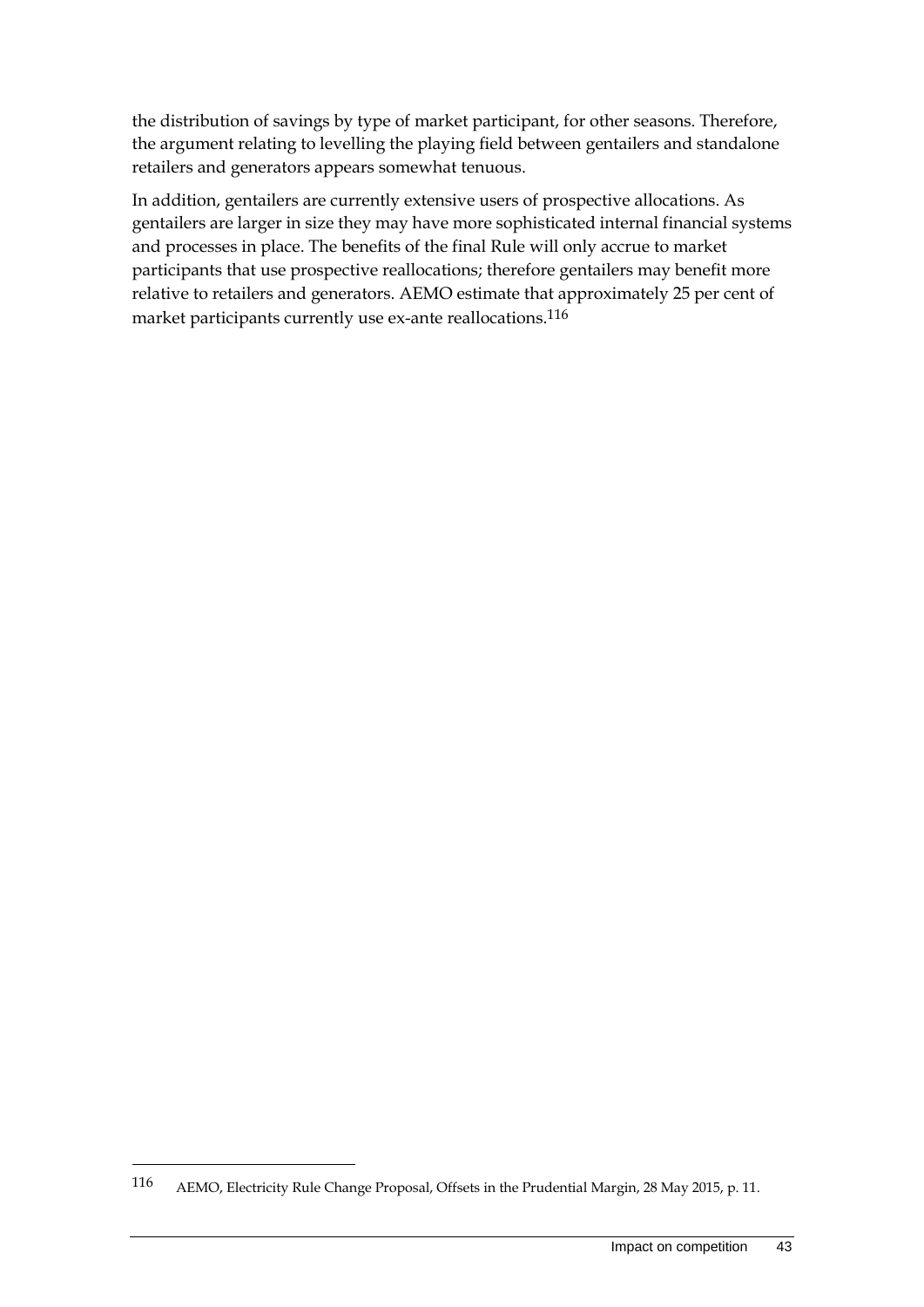# **6 Regulatory certainty**

This chapter considers the importance of regulatory certainty in the context of the proposed Rule. In particular, the Commission has considered whether the proposed Rule provides an appropriate balance between providing certainty to market participants in relation to the treatment of reallocation and generation offsets in the prudential margin calculation, and the need for AEMO to retain some flexibility and discretion in relation to developing the methodology to determine the prudential settings to apply to market participants.

## **6.1 AEMO's view**

In its submission to the AEMC's consultation paper, AEMO noted that the combination of removing existing clause 3.3.8(e), and the application of clause 3.3.8(d), would give AEMO the flexibility to apply partial offsets in the calculation of a market participant's prudential margin. Partial, rather than full, offsetting may occur if and when AEMO has concerns about the firmness of a market participant's reallocation and generation amounts. While such discretion may be important in allowing AEMO the ability to maintain the prudential standard, this may also create regulatory uncertainty amongst market participants about the extent of offsetting between reallocation and generation amounts.

To reduce this uncertainty, AEMO noted, in its submission to the AEMC consultation paper, that it could provide guidance on the extent of offsetting in the prudential margin calculation. AEMO provides an example of such guidance by noting that the extent of partial offsetting could be the equivalent of up to five days of offsets, compared to seven days under full offsetting, such that the prudential standard is maintained.117

## **6.2 Stakeholder views**

<u>.</u>

## **6.2.1 First round of consultation**

There were mixed views in response to questions in the AEMC's consultation paper in relation to regulatory certainty. The AEMC sought views on the discretion contained in clause 3.3.8 that allows AEMO to develop the methodology used to determine the prudential settings to apply to market participants, and whether regulatory transparency would be improved by specifying in the NER that AEMO must allow for offsets in the prudential margin calculation.118

ERM Power and ENGIE (formerly GDF Suez Australia, GDFSAE) stated that, in the interests of regulatory certainty, any discretion on the part of AEMO, in determining the extent of offsetting, should be removed and the NER or Procedures should include a

<sup>117</sup> This is AEMO's Option 4 in its submission; for more details, see AEMO, Submission to Consultation Paper, 17 February 2016, p. 5.

<sup>118</sup> AEMC, National Electricity Amendment (Application of Offsets in the Prudential Margin Calculation) Rule 2015, Consultation Paper, 10 December 2015, pp. 44-45.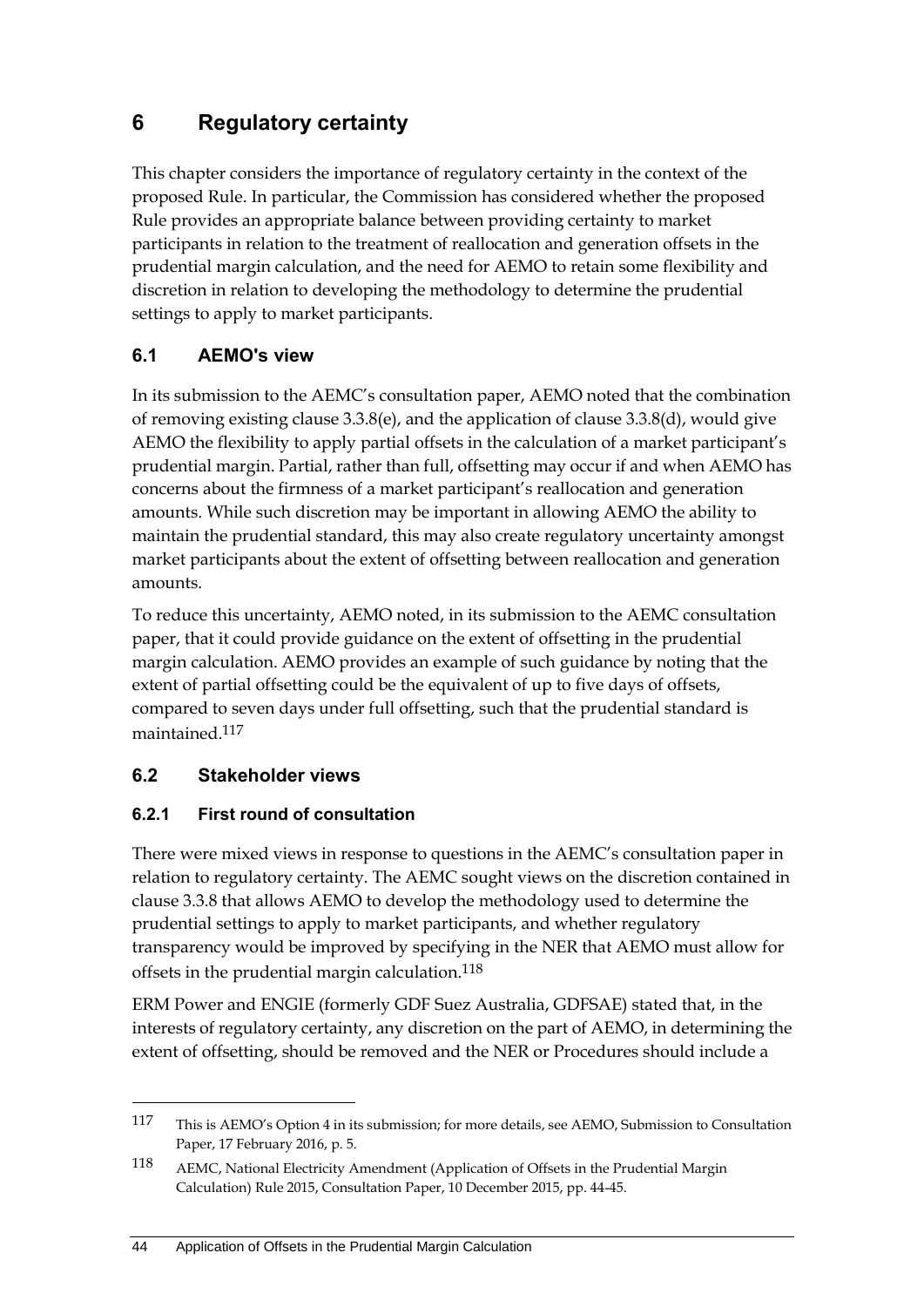requirement that AEMO fully offset reallocation amounts and trading amounts in the prudential margin calculation.

The submission from the AEC stated that it did not consider it necessary that AEMO be required by the Rules to offset reallocation and trading amounts because AEMO had already stated that this is what they will do if the Rule is made.<sup>119</sup>

## **6.2.2 Second round of consultation**

AEMO's submission to the Draft Determination focused on the transitional rules that impose a requirement to amend the reallocation procedures and the timing of implementation of the draft Rule.

Firstly, on the requirement to amend the reallocation procedure, AEMO indicated that it intends to consult on a proposal to remove the reallocation timetable from the reallocation procedures so that it forms a standalone timetable. AEMO stated that this consultation process is expected to commence in August 2016 as part of the package of amendments associated with the implementation of swap and options reallocations.<sup>120</sup> AEMO stated that if the reallocation timetable is removed from the reallocation procedure, no subsequent amendments would be required to the reallocation procedures as a result of the final Rule being made (provided that the final Rule has a similar effect to the draft Rule). AEMO suggested that the transitional arrangements in the final Rule should reflect this possibility.121

Secondly, on the timing of implementation of the final Rule, AEMO's submission stated that its objective is to take offsetting of trading and reallocation amounts into account in the MCL reviews for the summer 2017/2018 season. The summer season commences on 1 December 2017. For this to be achieved, AEMO stated that it would need to rely on the Rules (as amended under this rule change) when determining a market participant's prudential setting in advance of 1 December 2017, in accordance with the amended credit limit procedures and AEMO's normal processes. More specifically, if the removal of existing clause 3.3.8(e) does not come into effect before that date, AEMO argue that it would not have the ability to allow offsetting of trading and reallocation amounts for the summer season.122

AEMO suggested that both schedules of the draft Rule (namely, the schedule setting out the transitional provisions and the schedule setting out the changes to Chapter 3 of the NER) could commence on the same date a short time after the Rule is made, as the Commission considers appropriate. AEMO suggested that the transitional rules could indicate that the credit limit procedures and reallocation timetable (to be revised by 1 July 2017) must have an implementation date that requires AEMO to apply their amended methodology in determining prudential settings applicable to the summer

1

<sup>119</sup> AEC, Submission to the Consultation Paper, 8 February 2016.

<sup>120</sup> The 2016 NEM Reallocation procedures consultation began on 12 August 2016. See: http://www.aemo.com.au/Stakeholder-Consultation/Consultations/2016-NEM-Reallocation-Proc edures-Consultation

<sup>121</sup> AEMO, Submission to the Draft Determination, 9 August 2016.

<sup>122</sup> AEMO, Submission to the Draft Determination, 9 August 2016.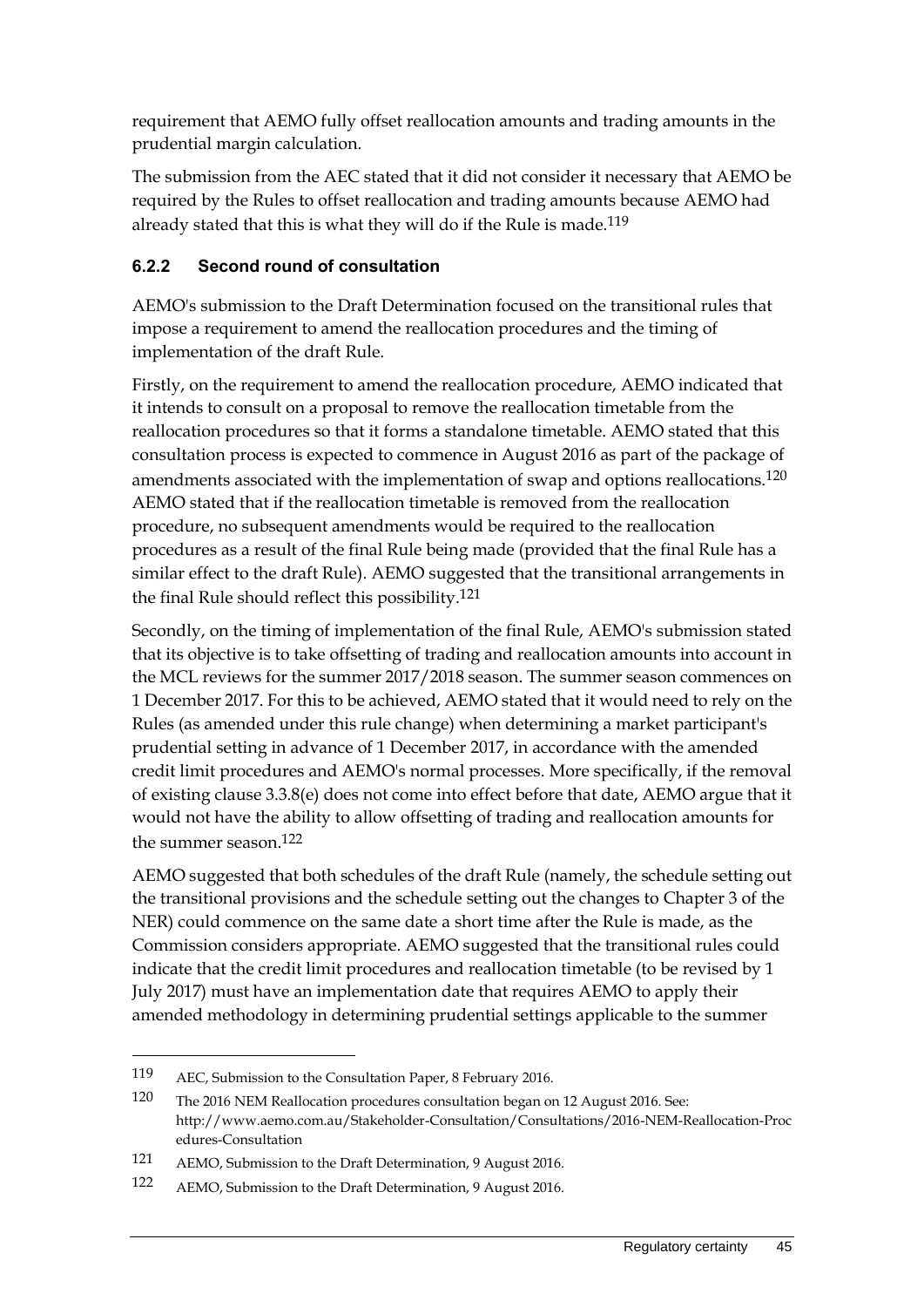season commencing on or around 1 December 2017. This, AEMO argued, should clarify that AEMO is not required to consider exercising its discretion in respect of those amounts before the summer 2017/18 review.123

## **6.3 Analysis**

<u>.</u>

## **6.3.1 The NER and AEMO's Procedures**

Market participants' confidence in the financial settlement of spot electricity transactions is critical to the operation of the NEM and setting the spot market price. In order for the NEM to operate effectively, market rules must be clear and enforceable. The NEM's prudential framework, as part of the broader regulatory framework in the NEM, should be flexible, and provide market participants with a clear, transparent and consistent set of rules that allow them to independently develop business strategies and models to adjust to changes in the market.

The prudential framework for the NEM is set out in rule 3.3 of the NER, and the Rules are supplemented by AEMO's CLP. The NER provides AEMO with a reasonably broad level of discretion in developing the methodology used to determine the prudential settings (i.e. the MCL, OSL and prudential margin). However, this discretion is limited in the following two ways:

- 1. The prudential standard the prudential standard (NER cl. 3.3.4A) is the overarching principle that limits AEMO's discretion in determining the prudential settings. For example, clause 3.3.8(b) and clause 3.3.8(i) together require that AEMO must determine the prudential settings (i.e. the MCL, OSL, and prudential margin) such that the prudential standard is met for the NEM. The prudential standard also limits the scope of AEMO's CLP (clause 3.3.8(b)).<sup>124</sup>
- 2. AEMO's CLP provides a detailed discussion of the methodology used by AEMO to determine the prudential settings for each market participant in such a way that the prudential standard is met for the NEM. Furthermore, AEMO must, under clause  $3.3.8(g)$ , comply with the Rules consultation procedures when amending the CLP. The detailed discussion contained in the CLP provides regulatory certainty and transparency to market participants about the manner in which AEMO determines the prudential settings.

In this way, the Rules and AEMO's CLP together provide an appropriate degree of regulatory certainty to market participants about the manner in which the prudential settings are determined.

<sup>123</sup> AEMO have subsequently indicated to the Commission that removing the current prohibition on offsetting of trading and reallocation amounts in the prudential margin calculation on 20 October 2017 would provide AEMO with sufficient time to consider offsetting of reallocation and trading amounts, should they determine to permit such offsetting, when determining market participants' MCLs for the summer 2017/18 season.

<sup>124</sup> Cl 3.3.8(b) specifies that the CLP's objective is to establish the process by which AEMO will determine the prudential settings for each market participant so that the prudential standard is met for the NEM.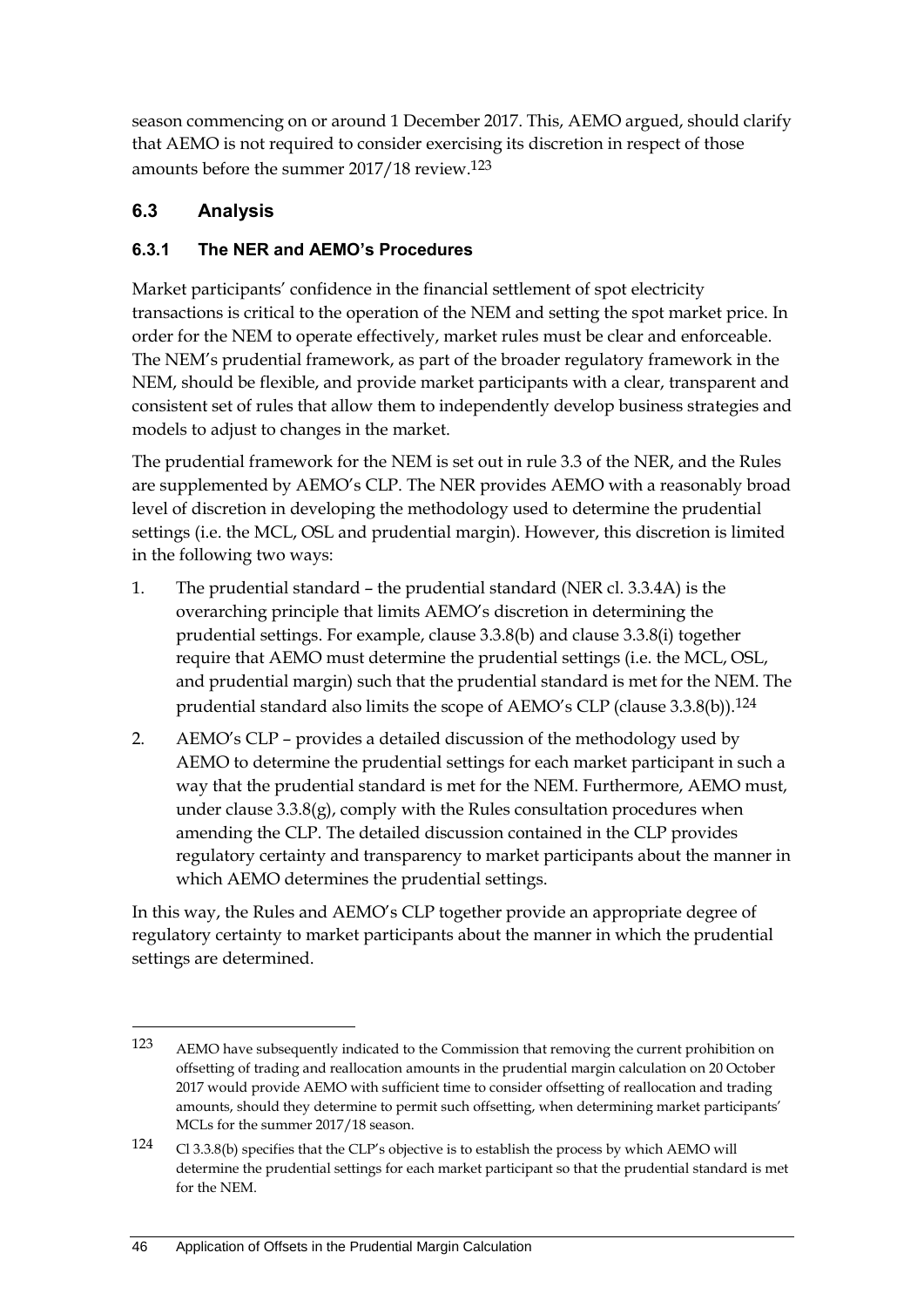## **6.3.2 AEMO's discretion under the final Rule**

The Commission considers that the final Rule is consistent with the level of discretion granted to AEMO under certain existing NER for the purposes of developing the methodology used by AEMO to determine the prudential settings to apply to market participants. The Commission is satisfied that the final Rule, in addition to the existing Rules (such as clauses 3.3.8(c), (f) and (g)), are sufficient in guiding AEMO's discretion and providing transparency in the methodology they use to determine the prudential settings.

Furthermore, the Commission considers that the prudential standard remains the overarching principle in limiting AEMO's discretion in determining the extent of offsetting between reallocation amounts and trading amounts.

AEMO indicated in their submission to the Draft Determination that it intends to consult on moving the reallocation timetable from the reallocation procedures to a standalone document. The Commission considers that AEMO is best placed to determine any requisite changes to its procedures resulting from changes made under the final Rule. The transitional arrangements under the final Rule has been altered slightly from the draft Rule to state that AEMO must amend the credit limit procedures, reallocation procedures and reallocation timetable "as required" to take into account the final Rule. This change clarifies that changes to each of the credit limit procedures, reallocation procedures and the reallocation timetable may not be necessary, namely, the extent of such changes will depend on whether AEMO exercises its discretion to permit offsetting and the nature of such offsetting.

Key elements of the final Rule that appropriately limit AEMO's discretion on the extent of offsetting, and which differentiate it from the proposed Rule, include:

- prescribing in the Rules that the prudential margin must be non-negative, a requirement which is consistent with the purpose of the prudential margin; and
- requiring AEMO to update the CLP, reallocation procedures and reallocation timetable, as required, in accordance with the Rules consultation procedures, to take into account the final Rule.

The updating of AEMO's procedures should be done by 1 July 2017 to provide sufficient time for market participants to consult with AEMO on the methodology in the CLP, and on potential changes to the reallocation procedures and the reallocation timetable. The time between the publication of updated procedures and the changes to clause 3.3.8 becoming effective on 20 October 2017 is to allow sufficient time for AEMO and market participants to implement relevant internal processes should offsetting between trading and reallocation amounts be permitted by AEMO.

The date on which changes to clause 3.3.8 under the final Rule becomes effective has been moved forward to 20 October 2017 in order that AEMO has sufficient time to allow for offsetting of trading and reallocation amounts when conducting MCL reviews for market participants for the summer 2017/2018 season, should AEMO determine to permit such offsetting. The Commission notes that AEMO has indicated its intention that if the prohibition is removed it will allow offsetting for the summer period and that the final Rule allows for this to occur.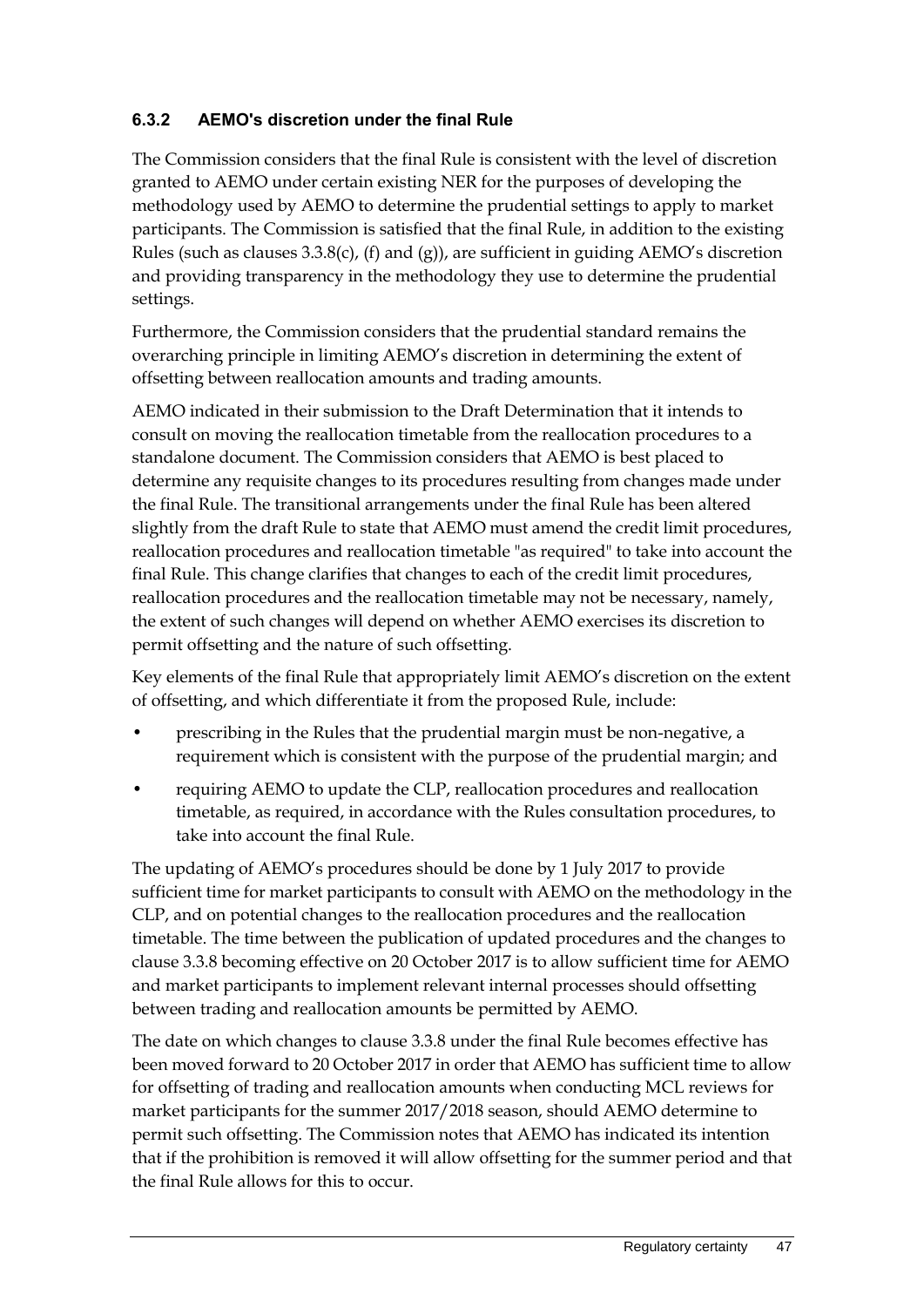Requiring AEMO to update the CLP, reallocation procedures and reallocation timetable, to the extent such changes are necessary, will provide market participants with sufficient guidance as to how AEMO will exercise its discretion and so provide sufficient regulatory certainty in respect of the changes to clause 3.3.8 under the final Rule.

## **6.4 Conclusions**

For the reasons noted above, the Commission is satisfied that the final Rule achieves an appropriate degree of regulatory certainty to market participants in relation to the treatment of reallocation and generation offsets in the prudential margin calculation. The Commission's approach to changes to the regulatory framework under the final Rule is consistent with the nature of the regulatory framework that exists under current Rule 3.3 of the NER.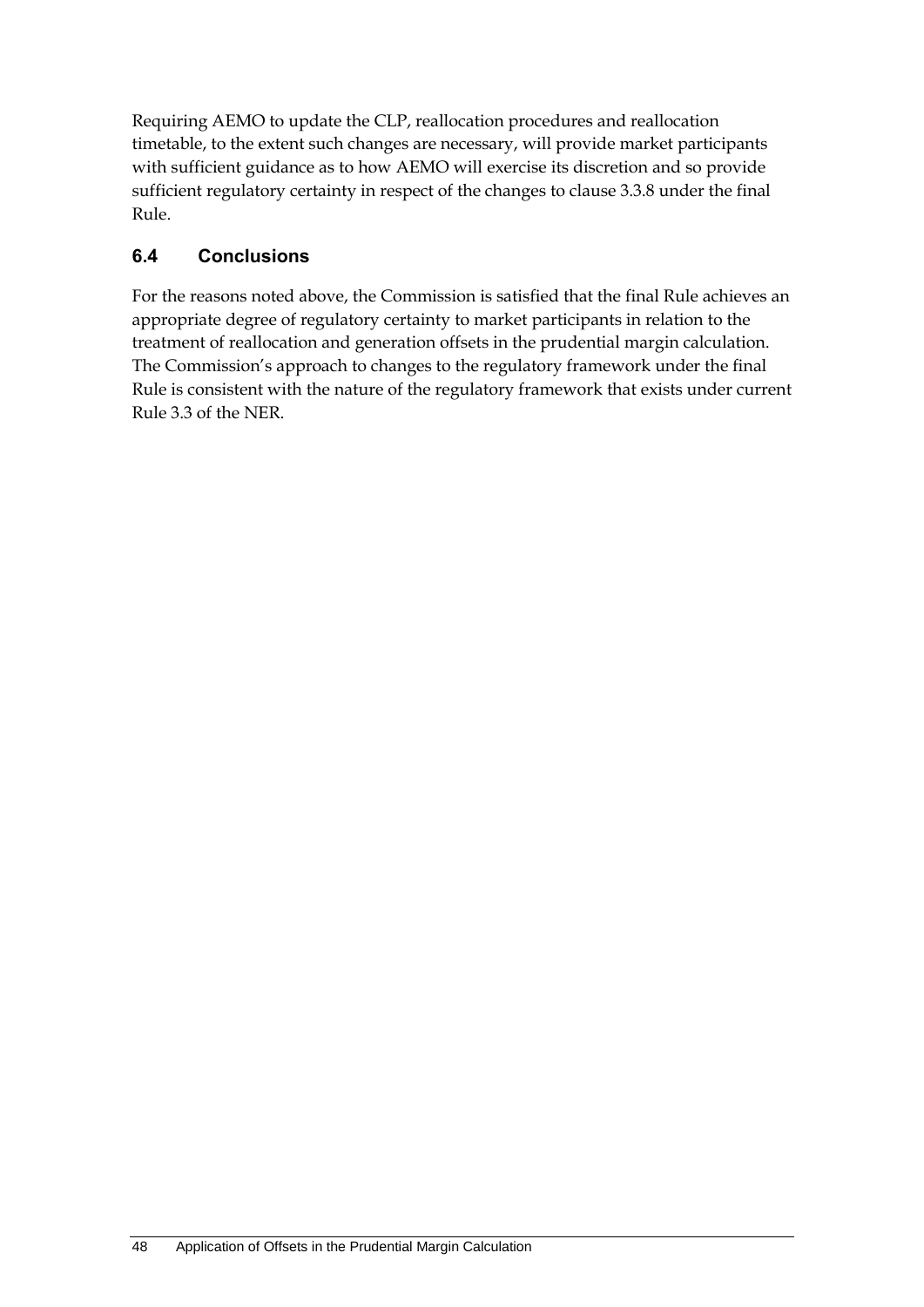# **7 Costs and benefits of implementation**

This chapter considers the costs and benefits of AEMO's proposed Rule and the final Rule. The Commission considers the benefits of the proposed Rule to include estimates of the reduction in MCL and cost of providing credit support for market participants that could result from the proposed Rule. The costs of the proposed Rule include the direct costs associated with implementation of the proposed Rule and the implicit costs associated with the increased risk of a payment shortfall under the proposed Rule.

In considering these costs and benefits, the Commission has also considered Promontory's analysis of AEMO's MCL and POE models.

## **7.1 AEMO's view**

<u>.</u>

In the rule change proposal, AEMO estimated that removing the restriction on offsetting in clause 3.3.8(e) results in a reduction in MCL across the NEM of \$12 million and a saving in the cost of providing credit support for market participants of \$200,000-\$500,000 per annum (based on Summer 2014 data).125

In modelling provided to the AEMC to support its submission to the consultation paper, AEMO revised these estimates to:

- MCL reduction of \$62 million across the NEM; and
- a saving in the cost of providing credit support of \$0.92-\$2.4 million per annum (across the NEM).

AEMO also noted the proposed Rule would encourage the efficient operation of the prudential framework, through the efficient use of market participant collateral. AEMO argue that this efficiency gain could be achieved while maintaining the prudential standard.126

In the rule change proposal, AEMO argued that this overall reduction in the cost of participating in the NEM should result in lower electricity prices for end-use consumers, but that the "actual cost savings passed onto end-use consumers will be determined by each market participant."127

In the rule change proposal, AEMO identified implementation costs of \$100,000 and also notes that no impact on market participants' systems or processes is expected as a result of the rule change proposal.

However, in its submission to the AEMC's consultation paper, AEMO outlined three options for minimising the prudential risks associated with the proposed Rule. In particular, AEMO noted that the costs imposed on market participants may vary by the type of option and the type of market participant. For example, under option 2, when faced with a need to provide extra credit support, small retailers and generators may find it more costly to provide this extra credit support in such a short time (one business

<sup>125</sup> AEMO, Electricity Rule Change Proposal, Offsets in the Prudential Margin, 28 May 2015, p. 16.

<sup>126</sup> AEMO, Electricity Rule Change Proposal, Offsets in the Prudential Margin, 28 May 2015, p. 22.

<sup>127</sup> AEMO, Electricity Rule Change Proposal, Offsets in the Prudential Margin, 28 May 2015, p. 20.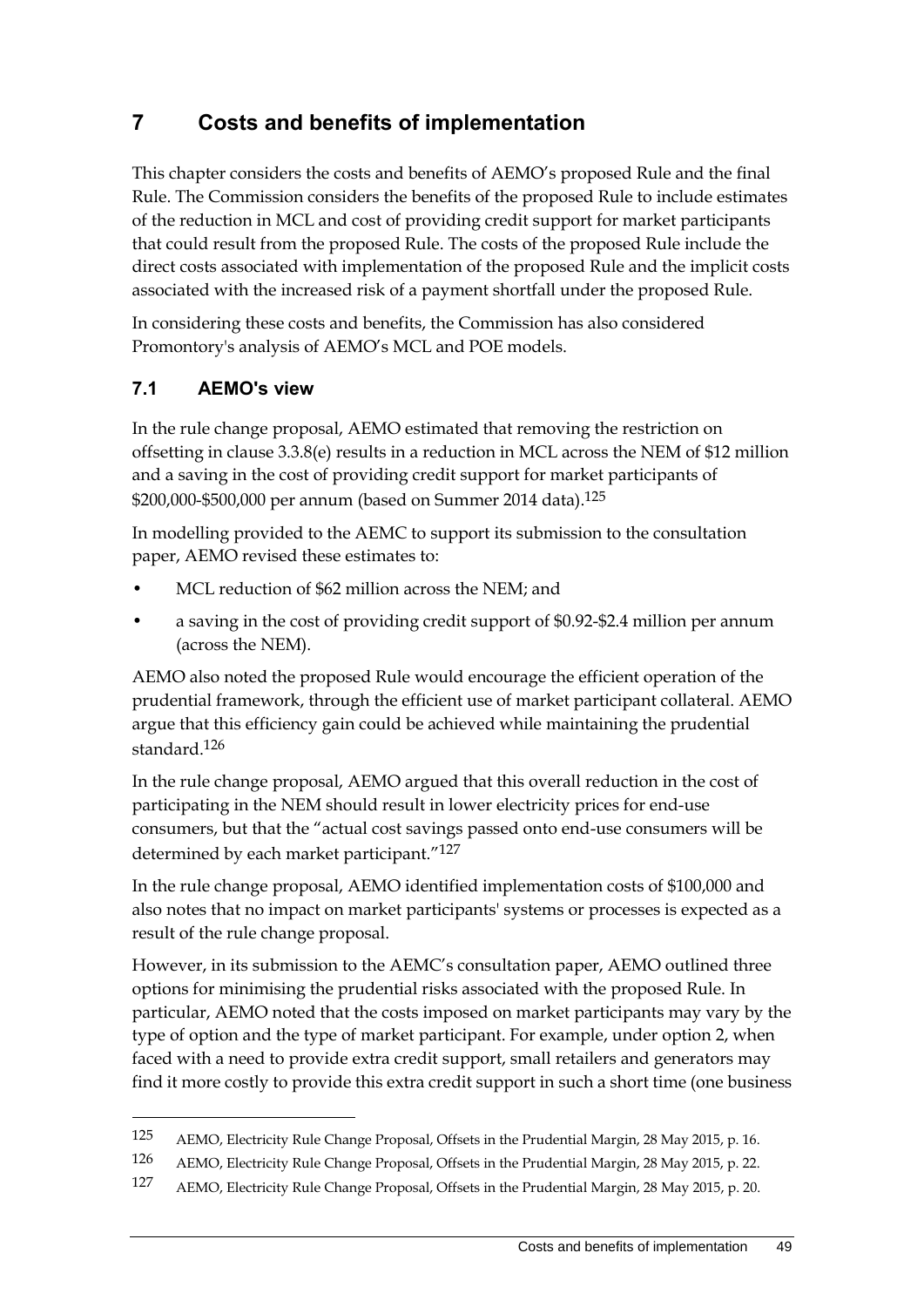day) compared to larger market participants (such as gentailers). Under option 3, which relates to extending the ex-ante reallocation timetable to 14 days, the small proportion of market participants that choose to register reallocations on a weekly basis will be required to register reallocations 14 days ahead.128

## **7.2 Stakeholder views**

#### **7.2.1 First round of consultation**

In submissions, stakeholders supported the rule change proposal, with most noting that AEMO's estimates of the financial benefits (or cost savings) of the proposed rule were underestimated.129

Further, stakeholders considered that consumers would benefit from reduced costs being placed on electricity retailers and generators with these savings passed through in electricity prices.

## **7.2.2 Second round of consultation**

One submission to the Draft Determination directly addressed the costs and benefits of the rule change. The AEC stated that they expect that the implementation of the rule change will provide a benefit to consumers that will markedly exceed the cost of implementation.130

## **7.3 Analysis**

#### **7.3.1 Costs**

<u>.</u>

The potential costs associated with the final Rule fall into two broad categories, the direct costs of implementation and the indirect, post-default costs. The direct costs relate to the systems changes by AEMO and/or market participants to give effect to the final Rule. The indirect costs relate to the increased risk of payment shortfalls (or post-default costs) and the associated impact on market prices, in the event of a market participant's default, as a result of the reduction in credit support levels in the NEM.

AEMO have indicated that the systems changes that would be necessary to give effect to the proposed Rule would cost \$100,000. AEMO have stated that this cost would be incurred prior to implementation of the final Rule and would not represent an ongoing cost.

AEMO stated in the rule change proposal that they do not expect that any market participants would have to make any systems changes as a result of the proposed Rule. This finding is supported by the fact that stakeholders did not raise the issue of potential higher costs to them, as a result of the proposed Rule in their submissions to the AEMC's consultation paper or Draft Determination.

<sup>128</sup> AEMO, Submission to Consultation Paper, 17 February 2016 p3-5.

<sup>129</sup> AEC, Submission to Consultation Paper, 4 February 2016; CS Energy, Submission to Consultation Paper, 4 February 2016; ERM Power, Submission to Consultation Paper, 1 February 2016.

<sup>130</sup> AEC, Submission to the Draft Determination, 11 August 2016.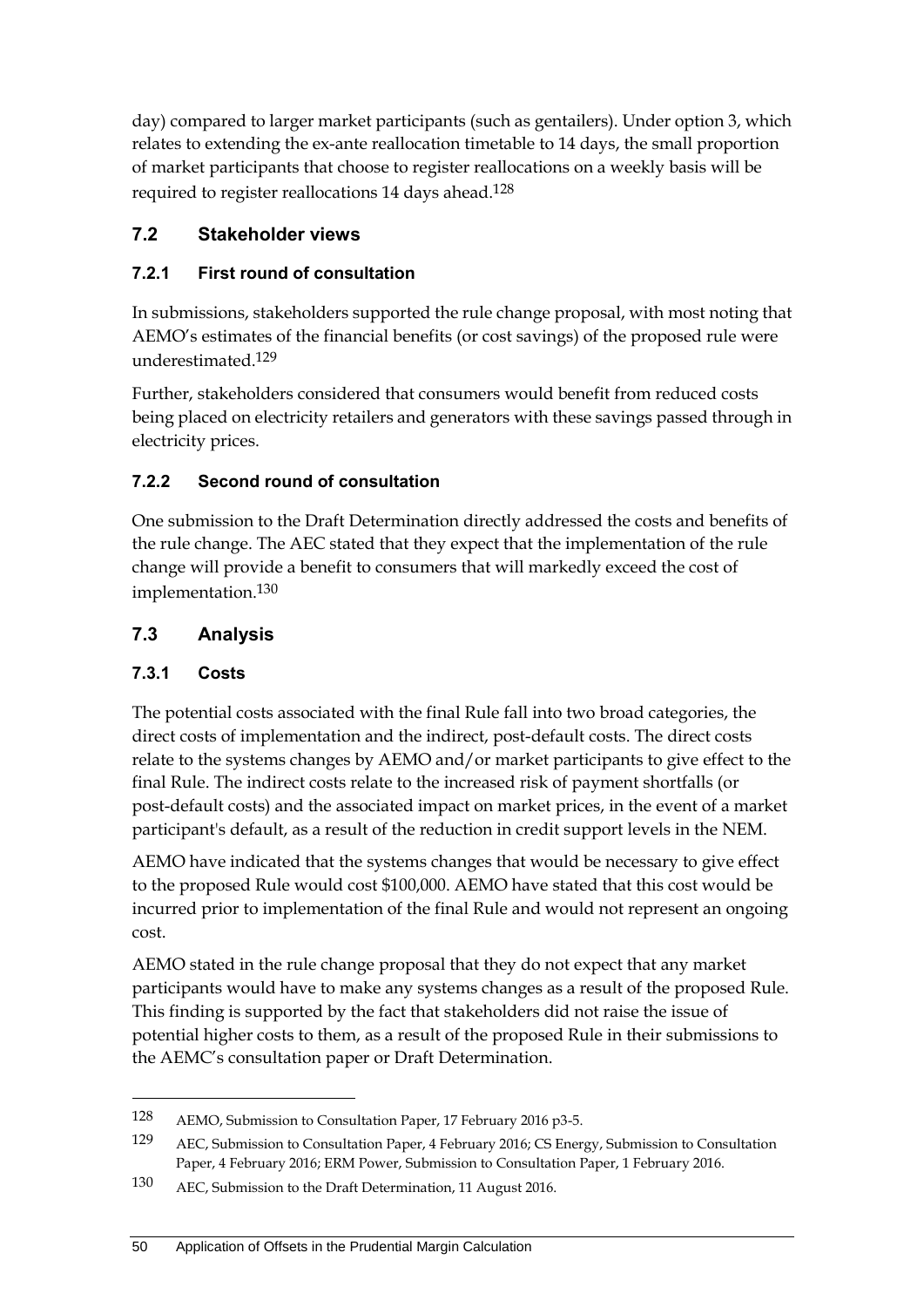However, in its submission to the AEMC's consultation paper, AEMO outlined a number of systems and/or process changes that may be necessary to manage the prudential risks associated with the proposed Rule.131 As discussed in Section 7.1, these changes may result in some costs for market participants, including costs associated with systems changes. The size of these costs will partly depend on the option chosen by AEMO.132

The final Rule is expected to lead to a reduction in the level of credit support held by market participants in the NEM. This reduction in credit support levels may increase the risk of payment shortfalls following a market participant's default. Promontory noted in their report that the proposed Rule "has the potential to create post-default impacts (and subsequent flow-on effects to market participants) that would be higher than if the rule change were not implemented".<sup>133</sup>

However, Promontory noted that these post-default costs are difficult to estimate because, historically, there have been no payment shortfalls in the NEM and the pooled nature of the NEM means that payment shortfalls would be spread across market participants.

Promontory validated AEMO's modelling approach with respect to the prudential POE estimates per region under the current and proposed Rules.<sup>134</sup> These results are summarised in Table 7.1 below.

| Region     | <b>Current Rules</b> | <b>Proposed Rule</b> |
|------------|----------------------|----------------------|
| <b>NSW</b> | 1.73%                | 1.76%                |
| QLD        | 1.85%                | 1.87%                |
| <b>SA</b>  | 1.80%                | 1.88%                |
| <b>TAS</b> | 2.24%                | 2.27%                |
| <b>VIC</b> | 1.73%                | 1.75%                |

#### **Table 7.1 Prudential POE estimates, current and proposed Rules**

Promontory consider that while the proposed Rule increases the probability of exceedance in the NEM, this increase is not material, with the prudential POE for all regions, excluding Tasmania, remaining consistent with the prudential standard.135

<sup>131</sup> AEMO, Submission to Consultation Paper, 17 February 2016, pp 3-5.

<sup>132</sup> See Section 4.1.2 for more detail on the options put forward by AEMO

<sup>133</sup> Promontory Australasia, Offsets in the Prudential Margin Economic Analysis, report prepared for the AEMC, 3 June 2016, p28.

<sup>134</sup> The proposed Rule calculation incorporates the reduction in MCL requirements as a result of the proposed Rule between December 2013 and November 2015.

<sup>135</sup> Promontory Australasia, Offsets in the Prudential Margin Economic Analysis, report prepared for the AEMC, 3 June 2016, p32.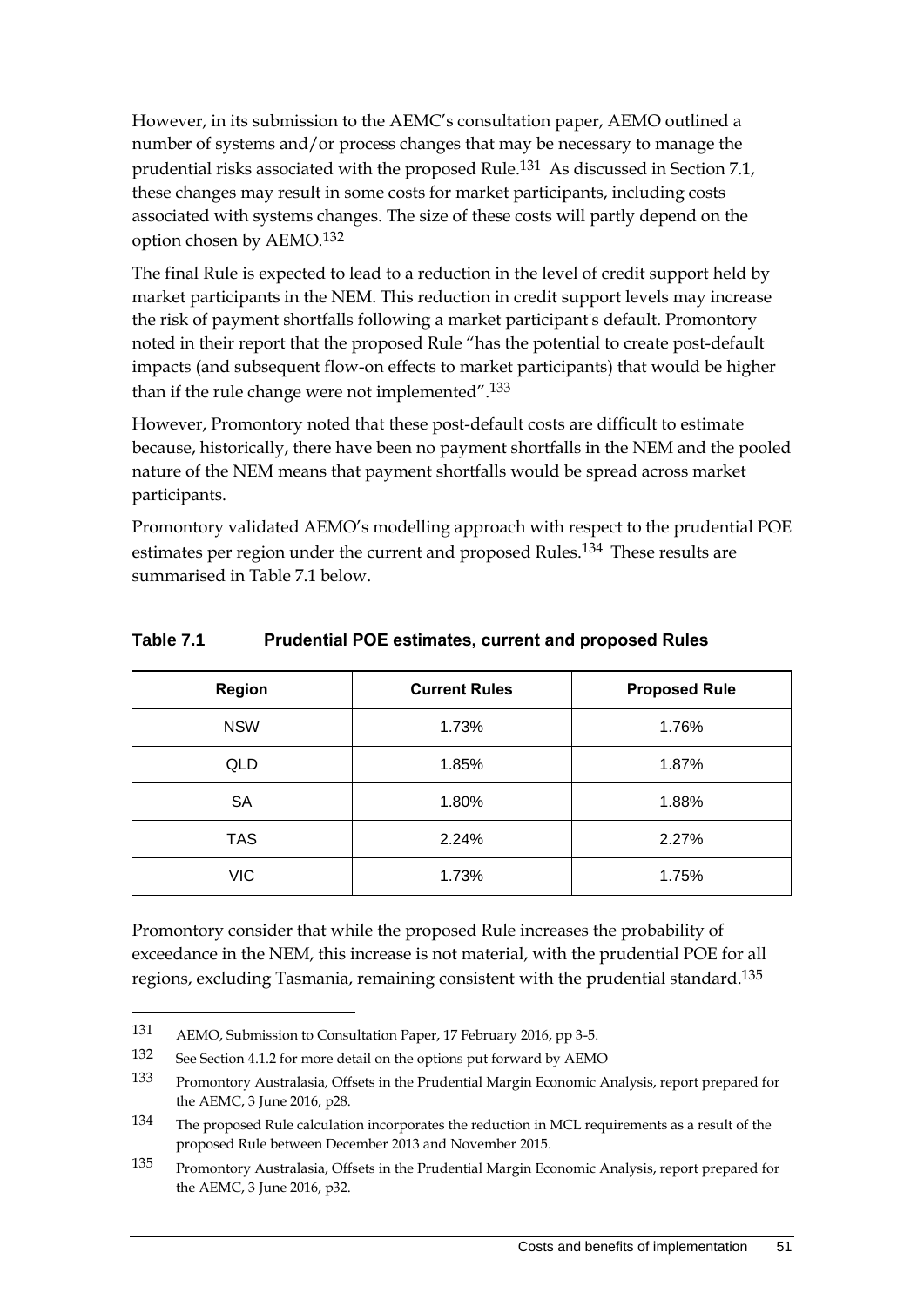This finding would suggest that potential post-default costs as a result of the proposed Rule are small.

The findings given above in Table 7.1 are based on the proposed Rule and not the final Rule. The final Rule requires AEMO to amend certain of its procedures to take into account the final Rule. Promontory note that post-default impacts can be lessened by AEMO making appropriate improvements to its Procedures. Promontory's report recommends:136

- implementing appropriate enhancements to AEMO's existing processes and systems to confirm that offsets are firm;
- providing greater clarity about how AEMO will exercise its discretion; and
- redeveloping the POE model to use market participant level data.<sup>137</sup>

The Commission considers it appropriate that AEMO revise its CLP, reallocation procedures and reallocation timetable, as required, to take into account the changes to clause 3.3.8 of the NER prior to such changes commencing. In addition, the Commission considers that AEMO is best placed to determine effective ways of managing any increase in prudential risk associated with the final Rule through changes to the CLP, reallocation procedures and reallocation timetable, as required. For these reasons, the final Rule requires AEMO to revise these procedures.

## **7.3.2 Benefits**

<u>.</u>

In order for the NEM to operate in an efficient manner the costs imposed on market participants as a result of their obligations to supply AEMO with credit support should be reflective of the financial risk they pose to the NEM. The Commission considers that the final Rule would confer benefits in the form of decreased MCL requirements and associated costs whilst maintaining an acceptable level of prudential risk, as governed by the prudential standard.

The final Rule has the potential to reduce the MCL for market participants and therefore reduce the costs faced by market participants. The discussion of estimated benefits resulting from the final Rule is informed by Promontory's analysis and validation of AEMO's MCL model.

Promontory estimated that the proposed Rule would result in a reduction in MCL requirements of \$62 million and \$45 million in summer 2014 and summer 2015 respectively.138 This is considerably more than the cost savings that were included in AEMO's rule change request.

<sup>136</sup> Promontory Australasia, Offsets in the Prudential Margin Economic Analysis, report prepared for the AEMC, 3 June 2016, p33.

<sup>137</sup> It is noted that this recommended improvement would involve some data challenges and it is recognised that redevelopment of the POE model may extend beyond the implementation of the final Rule.

<sup>138</sup> Promontory Australasia, Offsets in the Prudential Margin Economic Analysis, report prepared for the AEMC, 3 June 2016, p28.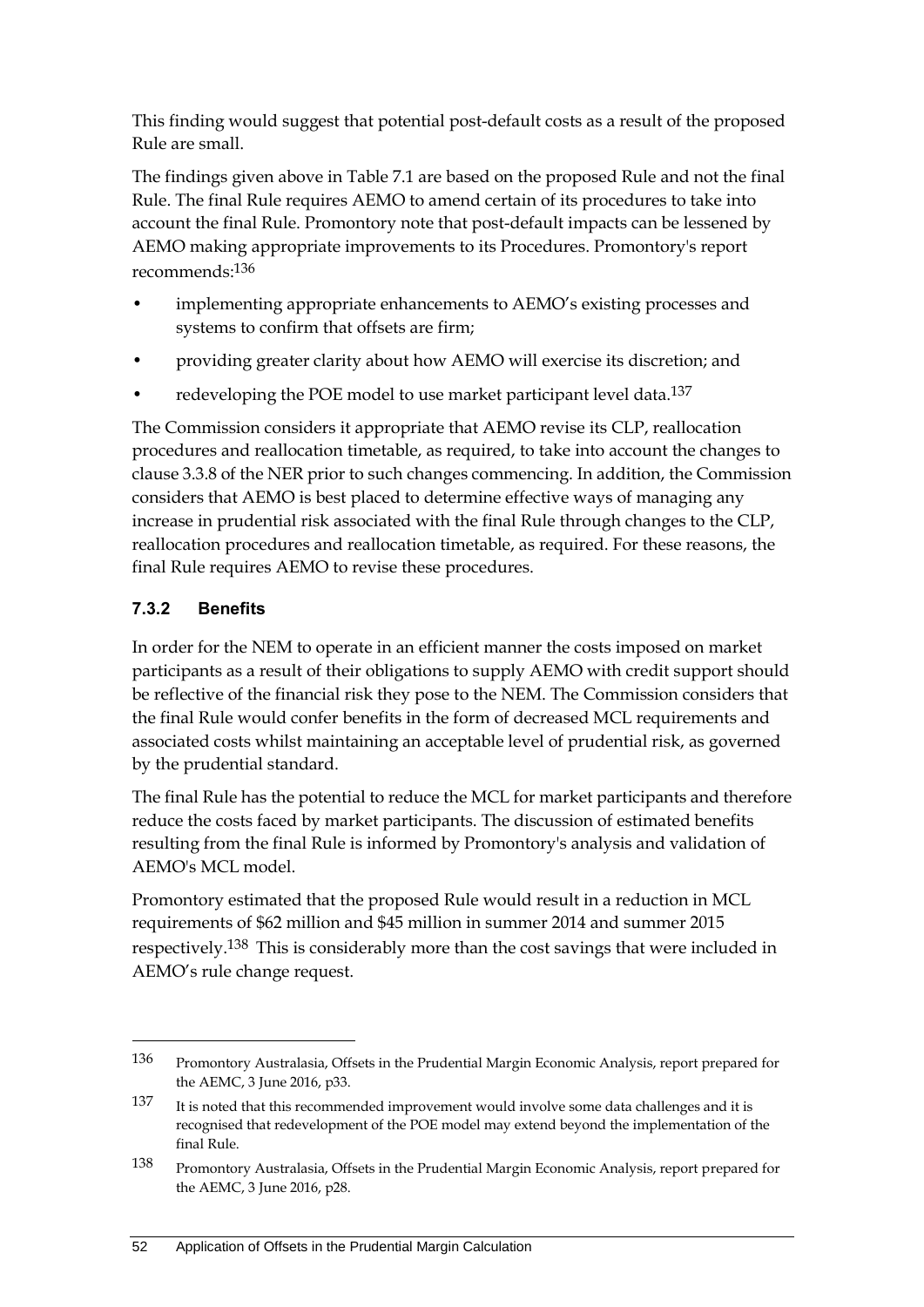The reduction in MCL requirements will lead to reduced costs of providing credit support, which is estimated to be between \$0.92 and \$2.46 million per annum for summer 2014.139 These cost savings could be passed on to consumers in the form of lower prices.

The analysis of the benefits of the proposed Rule provides an indication of the quantum of MCL reduction and costs savings associated with the final Rule. The Commission acknowledges that the actual benefits may differ from the estimated benefits for a number of reasons, including:

- estimates assume full offsetting –the final Rule gives AEMO discretion to determine the extent of offsetting between reallocation amounts and trading amounts. This is consistent with the approach in the proposed Rule. To the extent that partial, rather than full, offsetting was to occur in practice, this would reduce the reduction in MCL amounts;
- estimates ignore potential second-round effects on the prudential margin calculation – if full offsetting is allowed in the calculation of the prudential margin, and this offsetting could, all else equal, lead to a breach of the prudential standard, then AEMO may, in effect, reduce the extent of offsetting by changing various parameters (such as the volatility factor) in their modelling, to ensure the prudential standard continues to be met. This may lower the reduction in MCLs for market participants, and reduce the size of the estimated cost savings; and
- following on from the previous point, as some of the parameters (such as the Participant Risk Adjustment Factor) in AEMO's POE model may not sufficiently differentiate between market participants, any reduction in the extent of offsetting may be equally applied to all market participants, rather than varying the reduction on the basis of a market participant's risk profile. The allocation benefits accruing to a market participant, as a result of the final Rule, should be based on their risk profile.

On balance, the Commission considers that the final Rule would support cost savings for market participants with respect to their credit support obligations, whilst maintaining the prudential standard. These potential cost savings could enhance the efficiency of the NEM's prudential framework.

## **7.4 Conclusions**

<u>.</u>

The Commission is satisfied that the final Rule will, or is likely to, contribute to the achievement of the NEO, for the following reasons:

• the costs associated with changes under the final Rule are relatively small and relate to a once-off change to AEMO and/or market participants' systems. Once

<sup>139</sup> Promontory Australasia, Offsets in the Prudential Margin Economic Analysis, report prepared for the AEMC, 3 June 2016, p28. The estimated cost saving for summer 2015 is between \$720,000 and \$1.92 million per annum, depending on the cost of credit support (assumed to be between 1.5 and 4 per cent, per annum).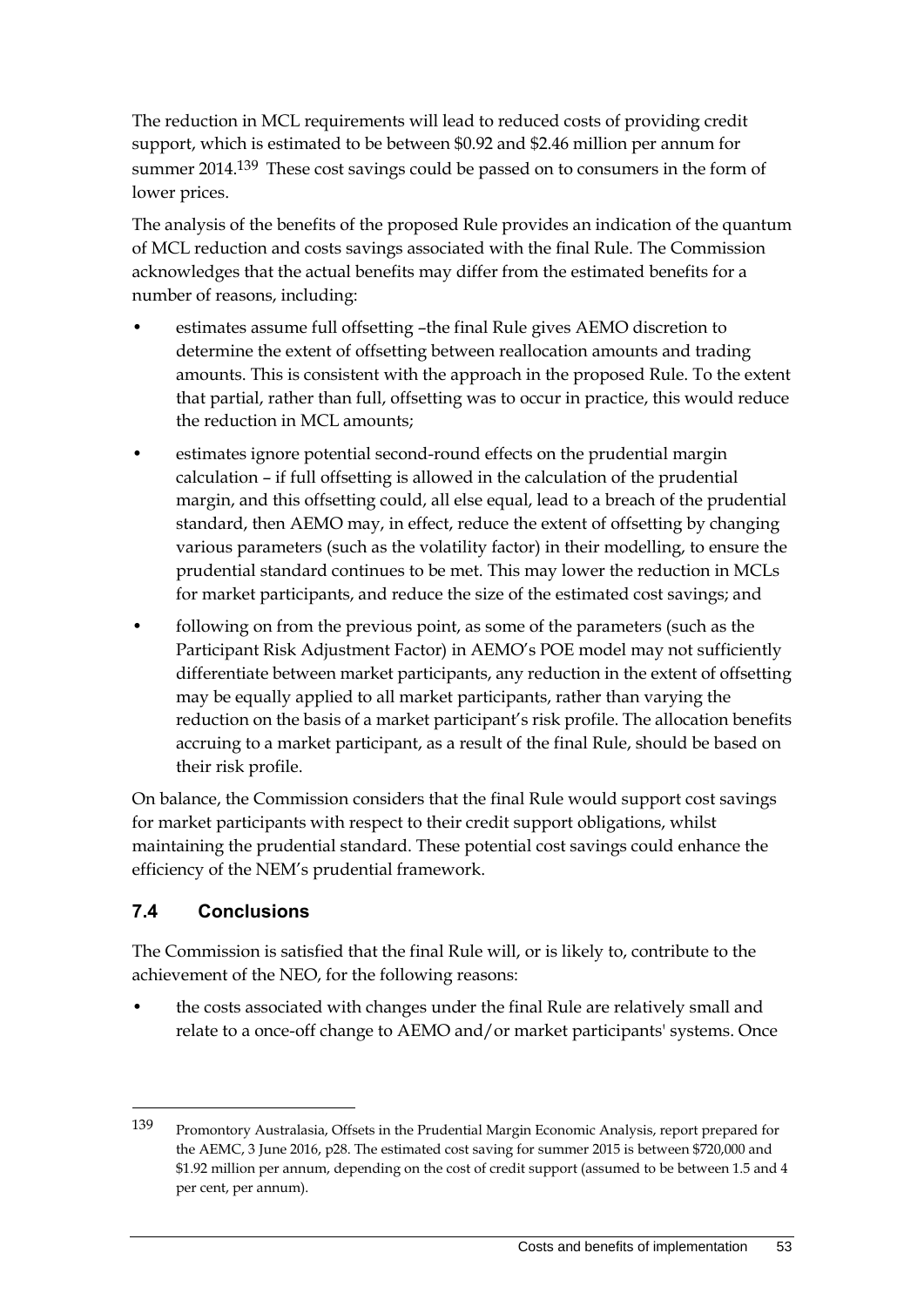the final Rule is implemented, it is not expected to impose much ongoing costs on AEMO or market participants;140

- the benefits of the final Rule, in terms of cost savings, far outweigh the costs. The potential cost savings as a result of the change to the prudential margin calculation would accrue to market participants on an ongoing basis;
- the final Rule would support an improvement to the productive efficiency of the NEM by allowing for a reduction in MCL requirements while maintaining the prudential standard. Market participants would be able to use the cost savings to fund more productive investment;
- the final Rule would support an improvement of the allocative efficiency of the NEM by allowing credit support requirements to more accurately reflect the risks posed by a market participant to the NEM; and
- the final Rule supports efficient costs savings for market participants, which could be passed on to consumers.

<sup>140</sup> As stated, the extent to which the final rule would impose costs on market participants depends on the procedural changes adopted by AEMO. The option chosen may have implication for the systems costs of market participants and/or costs of financing.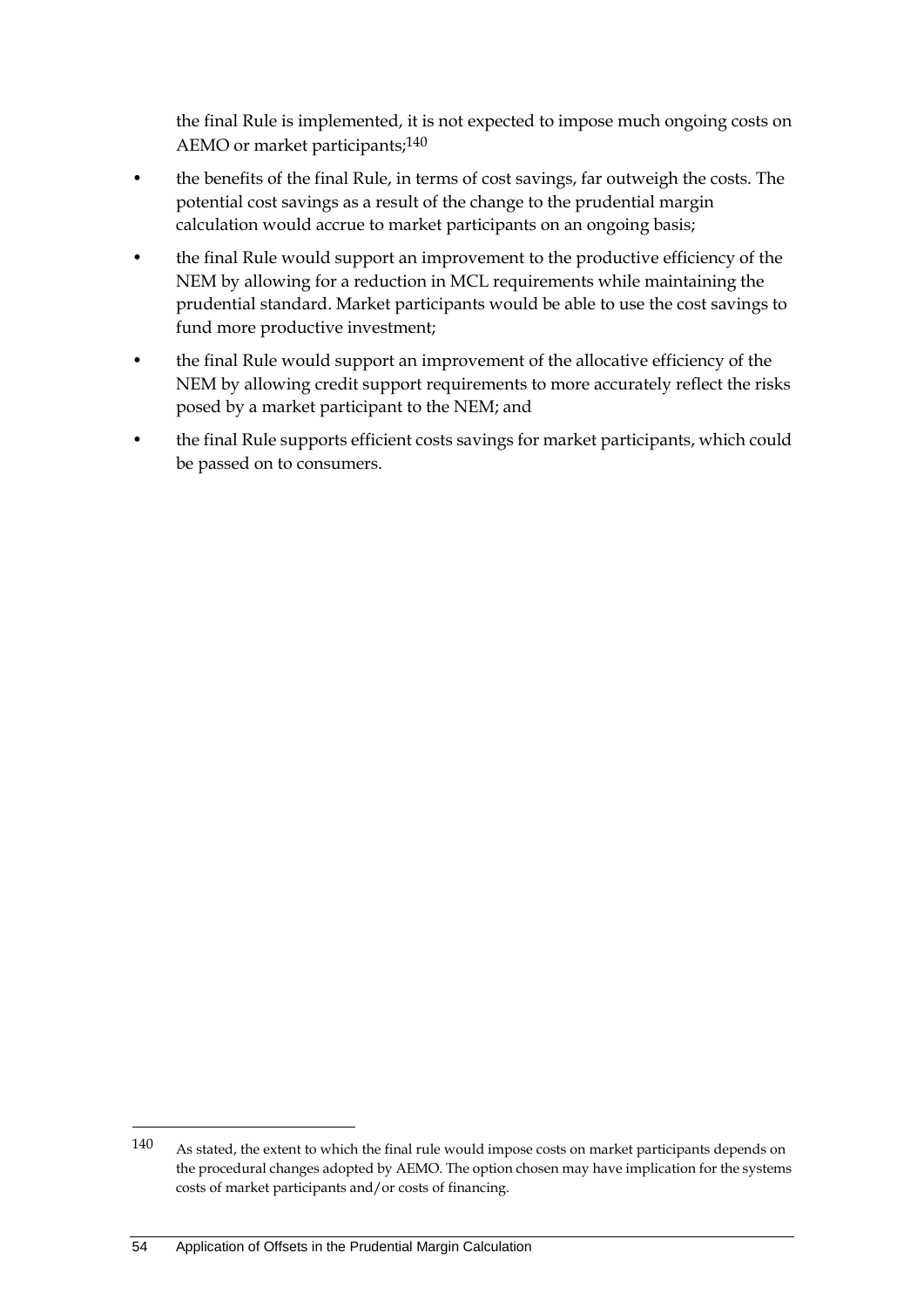# **Abbreviations**

| <b>AEMC</b> | <b>Australian Energy Market Commission</b> |
|-------------|--------------------------------------------|
| <b>AEMO</b> | Australian Energy Market Operator          |
| <b>CLP</b>  | <b>Credit Limit Procedures</b>             |
| Commission  | See AEMC                                   |
| <b>MCL</b>  | Maximum Credit Limit                       |
| <b>NEL</b>  | National Electricity Law                   |
| <b>NEM</b>  | National Electricity Market                |
| <b>NEO</b>  | National Electricity Objective             |
| <b>NER</b>  | <b>National Electricity Rules</b>          |
| OSL         | Outstandings Limit                         |
| POE         | Probability of Exceedance                  |
| PM          | <b>Prudential Margin</b>                   |
| <b>RRP</b>  | Regional Reference Price                   |
| Rules       | <b>See NER</b>                             |
| TL.         | <b>Trading Limit</b>                       |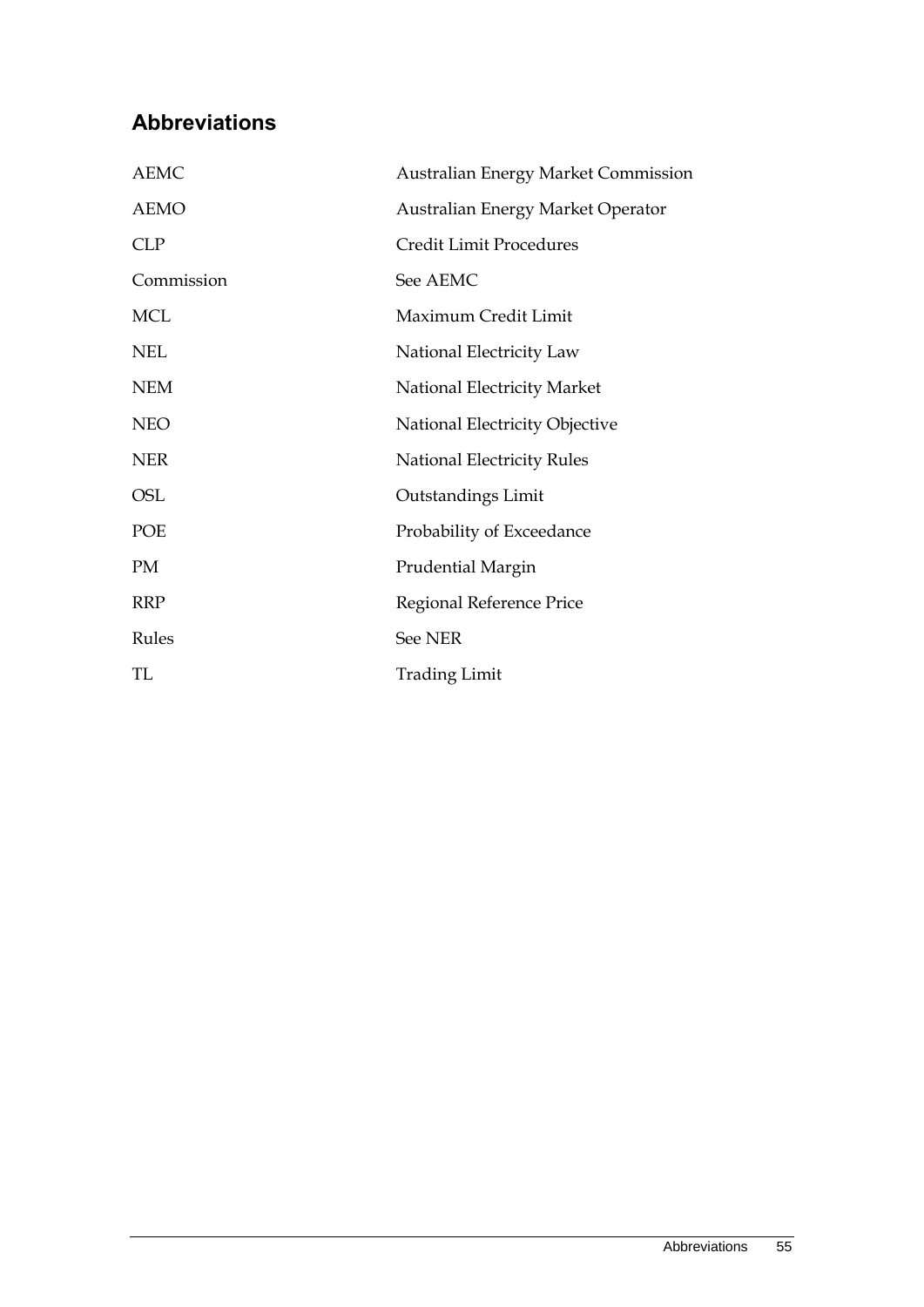# **A Summary of issues raised in submissions**

## **A.1 First round of submissions**

| <b>Stakeholder</b>                                                                                      | <b>Issue</b>                                                                                                                                                                                                                                                   | <b>AEMC Response</b>                                                                                                                                                                                                                                                                                                                                         |  |  |
|---------------------------------------------------------------------------------------------------------|----------------------------------------------------------------------------------------------------------------------------------------------------------------------------------------------------------------------------------------------------------------|--------------------------------------------------------------------------------------------------------------------------------------------------------------------------------------------------------------------------------------------------------------------------------------------------------------------------------------------------------------|--|--|
|                                                                                                         | Restricting trading and reallocation amount offsets                                                                                                                                                                                                            |                                                                                                                                                                                                                                                                                                                                                              |  |  |
| ERM Power, p. 1.                                                                                        | ERM Power strongly supports the proposed change<br>to the Rules to enable trading and reallocation<br>amounts to be offset in the prudential margin<br>calculation.                                                                                            | The Commission has determined to make a final Rule removing the<br>prohibition on offsetting reallocation and trading amounts in the prudential<br>margin calculation. The removal of the prohibition would commence on 20<br>October 2017. This is discussed in Chapter 3.                                                                                  |  |  |
| CS Energy, p. 1.                                                                                        | CS Energy considers there is no clear reason for<br>maintaining the current restriction in the Rules.                                                                                                                                                          | See the previous response.                                                                                                                                                                                                                                                                                                                                   |  |  |
| Australian Energy Council<br>(AEC) (formerly Competitive<br>Energy Association),<br>Attachment 1, p. 1. | AEC considers there is no clear reasoning for<br>maintaining the current restriction in the Rules. AEC<br>considers that reallocations are firm through the<br>reaction period and should be used as an offset to<br>trading amounts in the prudential margin. | See the previous response.                                                                                                                                                                                                                                                                                                                                   |  |  |
| <b>GDF Suez Australian Energy</b><br>(GDF SAE), p. 2.                                                   | GDFSAE considers that the restriction imposed by<br>clause 3.3.8(e) no longer has any clear reasoning<br>and should be removed from the NER.                                                                                                                   | See the previous response.                                                                                                                                                                                                                                                                                                                                   |  |  |
| Impact of the proposed rule on market efficiency                                                        |                                                                                                                                                                                                                                                                |                                                                                                                                                                                                                                                                                                                                                              |  |  |
| ERM Power, p. 3.                                                                                        | ERM Power considers the rule change proposal will<br>lead to cost savings for the organisation, with<br>negligible implementation costs.<br>ERM Power considers the savings associated with<br>the rule change proposal understate the total                   | The Commission notes that the final Rule will support a reduction in MCL<br>requirements for market participants by \$62 million across the NEM. This<br>reduction should result in credit support cost savings for market<br>participants of \$920,000 - \$2.4 million per annum.<br>The Commission notes that these estimates are higher than the original |  |  |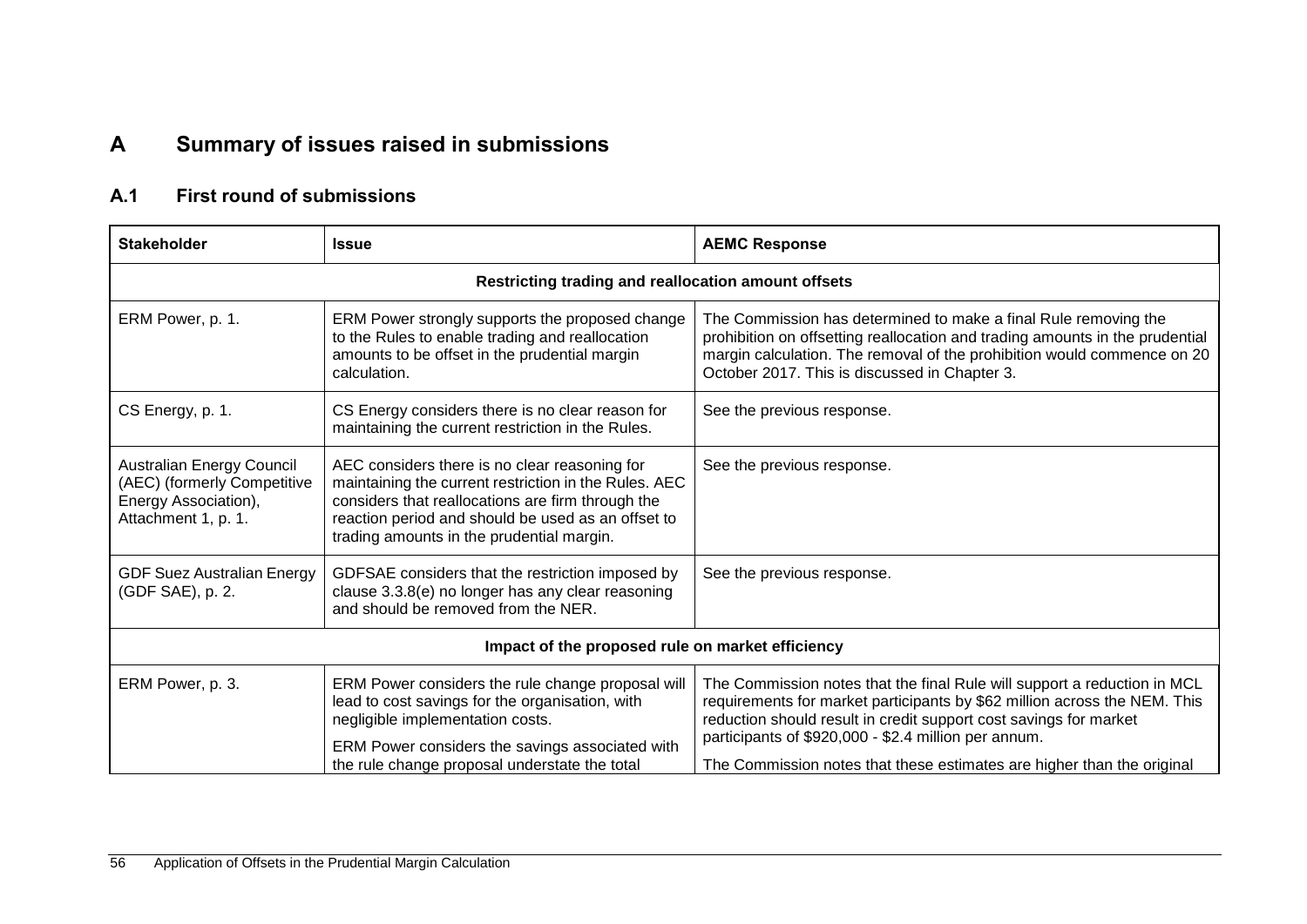| <b>Stakeholder</b>       | <b>Issue</b>                                                                                                                                                                                                                                                                                                                                                                                                                                                                                      | <b>AEMC Response</b>                                                                                 |
|--------------------------|---------------------------------------------------------------------------------------------------------------------------------------------------------------------------------------------------------------------------------------------------------------------------------------------------------------------------------------------------------------------------------------------------------------------------------------------------------------------------------------------------|------------------------------------------------------------------------------------------------------|
|                          | savings across all market participants.                                                                                                                                                                                                                                                                                                                                                                                                                                                           | estimates put forward by AEMO in its rule change proposal. This is<br>discussed in Chapters 5 and 7. |
| AEMO, p. 1.              | AEMO considers that if offsets were allowed as<br>proposed by the rule change, there would be<br>material reductions in credit support levels required<br>from participants.                                                                                                                                                                                                                                                                                                                      | See the previous response.                                                                           |
| AEC, Attachment 1, p. 1. | AEC considers the proposed rule would be<br>allocatively efficient as the current arrangements<br>require collateral to be provided in the prudential<br>margin as if a market participant is not hedged. AEC<br>members consider the savings associated with the<br>rule change request understate the benefits (as the<br>MCL values used in the modelling understate the<br>actual MCL required). AEC considers that the<br>prudential standard will be maintained under the<br>proposed rule. | See the previous response.                                                                           |
| CS Energy, p. 1.         | CS Energy considers the rule will result in cost<br>savings to market participants, but that AEMO's<br>modelling understate the total benefit.<br>CS Energy does not consider that holding excess<br>collateral for those participants that have hedged<br>their position assists in maintaining the Prudential<br>Standard.                                                                                                                                                                      | See the previous response.                                                                           |
| GDFSAE, p. 2.            | GDFSAE considers that removing clause 3.3.8(e)<br>will reduce the guarantee amount that participants<br>must provide to AEMO. GDFSAE considers the<br>reduction in financial burden on market participants<br>will lead to an overall improvement in market<br>efficiency.                                                                                                                                                                                                                        | See the previous response.                                                                           |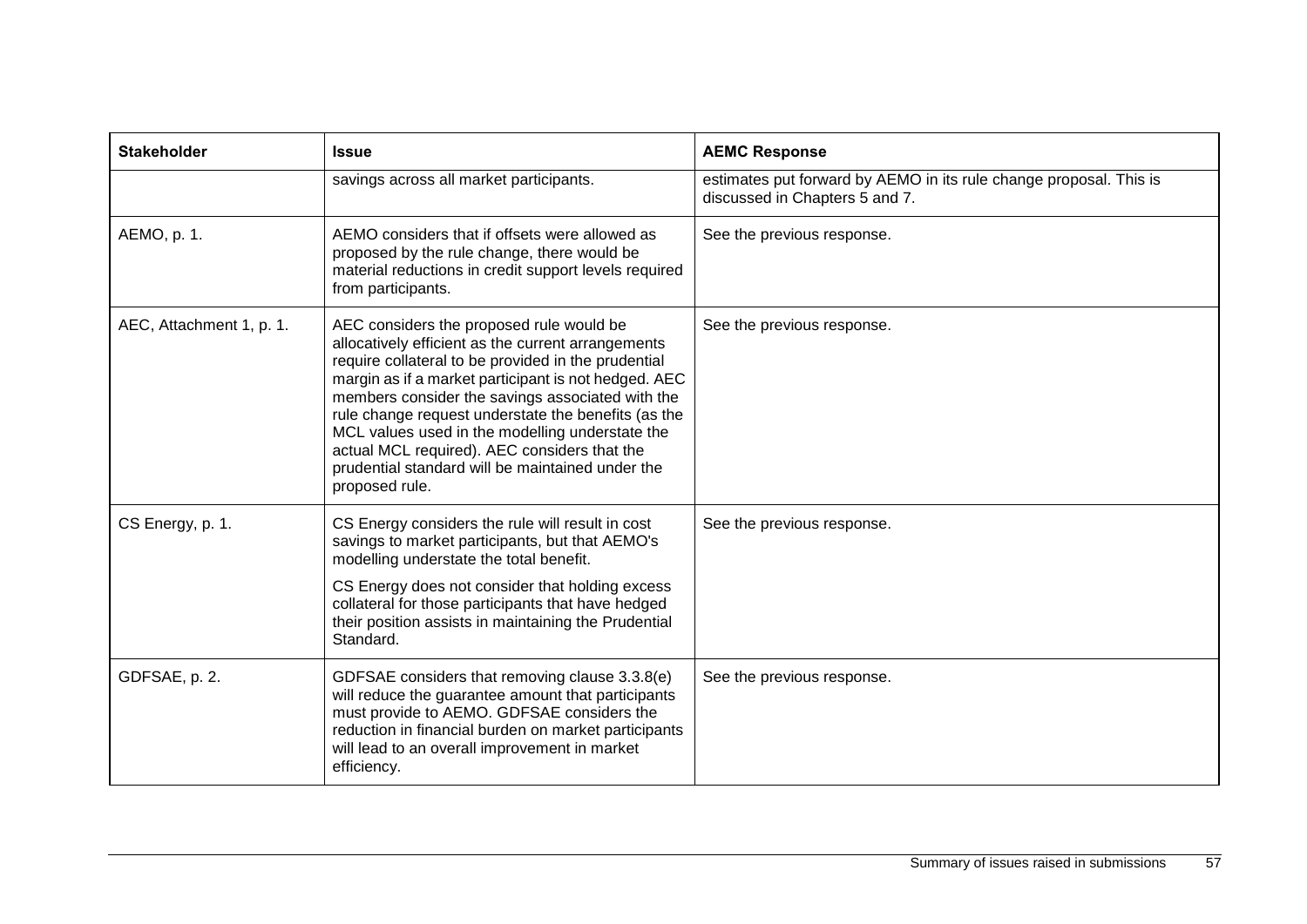| <b>Stakeholder</b> | <b>Issue</b>                                                                                                                                                                                                                                                                                                                                                                                                                                                                                                                                                                                                                                                                                                                                                                                                                                                                                                                   | <b>AEMC Response</b>                                                                                                                                                                                                                                                                                                                                                                                                                                                                                                                                                                                                                                                                                                                                                                                                                                                                                                                                                                                                                                                                                                                                                                                                                                                                                                                                                                                                |
|--------------------|--------------------------------------------------------------------------------------------------------------------------------------------------------------------------------------------------------------------------------------------------------------------------------------------------------------------------------------------------------------------------------------------------------------------------------------------------------------------------------------------------------------------------------------------------------------------------------------------------------------------------------------------------------------------------------------------------------------------------------------------------------------------------------------------------------------------------------------------------------------------------------------------------------------------------------|---------------------------------------------------------------------------------------------------------------------------------------------------------------------------------------------------------------------------------------------------------------------------------------------------------------------------------------------------------------------------------------------------------------------------------------------------------------------------------------------------------------------------------------------------------------------------------------------------------------------------------------------------------------------------------------------------------------------------------------------------------------------------------------------------------------------------------------------------------------------------------------------------------------------------------------------------------------------------------------------------------------------------------------------------------------------------------------------------------------------------------------------------------------------------------------------------------------------------------------------------------------------------------------------------------------------------------------------------------------------------------------------------------------------|
|                    | Effective risk management: appropriate allocation of risks                                                                                                                                                                                                                                                                                                                                                                                                                                                                                                                                                                                                                                                                                                                                                                                                                                                                     |                                                                                                                                                                                                                                                                                                                                                                                                                                                                                                                                                                                                                                                                                                                                                                                                                                                                                                                                                                                                                                                                                                                                                                                                                                                                                                                                                                                                                     |
| AEMO, p. 1-5.      | AEMO considers that if offsets were allowed as<br>proposed by the rule change, there would be<br>material reductions in credit support levels required<br>from participants. AEMO considers the efficiency<br>gain is possible without breaching the 2%<br>Probability of Exceedance (POE) target set as the<br>current prudential standard for the NEM.<br>AEMO nevertheless notes that the modelling used<br>to demonstrate that the prudential standard would<br>be met for all regions under the proposed rule does<br>not consider the impact of reallocations in the MCL<br>calculations, as debit and credit reallocations are<br>expected to net out within the region.<br>In its submission, AEMO has identified significant<br>operational and procedural changes, not previously<br>identified, that may be required to ensure the<br>prudential standard would not be breached, if the<br>proposed rule were made. | On balance, the Commission considers that the proposed Rule does not<br>pose a material risk to the NEM or significantly increase the risk of market<br>participant default and has determined to make a final Rule that removes<br>the prohibition on offsetting between trading and reallocation amounts in<br>the prudential margin calculation. Given that a market participant's<br>reallocation and trading offsets could result in a negative prudential margin,<br>the Commission has determined to include in the final Rule provision that<br>the prudential margin cannot be negative to further mitigate any prudential<br>risks arising from the removal of existing clause 3.3.8(e). Whilst AEMO<br>cannot determine a prudential margin that is a negative amount under the<br>final Rule, AEMO will have the discretion to determine what non-negative<br>amount the prudential margin should be in accordance with the credit limit<br>procedures and in order to meet the prudential standard.su Nevertheless,<br>the Commission notes Promontory's observations in relation to the POE<br>model.<br>The Commission also notes that the final Rule may also allow for the<br>inclusion of non-firm offsets in the prudential margin calculation. The<br>Commission considers that this risk can be appropriately managed by<br>AEMO through changes to its systems and procedures. The Commission |
|                    | AEMO considers there are four options to manage<br>this risk:<br>Option 1: No change to the existing Rule;<br>$\bullet$                                                                                                                                                                                                                                                                                                                                                                                                                                                                                                                                                                                                                                                                                                                                                                                                        | notes the options put forward by AEMO and considers there may be other<br>options available to AEMO to manage this risk and encourages<br>stakeholders to engage in the consultation process for amending the<br>procedures to reflect the final Rule.                                                                                                                                                                                                                                                                                                                                                                                                                                                                                                                                                                                                                                                                                                                                                                                                                                                                                                                                                                                                                                                                                                                                                              |
|                    | Option 2: reallocation alerts - AEMO is<br>implementing a daily 7 business day ahead<br>reallocation alert to monitor and review the<br>reallocation amounts in each market<br>participant's MCL calculation, relative to the<br>actual reallocation requests registered with<br>AEMO. This option would require market<br>participants to respond to requests for additional                                                                                                                                                                                                                                                                                                                                                                                                                                                                                                                                                  | The final Rule includes a transitional Rule requiring AEMO to make<br>changes to its CLP, reallocation procedures and reallocation timetable, as<br>required, by 1 July 2017. Changes to clause 3.3.8(e) under the draft Rule<br>would commence on 20 October 2017, allowing AEMO sufficient time to<br>make the necessary adjustments to its internal systems and processes.<br>This is discussed in Chapter 4.                                                                                                                                                                                                                                                                                                                                                                                                                                                                                                                                                                                                                                                                                                                                                                                                                                                                                                                                                                                                    |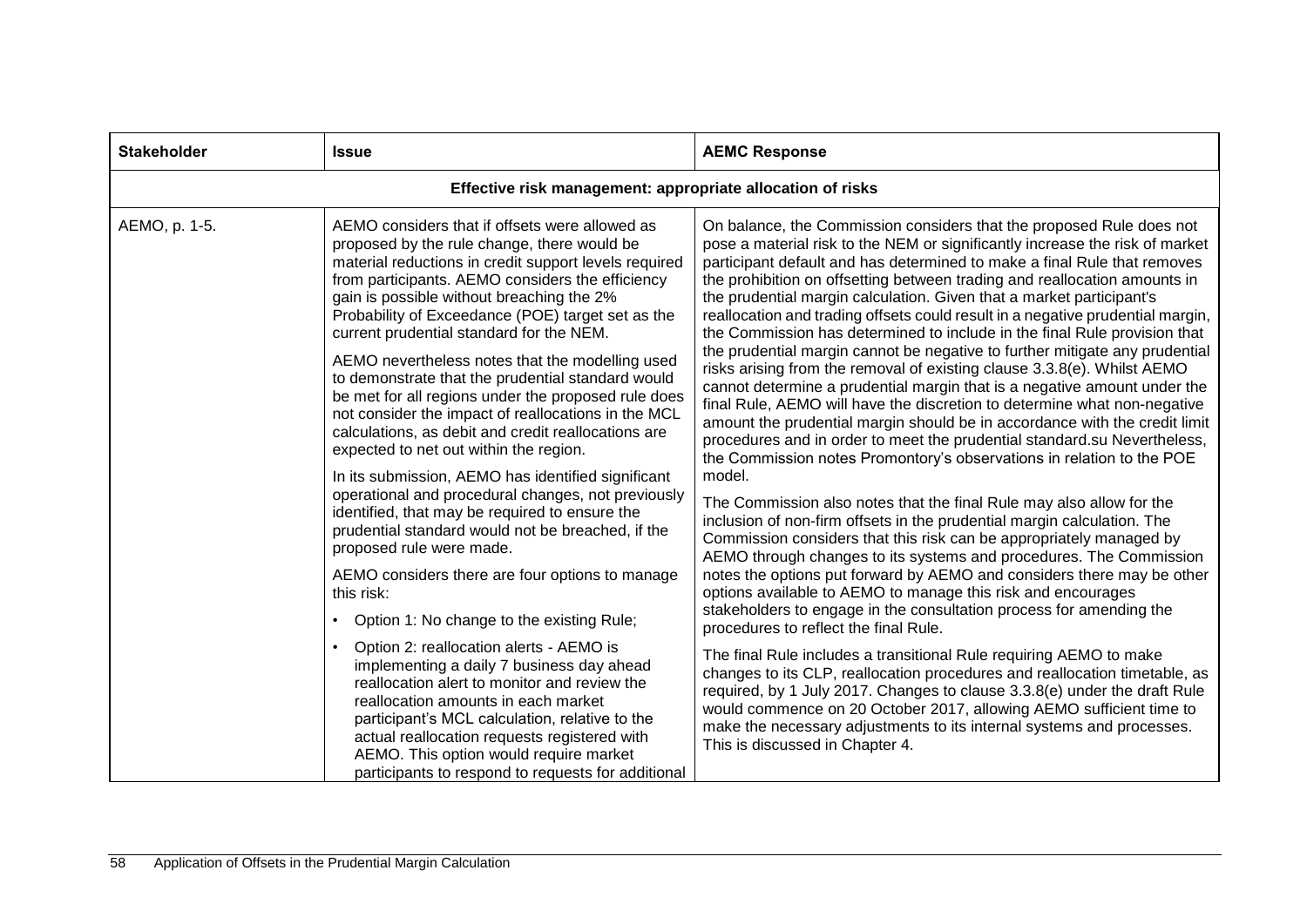| <b>Stakeholder</b>       | <b>Issue</b>                                                                                                                                                                                                                                                                                                                             | <b>AEMC Response</b>       |
|--------------------------|------------------------------------------------------------------------------------------------------------------------------------------------------------------------------------------------------------------------------------------------------------------------------------------------------------------------------------------|----------------------------|
|                          | credit support within 24hrs, in contrast to the<br>current practice of 7 days;                                                                                                                                                                                                                                                           |                            |
|                          | Option 3: changes to the ex-ante reallocation<br>timetable from 7 to 14 business days; and                                                                                                                                                                                                                                               |                            |
|                          | Option 4: partial reallocation offsets.<br>$\bullet$                                                                                                                                                                                                                                                                                     |                            |
|                          | Options 2 to 4 would require amendments to AEMO<br>procedures and may take up to 6 months to consult<br>on and implement.                                                                                                                                                                                                                |                            |
|                          |                                                                                                                                                                                                                                                                                                                                          |                            |
| ERM Power, p. 3.         | ERM Power considers there are adequate<br>processes to determine the firmness of<br>reallocations.                                                                                                                                                                                                                                       | See the previous response. |
|                          | ERM Power supports AEMO's existing right to<br>deregister reallocations in the case of a default<br>event, as it is an important process to ensure AEMO<br>can mitigate market exposure.                                                                                                                                                 |                            |
|                          | There has been no history of large generator default<br>and therefore processes are appropriate in the<br>context of a low-likelihood (though high impact) risk.                                                                                                                                                                         |                            |
| AEC, Attachment 1, p. 1. | AEC considers there are adequate processes to<br>determine the firmness of reallocations.                                                                                                                                                                                                                                                | See the previous response. |
|                          | AEC notes AEMO's rule change proposal states<br>that ex-ante reallocations will stand during the<br>Reaction Period; that reallocations cannot be<br>unilaterally terminated; and that AEMO can refuse a<br>reallocation termination or reapplication request, if it<br>has grounds to believe the request will expose NEM<br>creditors. |                            |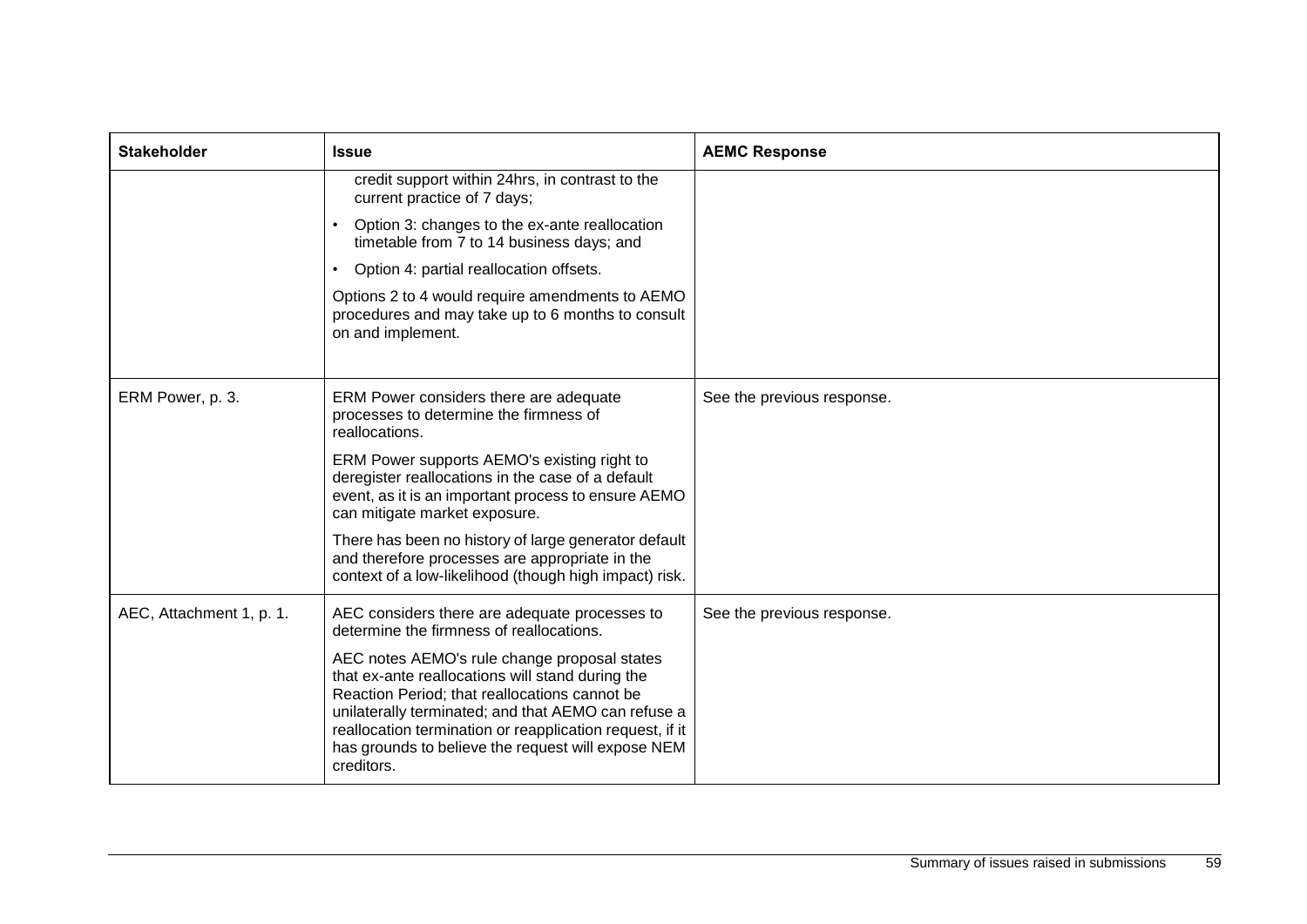| <b>Stakeholder</b>  | <b>Issue</b>                                                                                                                                                                                                                                                                                       | <b>AEMC Response</b>                                                                                                                                                                                                                                                                                                                                                                              |
|---------------------|----------------------------------------------------------------------------------------------------------------------------------------------------------------------------------------------------------------------------------------------------------------------------------------------------|---------------------------------------------------------------------------------------------------------------------------------------------------------------------------------------------------------------------------------------------------------------------------------------------------------------------------------------------------------------------------------------------------|
|                     | The AEC considers AEMO can revise the CLP<br>should it consider the calculation of debits (load)<br>and credits (generation) does not reflect the credit<br>risk of the hedging instrument used by the market<br>participant.                                                                      |                                                                                                                                                                                                                                                                                                                                                                                                   |
| CS Energy, p. 1.    | CS Energy considers AEMO's processes are<br>adequate to determine the firmness of offsets from<br>reallocations and/or generation. CS Energy<br>understands that AEMO has triggers in place to<br>instigate a MCL review in the event it has concerns<br>about reallocations or generation levels. | See the previous response.                                                                                                                                                                                                                                                                                                                                                                        |
|                     | Further, CS Energy has investigated the firmness of<br>reallocations during the reaction period and<br>considers it will survive the default of one party,<br>such that NEM creditors are not exposed to<br>reallocation amounts.                                                                  |                                                                                                                                                                                                                                                                                                                                                                                                   |
|                     | CS Energy considers AEMO has adequate powers<br>to deregister a reallocation and reject a reallocation<br>termination request.                                                                                                                                                                     |                                                                                                                                                                                                                                                                                                                                                                                                   |
|                     | Trade-off between regulatory certainty and flexibility                                                                                                                                                                                                                                             |                                                                                                                                                                                                                                                                                                                                                                                                   |
| ERM Power, pp. 3-4. | ERM Power considers that there is benefit in<br>improving the transparency of AEMO's<br>decision-making process with regards to the<br>existing discretion in calculating the OSL and<br>prudential margin. This could be done in the Rules<br>or in the Credit Limit Procedures.                  | The Commission considers that there should be an appropriate balance<br>between providing certainty to market participants, in relation to the<br>treatment of reallocation and generation offsets in the prudential margin<br>calculation, and the need for AEMO to retain some flexibility and discretion<br>in relation to developing the methodology to determine the prudential<br>settings. |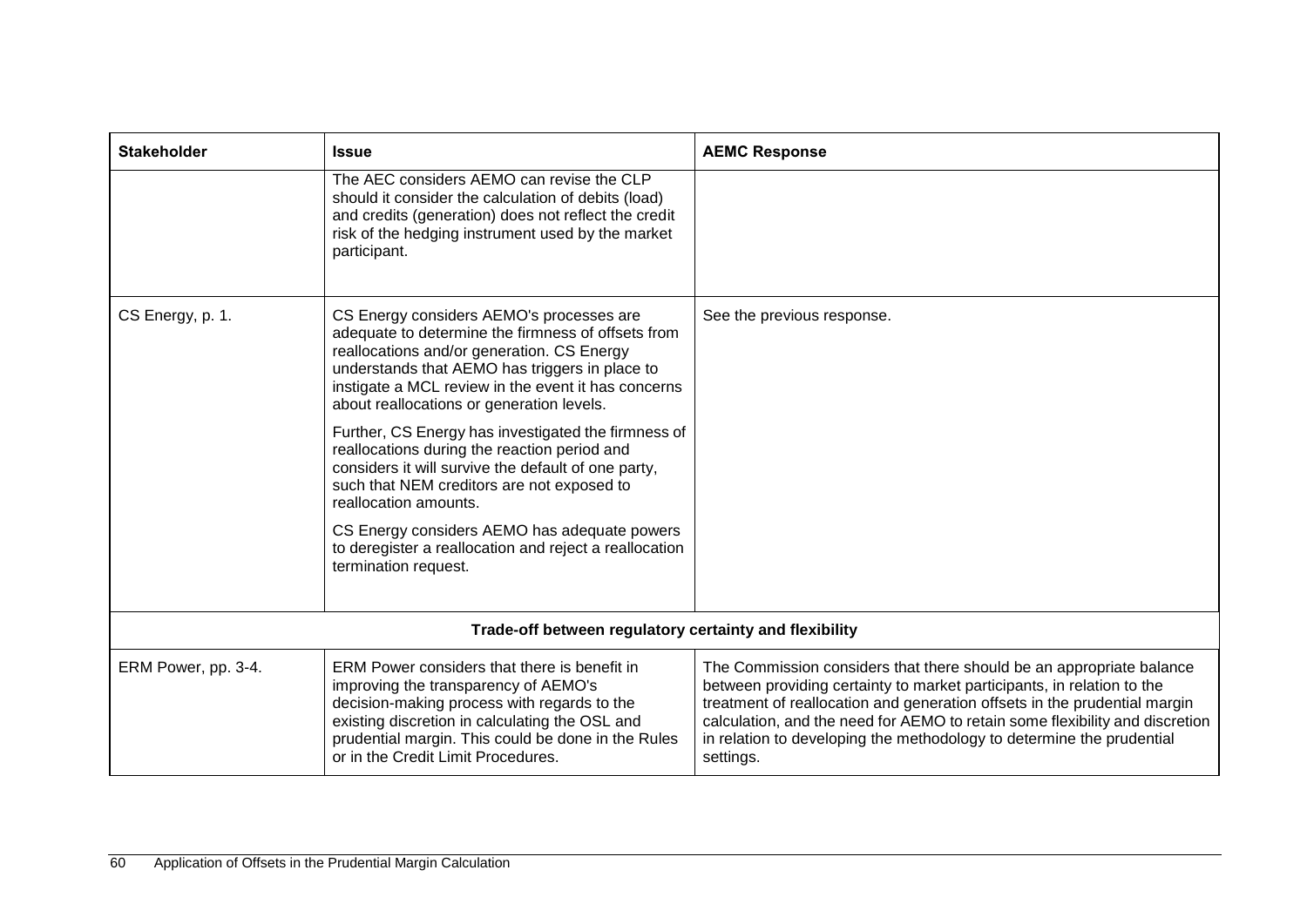| <b>Stakeholder</b>       | <b>Issue</b>                                                                                                                                                                                                                                                                                                                                                                                                                                                                                   | <b>AEMC Response</b>                                                                                                                                                                                                                                                                                                                                                                                                                                                                                                                                                                                                                                                                                                                                                                                                                                                                                                                                                                                                                                                                                                                                                                                                                                                                                                                                                                                                                                                                                                                                                                                                                                                                                                                                            |
|--------------------------|------------------------------------------------------------------------------------------------------------------------------------------------------------------------------------------------------------------------------------------------------------------------------------------------------------------------------------------------------------------------------------------------------------------------------------------------------------------------------------------------|-----------------------------------------------------------------------------------------------------------------------------------------------------------------------------------------------------------------------------------------------------------------------------------------------------------------------------------------------------------------------------------------------------------------------------------------------------------------------------------------------------------------------------------------------------------------------------------------------------------------------------------------------------------------------------------------------------------------------------------------------------------------------------------------------------------------------------------------------------------------------------------------------------------------------------------------------------------------------------------------------------------------------------------------------------------------------------------------------------------------------------------------------------------------------------------------------------------------------------------------------------------------------------------------------------------------------------------------------------------------------------------------------------------------------------------------------------------------------------------------------------------------------------------------------------------------------------------------------------------------------------------------------------------------------------------------------------------------------------------------------------------------|
|                          | AEMO's discretion in decision making with regards<br>to these calculations leads to uncertainty for market<br>participants and can impact the market participant's<br>ability to forecast its forward position, which in turn,<br>reduces the efficiency of its operations.<br>ERM Power considers there would be no detriment<br>in including a clause in the Rules to explicitly outline<br>AEMO's right to offset reallocation and trading<br>amounts in the prudential margin calculation. | AEMO's proposed Rule does not oblige AEMO to provide guidance (in<br>addition to what is already provided for under the existing Rules) on how it<br>may apply its discretion in terms of the extent of offsetting between<br>reallocation amounts and trading amounts.<br>The Commission considers that the requirements in clauses 3.3.8(c), (f)<br>and (g) are sufficient in curbing AEMO's discretion and providing<br>transparency in the methodology they use to determine the prudential<br>settings. The Commission also considers that AEMO must update the<br>CLP, reallocation procedures and reallocation timetable, as required, in<br>accordance with the Rules consultation procedures, to take into account<br>the final Rule. This should be done by 1 July to ensure sufficient time is<br>provided to market participants to consult with AEMO on the methodology<br>in the CLP and ensure market participants have time to implement relevant<br>internal processes before changes to clause. 3.3.8(e) are effective.<br>This requirement on AEMO is imposed under transitional Rules, which<br>form part of the final Rule, and would serve to provide sufficient regulatory<br>certainty in respect of the changes to clause 3.3.8 under the final Rule.<br>Furthermore, AEMO's discretion in determining the prudential settings,<br>including determining the extent of offsetting, is limited by the prudential<br>standard (clause 3.3.4A).<br>The Commission considers that the final Rule, together with the existing<br>Rules and AEMO's CLP, provide an appropriate degree of regulatory<br>certainty to Market Participants about the manner in which the prudential<br>settings are determined. This is discussed in Chapter 6. |
| AEC, Attachment 1, p. 2. | AEC considers concerns raised over AEMO's<br>discretion in the treatment of prospective<br>reallocations when calculating the prudential margin<br>to be unwarranted.<br>AEC considers AEMO has enough discretion in the<br>offsetting of trading amounts and reallocations in<br>the OSL and prudential margin. AEC further                                                                                                                                                                   | The Commission's final Rule obliges AEMO (through a transitional Rule) to<br>update the CLP, reallocation procedures and reallocation timetable, as<br>required, by 1 July 2017 in accordance with the Rules consultation<br>procedures to take into account the final Rule provides market participants<br>with sufficient time to consult on the methodology used to determine the<br>prudential margin implement changes (if any) to internal processes before<br>the changes to clause 3.3.8 become effective. The Rules consultation<br>procedure will provide an opportunity for AEMO and market participants to                                                                                                                                                                                                                                                                                                                                                                                                                                                                                                                                                                                                                                                                                                                                                                                                                                                                                                                                                                                                                                                                                                                                          |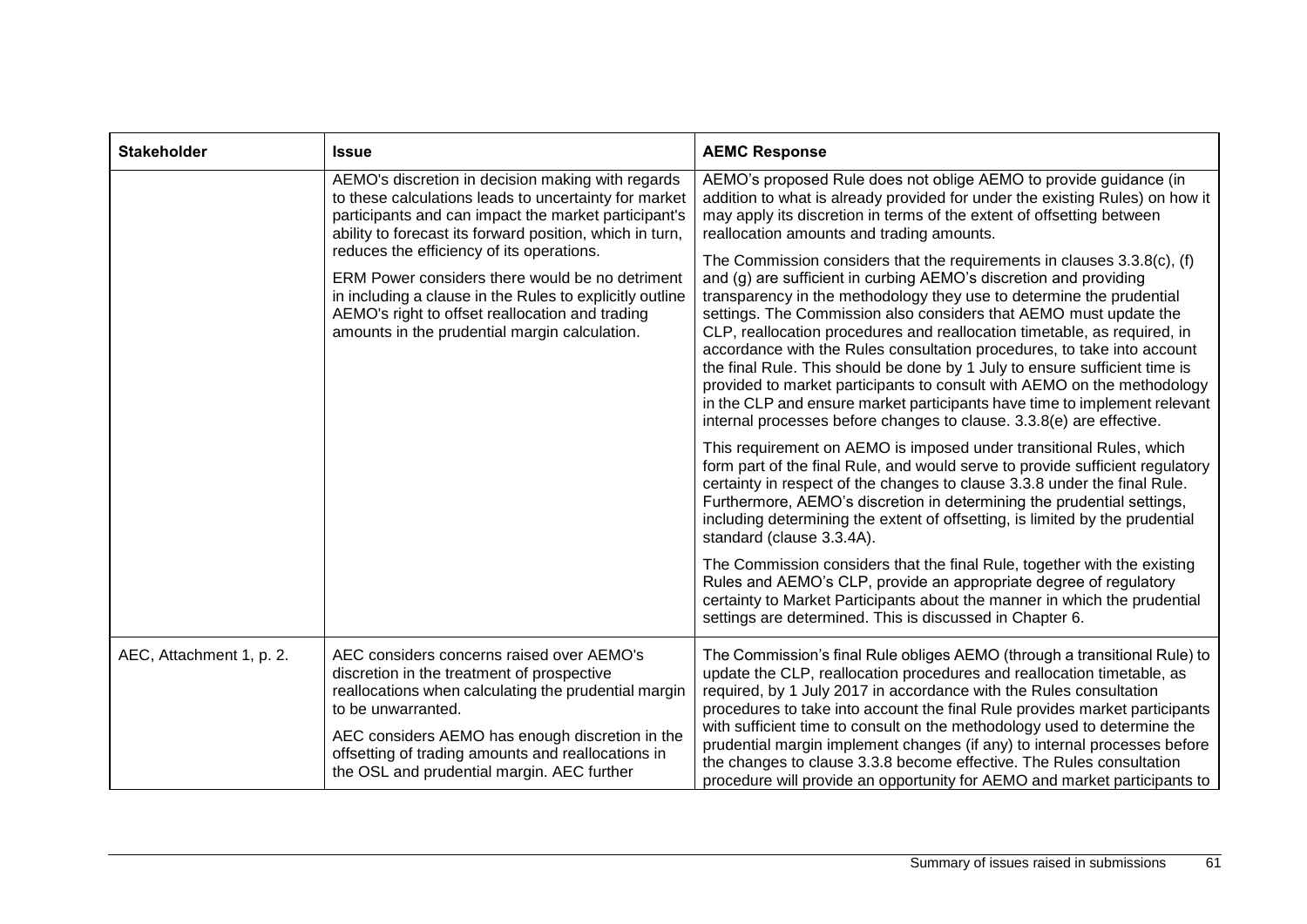| <b>Stakeholder</b> | <b>Issue</b>                                                                                                                                                                                                                                                                                                                                                                                                                                                              | <b>AEMC Response</b>                                                                                                                                                                                                      |
|--------------------|---------------------------------------------------------------------------------------------------------------------------------------------------------------------------------------------------------------------------------------------------------------------------------------------------------------------------------------------------------------------------------------------------------------------------------------------------------------------------|---------------------------------------------------------------------------------------------------------------------------------------------------------------------------------------------------------------------------|
|                    | considers AEMO can revise the CLP should it<br>consider the prudential margin calculation does not<br>reflect the credit risk associated with the type of<br>hedging used by the market participant.                                                                                                                                                                                                                                                                      | consult on the ways in which the CLP, reallocation procedures and<br>reallocation timetable, may need to be amended to reflect the changes<br>under the final Rule.                                                       |
| CS Energy, p. 1.   | CS Energy considers that concerns raised over<br>AEMO's discretion in relation to prospective<br>reallocations when calculating the prudential margin<br>to be unfounded. AEMO is required to use its<br>discretion when determining the MCL in accordance<br>with the CLP.<br>CS Energy does not consider there is a need for the<br>Rules to prescribe that AEMO must allow for offsets<br>of trading and reallocation amounts in the prudential<br>margin calculation. | Noted. See the previous response.                                                                                                                                                                                         |
| GDFSAE, p. 2.      | GDFSAE considers that regulatory certainty is<br>important in establishing the prudential framework<br>for the NEM. GDFSAE further considers that the<br>NER should make clear AEMO's methodology for<br>determining prudential settings, including the<br>offsetting arrangements between prospective<br>reallocations and trading amounts.<br>GDFSAE considers that without this requirement in                                                                         | See the previous response.                                                                                                                                                                                                |
|                    | the NER AEMO would have discretion over the<br>extent to which it takes account of reallocations in<br>the prudential margin calculation, which would<br>result in regulatory uncertainty for participants, and<br>less efficient outcomes.                                                                                                                                                                                                                               |                                                                                                                                                                                                                           |
| AEMO, p. 5-6.      | AEMO notes that implementation of options 2-4,<br>will require changes to the Credit Limit Procedures,                                                                                                                                                                                                                                                                                                                                                                    | The Commission's final Rule obliges AEMO (through a transitional Rule) to<br>update the CLP, reallocation procedures and reallocation timetable, as<br>required, by 1 July 2017 in accordance with the Rules consultation |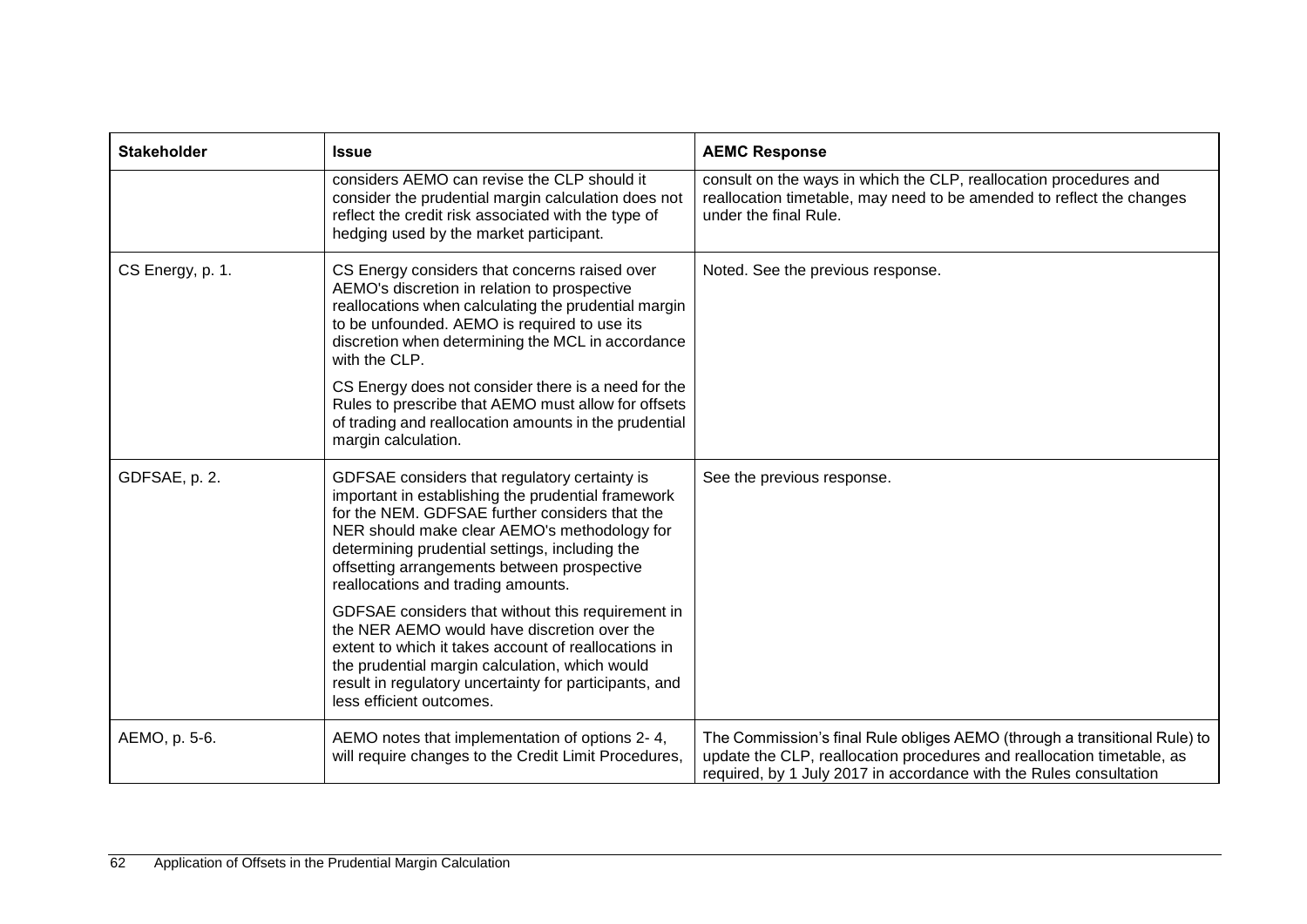| <b>Stakeholder</b>                                               | <b>Issue</b>                                                                                                                                                                                                                                                                                                                                                                                                                                     | <b>AEMC Response</b>                                                                                                                                                                                                                                                                                                                                                                                                                                                                                                                                                                                                                                                                                                                                                                                                                                                                                                                                                                                                                                                                                    |  |  |
|------------------------------------------------------------------|--------------------------------------------------------------------------------------------------------------------------------------------------------------------------------------------------------------------------------------------------------------------------------------------------------------------------------------------------------------------------------------------------------------------------------------------------|---------------------------------------------------------------------------------------------------------------------------------------------------------------------------------------------------------------------------------------------------------------------------------------------------------------------------------------------------------------------------------------------------------------------------------------------------------------------------------------------------------------------------------------------------------------------------------------------------------------------------------------------------------------------------------------------------------------------------------------------------------------------------------------------------------------------------------------------------------------------------------------------------------------------------------------------------------------------------------------------------------------------------------------------------------------------------------------------------------|--|--|
|                                                                  | which will require stakeholder consultation.<br>AEMO notes that the implementation of option 4<br>(partial offsets) would require changes to the<br>procedures to address regulatory certainty for<br>market participants.                                                                                                                                                                                                                       | procedures to take into account the final Rule to provide market<br>participants with sufficient time to consult on the methodology used to<br>determine the prudential margin and implement changes (if any) to internal<br>processes before the changes to clause 3.3.8 become effective. The Rules<br>consultation procedure will provide an opportunity for AEMO and market<br>participants to consult on the ways in which the CLP, reallocation<br>procedures and reallocation timetable may need to be amended to reflect<br>the changes under the final Rule.                                                                                                                                                                                                                                                                                                                                                                                                                                                                                                                                   |  |  |
| <b>Competition and Barriers to Entry</b>                         |                                                                                                                                                                                                                                                                                                                                                                                                                                                  |                                                                                                                                                                                                                                                                                                                                                                                                                                                                                                                                                                                                                                                                                                                                                                                                                                                                                                                                                                                                                                                                                                         |  |  |
| ERM Power, p. 4.                                                 | ERM Power considers that the proposed rule<br>change would improve competitive neutrality<br>between independent and vertically integrated<br>market participants. This, in turn, would support the<br>entry and expansion of difference business models,<br>encouraging a more robust competitive<br>environment.<br>The rule change will also reduce the barriers to<br>entry, as entrants' collateral requirements will be<br>more efficient. | The Commission considers that the final rule is likely to reduce barriers to<br>entry. The removal of the prohibition on offsetting between trading and<br>reallocation amounts in the prudential margin calculation would support a<br>reduction in MCL requirements without breaching the prudential standard<br>and therefore represents an efficient cost saving for market participants.<br>Further, as new entrants to the market or smaller market participants face<br>relatively higher costs for obtaining credit than larger vertically integrated<br>competitors. A reduction in MCL requirements would therefore reduce<br>barriers to entry or expansion for such market participants.<br>However, the Commission considers that there is limited evidence to<br>support AEMO's assertion that the removal of the prohibition on offsetting<br>between trading and reallocation amounts would reduce the advantage<br>enjoyed by gentailers relative to standalone retailers or standalone<br>generators, with respect to credit support requirements. This is discussed<br>in Chapter 5. |  |  |
| <b>Competitive Energy</b><br>Association, Attachment 1,<br>p. 2. | CEA considers that the Rules and CLP should<br>require sufficient collateral to cover the risk of<br>default, however where possible collateral should<br>be minimised to reflect these hedging<br>arrangements. The current rule requires excess<br>collateral for those market participants with effective                                                                                                                                     | The removal of the prohibition on offsetting between trading and<br>reallocation amounts in the prudential margin calculation would support a<br>reduction in MCL requirements without breaching the prudential standard<br>and therefore represents an efficient cost saving for market participants.<br>This is discussed in Chapter 5.                                                                                                                                                                                                                                                                                                                                                                                                                                                                                                                                                                                                                                                                                                                                                               |  |  |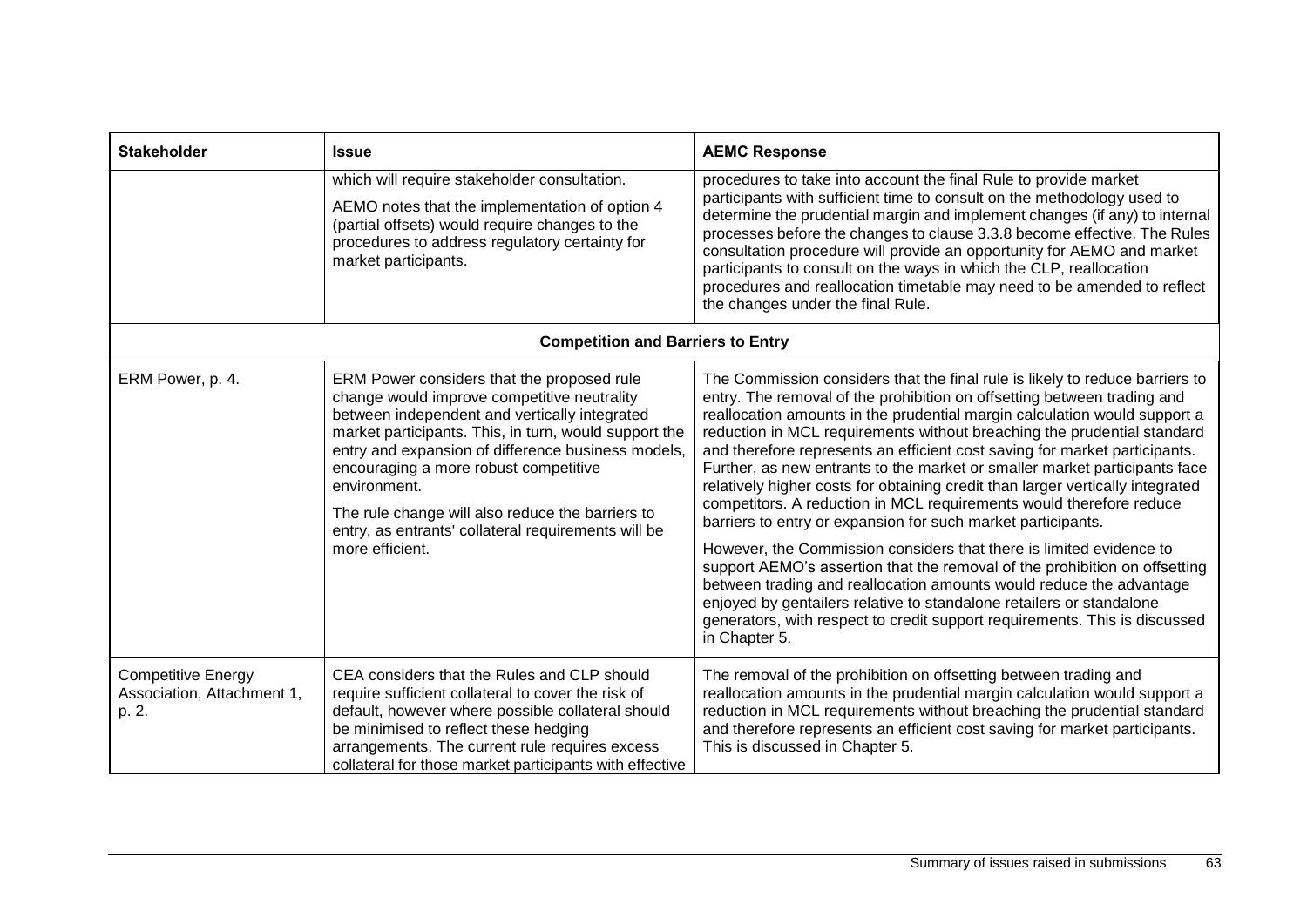| <b>Stakeholder</b>                             | <b>Issue</b>                                                                                                                                                                                                                                                                                                                                      | <b>AEMC Response</b>                                                                                                                                                                                                                                                                                                                                                                                                                                         |  |  |
|------------------------------------------------|---------------------------------------------------------------------------------------------------------------------------------------------------------------------------------------------------------------------------------------------------------------------------------------------------------------------------------------------------|--------------------------------------------------------------------------------------------------------------------------------------------------------------------------------------------------------------------------------------------------------------------------------------------------------------------------------------------------------------------------------------------------------------------------------------------------------------|--|--|
|                                                | hedging arrangements.<br>As such, CEA supports the rule change proposal as<br>it should reduce capital requirements for<br>participants using OTC derivatives and<br>reallocations. CEA supports the minimisation of<br>overheads, in order to allow competition to flourish.                                                                     |                                                                                                                                                                                                                                                                                                                                                                                                                                                              |  |  |
| CS Energy, p. 2.                               | CS Energy considers the Rules and CLP should<br>require an efficient level of collateral to be provided<br>for each market participants, depending on the way<br>their have hedged their exposure to pool prices. The<br>current rules require excess collateral for a<br>participant that has hedged using an OTC derivative<br>or reallocation. | See the previous response.                                                                                                                                                                                                                                                                                                                                                                                                                                   |  |  |
| AEMO, p. 3.                                    | AEMO notes that implementation of option 2<br>(detailed above) could potentially compound the<br>existing advantage conferred to the major<br>Gentailers, as smaller retailers and generators find<br>it challenging to provide bank guarantees in 24<br>hours.                                                                                   | The final Rule includes a transitional Rule requiring AEMO to make<br>changes to its CLP, reallocation procedures and reallocation timetable, as<br>requires, by 1 July 2017. Changes to clause 3.3.8(e) under the draft Rule<br>would commence on 20 October 2017, allowing AEMO sufficient time to<br>make the necessary adjustments to its internal systems and processes.<br>This is discussed in Chapter 4.                                             |  |  |
| Costs and benefits of the rule change proposal |                                                                                                                                                                                                                                                                                                                                                   |                                                                                                                                                                                                                                                                                                                                                                                                                                                              |  |  |
| ERM Power, p. 4.                               | ERM Power considers that improved capital<br>efficiency will enable market participants to further<br>invest in solutions to benefit consumers.<br>ERM Power has identified no additional costs or<br>benefits associated with the rule change proposal.                                                                                          | The Commission notes that the final Rule will support a reduction in MCL<br>requirements for market participants by \$62 million across the NEM. This<br>reduction should result in credit support cost savings for market<br>participants of \$920,000 - \$2.4 million per annum<br>The Commission notes that these estimates are higher than the original<br>estimates put forward by AEMO in its rule change proposal. This is<br>discussed in chapter 7. |  |  |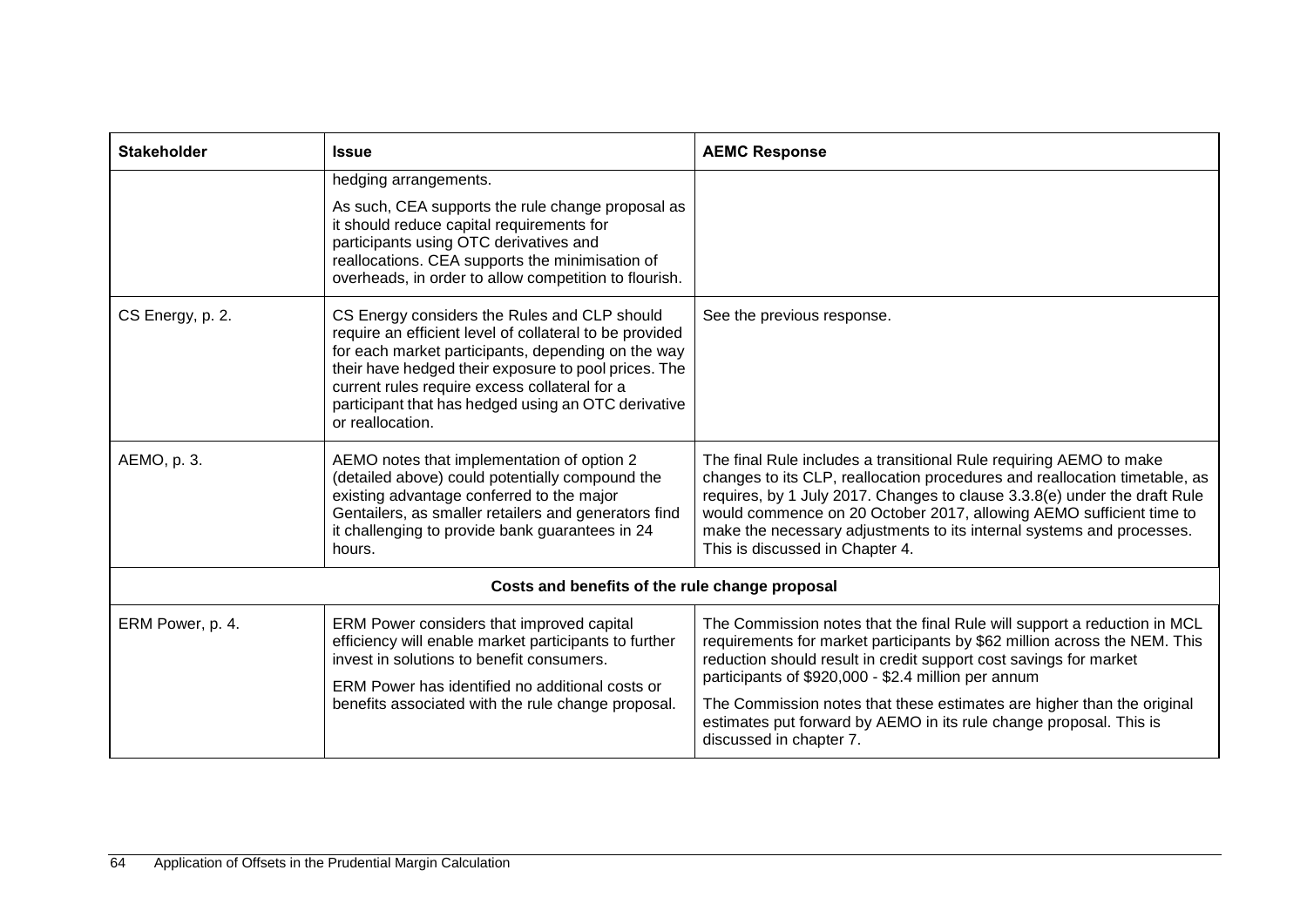| <b>Stakeholder</b>                                               | <b>Issue</b>                                                                                                                                                                                    | <b>AEMC Response</b>       |
|------------------------------------------------------------------|-------------------------------------------------------------------------------------------------------------------------------------------------------------------------------------------------|----------------------------|
| <b>Competitive Energy</b><br>Association, Attachment 1,<br>p. 3. | CEA considers savings will be passed through to<br>consumers in electricity prices, as costs are<br>reduced for electricity retailers.                                                          | See the previous response. |
| CS Energy, p. 2.                                                 | CS Energy considers that consumers will benefit<br>from reduced costs being placed on electricity<br>retailers and generators with these savings being<br>passed through in electricity prices. | See the previous response. |
| AEMO                                                             | AEMO considers that modelling of the proposed<br>rule change on 2015 data suggests that a 6.5%<br>reduction in MCL amounts is achievable.                                                       | See the previous response. |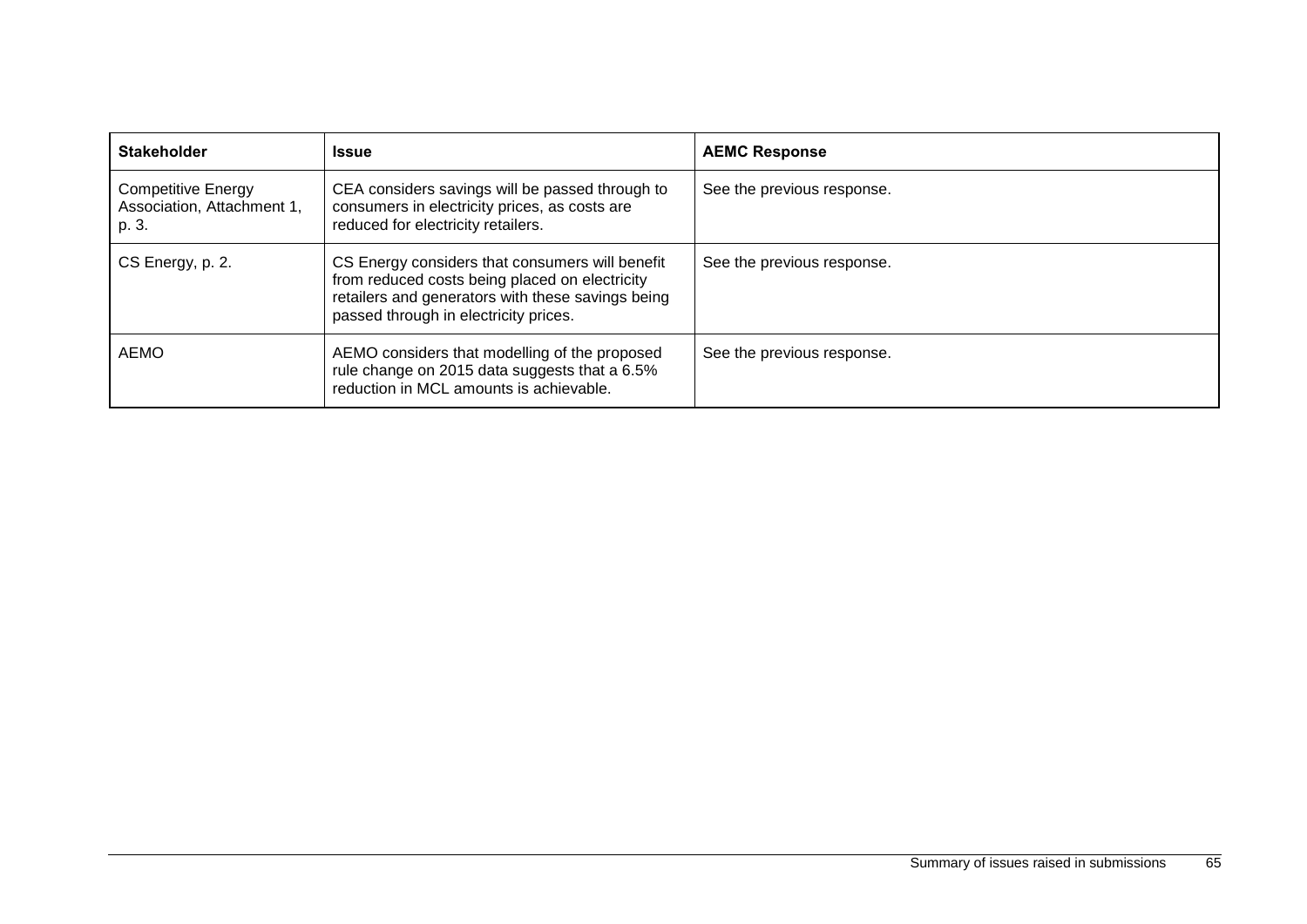## **A.2 Second round of submissions**

| <b>Stakeholder</b>                                         | <b>Issue</b>                                                                                                                                                                                                                                                                                                              | <b>AEMC response</b>                                                                                                                                                                                                                                                                                                                                                                                                                     |
|------------------------------------------------------------|---------------------------------------------------------------------------------------------------------------------------------------------------------------------------------------------------------------------------------------------------------------------------------------------------------------------------|------------------------------------------------------------------------------------------------------------------------------------------------------------------------------------------------------------------------------------------------------------------------------------------------------------------------------------------------------------------------------------------------------------------------------------------|
| Restricting trading and reallocation amount offsets        |                                                                                                                                                                                                                                                                                                                           |                                                                                                                                                                                                                                                                                                                                                                                                                                          |
| ERM Power, p. 1.                                           | Strongly supports the amendment allowing AEMO to<br>offset between trading and reallocation amounts when<br>determining a market participant's prudential margin<br>and therfore provide credit support relief by lowering<br>the participant's Maximum Credit Limit.                                                     | The Commission has determined to make a final Rule removing the<br>prohibition on offsetting reallocation and trading amounts in the prudential<br>margin calculation. The removal of the prohibition would commence on 20<br>October 2017. This is discussed in Chapter 3                                                                                                                                                               |
| AEMO, p. 1.                                                | AEMO is supportive of the draft Rule as published.                                                                                                                                                                                                                                                                        | See the previous response.                                                                                                                                                                                                                                                                                                                                                                                                               |
| Impact of the rule on market efficiency                    |                                                                                                                                                                                                                                                                                                                           |                                                                                                                                                                                                                                                                                                                                                                                                                                          |
| ERM Power, p. 1.                                           | The improvements in capital efficiency and the<br>strengthening of competition are likely to benefit<br>consumers and place participants in a better position<br>to invest in future energy solutions.                                                                                                                    | The Commission notes that the final Rule will support a reduction in MCL<br>requirements for market participants by \$62 million across the NEM. This<br>reduction should result in credit support cost savings for market<br>participants of \$920,000 - \$2.4 million per annum.                                                                                                                                                       |
| AEC, p. 1.                                                 | Agree that the amount of credit support needed to be<br>provided by market participants is an inefficient use of<br>collateral, and increases the cost of participating in the<br>market for all counterparties.                                                                                                          | See the previous response.                                                                                                                                                                                                                                                                                                                                                                                                               |
| Effective risk management: appropriate allocation of risks |                                                                                                                                                                                                                                                                                                                           |                                                                                                                                                                                                                                                                                                                                                                                                                                          |
| ERM Power, p. 2.                                           | ERM acknowledge that the options provided by<br>AEMO are likely to be subject to further consultation<br>under a relevant AEMO procedure amendment.<br>However, ERM indicate a preference for Option 2<br>(providing credit support within 24 hours). This option<br>has the advantage of alleviating the identified risk | In its submission to the consultation paper, AEMO has put forward three<br>options designed to mitigate the prudential risk associated with the<br>proposed Rule. These options require amendments to the CLP, and<br>possibly also the reallocation procedures and reallocation timetable. The<br>Commission considers there may be other options available to AEMO to<br>manage this risk and encourages stakeholders to engage in the |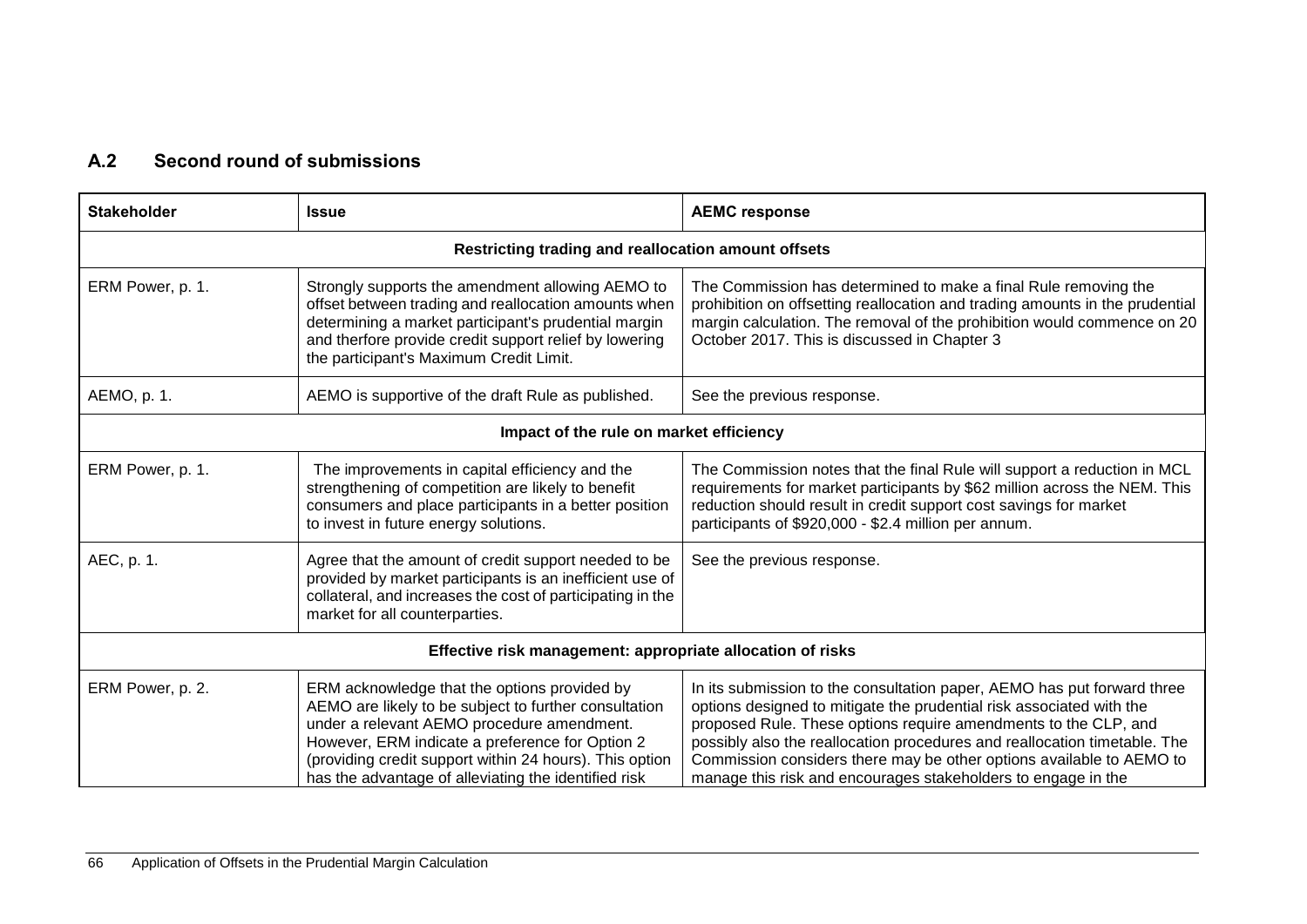| <b>Stakeholder</b> | <b>Issue</b>                                                                                                                                                                                                                                                                                                                                                                                                                                                                                                                                                                      | <b>AEMC response</b>                                                                                                                                                                                                                                                                                                                                                                                                                                                                                                                                                                                                                       |
|--------------------|-----------------------------------------------------------------------------------------------------------------------------------------------------------------------------------------------------------------------------------------------------------------------------------------------------------------------------------------------------------------------------------------------------------------------------------------------------------------------------------------------------------------------------------------------------------------------------------|--------------------------------------------------------------------------------------------------------------------------------------------------------------------------------------------------------------------------------------------------------------------------------------------------------------------------------------------------------------------------------------------------------------------------------------------------------------------------------------------------------------------------------------------------------------------------------------------------------------------------------------------|
|                    | while maintaining opportunities for shorter qualifying<br>ex ante reallocations. Option 3 (moving to a 14 day ex<br>ante reallocation timetable) is considered to be<br>feasible but inferior to option 2. Option 3 may diminish<br>the choice of reallocation products available and<br>flexibility to participants for using reallocations as a<br>risk management tool.                                                                                                                                                                                                        | consultation process for amending AEMO's procedures to take into<br>account the final Rule.<br>The final Rule includes a transitional rule requiring AEMO to update its<br>CLP and reallocation procedures, as required, by 1 July 2017 to take into<br>account the final Rule. Time has been allowed in order for AEMO to update<br>its internal systems to reflect the changes to the NER and its procedures,<br>with the removal of the current clause 3.3.8(e) taking effect from 20<br>October 2017. This time has also been provided to allow market<br>participants to make any necessary changes to their systems or<br>processes. |
| AEC, p. 2.         | Supports Option 3, as put forward in AEMO's<br>submission. Support for this option is predicated on<br>the understanding that AEMO also shifts its timetable<br>for the release of the intitial MCL accordingly. This will<br>ensure that participants still have the same number of<br>days from the date of the initial MCL to finalise their<br>reallocations. The AEC note that Option 3 does<br>reduce the choice of reallocation products available<br>and therefore the flexibility available to market<br>participants to use reallocations as a risk<br>management tool. | See the previous response.                                                                                                                                                                                                                                                                                                                                                                                                                                                                                                                                                                                                                 |
| AEC, p. 2.         | AEC note that Option 2 will enable participants to<br>maximise the efficiency gains of reallocation, and may<br>be a strong option. However, the Energy Council<br>acknowledges that the timetable which requires the<br>provision of additional credit support within one<br>business day may be difficult for smaller market<br>participants to meet.<br>Option 4, to provide partial offsets, is considered to<br>provide limited risk reduction.                                                                                                                              | See the previous response.                                                                                                                                                                                                                                                                                                                                                                                                                                                                                                                                                                                                                 |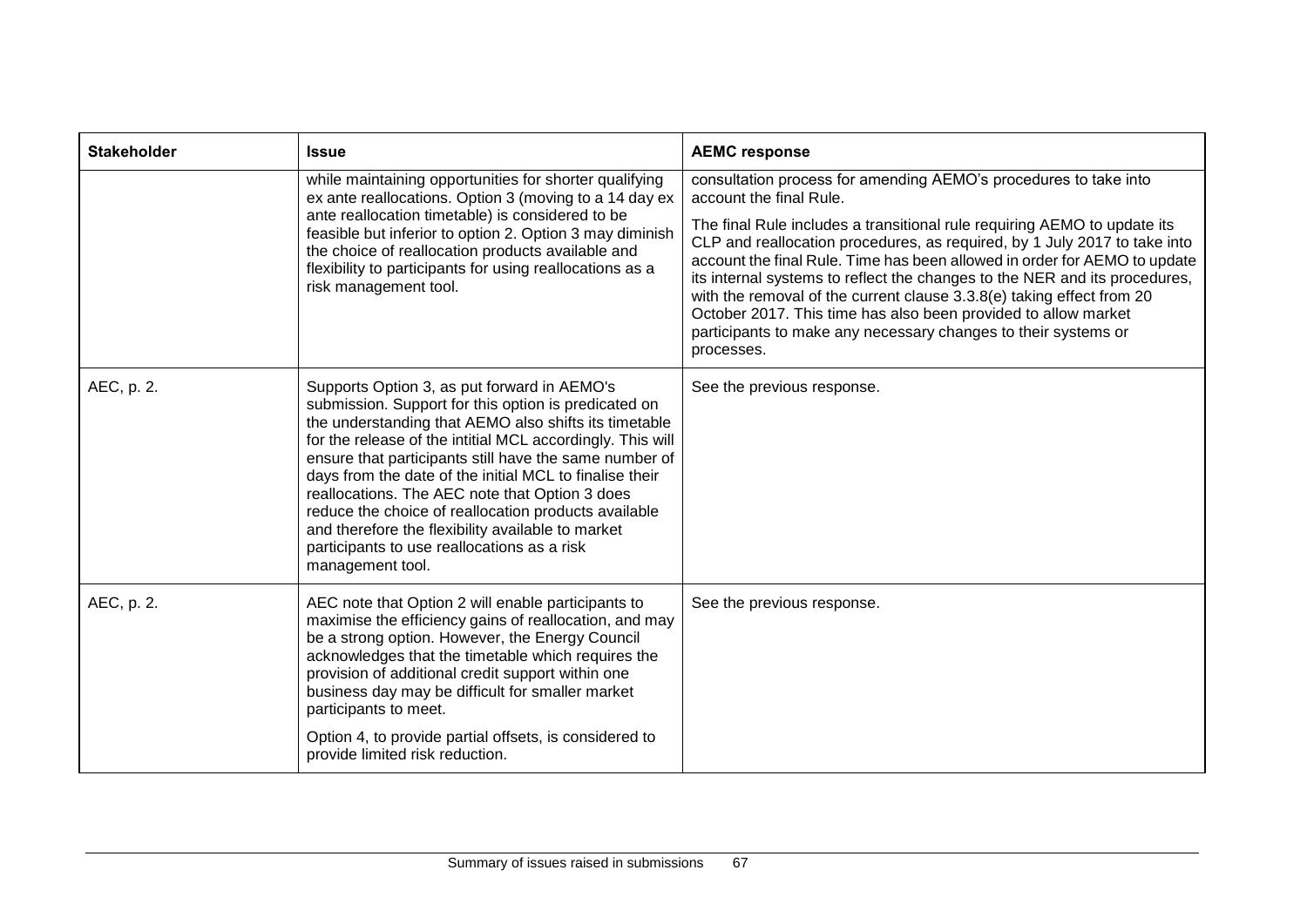| <b>Stakeholder</b>                                     | <b>Issue</b>                                                                                                                                                                                                                                                                                                                                                                                                                                                                                                                                                                                                                                                                                                                                                                                                                                                                                                                        | <b>AEMC response</b>                                                                                                                                                                                                                                                                                                                                                                                                                                                                                                                                                                                                                                                                                                                                                                                                                                                       |
|--------------------------------------------------------|-------------------------------------------------------------------------------------------------------------------------------------------------------------------------------------------------------------------------------------------------------------------------------------------------------------------------------------------------------------------------------------------------------------------------------------------------------------------------------------------------------------------------------------------------------------------------------------------------------------------------------------------------------------------------------------------------------------------------------------------------------------------------------------------------------------------------------------------------------------------------------------------------------------------------------------|----------------------------------------------------------------------------------------------------------------------------------------------------------------------------------------------------------------------------------------------------------------------------------------------------------------------------------------------------------------------------------------------------------------------------------------------------------------------------------------------------------------------------------------------------------------------------------------------------------------------------------------------------------------------------------------------------------------------------------------------------------------------------------------------------------------------------------------------------------------------------|
| Trade-off between regulatory certainty and flexibility |                                                                                                                                                                                                                                                                                                                                                                                                                                                                                                                                                                                                                                                                                                                                                                                                                                                                                                                                     |                                                                                                                                                                                                                                                                                                                                                                                                                                                                                                                                                                                                                                                                                                                                                                                                                                                                            |
| AEMO, p. 1.                                            | AEMO intends to consult on a proposal to replace the<br>reallocation timetable, which is currently embedded<br>within the reallocation procedures, with a standalone<br>timetable under clause 3.15.11(d). Consultation is<br>expected to commence in August 2016 as part of the<br>package of amendments associated with<br>implementation of swap and option reallocations.<br>If the reallocation timetable was published separately,<br>the reallocation would not need to change as a result<br>of the draft Rule. Suggest that the transitional<br>provisions should require AEMO to amend and<br>publish the 'reallocation timetable' under clause<br>3.15.11(d) of the NER, instead of amending the<br>reallocation procedures. If the reallocation timetable<br>remains within the procedures after AEMO's<br>upcoming consultation, the timetable change would<br>still have to be effected by way of a procedure change. | The Commission considers that AEMO is best placed to determine<br>effective ways of managing any increase in prudential risk associated with<br>the proposed Rule through changes to the CLP, reallocation procedures<br>and reallocation timetable, as required.<br>The wording of the transitional arrangements under the final Rule take into<br>account AEMO's discretion with regard to offsetting trading and<br>reallocation mounts by clarifying that the CLP, reallocation procedures and<br>reallocation timetable must be amended, "as required", to give effect to the<br>final Rule.                                                                                                                                                                                                                                                                          |
| AEMO, p. 1,2.                                          | AEMO's objective is to take offsetting of trading and<br>reallocation amounts into account in the MCL reviews<br>that take effect for summer 2017/18. The summer<br>season commences on 1 December. For this to be<br>achieved, AEMO will need to rely on the Rules as<br>amended when determining a market participant's<br>prudential setting in advance of 1 December 2017, in<br>accordance with the amended credit limit procedures<br>and AEMO's normal processes. If the substantive<br>provisions of the new Rule do not come into effect<br>before that date, AEMO would not have the necessary<br>authority to do this.<br>The Rule gives AEMO the flexibility (rather than the                                                                                                                                                                                                                                           | The Commission notes AEMO's intention that offsetting of trading and<br>reallocation amounts would be considered in the MCL reviews for the<br>summer 2017/18 season, which commences on 1 December 2017.<br>The final Rule includes a transitional Rule requiring AEMO to make<br>changes to its CLP, reallocation procedures and reallocation timetable, as<br>required, by 1 July 2017. Changes to clause 3.3.8(e) under the draft Rule<br>would commence on 20 October 2017, allowing AEMO and market<br>participants sufficient time to make the necessary adjustments to internal<br>systems and processes. This is discussed in Chapter 4.<br>The final Rule becomes effective on 20 October 2017. This allows AEMO<br>with sufficient time to allow for offsetting of trading and reallocation<br>amounts when conducting market participants' MCL reviews for the |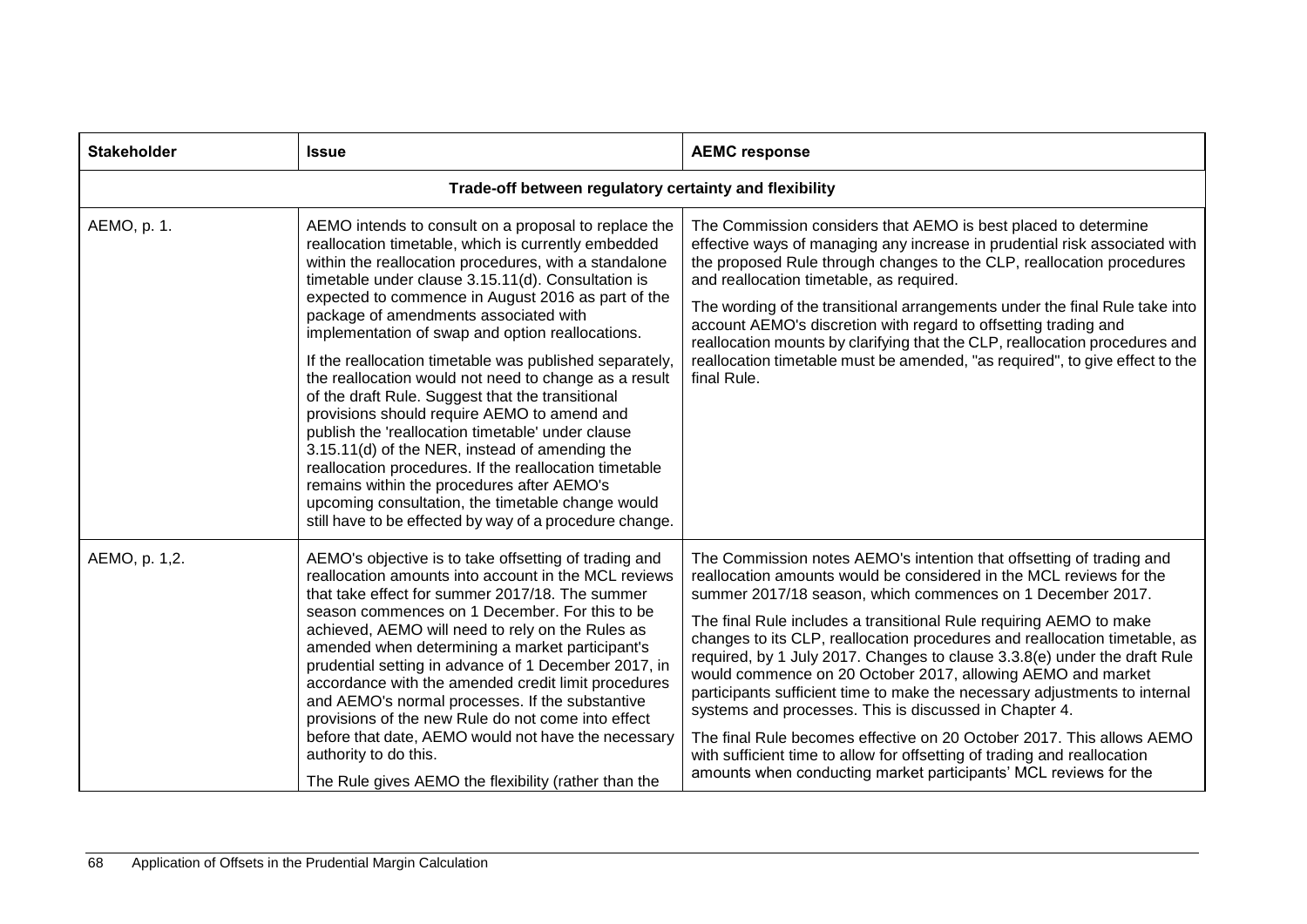| <b>Stakeholder</b>                             | <b>Issue</b>                                                                                                                                                                                                                                                                                                                                                                                                                                                                                                                                                                                                                                                                                                                                                        | <b>AEMC response</b>                                                                                                                                                                                                                                                               |
|------------------------------------------------|---------------------------------------------------------------------------------------------------------------------------------------------------------------------------------------------------------------------------------------------------------------------------------------------------------------------------------------------------------------------------------------------------------------------------------------------------------------------------------------------------------------------------------------------------------------------------------------------------------------------------------------------------------------------------------------------------------------------------------------------------------------------|------------------------------------------------------------------------------------------------------------------------------------------------------------------------------------------------------------------------------------------------------------------------------------|
|                                                | obligation) to take postive trading and reallocation<br>amounts into account, we suggest that both schedules<br>of the Rule could commence on the same date a short<br>time after the Rule is made, as the Commission<br>considers appropriate. The transitional rules could<br>then indicate that the credit limit procedures and<br>reallocation timetable (to be revised by 1 July 2017)<br>must have an implementation date that requires<br>AEMO to apply the amended methodology in<br>determining prudential settings applicable to the<br>summer season commencing on or around 1<br>December 2017. This should clarify that AEMO is not<br>required to consider exercising its discretion in respect<br>of those amounts before the summer 2017/18 review. | summer 2017/18 season (should AEMO permit such offsetting). This is<br>discussed in chapter 6.                                                                                                                                                                                     |
| <b>Competition and barriers to entry</b>       |                                                                                                                                                                                                                                                                                                                                                                                                                                                                                                                                                                                                                                                                                                                                                                     |                                                                                                                                                                                                                                                                                    |
| ERM Power, p. 1.                               | Agree that the rule allows collateral to be used more<br>efficiently, easing barriers to entry for prospective<br>retailers while still maintaining the prudential standard.                                                                                                                                                                                                                                                                                                                                                                                                                                                                                                                                                                                        | The Commission notes that the final Rule will support a reduction in MCL<br>requirements for market participants by \$62 million across the NEM. This<br>reduction should result in credit support cost savings for market<br>participants of \$920,000 - \$2.4 million per annum. |
| ERM Power, p. 1.                               | The rule removes the competitive disadvantage<br>currently held by vertically-integrated market<br>participants and allows a more level basis for<br>competition, with stand-alone market participants also<br>extended the opportunity to use their hedging position<br>to minimise the prudential margin.                                                                                                                                                                                                                                                                                                                                                                                                                                                         | The Commission considers that the argument that the proposed Rule<br>would reduce the advantage currently enjoyed by vertically-integrated<br>market participants has limited merit.                                                                                               |
| Costs and benefits of the rule change proposal |                                                                                                                                                                                                                                                                                                                                                                                                                                                                                                                                                                                                                                                                                                                                                                     |                                                                                                                                                                                                                                                                                    |
| AEC, p. 1.                                     | AEC expects that the implementation of the rule<br>change will provide a benefit to consumers which will                                                                                                                                                                                                                                                                                                                                                                                                                                                                                                                                                                                                                                                            | The Commission agrees that the expected benefits of the final Rule are<br>likely to outweigh any associated costs.                                                                                                                                                                 |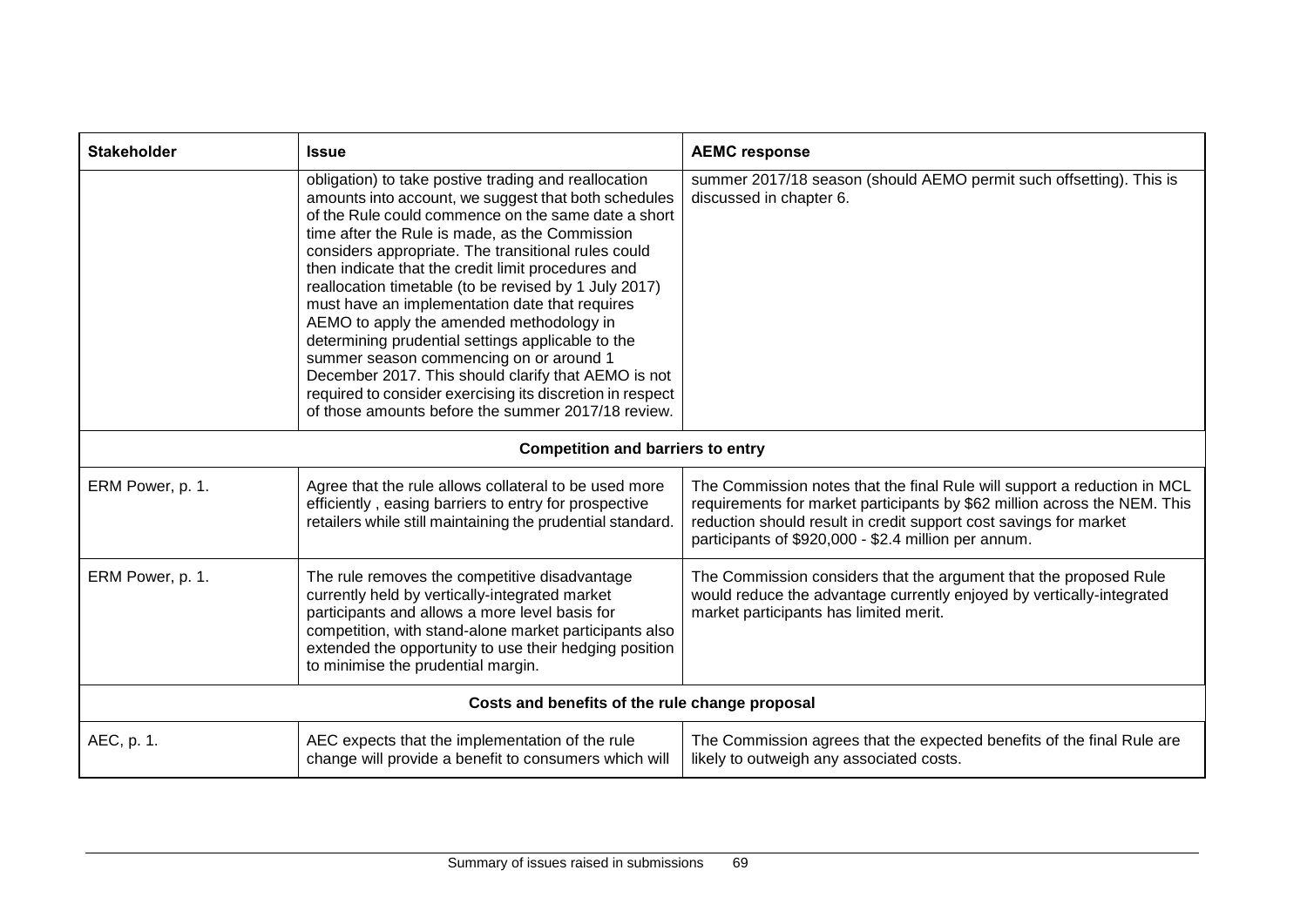| Stakeholder | <b>Issue</b>                                | <b>AEMC response</b> |
|-------------|---------------------------------------------|----------------------|
|             | markedly exceed the cost of implementation. |                      |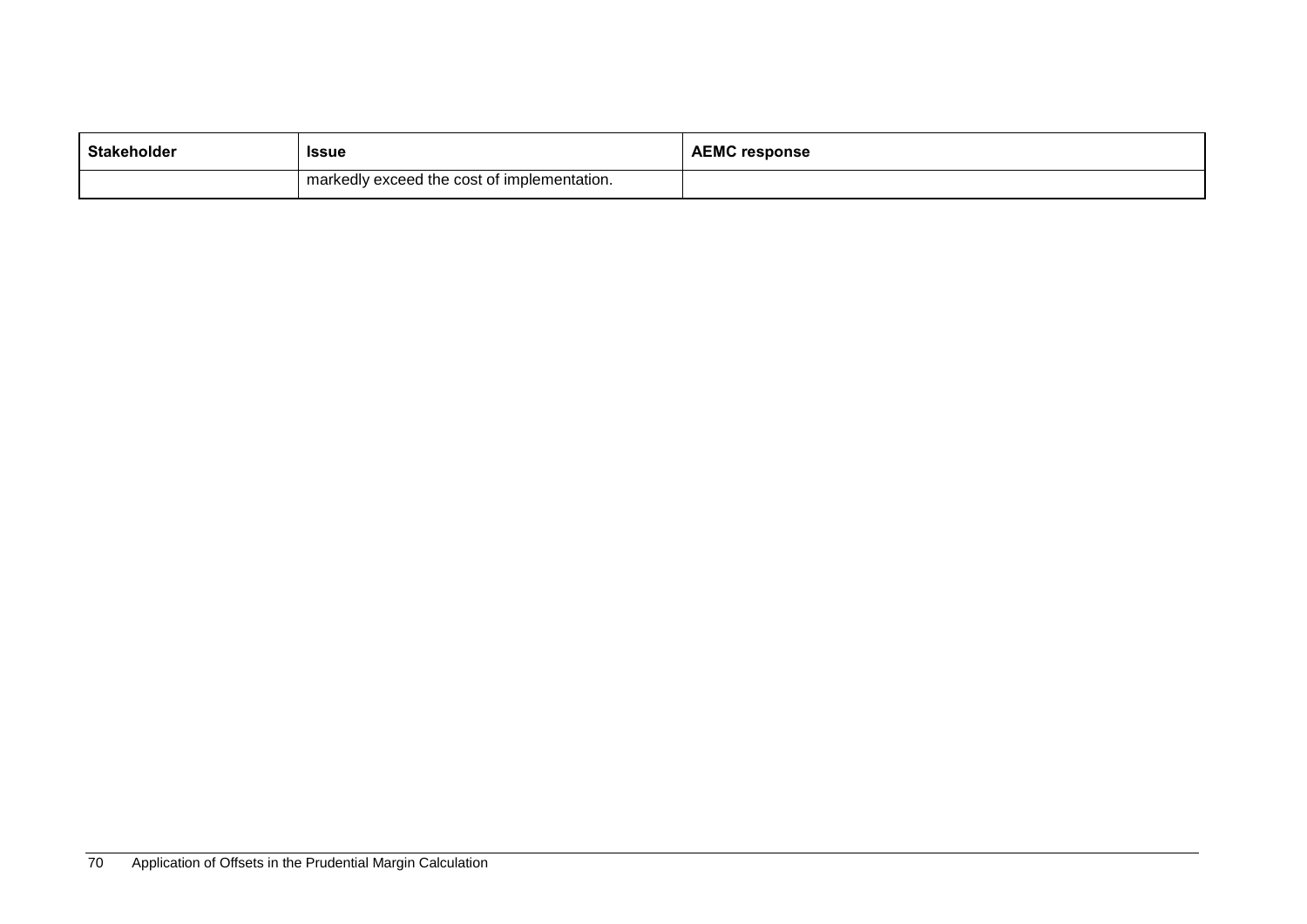# **B Legal requirements under the NEL**

This appendix sets out the relevant legal requirements under the NEL for the AEMC to make this final Rule determination.

## **B.1 Final rule determination**

In accordance with sections 102 and 103 of the NEL the Commission has made this final Rule and associated final rule determination in relation to the rule proposed by AEMO.

The Commission's reasons for making this final rule determination are set out in section 3.3.

A copy of the final Rule is attached to and published with this final rule determination. Its key features are set out in section 3.3.

#### **B.2 Power to make the rule**

The Commission is satisfied that the final Rule falls within the subject matter about which the Commission may make rules. The final rule falls within the matters set out in section 34 of the NEL as it relates to the operation of the national electricity market (section 34(1)(a)(i)) and "the activities of persons (including Registered Participants) participating in the national electricity market" (section  $34(1)(a)(iii)$ ).

## **B.3 Power to make a more preferable rule**

Under section 91A of the NEL, the Commission may make a rule that is different (including materially different) from a market initiated proposed rule if the Commission is satisfied that, having regard to the issue or issues that were raised by the market initiated proposed rule (to which the more preferable rule relates), the more preferable rule will, or is likely to, better contribute to the achievement of the NEO.

As discussed in Chapter 3, the Commission has determined to make a final Rule, which is a more preferable Rule. The reasons for the Commission's decision are set out in section 3.3.

## **B.4 Commission's considerations**

In assessing the rule change request the Commission considered:

- the Commission's powers under the NEL to make the rule;
- the rule change request;

<u>.</u>

• the fact that there is no relevant Ministerial Council on Energy (MCE) Statement of Policy Principles;141

<sup>141</sup> Under section 33 of the NEL the AEMC must have regard to any relevant MCE statement of policy principles in making a rule. The MCE is referenced in the AEMC's governing legislation and is a legally enduring body comprising the Federal, State and Territory Ministers responsible for Energy.